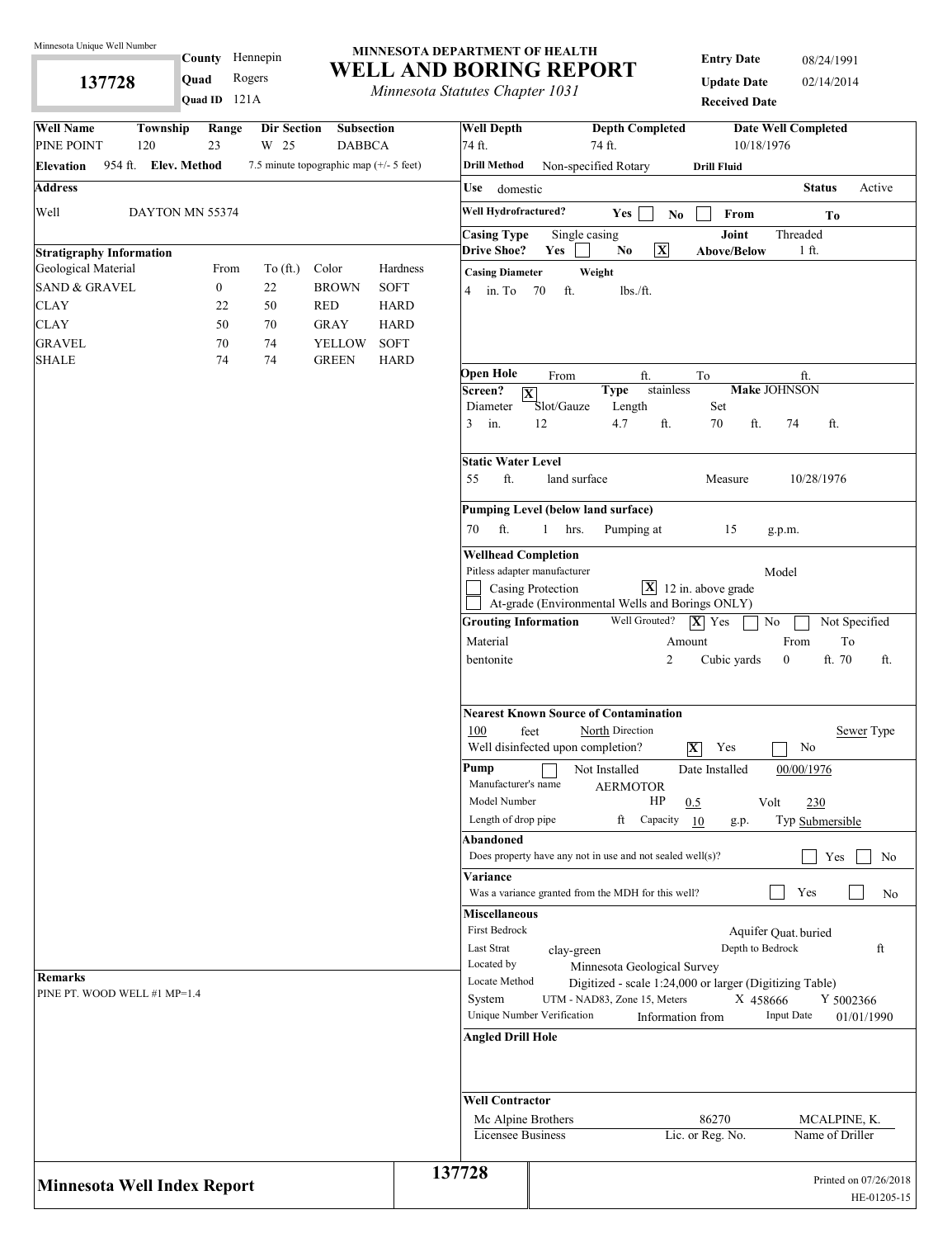**169562** 

**County** Hennepin **Quad**

#### **MINNESOTA DEPARTMENT OF HEALTH WELL AND BORING REPORT**

**Entry Date** 07/05/1991 **Update Date** 02/14/2014

| 169562                                                 |                 | Quad<br>Quad ID  |                            |                           | Minnesota Statutes Chapter 1031 |                                                                                                 |                      |                                   |                      | <b>Update Date</b><br><b>Received Date</b>                            | 02/14/2014                         |                             |             |
|--------------------------------------------------------|-----------------|------------------|----------------------------|---------------------------|---------------------------------|-------------------------------------------------------------------------------------------------|----------------------|-----------------------------------|----------------------|-----------------------------------------------------------------------|------------------------------------|-----------------------------|-------------|
| <b>Well Name</b><br><b>PRODUCTION</b>                  | Township<br>120 | Range<br>23      | <b>Dir Section</b><br>W 25 | Subsection<br>$\mathbf D$ |                                 | <b>Well Depth</b><br>103 ft.                                                                    |                      | <b>Depth Completed</b><br>103 ft. |                      | 08/02/1979                                                            | <b>Date Well Completed</b>         |                             |             |
| Elevation                                              | Elev. Method    |                  |                            |                           |                                 | Drill Method                                                                                    |                      | Non-specified Rotary              |                      | <b>Drill Fluid</b>                                                    |                                    |                             |             |
| <b>Address</b>                                         |                 |                  |                            |                           |                                 | Use<br>domestic                                                                                 |                      |                                   |                      |                                                                       | <b>Status</b>                      |                             | Active      |
| C/W                                                    | ROGERS MN 55374 |                  |                            |                           |                                 | Well Hydrofractured?                                                                            |                      | Yes                               | N <sub>0</sub>       | From                                                                  |                                    | T <sub>0</sub>              |             |
|                                                        |                 |                  |                            |                           |                                 | <b>Casing Type</b><br><b>Drive Shoe?</b>                                                        | Single casing<br>Yes | No.                               | $\boxed{\mathbf{X}}$ | Joint<br>Above/Below                                                  | Threaded<br>1 ft.                  |                             |             |
| <b>Stratigraphy Information</b><br>Geological Material |                 | From             | To $(\text{ft.})$          | Color                     | Hardness                        | <b>Casing Diameter</b>                                                                          |                      | Weight                            |                      |                                                                       |                                    |                             |             |
| <b>CLAY</b>                                            |                 | $\boldsymbol{0}$ | 15                         | YELLOW HARD               |                                 | $4 \quad \text{in. To}$                                                                         | 97<br>ft. 11         | lbs./ft.                          |                      |                                                                       |                                    |                             |             |
| <b>CLAY</b>                                            |                 | 15               | 66                         | <b>GRAY</b>               | <b>HARD</b>                     |                                                                                                 |                      |                                   |                      |                                                                       |                                    |                             |             |
| <b>GRAVEL</b>                                          |                 | 66               | 103                        | <b>GRAY</b>               | <b>SOFT</b>                     |                                                                                                 |                      |                                   |                      |                                                                       |                                    |                             |             |
|                                                        |                 |                  |                            |                           |                                 | Open Hole                                                                                       | From                 |                                   | ft.                  | To                                                                    | ft.                                |                             |             |
|                                                        |                 |                  |                            |                           |                                 | Screen?<br>$\overline{\mathbf{X}}$                                                              |                      | <b>Type</b>                       | stainless            |                                                                       | <b>Make JOHNSON</b>                |                             |             |
|                                                        |                 |                  |                            |                           |                                 | Diameter<br>$\overline{2}$<br>in.                                                               | Slot/Gauze<br>15     | Length<br>6                       | ft.                  | Set<br>97<br>ft.                                                      | 103                                | ft.                         |             |
|                                                        |                 |                  |                            |                           |                                 | <b>Static Water Level</b>                                                                       |                      |                                   |                      |                                                                       |                                    |                             |             |
|                                                        |                 |                  |                            |                           |                                 | ft.<br>75                                                                                       | land surface         |                                   |                      | Measure                                                               | 08/02/1979                         |                             |             |
|                                                        |                 |                  |                            |                           |                                 | <b>Pumping Level (below land surface)</b><br>ft.<br>95                                          | $\mathbf{1}$<br>hrs. | Pumping at                        |                      | 25                                                                    | g.p.m.                             |                             |             |
|                                                        |                 |                  |                            |                           |                                 | <b>Wellhead Completion</b>                                                                      |                      |                                   |                      |                                                                       |                                    |                             |             |
|                                                        |                 |                  |                            |                           |                                 | Pitless adapter manufacturer                                                                    | Casing Protection    | Х.                                | $\mathbf{X}$         | 12 in. above grade<br>At-grade (Environmental Wells and Borings ONLY) | Model                              |                             |             |
|                                                        |                 |                  |                            |                           |                                 | <b>Grouting Information</b>                                                                     |                      | Well Grouted?                     |                      | $ \mathbf{X} $ Yes                                                    | No                                 | Not Specified               |             |
|                                                        |                 |                  |                            |                           |                                 | Material                                                                                        |                      |                                   | Amount               |                                                                       | From                               | To                          |             |
|                                                        |                 |                  |                            |                           |                                 | bentonite                                                                                       |                      |                                   | 1                    | Cubic yards                                                           |                                    | ft. 97                      | ft.         |
|                                                        |                 |                  |                            |                           |                                 | <b>Nearest Known Source of Contamination</b><br>70<br>feet<br>Well disinfected upon completion? |                      | West Direction                    |                      | $\overline{\mathbf{X}}$<br>Yes                                        | Septic tank/drain field Type<br>No |                             |             |
|                                                        |                 |                  |                            |                           |                                 | Pump<br>Manufacturer's name<br>Model Number                                                     |                      | Not Installed<br><b>STA-RITE</b>  | HP                   | Date Installed<br>0.5                                                 | 08/07/1979<br>Volt<br>230          |                             |             |
|                                                        |                 |                  |                            |                           |                                 | Length of drop pipe                                                                             |                      | ft<br>84                          | Capacity             | 10<br>g.p.                                                            | Typ Submersible                    |                             |             |
|                                                        |                 |                  |                            |                           |                                 | Abandoned<br>Does property have any not in use and not sealed well $(s)$ ?                      |                      |                                   |                      |                                                                       |                                    | Yes                         | No          |
|                                                        |                 |                  |                            |                           |                                 | Variance<br>Was a variance granted from the MDH for this well?                                  |                      |                                   |                      |                                                                       | Yes                                |                             | No          |
|                                                        |                 |                  |                            |                           |                                 | <b>Miscellaneous</b>                                                                            |                      |                                   |                      |                                                                       |                                    |                             |             |
|                                                        |                 |                  |                            |                           |                                 | First Bedrock                                                                                   |                      |                                   |                      | Aquifer                                                               |                                    |                             |             |
|                                                        |                 |                  |                            |                           |                                 | Last Strat                                                                                      |                      |                                   |                      | Depth to Bedrock                                                      |                                    |                             | ft          |
| Remarks                                                |                 |                  |                            |                           |                                 | Located by<br>Locate Method                                                                     |                      |                                   |                      |                                                                       |                                    |                             |             |
|                                                        |                 |                  |                            |                           |                                 | System                                                                                          |                      | UTM - NAD83, Zone 15, Meters      |                      | X                                                                     | Y                                  |                             |             |
|                                                        |                 |                  |                            |                           |                                 | Unique Number Verification                                                                      |                      |                                   |                      |                                                                       | <b>Input Date</b>                  |                             |             |
|                                                        |                 |                  |                            |                           |                                 | <b>Angled Drill Hole</b>                                                                        |                      |                                   |                      |                                                                       |                                    |                             |             |
|                                                        |                 |                  |                            |                           |                                 | <b>Well Contractor</b>                                                                          |                      |                                   |                      |                                                                       |                                    |                             |             |
|                                                        |                 |                  |                            |                           |                                 | Mc Alpine Brothers<br>Licensee Business                                                         |                      |                                   |                      | 86270<br>Lic. or Reg. No.                                             |                                    | BACH, P.<br>Name of Driller |             |
| Minnesota Well Index Report                            |                 |                  |                            |                           |                                 | 169562                                                                                          |                      |                                   |                      |                                                                       |                                    | Printed on 07/26/2018       | HE-01205-15 |
|                                                        |                 |                  |                            |                           |                                 |                                                                                                 |                      |                                   |                      |                                                                       |                                    |                             |             |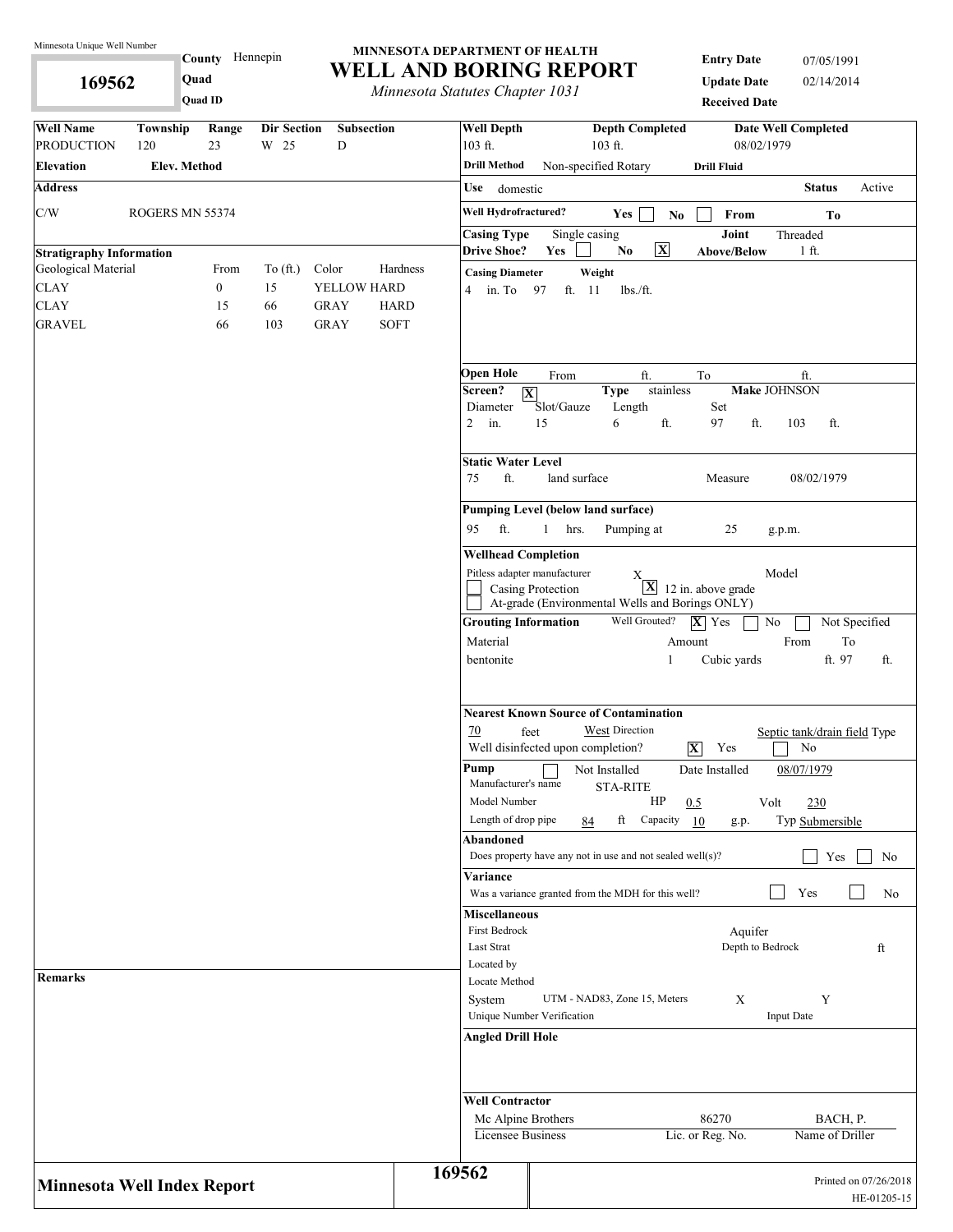**169565** 

**County** Hennepin **Quad**

#### **MINNESOTA DEPARTMENT OF HEALTH WELL AND BORING REPORT**

*Minnesota Statutes Chapter 1031*

**Entry Date** 07/05/1991 **Update Date** 02/14/2014 **Received Date**

|                                    |                 | Quad ID          |                    |                     |             | <i>Minnesoud Suttitues Chapter 1051</i>  |                   |                                                                       | <b>Received Date</b>                    |                                |                                      |
|------------------------------------|-----------------|------------------|--------------------|---------------------|-------------|------------------------------------------|-------------------|-----------------------------------------------------------------------|-----------------------------------------|--------------------------------|--------------------------------------|
| <b>Well Name</b>                   | Township        | Range            | <b>Dir Section</b> | Subsection          |             | <b>Well Depth</b>                        |                   | <b>Depth Completed</b>                                                |                                         | <b>Date Well Completed</b>     |                                      |
| <b>JAKES REPAIR</b>                | 120             | 23               | W 25               | D                   |             | 205 ft.                                  |                   | 205 ft.                                                               | 06/30/1979                              |                                |                                      |
| <b>Elevation</b>                   | Elev. Method    |                  |                    |                     |             | <b>Drill Method</b>                      |                   | Non-specified Rotary                                                  | <b>Drill Fluid</b>                      |                                |                                      |
| <b>Address</b>                     |                 |                  |                    |                     |             | Use<br>domestic                          |                   |                                                                       |                                         | <b>Status</b>                  | Active                               |
| Contact                            | ROGERS MN 55374 |                  |                    |                     |             | Well Hydrofractured?                     |                   | Yes<br>$\mathbf{No}$                                                  | From                                    | Tо                             |                                      |
| <b>Stratigraphy Information</b>    |                 |                  |                    |                     |             | <b>Casing Type</b><br><b>Drive Shoe?</b> | Yes X             | Single casing<br>No                                                   | Joint<br>Above/Below                    | Threaded<br>$1$ ft.            |                                      |
| Geological Material                |                 | From             | To $(\text{ft.})$  | Color               | Hardness    | <b>Casing Diameter</b>                   |                   | Weight                                                                |                                         | <b>Hole Diameter</b>           |                                      |
| <b>CLAY</b>                        |                 | $\boldsymbol{0}$ | 18                 | YELLOW HARD         |             | $4 \quad$ in. To                         | 190 ft. 11        | $lbs$ ./ft.                                                           |                                         | in. To $0$<br>$\overline{0}$   | ft.                                  |
| <b>CLAY</b>                        |                 | 18               | $80\,$             | <b>GRAY</b>         | <b>HARD</b> |                                          |                   |                                                                       |                                         |                                |                                      |
| <b>GRAVEL</b>                      |                 | 80               | 102                | <b>GRAY</b>         | <b>SOFT</b> |                                          |                   |                                                                       |                                         |                                |                                      |
| <b>CLAY</b>                        |                 | 102              | 151                | <b>BROWN</b>        | <b>HARD</b> |                                          |                   |                                                                       |                                         |                                |                                      |
| <b>SHALE &amp; SANDROCK</b>        |                 | 151              | 190                | <b>GRN/WHT SOFT</b> |             |                                          |                   |                                                                       |                                         |                                |                                      |
| <b>SANDROCK</b>                    |                 | 190              | 205                | <b>WHITE</b>        | <b>HARD</b> | Open Hole<br>Screen?                     | From              | 190<br>ft.<br><b>Type</b>                                             | To<br>205<br><b>Make</b>                | ft.                            |                                      |
|                                    |                 |                  |                    |                     |             | <b>Static Water Level</b><br>ft.<br>80   | land surface      |                                                                       | Measure                                 | 06/30/1979                     |                                      |
|                                    |                 |                  |                    |                     |             |                                          |                   | Pumping Level (below land surface)                                    |                                         |                                |                                      |
|                                    |                 |                  |                    |                     |             | 160 ft.                                  | 8<br>hrs.         | Pumping at                                                            | 100                                     | g.p.m.                         |                                      |
|                                    |                 |                  |                    |                     |             | <b>Wellhead Completion</b>               |                   |                                                                       |                                         |                                |                                      |
|                                    |                 |                  |                    |                     |             | Pitless adapter manufacturer             |                   |                                                                       |                                         | Model                          |                                      |
|                                    |                 |                  |                    |                     |             |                                          | Casing Protection | Χ<br>At-grade (Environmental Wells and Borings ONLY)                  | $\boxed{\mathbf{X}}$ 12 in. above grade |                                |                                      |
|                                    |                 |                  |                    |                     |             | 100<br>feet                              |                   | <b>Nearest Known Source of Contamination</b><br><b>West Direction</b> |                                         |                                | Sewer Type                           |
|                                    |                 |                  |                    |                     |             |                                          |                   | Well disinfected upon completion?                                     | Yes<br>$ \mathbf{X} $                   | No                             |                                      |
|                                    |                 |                  |                    |                     |             | Pump<br>Manufacturer's name              |                   | Not Installed<br><b>STA-RITE</b>                                      | Date Installed                          |                                |                                      |
|                                    |                 |                  |                    |                     |             | Model Number<br>Length of drop pipe      |                   | HP<br>Capacity<br>ft<br>105                                           | 0.5<br>10<br>g.p.                       | Volt<br>230<br>Typ Submersible |                                      |
|                                    |                 |                  |                    |                     |             | Abandoned                                |                   | Does property have any not in use and not sealed well $(s)$ ?         |                                         | Yes                            | No                                   |
|                                    |                 |                  |                    |                     |             | Variance                                 |                   |                                                                       |                                         |                                |                                      |
|                                    |                 |                  |                    |                     |             | <b>Miscellaneous</b>                     |                   | Was a variance granted from the MDH for this well?                    |                                         | Yes                            | No                                   |
|                                    |                 |                  |                    |                     |             | First Bedrock<br>Last Strat              |                   |                                                                       | Aquifer<br>Depth to Bedrock             |                                | ft                                   |
|                                    |                 |                  |                    |                     |             | Located by                               |                   |                                                                       |                                         |                                |                                      |
| <b>Remarks</b>                     |                 |                  |                    |                     |             | Locate Method                            |                   |                                                                       |                                         |                                |                                      |
|                                    |                 |                  |                    |                     |             | System<br>Unique Number Verification     |                   | UTM - NAD83, Zone 15, Meters                                          | X                                       | Y<br><b>Input Date</b>         |                                      |
|                                    |                 |                  |                    |                     |             | <b>Angled Drill Hole</b>                 |                   |                                                                       |                                         |                                |                                      |
|                                    |                 |                  |                    |                     |             | <b>Well Contractor</b>                   |                   |                                                                       |                                         |                                |                                      |
|                                    |                 |                  |                    |                     |             | Mc Alpine Brothers                       |                   |                                                                       | 86270                                   | BACH, P.                       |                                      |
|                                    |                 |                  |                    |                     |             | Licensee Business                        |                   |                                                                       | Lic. or Reg. No.                        | Name of Driller                |                                      |
| <b>Minnesota Well Index Report</b> |                 |                  |                    |                     |             | 169565                                   |                   |                                                                       |                                         |                                | Printed on 07/26/2018<br>HE-01205-15 |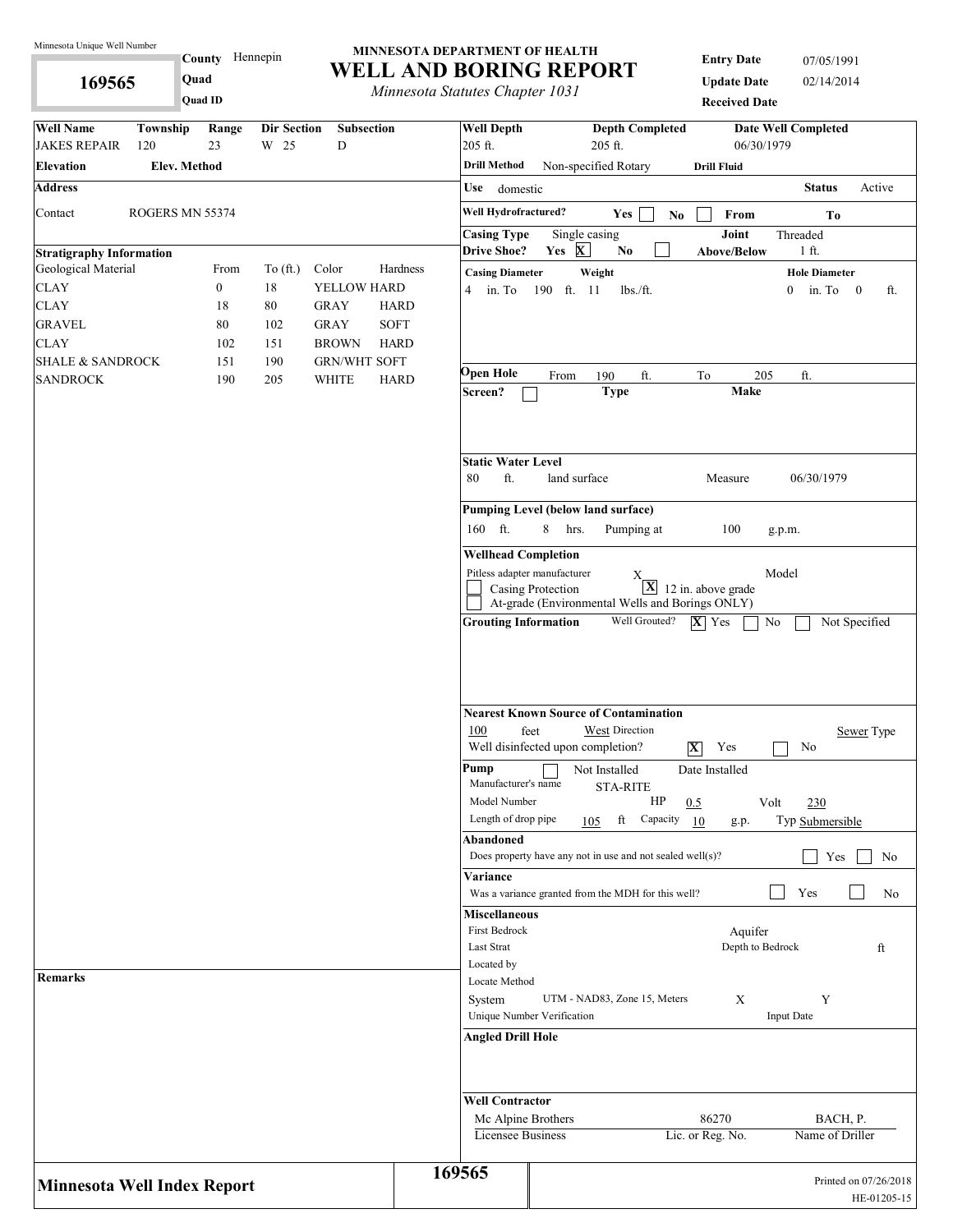**204775** 

# County Hennepin **Quad** Osseo

**Quad ID** 120C

#### **MINNESOTA DEPARTMENT OF HEALTH WELL AND BORING REPORT**

*Minnesota Statutes Chapter 1031*

**Entry Date** 08/24/1991 **Update Date** 02/14/2014 **Received Date**

| <b>Well Name</b><br>Township<br>Dir Section<br>Subsection<br>Range<br>22<br>W 22<br>REIMER,<br>119<br><b>CDBABA</b> | <b>Well Depth</b><br>190 ft.                 | <b>Depth Completed</b><br><b>Date Well Completed</b><br>$190$ ft.<br>09/06/1962                                             |
|---------------------------------------------------------------------------------------------------------------------|----------------------------------------------|-----------------------------------------------------------------------------------------------------------------------------|
| 935 ft. Elev. Method<br>7.5 minute topographic map $(+/- 5$ feet)<br><b>Elevation</b>                               | <b>Drill Method</b>                          | <b>Drill Fluid</b>                                                                                                          |
| <b>Address</b>                                                                                                      | Use<br>domestic                              | <b>Status</b><br>Active                                                                                                     |
|                                                                                                                     | Well Hydrofractured?                         |                                                                                                                             |
| C/W<br>75TH AV N MAPLE GROVE MN                                                                                     |                                              | Yes<br>From<br>$\bf No$<br>To                                                                                               |
|                                                                                                                     | <b>Casing Type</b><br><b>Drive Shoe?</b>     | Joint<br>Single casing<br>Yes<br>N <sub>0</sub><br><b>Above/Below</b>                                                       |
| <b>Stratigraphy Information</b><br>Geological Material<br>Color<br>From<br>To $(\text{ft.})$                        | Hardness                                     | Weight                                                                                                                      |
| <b>CLAY</b><br>$\boldsymbol{0}$<br>$10\,$<br><b>BROWN</b>                                                           | <b>Casing Diameter</b><br>in. To<br>4        | <b>Hole Diameter</b><br>185 ft.<br>lbs./ft.<br>in. To<br>190 ft.<br>4                                                       |
| <b>GRAVEL</b><br>35<br>10<br><b>BROWN</b>                                                                           |                                              |                                                                                                                             |
| 35<br><b>SANDY CLAY</b><br>126<br><b>BROWN</b>                                                                      |                                              |                                                                                                                             |
| <b>PACK GRAVEL</b><br>130<br><b>GRAY</b><br>126                                                                     |                                              |                                                                                                                             |
| <b>SANDY CLAY</b><br>130<br><b>GRAY</b><br>160                                                                      |                                              |                                                                                                                             |
| <b>SHALE</b><br><b>WHITE</b><br>160<br>163                                                                          | Эреп Hole                                    | From<br>ft.<br>To<br>ft.                                                                                                    |
| <b>FINE SANDSTONE</b><br>163<br>175<br>YELLOW SOFT                                                                  | Screen?                                      | stainless<br><b>Make JOHNSON</b><br><b>Type</b><br>$\overline{\mathbf{X}}$<br>Slot/Gauze<br>Set                             |
| 190<br><b>COARSE SANDSTONE</b><br>175<br><b>YELLOW</b>                                                              | Diameter<br>$\overline{4}$<br>in.            | Length<br>5<br>12<br>ft.<br>185<br>190<br>ft.<br>ft.                                                                        |
|                                                                                                                     | <b>Static Water Level</b>                    |                                                                                                                             |
|                                                                                                                     | ft.<br>45                                    | land surface<br>09/06/1962<br>Measure                                                                                       |
|                                                                                                                     |                                              | Pumping Level (below land surface)                                                                                          |
|                                                                                                                     | ft.                                          | Pumping at<br>25<br>hrs.<br>g.p.m.                                                                                          |
|                                                                                                                     |                                              |                                                                                                                             |
|                                                                                                                     | <b>Wellhead Completion</b>                   | Pitless adapter manufacturer<br>Model                                                                                       |
|                                                                                                                     |                                              | 12 in. above grade<br>Casing Protection                                                                                     |
|                                                                                                                     |                                              | At-grade (Environmental Wells and Borings ONLY)                                                                             |
|                                                                                                                     | <b>Grouting Information</b>                  | Well Grouted?<br>Not Specified<br>No<br>Yes                                                                                 |
|                                                                                                                     |                                              | <b>Nearest Known Source of Contamination</b><br>feet<br>Direction<br>Type<br>Well disinfected upon completion?<br>Yes<br>No |
|                                                                                                                     | Pump<br>Manufacturer's name<br>Model Number  | Not Installed<br>Date Installed<br><b>AERMOTOR</b><br>HP<br>0.75<br>Volt<br>G75L                                            |
|                                                                                                                     | Length of drop pipe                          | ft<br>Typ Submersible<br>Capacity 10<br>90<br>g.p.                                                                          |
|                                                                                                                     | Abandoned                                    |                                                                                                                             |
|                                                                                                                     |                                              | Does property have any not in use and not sealed well $(s)$ ?<br>Yes<br>No                                                  |
|                                                                                                                     | Variance                                     |                                                                                                                             |
|                                                                                                                     |                                              | Yes<br>Was a variance granted from the MDH for this well?<br>No                                                             |
|                                                                                                                     | <b>Miscellaneous</b><br><b>First Bedrock</b> | Aquifer Jordan<br>Jordan Sandstone                                                                                          |
|                                                                                                                     | Last Strat                                   | Depth to Bedrock<br>ft<br>Jordan Sandstone<br>160                                                                           |
| <b>Remarks</b>                                                                                                      | Located by<br>Locate Method                  | Minnesota Geological Survey                                                                                                 |
|                                                                                                                     | System                                       | Digitized - scale 1:24,000 or larger (Digitizing Table)<br>UTM - NAD83, Zone 15, Meters<br>X 464209<br>Y 4993950            |
|                                                                                                                     |                                              | Unique Number Verification<br><b>Input Date</b><br>01/01/1990                                                               |
|                                                                                                                     | Angled Drill Hole                            |                                                                                                                             |
|                                                                                                                     |                                              |                                                                                                                             |
|                                                                                                                     | <b>Well Contractor</b>                       |                                                                                                                             |
|                                                                                                                     |                                              | Renner E.H. & Sons<br>27015                                                                                                 |
|                                                                                                                     | Licensee Business                            | Lic. or Reg. No.<br>Name of Driller                                                                                         |
| <b>Minnesota Well Index Report</b>                                                                                  | 204775                                       | Printed on 07/26/2018<br>HE-01205-15                                                                                        |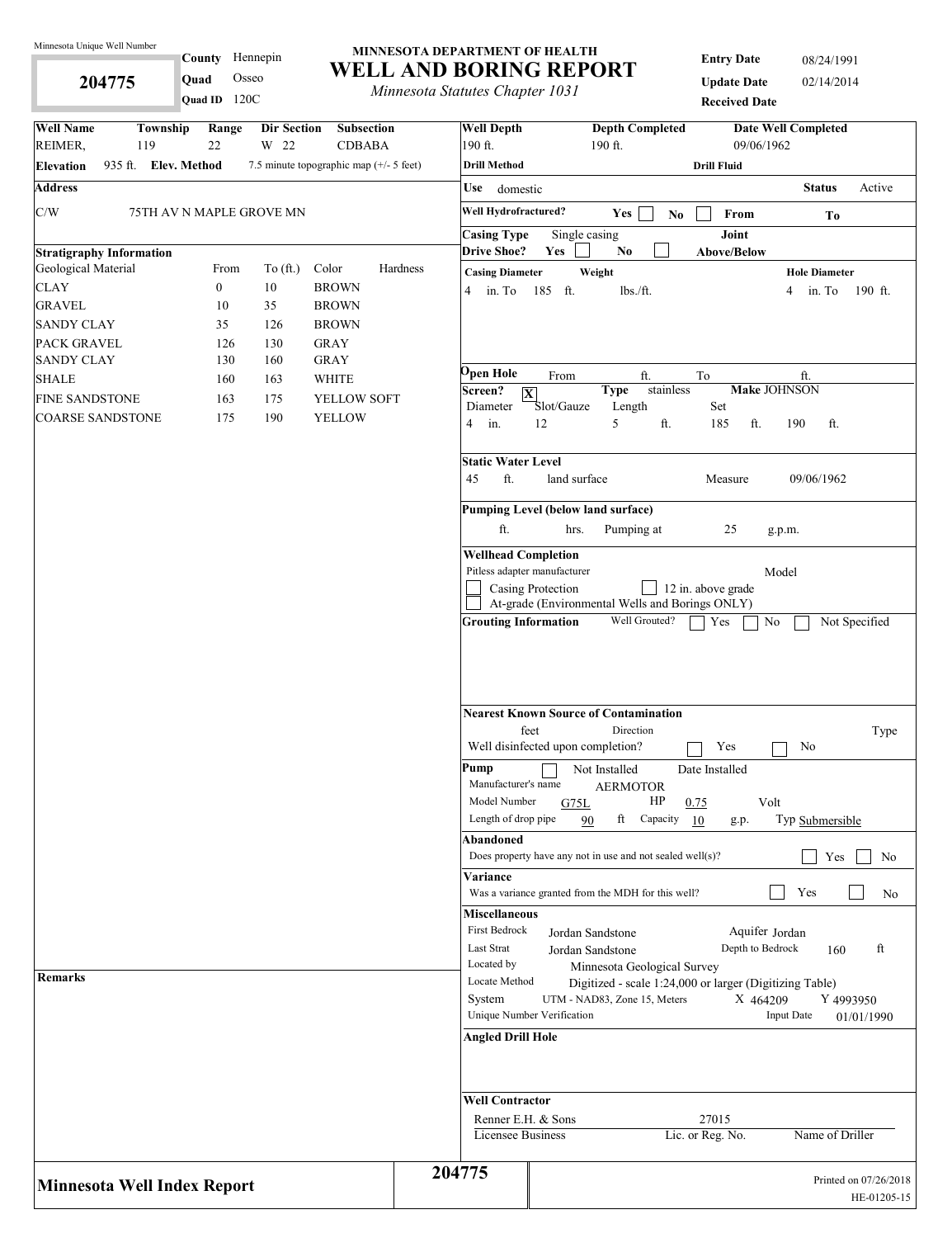**401401** 

### County Hennepin 121A **Quad ID Quad** Rogers

### **MINNESOTA DEPARTMENT OF HEALTH WELL AND BORING REPORT**

*Minnesota Statutes Chapter 1031*

| <b>Entry Date</b>    | 08/24/1991 |
|----------------------|------------|
| <b>Update Date</b>   | 04/08/2014 |
| <b>Received Date</b> |            |

| <b>Well Name</b><br>QUIGLEY,                           | Township<br>120      | Range<br>23      | Dir Section<br>W 36               | Subsection<br><b>ADDAAA</b>             |             | <b>Well Depth</b><br>108 ft.                                                       | 108 ft.                                                                                                         | <b>Depth Completed</b>                   | 05/23/1984                                                                  | <b>Date Well Completed</b>                 |                                      |
|--------------------------------------------------------|----------------------|------------------|-----------------------------------|-----------------------------------------|-------------|------------------------------------------------------------------------------------|-----------------------------------------------------------------------------------------------------------------|------------------------------------------|-----------------------------------------------------------------------------|--------------------------------------------|--------------------------------------|
| <b>Elevation</b>                                       | 938 ft. Elev. Method |                  |                                   | 7.5 minute topographic map (+/- 5 feet) |             | <b>Drill Method</b>                                                                | Non-specified Rotary                                                                                            |                                          | <b>Drill Fluid</b>                                                          |                                            |                                      |
| <b>Address</b>                                         |                      |                  |                                   |                                         |             | Use<br>domestic                                                                    |                                                                                                                 |                                          |                                                                             | <b>Status</b>                              | Active                               |
|                                                        |                      |                  |                                   |                                         |             |                                                                                    |                                                                                                                 |                                          |                                                                             |                                            |                                      |
| C/W                                                    |                      |                  | 11215 BROCKTON LA ROGERS MN 55374 |                                         |             | Well Hydrofractured?                                                               | Yes                                                                                                             | $\mathbf{No}$                            | From                                                                        | Tо                                         |                                      |
|                                                        |                      |                  |                                   |                                         |             | <b>Casing Type</b><br><b>Drive Shoe?</b>                                           | Single casing<br>Yes<br>No                                                                                      | $\overline{\mathbf{X}}$                  | Joint<br>Above/Below                                                        | Threaded<br>$1$ ft.                        |                                      |
| <b>Stratigraphy Information</b><br>Geological Material |                      | From             | To $(\text{ft.})$                 | Color                                   | Hardness    |                                                                                    |                                                                                                                 |                                          |                                                                             |                                            |                                      |
| <b>CLAY</b>                                            |                      | $\boldsymbol{0}$ | 40                                | <b>BROWN</b>                            | <b>HARD</b> | <b>Casing Diameter</b><br>$4 \quad$ in. To                                         | Weight<br>103 ft. 11                                                                                            | $lbs$ ./ft.                              |                                                                             | <b>Hole Diameter</b><br>$6.2$ in. To       | $108$ ft.                            |
| <b>GRAVEL</b>                                          |                      | 40               | 65                                | <b>BROWN</b>                            | <b>SOFT</b> |                                                                                    |                                                                                                                 |                                          |                                                                             |                                            |                                      |
| <b>CLAY</b>                                            |                      | 65               | 80                                | <b>GRAY</b>                             | <b>HARD</b> |                                                                                    |                                                                                                                 |                                          |                                                                             |                                            |                                      |
| <b>GRAVEL</b>                                          |                      | 80               | 90                                | <b>GRAY</b>                             | <b>SOFT</b> |                                                                                    |                                                                                                                 |                                          |                                                                             |                                            |                                      |
| <b>CLAY</b>                                            |                      | 90               | 91                                | <b>GRAY</b>                             | <b>SOFT</b> |                                                                                    |                                                                                                                 |                                          |                                                                             |                                            |                                      |
| <b>GRAVEL</b>                                          |                      | 91               | 108                               | <b>BROWN</b>                            | <b>SOFT</b> | Open Hole<br>Screen?<br>$\overline{\mathbf{X}}$<br>Diameter<br>$\mathbf{2}$<br>in. | From<br><b>Type</b><br>Slot/Gauze<br>5<br>18                                                                    | ft.<br>stainless<br>Length<br>ft.        | To<br>Set<br>103<br>ft.                                                     | ft.<br>Make JOHNSON 948<br>108<br>ft.      |                                      |
|                                                        |                      |                  |                                   |                                         |             | <b>Static Water Level</b><br>ft.<br>55                                             | land surface                                                                                                    |                                          | Measure                                                                     | 05/23/1984                                 |                                      |
|                                                        |                      |                  |                                   |                                         |             |                                                                                    | Pumping Level (below land surface)                                                                              |                                          |                                                                             |                                            |                                      |
|                                                        |                      |                  |                                   |                                         |             | 103 ft.                                                                            | 2<br>hrs.                                                                                                       | Pumping at                               | 50                                                                          | g.p.m.                                     |                                      |
|                                                        |                      |                  |                                   |                                         |             | <b>Wellhead Completion</b>                                                         |                                                                                                                 |                                          |                                                                             |                                            |                                      |
|                                                        |                      |                  |                                   |                                         |             | Pitless adapter manufacturer                                                       | Casing Protection<br>At-grade (Environmental Wells and Borings ONLY)                                            | <b>MERRILL</b>                           | 12 in. above grade                                                          | Model<br><b>SPK</b>                        |                                      |
|                                                        |                      |                  |                                   |                                         |             | <b>Grouting Information</b><br>Material<br>bentonite                               |                                                                                                                 | Well Grouted?<br>Amount                  | $ \mathbf{X} $ Yes                                                          | No<br>To<br>From<br>$\mathbf{0}$<br>ft. 60 | Not Specified<br>ft.                 |
|                                                        |                      |                  |                                   |                                         |             | 75                                                                                 | <b>Nearest Known Source of Contamination</b><br>Southwes Direction<br>feet<br>Well disinfected upon completion? |                                          | $ \mathbf{X} $<br>Yes                                                       | Septic tank/drain field Type<br>No         |                                      |
|                                                        |                      |                  |                                   |                                         |             | Pump<br>Manufacturer's name<br>Model Number<br>Length of drop pipe                 | Not Installed<br>ft<br>70                                                                                       | <b>AERMOTOR</b><br>HP<br>0.5<br>Capacity | Date Installed<br>Volt<br>-10<br>g.p.                                       | 06/05/1984<br>230<br>Typ Submersible       |                                      |
|                                                        |                      |                  |                                   |                                         |             | Abandoned                                                                          | Does property have any not in use and not sealed well(s)?                                                       |                                          |                                                                             | Yes                                        | No                                   |
|                                                        |                      |                  |                                   |                                         |             | Variance                                                                           | Was a variance granted from the MDH for this well?                                                              |                                          |                                                                             | Yes                                        | No                                   |
| Remarks                                                |                      |                  |                                   |                                         |             | <b>Miscellaneous</b><br>First Bedrock<br>Last Strat<br>Located by<br>Locate Method | gravel (+larger)-brown                                                                                          | Minnesota Geological Survey              | Depth to Bedrock<br>Digitized - scale 1:24,000 or larger (Digitizing Table) | Aquifer Quat. buried                       | ft                                   |
|                                                        |                      |                  |                                   |                                         |             | System<br><b>Angled Drill Hole</b>                                                 | UTM - NAD83, Zone 15, Meters<br>Unique Number Verification                                                      | Information from                         | X 458977                                                                    | Y 5001040<br><b>Input Date</b>             | 01/01/1990                           |
|                                                        |                      |                  |                                   |                                         |             | <b>Well Contractor</b>                                                             |                                                                                                                 |                                          | 86270                                                                       |                                            |                                      |
|                                                        |                      |                  |                                   |                                         |             | Mc Alpine Brothers<br><b>Licensee Business</b>                                     |                                                                                                                 |                                          | Lic. or Reg. No.                                                            | MCALPINE, B.<br>Name of Driller            |                                      |
| <b>Minnesota Well Index Report</b>                     |                      |                  |                                   |                                         |             | 401401                                                                             |                                                                                                                 |                                          |                                                                             |                                            | Printed on 07/26/2018<br>HE-01205-15 |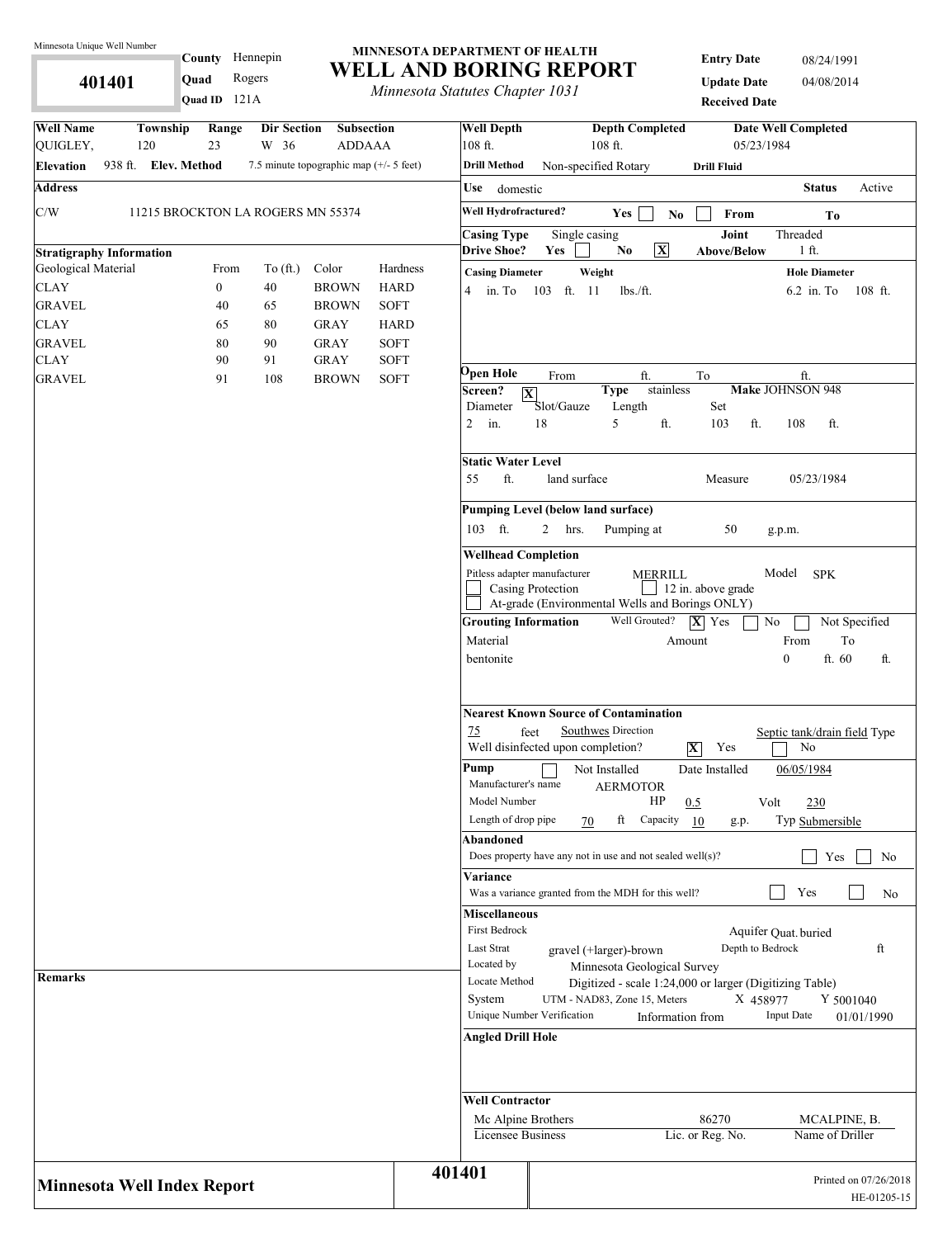**435834** 

**Quad ID** 120B

#### **MINNESOTA DEPARTMENT OF HEALTH WELL AND BORING REPORT** County Hennepin **Quad** Anoka

*Minnesota Statutes Chapter 1031*

| <b>Entry Date</b>    | 10/28/1991 |
|----------------------|------------|
| <b>Update Date</b>   | 03/21/2017 |
| <b>Received Date</b> |            |

| <b>Well Name</b><br>Township<br>Range<br>Dir Section<br>Subsection                                           | <b>Well Depth</b>                           | <b>Depth Completed</b><br><b>Date Well Completed</b>                                                                                           |
|--------------------------------------------------------------------------------------------------------------|---------------------------------------------|------------------------------------------------------------------------------------------------------------------------------------------------|
| W <sub>5</sub><br>SCOTT, GARY<br>22<br><b>CABBDC</b><br>119                                                  | 254 ft.                                     | 254 ft.<br>10/06/1987                                                                                                                          |
| 921 ft. Elev. Method<br>7.5 minute topographic map (+/- 5 feet)<br><b>Elevation</b>                          | <b>Drill Method</b>                         | Non-specified Rotary<br><b>Drill Fluid Bentonite</b>                                                                                           |
| <b>Address</b>                                                                                               | Use<br>domestic                             | Sealed<br><b>Status</b>                                                                                                                        |
| Well<br>17055 105TH AV N MAPLE GROVE MN 55369                                                                | Well Hydrofractured?                        | Yes<br>$\ensuremath{\textnormal{\textbf{From}}}$<br>No.<br>To                                                                                  |
|                                                                                                              | <b>Casing Type</b>                          | Single casing<br>Joint<br>Threaded                                                                                                             |
| <b>Stratigraphy Information</b>                                                                              | <b>Drive Shoe?</b>                          | Yes X<br>N <sub>0</sub><br><b>Above/Below</b><br>1 ft.                                                                                         |
| Geological Material<br>From<br>To $(\text{ft.})$<br>Color<br><b>CLAY</b><br>$\boldsymbol{0}$<br>29<br>YELLOW | Hardness<br><b>Casing Diameter</b>          | Weight<br><b>Hole Diameter</b>                                                                                                                 |
| <b>CLAY</b><br>29<br>48<br><b>BLUE</b>                                                                       | 4                                           | in. To 212 ft. 11<br>$lbs$ ./ft.<br>$6.2$ in. To<br>212 ft.<br>254 ft.<br>in. To<br>4                                                          |
| <b>SAND &amp; GRAVEL</b><br>48<br>85                                                                         |                                             |                                                                                                                                                |
| 96<br><b>CLAY</b><br>85                                                                                      |                                             |                                                                                                                                                |
| <b>SAND</b><br>98<br>96                                                                                      |                                             |                                                                                                                                                |
| <b>CLAY W/GRAVEL</b><br>98<br>145<br><b>RED/BRN</b>                                                          | Open Hole                                   | ft.<br>254<br>ft.<br>From<br>212<br>To                                                                                                         |
| <b>SAND</b><br>145<br>192<br><b>BROWN</b>                                                                    | Screen?                                     | <b>Type</b><br><b>Make</b>                                                                                                                     |
| <b>SHALE W/GRAVEL</b><br>192<br>206                                                                          |                                             |                                                                                                                                                |
| 254<br><b>SANDROCK &amp; SHALE</b><br>206                                                                    |                                             |                                                                                                                                                |
|                                                                                                              | <b>Static Water Level</b>                   |                                                                                                                                                |
|                                                                                                              | ft.<br>35                                   | land surface<br>10/06/1987<br>Measure                                                                                                          |
|                                                                                                              |                                             |                                                                                                                                                |
|                                                                                                              |                                             | Pumping Level (below land surface)                                                                                                             |
|                                                                                                              | <b>Wellhead Completion</b>                  |                                                                                                                                                |
|                                                                                                              |                                             | Pitless adapter manufacturer<br>Model<br>WHITEWATER                                                                                            |
|                                                                                                              |                                             | $\mathbf{X}$ 12 in. above grade<br>Casing Protection                                                                                           |
|                                                                                                              |                                             | At-grade (Environmental Wells and Borings ONLY)                                                                                                |
|                                                                                                              | <b>Grouting Information</b>                 | Well Grouted?<br>$ \mathbf{X} $ Yes<br>$\rm No$<br>Not Specified                                                                               |
|                                                                                                              | Material                                    | To<br>From<br>Amount                                                                                                                           |
|                                                                                                              | cuttings                                    | ft.<br>ft.                                                                                                                                     |
|                                                                                                              | bentonite                                   | ft. 212<br>ft.                                                                                                                                 |
|                                                                                                              |                                             | <b>Nearest Known Source of Contamination</b>                                                                                                   |
|                                                                                                              | 50                                          | Northwes Direction<br>feet<br>Septic tank/drain field Type<br>Well disinfected upon completion?<br>No<br>$ \mathbf{X} $<br>Yes                 |
|                                                                                                              | Pump<br>Manufacturer's name<br>Model Number | 10/07/1987<br>Not Installed<br>Date Installed<br><b>MYERS</b><br>HP<br>0.5<br>Volt<br>$\overline{0}$                                           |
|                                                                                                              | Length of drop pipe                         | ft<br>Capacity<br>Typ Submersible<br>60<br>g.p.                                                                                                |
|                                                                                                              | Abandoned                                   |                                                                                                                                                |
|                                                                                                              |                                             | Yes $X$ <sup>No</sup><br>Does property have any not in use and not sealed well $(s)$ ?                                                         |
|                                                                                                              | Variance                                    | Yes<br>Was a variance granted from the MDH for this well?<br>No                                                                                |
|                                                                                                              | <b>Miscellaneous</b>                        |                                                                                                                                                |
|                                                                                                              | First Bedrock                               | Aquifer St.Lawrence-<br>St.Lawrence Formation                                                                                                  |
|                                                                                                              | Last Strat                                  | Depth to Bedrock<br>ft<br>St.Lawrence-Tunnel City<br>192                                                                                       |
| <b>Remarks</b>                                                                                               | Located by                                  | Minnesota Geological Survey                                                                                                                    |
| SEALED 12-18-2014 BY 2255; PREVIOUS USE: DO                                                                  | Locate Method                               | Digitization (Screen) - Map (1:24,000)                                                                                                         |
|                                                                                                              | System                                      | UTM - NAD83, Zone 15, Meters<br>X 460979<br>Y 4999135<br>Unique Number Verification<br><b>Input Date</b><br>Address verification<br>07/07/2008 |
|                                                                                                              | <b>Angled Drill Hole</b>                    |                                                                                                                                                |
|                                                                                                              |                                             |                                                                                                                                                |
|                                                                                                              | <b>Well Contractor</b>                      |                                                                                                                                                |
|                                                                                                              | Ruppert & Son                               | 27086<br>RUPPERT, G.                                                                                                                           |
|                                                                                                              | <b>Licensee Business</b>                    | Lic. or Reg. No.<br>Name of Driller                                                                                                            |
| <b>Minnesota Well Index Report</b>                                                                           | 435834                                      | Printed on 07/26/2018<br>HE-01205-15                                                                                                           |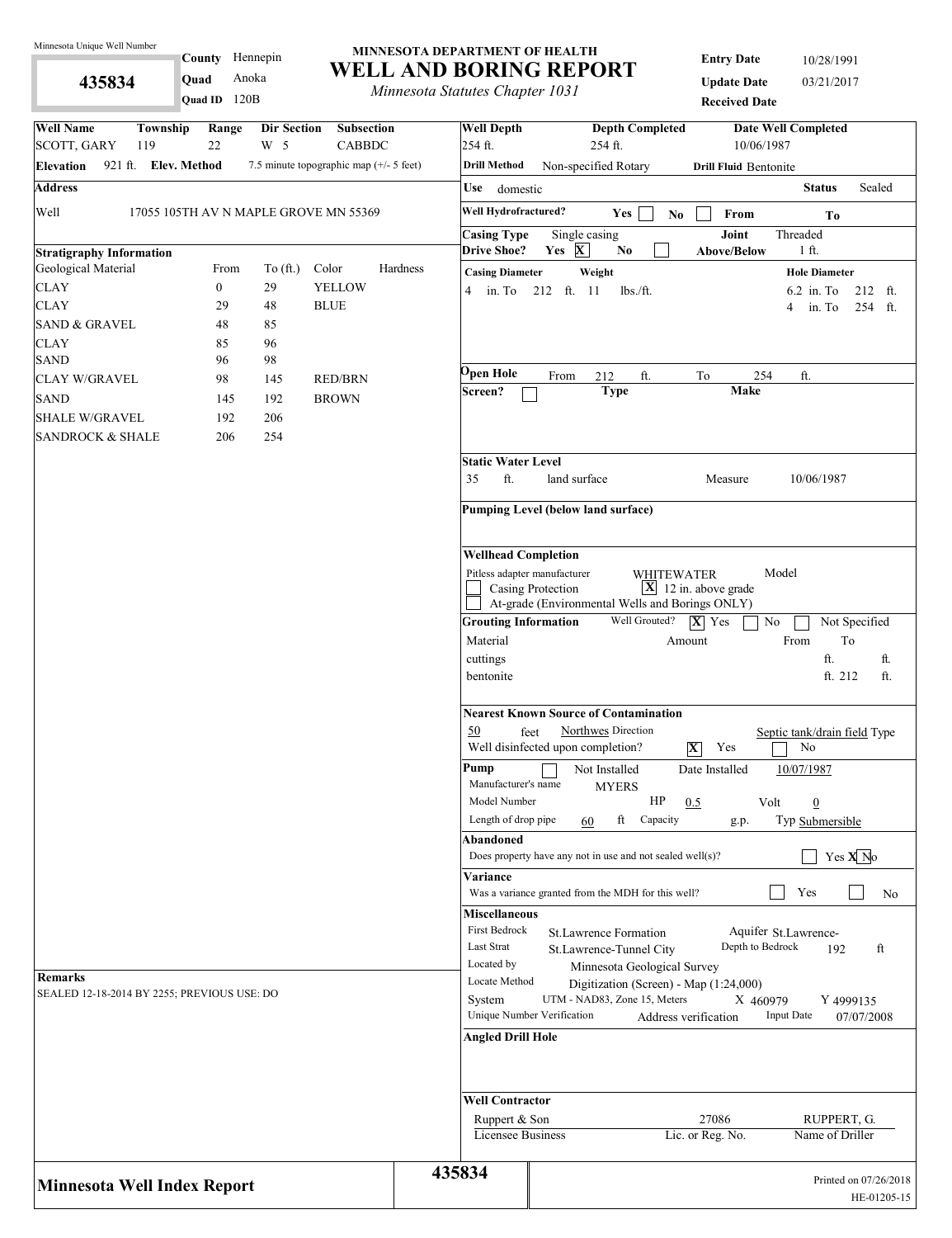**435887** 

# County Hennepin **Quad** Osseo

#### **MINNESOTA DEPARTMENT OF HEALTH WELL AND BORING REPORT**

*Minnesota Statutes Chapter 1031*

**Entry Date** 06/29/1992 **Update Date** 02/14/2014 **Received Date**

| Quad ID 120C                                                                                                                 | minicson saudics chapter 1051              | <b>Received Date</b>                                                                                                                    |
|------------------------------------------------------------------------------------------------------------------------------|--------------------------------------------|-----------------------------------------------------------------------------------------------------------------------------------------|
| <b>Well Name</b><br>Township<br>Range<br>Dir Section<br><b>Subsection</b><br>119<br>22<br>ANDERSON,<br>W 17<br><b>ADADAD</b> | <b>Well Depth</b><br>95 ft.                | <b>Depth Completed</b><br><b>Date Well Completed</b><br>05/25/1988<br>95 ft.                                                            |
| 905 ft. Elev. Method<br>7.5 minute topographic map (+/- 5 feet)<br><b>Elevation</b>                                          | <b>Drill Method</b>                        | Non-specified Rotary<br><b>Drill Fluid Bentonite</b>                                                                                    |
| <b>Address</b>                                                                                                               | Use domestic                               | <b>Status</b><br>Active                                                                                                                 |
|                                                                                                                              |                                            |                                                                                                                                         |
| Well<br>9060 WESTON LA MAPLE GROVE MN 55311                                                                                  | Well Hydrofractured?<br><b>Casing Type</b> | Yes<br>No<br>From<br>To<br>Joint<br>Single casing                                                                                       |
| <b>Stratigraphy Information</b>                                                                                              | <b>Drive Shoe?</b>                         | $\overline{\mathbf{x}}$<br>Yes<br>$\mathbf{No}$<br>$1$ ft.<br>Above/Below                                                               |
| Geological Material<br>To $(\text{ft.})$<br>Color<br>Hardness<br>From                                                        | <b>Casing Diameter</b>                     | Weight<br><b>Hole Diameter</b>                                                                                                          |
| <b>CLAY</b><br>$\boldsymbol{0}$<br>21<br><b>YELLOW</b><br><b>MEDIUM</b>                                                      | 4 in To $90$                               | ft.<br>lbs./ft.<br>$6.7$ in. To<br>90<br>ft.                                                                                            |
| <b>CLAY</b><br>42<br>21<br><b>BLUE</b>                                                                                       | <b>MEDIUM</b>                              | in. To<br>95<br>ft.<br>4                                                                                                                |
| <b>GRAVEL</b><br><b>BROWN</b><br>42<br>55                                                                                    | <b>MEDIUM</b>                              |                                                                                                                                         |
| <b>CLAY GRAVEL</b><br>83<br><b>BROWN</b><br>55<br>M.HARD                                                                     |                                            |                                                                                                                                         |
| <b>SAND</b><br>83<br>95<br><b>TAN</b>                                                                                        |                                            |                                                                                                                                         |
|                                                                                                                              | Open Hole<br>Screen?                       | ft.<br>ft.<br>From<br>To<br><b>Make JOHNSON</b><br>stainless<br><b>Type</b>                                                             |
|                                                                                                                              | Diameter                                   | $ \mathbf{X} $<br>Set<br>Slot/Gauze<br>Length                                                                                           |
|                                                                                                                              | in.<br>4                                   | $\overline{4}$<br>ft.<br>ft.<br>ft.<br>12<br>90<br>95                                                                                   |
|                                                                                                                              |                                            |                                                                                                                                         |
|                                                                                                                              | <b>Static Water Level</b>                  |                                                                                                                                         |
|                                                                                                                              | ft.<br>20                                  | land surface<br>05/26/1988<br>Measure                                                                                                   |
|                                                                                                                              |                                            | <b>Pumping Level (below land surface)</b>                                                                                               |
|                                                                                                                              | ft.<br>32                                  | 3<br>Pumping at<br>30<br>hrs.<br>g.p.m.                                                                                                 |
|                                                                                                                              | <b>Wellhead Completion</b>                 |                                                                                                                                         |
|                                                                                                                              |                                            | Pitless adapter manufacturer<br>Model CF<br><b>WHITEWATER</b>                                                                           |
|                                                                                                                              |                                            | $\boxed{\mathbf{X}}$ 12 in. above grade<br>Casing Protection                                                                            |
|                                                                                                                              |                                            | At-grade (Environmental Wells and Borings ONLY)                                                                                         |
|                                                                                                                              | <b>Grouting Information</b>                | Well Grouted?<br>$ \mathbf{X} $ Yes<br>No<br>Not Specified                                                                              |
|                                                                                                                              | Material                                   | From<br>To<br>Amount                                                                                                                    |
|                                                                                                                              | bentonite                                  | 40<br>ft. 90<br>ft.                                                                                                                     |
|                                                                                                                              | cuttings                                   | ft.<br>ft.                                                                                                                              |
|                                                                                                                              | neat cement                                | ft. 40<br>ft.                                                                                                                           |
|                                                                                                                              |                                            | <b>Nearest Known Source of Contamination</b>                                                                                            |
|                                                                                                                              | 50                                         | Northeas Direction<br>feet<br>Septic tank/drain field Type<br>Well disinfected upon completion?<br>$\overline{\mathbf{X}}$<br>Yes<br>No |
|                                                                                                                              | Pump                                       | Not Installed<br>Date Installed<br>05/26/1988                                                                                           |
|                                                                                                                              | Manufacturer's name                        | <b>RED JACKET</b>                                                                                                                       |
|                                                                                                                              | Model Number                               | HP<br>Volt<br>230<br>0.5<br>50019BC                                                                                                     |
|                                                                                                                              | Length of drop pipe                        | ft<br>Capacity<br>40<br>-12<br>Typ Submersible<br>g.p.                                                                                  |
|                                                                                                                              | Abandoned                                  |                                                                                                                                         |
|                                                                                                                              |                                            | $\overline{X}$ Yes<br>Does property have any not in use and not sealed well(s)?<br>No                                                   |
|                                                                                                                              | Variance                                   | Yes<br>Was a variance granted from the MDH for this well?<br>No                                                                         |
|                                                                                                                              | <b>Miscellaneous</b>                       |                                                                                                                                         |
|                                                                                                                              | First Bedrock                              | Aquifer Quat. buried                                                                                                                    |
|                                                                                                                              | Last Strat                                 | Depth to Bedrock<br>ft<br>sand-brown                                                                                                    |
|                                                                                                                              | Located by                                 | Minnesota Geological Survey                                                                                                             |
| <b>Remarks</b>                                                                                                               | Locate Method                              | Digitization (Screen) - Map (1:24,000)                                                                                                  |
|                                                                                                                              | System                                     | UTM - NAD83, Zone 15, Meters<br>X 462067<br>Y 4996249                                                                                   |
|                                                                                                                              |                                            | Unique Number Verification<br><b>Input Date</b><br>Address verification<br>07/07/2008                                                   |
|                                                                                                                              | <b>Angled Drill Hole</b>                   |                                                                                                                                         |
|                                                                                                                              | <b>Well Contractor</b>                     |                                                                                                                                         |
|                                                                                                                              | Ruppert & Son                              | 27086<br>RUPPERT, G.                                                                                                                    |
|                                                                                                                              | Licensee Business                          | Lic. or Reg. No.<br>Name of Driller                                                                                                     |
|                                                                                                                              |                                            |                                                                                                                                         |
| <b>Minnesota Well Index Report</b>                                                                                           | 435887                                     | Printed on 07/26/2018<br>HE-01205-15                                                                                                    |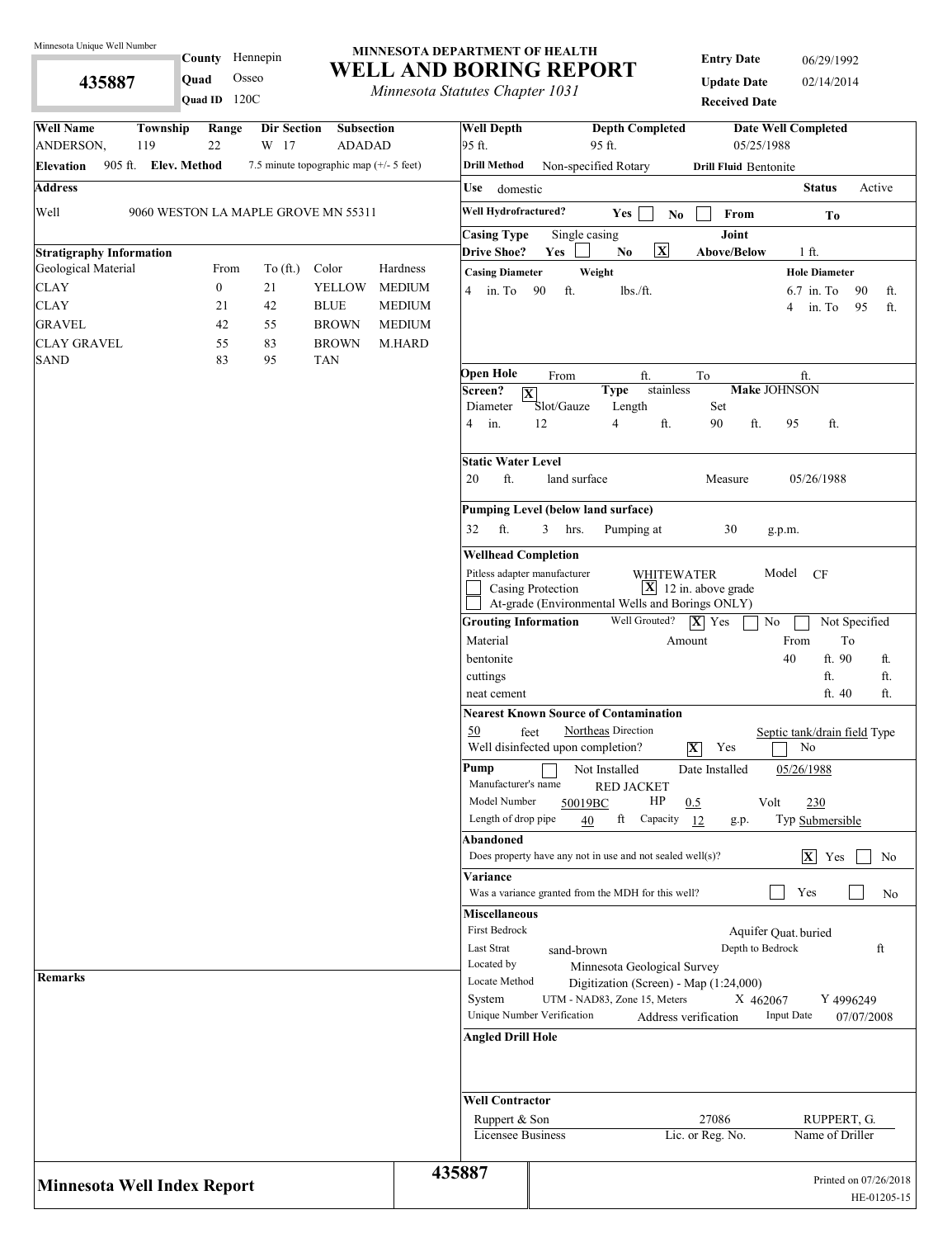**439843** 

**County** Hennepin **Quad**

**Quad ID**

#### **MINNESOTA DEPARTMENT OF HEALTH WELL AND BORING REPORT**

*Minnesota Statutes Chapter 1031*

**Entry Date** 07/13/1992 **Update Date** 02/14/2014 **Received Date**

| <b>Well Name</b><br>Township<br>KLINEFELTER,<br>120 | Range<br>23      | <b>Dir Section</b><br>W 25 | <b>Subsection</b><br><b>DCA</b> |          | <b>Well Depth</b><br>91 ft.             | <b>Depth Completed</b><br>90 ft.                                 |                                         | <b>Date Well Completed</b><br>03/24/1988 |
|-----------------------------------------------------|------------------|----------------------------|---------------------------------|----------|-----------------------------------------|------------------------------------------------------------------|-----------------------------------------|------------------------------------------|
| <b>Elev. Method</b><br><b>Elevation</b>             |                  |                            |                                 |          | <b>Drill Method</b>                     | Non-specified Rotary                                             | <b>Drill Fluid Bentonite</b>            |                                          |
| <b>Address</b>                                      |                  |                            |                                 |          | Use<br>commercial                       |                                                                  |                                         | <b>Status</b><br>Active                  |
| $\mathrm{C}/\mathrm{W}$<br>19400 TERRITORIAL RD MN  |                  |                            |                                 |          | Well Hydrofractured?                    | Yes                                                              |                                         |                                          |
|                                                     |                  |                            |                                 |          | <b>Casing Type</b>                      | Single casing                                                    | From<br>$\mathbf{N}\mathbf{o}$<br>Joint | To<br>Threaded                           |
| <b>Stratigraphy Information</b>                     |                  |                            |                                 |          | <b>Drive Shoe?</b>                      | Yes X<br>$\mathbf{No}$                                           | Above/Below                             | $1.5$ ft.                                |
| Geological Material                                 | From             | To $(\text{ft.})$          | Color                           | Hardness | <b>Casing Diameter</b>                  | Weight                                                           |                                         | <b>Hole Diameter</b>                     |
| <b>CLAY</b>                                         | $\boldsymbol{0}$ | $\overline{4}$             | <b>BROWN</b>                    |          | 6 in. To 82                             | ft. 18.9 lbs./ft.                                                |                                         | $10$ in. To<br>90<br>ft.                 |
| <b>CLAY</b>                                         | $\overline{4}$   | 12                         | <b>GRAY</b>                     |          |                                         |                                                                  |                                         |                                          |
| <b>CLAY</b>                                         | 12               | 58                         | <b>BROWN</b>                    |          |                                         |                                                                  |                                         |                                          |
| <b>GRAVEL</b>                                       | 58               | 91                         | <b>VARIED</b>                   |          |                                         |                                                                  |                                         |                                          |
| <b>CLAY</b>                                         | 91               | 91                         | <b>GRAY</b>                     |          | pen Hole                                |                                                                  |                                         |                                          |
|                                                     |                  |                            |                                 |          | Screen?<br>$\overline{\mathbf{X}}$      | From<br>ft.<br><b>Type</b>                                       | To<br>stainless                         | ft.<br><b>Make JOHNSON</b>               |
|                                                     |                  |                            |                                 |          | Diameter                                | Slot/Gauze<br>Length                                             | Set                                     |                                          |
|                                                     |                  |                            |                                 |          | $6$ in.                                 | 40<br>10                                                         | 80<br>ft.<br>ft.                        | 90<br>ft.                                |
|                                                     |                  |                            |                                 |          | <b>Static Water Level</b>               |                                                                  |                                         |                                          |
|                                                     |                  |                            |                                 |          | ft.<br>70                               | land surface                                                     | Measure                                 | 03/24/1988                               |
|                                                     |                  |                            |                                 |          |                                         | <b>Pumping Level (below land surface)</b>                        |                                         |                                          |
|                                                     |                  |                            |                                 |          | ft.<br>75                               | 3<br>hrs.<br>Pumping at                                          | 60                                      | g.p.m.                                   |
|                                                     |                  |                            |                                 |          | <b>Wellhead Completion</b>              |                                                                  |                                         |                                          |
|                                                     |                  |                            |                                 |          | Pitless adapter manufacturer            |                                                                  | <b>BAKER</b>                            | Model<br><b>STANDARD</b>                 |
|                                                     |                  |                            |                                 |          |                                         | Casing Protection                                                | $\overline{X}$ 12 in. above grade       |                                          |
|                                                     |                  |                            |                                 |          |                                         | At-grade (Environmental Wells and Borings ONLY)<br>Well Grouted? |                                         |                                          |
|                                                     |                  |                            |                                 |          | <b>Grouting Information</b><br>Material |                                                                  | $ \mathbf{X} $ Yes<br>Amount            | $\rm No$<br>Not Specified<br>From<br>To  |
|                                                     |                  |                            |                                 |          | bentonite                               |                                                                  |                                         | ft. 80<br>ft.                            |
|                                                     |                  |                            |                                 |          |                                         | <b>Nearest Known Source of Contamination</b>                     |                                         |                                          |
|                                                     |                  |                            |                                 |          | 120<br>feet                             | West Direction<br>Well disinfected upon completion?              | $ \mathbf{X} $<br>Yes                   | Septic tank/drain field Type<br>No       |
|                                                     |                  |                            |                                 |          | Pump<br>Manufacturer's name             | Not Installed<br><b>GRUNDFOS</b>                                 | Date Installed                          | 04/05/1988                               |
|                                                     |                  |                            |                                 |          | Model Number                            | SP8-15                                                           | HP<br>5                                 | Volt<br>230                              |
|                                                     |                  |                            |                                 |          | Length of drop pipe                     | ft<br>70                                                         | Capacity 50<br>g.p.                     | Typ Submersible                          |
|                                                     |                  |                            |                                 |          | Abandoned                               | Does property have any not in use and not sealed well $(s)$ ?    |                                         | Yes $X$ <sup>No</sup>                    |
|                                                     |                  |                            |                                 |          | Variance                                |                                                                  |                                         |                                          |
|                                                     |                  |                            |                                 |          |                                         | Was a variance granted from the MDH for this well?               |                                         | Yes<br>No                                |
|                                                     |                  |                            |                                 |          | <b>Miscellaneous</b>                    |                                                                  |                                         |                                          |
|                                                     |                  |                            |                                 |          | First Bedrock                           |                                                                  | Aquifer                                 |                                          |
|                                                     |                  |                            |                                 |          | Last Strat                              |                                                                  |                                         | Depth to Bedrock<br>ft                   |
|                                                     |                  |                            |                                 |          | Located by                              |                                                                  |                                         |                                          |
| Remarks                                             |                  |                            |                                 |          | Locate Method                           |                                                                  |                                         |                                          |
|                                                     |                  |                            |                                 |          | System                                  | UTM - NAD83, Zone 15, Meters                                     | X                                       | Y                                        |
|                                                     |                  |                            |                                 |          | Unique Number Verification              |                                                                  |                                         | <b>Input Date</b>                        |
|                                                     |                  |                            |                                 |          | <b>Angled Drill Hole</b>                |                                                                  |                                         |                                          |
|                                                     |                  |                            |                                 |          | <b>Well Contractor</b>                  |                                                                  |                                         |                                          |
|                                                     |                  |                            |                                 |          | Renner E.H. Well                        |                                                                  | 71015                                   | HEISEL, M.                               |
|                                                     |                  |                            |                                 |          | <b>Licensee Business</b>                |                                                                  | Lic. or Reg. No.                        | Name of Driller                          |
|                                                     |                  |                            |                                 |          |                                         |                                                                  |                                         |                                          |
| <b>Minnesota Well Index Report</b>                  |                  |                            |                                 |          | 439843                                  |                                                                  |                                         | Printed on 07/26/2018<br>HE-01205-15     |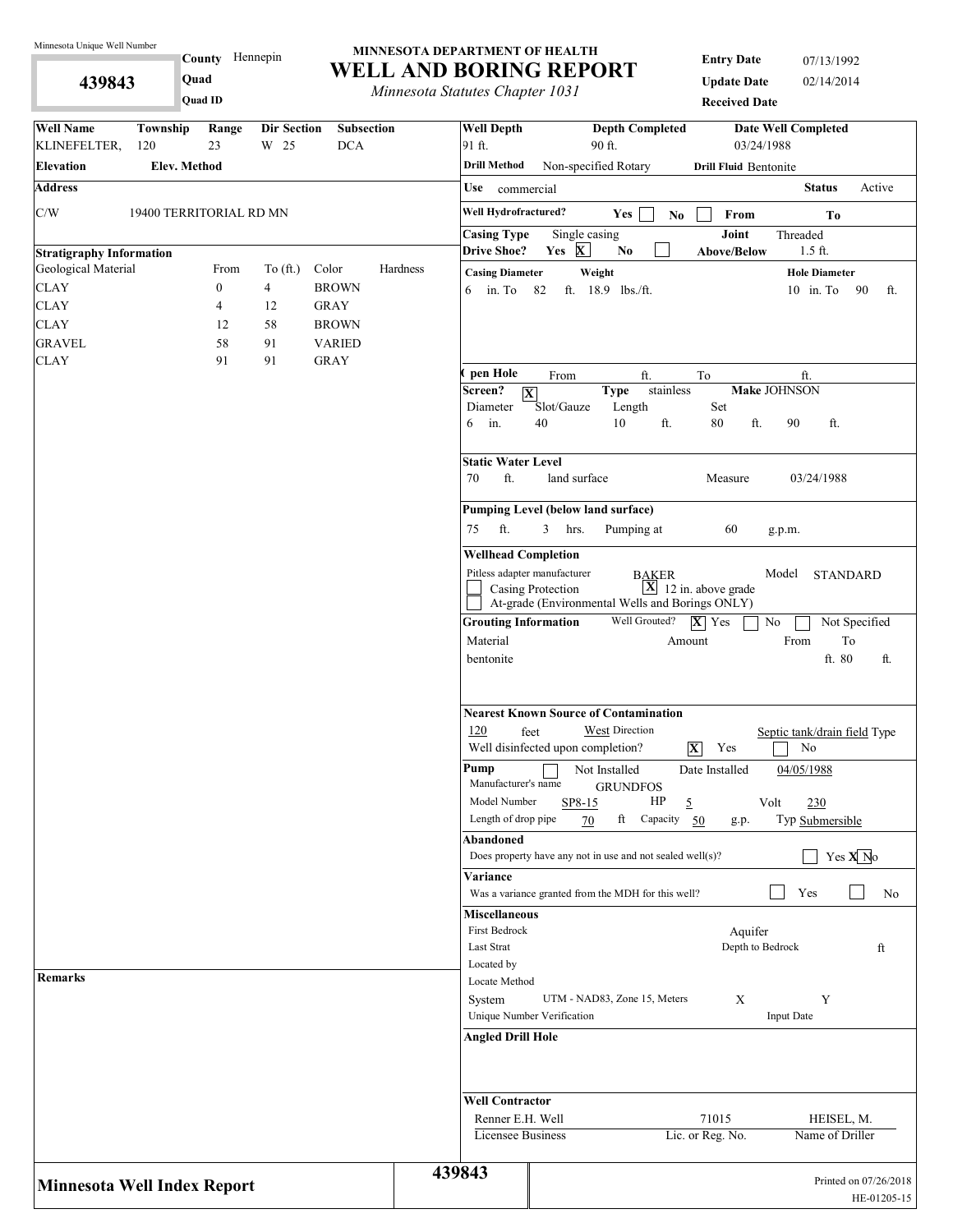**439865** 

#### County Hennepin 121A **Quad ID Quad** Rogers

#### **MINNESOTA DEPARTMENT OF HEALTH WELL AND BORING REPORT**

*Minnesota Statutes Chapter 1031*

| <b>Entry Date</b>    | 07/13/1992 |
|----------------------|------------|
| <b>Update Date</b>   | 02/16/2015 |
| <b>Received Date</b> |            |

| <b>Well Name</b><br>Township<br>120      | Range<br><b>Dir Section</b><br>23<br>W 25 | <b>Subsection</b><br><b>DDBBDA</b>      |                                                                  | <b>Well Depth</b><br>120 ft.                                       | <b>Depth Completed</b><br><b>Date Well Completed</b><br>118 ft.<br>04/26/1988                                                                                           |
|------------------------------------------|-------------------------------------------|-----------------------------------------|------------------------------------------------------------------|--------------------------------------------------------------------|-------------------------------------------------------------------------------------------------------------------------------------------------------------------------|
| 958 ft. Elev. Method<br><b>Elevation</b> |                                           | LiDAR 1m DEM (MNDNR)                    |                                                                  | <b>Drill Method</b>                                                | Non-specified Rotary<br><b>Drill Fluid Bentonite</b>                                                                                                                    |
| <b>Address</b>                           |                                           |                                         |                                                                  | Use<br>commercial                                                  | <b>Status</b><br>Active                                                                                                                                                 |
| C/W                                      | 19340 LINDEN DR ROGERS MN                 |                                         |                                                                  | Well Hydrofractured?                                               | Yes<br>From<br>N <sub>0</sub>                                                                                                                                           |
|                                          |                                           |                                         |                                                                  | <b>Casing Type</b>                                                 | To<br>Joint<br>Single casing<br>Threaded                                                                                                                                |
| <b>Stratigraphy Information</b>          |                                           |                                         |                                                                  | <b>Drive Shoe?</b>                                                 | $\overline{\mathbf{x}}$<br>No<br>Yes<br><b>Above/Below</b><br>2 ft.                                                                                                     |
| Geological Material                      | From<br>To (ft.)                          | Color                                   | Hardness                                                         | <b>Casing Diameter</b>                                             | Weight                                                                                                                                                                  |
| <b>CLAY</b>                              | 5<br>$\boldsymbol{0}$                     | <b>GRAY</b>                             |                                                                  | in. To<br>4                                                        | 114 ft. 10.7 lbs./ft.                                                                                                                                                   |
| <b>CLAY</b>                              | 5<br>10                                   | <b>BROWN</b>                            |                                                                  |                                                                    |                                                                                                                                                                         |
| STICKY CLAY                              | 10<br>60                                  | <b>GRAY</b>                             |                                                                  |                                                                    |                                                                                                                                                                         |
| SAND                                     | 60<br>70                                  | <b>GRAY</b>                             |                                                                  |                                                                    |                                                                                                                                                                         |
| <b>MED SAND</b>                          | 70<br>85                                  | <b>GRY/BRN</b>                          |                                                                  |                                                                    |                                                                                                                                                                         |
| <b>FINE SAND</b>                         | 85<br>90                                  | <b>GRAY</b>                             |                                                                  | Open Hole<br>Screen?                                               | ft.<br>From<br>To<br>ft.<br>stainless<br><b>Make JOHNSON</b>                                                                                                            |
| ROCKY CLAY                               | 90<br>91                                  | <b>GRAY</b>                             |                                                                  | Diameter                                                           | <b>Type</b><br>$\overline{\mathbf{X}}$<br>Slot/Gauze<br>Length<br>Set                                                                                                   |
| SAND                                     | 95<br>91                                  | <b>GRAY</b>                             |                                                                  | in.<br>4                                                           | 18<br>$\overline{4}$<br>ft.<br>114<br>ft.<br>118<br>ft.                                                                                                                 |
| CLAY                                     | 95<br>110                                 | <b>GRAY</b>                             |                                                                  |                                                                    |                                                                                                                                                                         |
| <b>MEDIUM SAND</b>                       | 110<br>118                                | <b>BROWN</b>                            |                                                                  | <b>Static Water Level</b>                                          |                                                                                                                                                                         |
| CLAY                                     | 118<br>120                                | <b>RED</b>                              |                                                                  | ft.<br>72                                                          | land surface<br>Measure<br>04/26/1988                                                                                                                                   |
|                                          |                                           |                                         |                                                                  |                                                                    |                                                                                                                                                                         |
|                                          |                                           |                                         |                                                                  |                                                                    | Pumping Level (below land surface)                                                                                                                                      |
|                                          |                                           |                                         |                                                                  | 100 ft.                                                            | 3<br>Pumping at<br>hrs.<br>20<br>g.p.m.                                                                                                                                 |
|                                          |                                           |                                         |                                                                  | <b>Wellhead Completion</b>                                         |                                                                                                                                                                         |
|                                          |                                           |                                         |                                                                  |                                                                    | Pitless adapter manufacturer<br>Model<br><b>BAKER</b><br><b>SNAPPY</b>                                                                                                  |
|                                          |                                           |                                         |                                                                  | $\boxed{\mathbf{X}}$ 12 in. above grade<br>Casing Protection       |                                                                                                                                                                         |
|                                          |                                           |                                         | At-grade (Environmental Wells and Borings ONLY)<br>Well Grouted? |                                                                    |                                                                                                                                                                         |
|                                          |                                           | <b>Grouting Information</b><br>Material | Not Specified<br>$ \mathbf{X} $ Yes<br>No                        |                                                                    |                                                                                                                                                                         |
|                                          |                                           |                                         |                                                                  | bentonite                                                          | $\operatorname{To}$<br>From<br>Amount<br>ft. 114<br>ft.                                                                                                                 |
|                                          |                                           |                                         |                                                                  |                                                                    | <b>Nearest Known Source of Contamination</b>                                                                                                                            |
|                                          |                                           |                                         |                                                                  | 16                                                                 | Northwes Direction<br>feet<br>Old/other well Type<br>Well disinfected upon completion?<br>Yes<br>No<br>$\overline{\mathbf{X}}$                                          |
|                                          |                                           |                                         |                                                                  | Pump<br>Manufacturer's name<br>Model Number<br>Length of drop pipe | 05/18/1988<br>Not Installed<br>Date Installed<br><b>GRUNDFOS</b><br>HP<br>16S07-8<br>0.75<br>Volt<br>230<br>ft<br>Capacity<br>Typ Submersible<br>108<br>17<br>g.p.      |
|                                          |                                           |                                         |                                                                  | Abandoned                                                          | Yes $X$ <sup>No</sup><br>Does property have any not in use and not sealed well(s)?                                                                                      |
|                                          |                                           |                                         |                                                                  | Variance                                                           |                                                                                                                                                                         |
|                                          |                                           |                                         |                                                                  |                                                                    | Yes<br>Was a variance granted from the MDH for this well?<br>No                                                                                                         |
|                                          |                                           |                                         |                                                                  | <b>Miscellaneous</b><br>First Bedrock<br>Last Strat<br>Located by  | Aquifer Quat. buried<br>Depth to Bedrock<br>ft<br>clay-red<br>Minnesota Geological Survey                                                                               |
| <b>Remarks</b>                           |                                           |                                         |                                                                  | Locate Method<br>System                                            | GPS SA Off (averaged)<br>UTM - NAD83, Zone 15, Meters<br>X 458714<br>Y 5001957<br>Unique Number Verification<br><b>Input Date</b><br>Address verification<br>12/09/2014 |
|                                          |                                           |                                         |                                                                  | <b>Angled Drill Hole</b><br><b>Well Contractor</b>                 |                                                                                                                                                                         |
|                                          |                                           |                                         |                                                                  | Renner E.H. Well<br>Licensee Business                              | 71015<br>PRAUGHT, V.<br>Lic. or Reg. No.<br>Name of Driller                                                                                                             |
| <b>Minnesota Well Index Report</b>       |                                           |                                         |                                                                  | 439865                                                             | Printed on 07/26/2018<br>HE-01205-15                                                                                                                                    |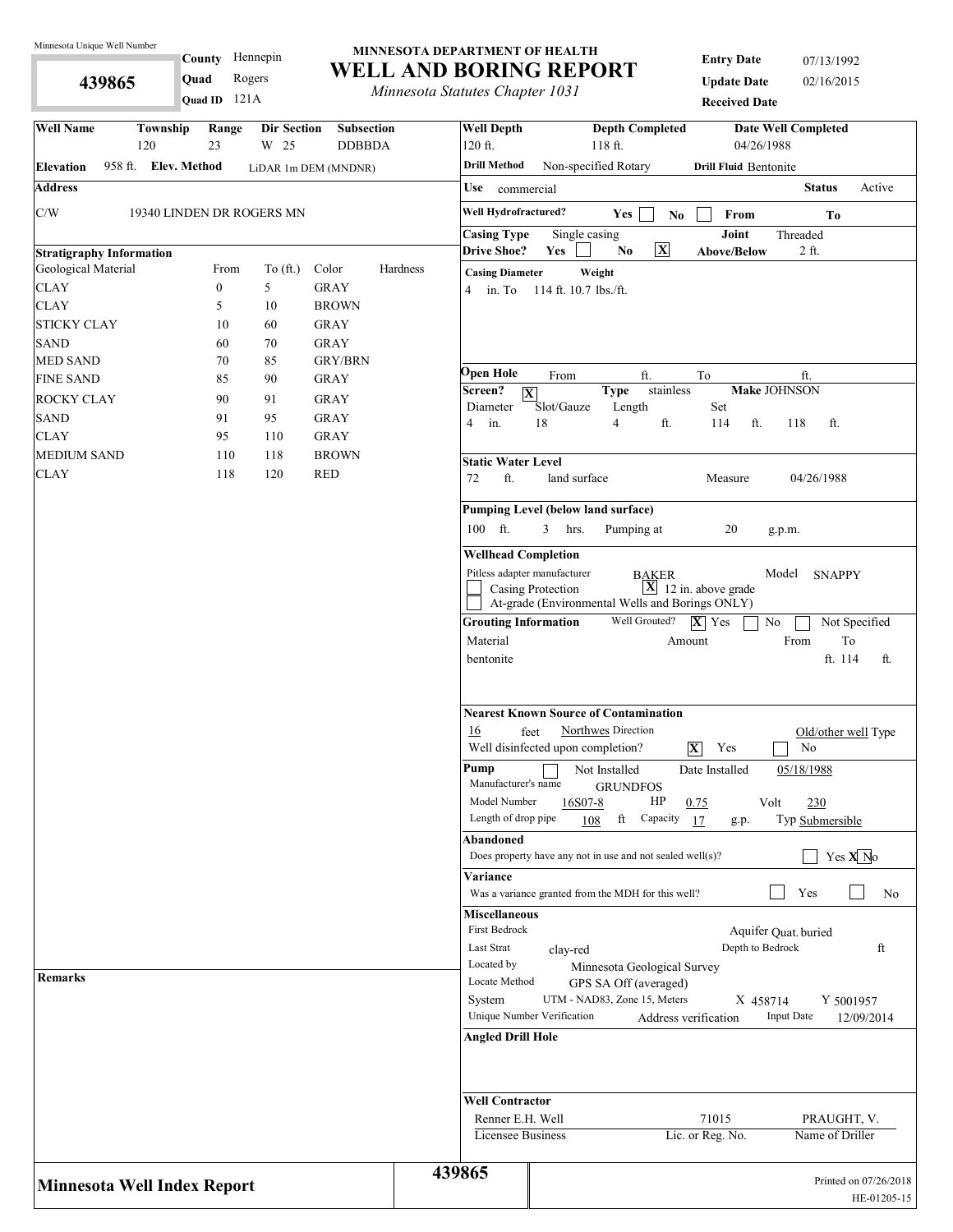**439969** 

County Hennepin

121A **Quad ID Quad** Rogers

### **MINNESOTA DEPARTMENT OF HEALTH WELL AND BORING REPORT**

*Minnesota Statutes Chapter 1031*

| <b>Entry Date</b>    | 07/10/1992 |
|----------------------|------------|
| <b>Update Date</b>   | 09/01/2015 |
| <b>Received Date</b> |            |

| <b>Well Name</b><br>Township<br><b>Dir Section</b><br>Range<br>22<br>W 31<br>MILLER, STEVE 120 | <b>Subsection</b><br><b>ACCDBB</b>        | <b>Well Depth</b><br>260 ft.                                       | <b>Depth Completed</b><br><b>Date Well Completed</b><br>$260$ ft.<br>03/02/1988                                                       |                                      |
|------------------------------------------------------------------------------------------------|-------------------------------------------|--------------------------------------------------------------------|---------------------------------------------------------------------------------------------------------------------------------------|--------------------------------------|
| 946 ft. Elev. Method<br>Elevation                                                              | 7.5 minute topographic map $(+/- 5$ feet) | <b>Drill Method</b>                                                | Non-specified Rotary<br>Drill Fluid Qwik gel                                                                                          |                                      |
| <b>Address</b>                                                                                 |                                           | Use<br>domestic                                                    |                                                                                                                                       | <b>Status</b><br>Active              |
| Well<br>18171 TERRITORIAL RD DAYTON MN 55327                                                   |                                           | Well Hydrofractured?                                               | Yes<br>From                                                                                                                           |                                      |
|                                                                                                |                                           | <b>Casing Type</b>                                                 | N <sub>0</sub><br>Joint<br>Single casing                                                                                              | To                                   |
| <b>Stratigraphy Information</b>                                                                |                                           | <b>Drive Shoe?</b>                                                 | Yes $X$<br>No<br><b>Above/Below</b>                                                                                                   | 1 ft.                                |
| Geological Material<br>From<br>To $(\text{ft.})$                                               | Hardness<br>Color                         | <b>Casing Diameter</b>                                             | Weight                                                                                                                                | <b>Hole Diameter</b>                 |
| $\overline{0}$<br><b>CLAY</b><br>30                                                            | YELLOW SOFT                               |                                                                    | 4 in. To 219 ft. 11<br>$lbs$ ./ft.<br>6                                                                                               | in. To<br>219 ft.                    |
| 52<br>CLAY<br>30                                                                               | <b>GRAY</b><br><b>MEDIUM</b>              |                                                                    | 4                                                                                                                                     | in. To<br>260 ft.                    |
| 68<br><b>SAND &amp; CLAY</b><br>52                                                             | <b>BROWN</b><br><b>HARD</b>               |                                                                    |                                                                                                                                       |                                      |
| 68<br>CLAY, ROCKS &<br>125                                                                     | <b>GRY/WHT M.HARD</b>                     |                                                                    |                                                                                                                                       |                                      |
| <b>CLAY &amp; ROCKS</b><br>125<br>172                                                          | <b>RED</b><br><b>HARD</b>                 |                                                                    |                                                                                                                                       |                                      |
| <b>SHALE</b><br>172<br>212                                                                     | YEL/GRN<br>SFT-HRD                        | <b>Ppen Hole</b>                                                   | ft.<br>260<br>From<br>219<br>To                                                                                                       | ft.                                  |
| SHALE<br>212<br>220                                                                            | <b>GREEN</b><br><b>HARD</b>               | Screen?                                                            | Make<br><b>Type</b>                                                                                                                   |                                      |
| <b>SANDROCK</b><br>220<br>260                                                                  | WHT/YEL HARD                              |                                                                    |                                                                                                                                       |                                      |
|                                                                                                |                                           | <b>Static Water Level</b>                                          |                                                                                                                                       |                                      |
|                                                                                                |                                           | ft.<br>65                                                          | land surface<br>Measure                                                                                                               | 03/02/1988                           |
|                                                                                                |                                           |                                                                    | <b>Pumping Level (below land surface)</b>                                                                                             |                                      |
|                                                                                                |                                           | ft.<br>75                                                          | 3<br>40<br>hrs.<br>Pumping at<br>g.p.m.                                                                                               |                                      |
|                                                                                                |                                           | <b>Wellhead Completion</b>                                         |                                                                                                                                       |                                      |
|                                                                                                |                                           |                                                                    | Pitless adapter manufacturer                                                                                                          |                                      |
|                                                                                                |                                           |                                                                    | Model<br>WHITEWATER<br>$\mathbf{X}$ 12 in. above grade<br>Casing Protection                                                           | SU5.5                                |
|                                                                                                |                                           |                                                                    | At-grade (Environmental Wells and Borings ONLY)                                                                                       |                                      |
|                                                                                                |                                           | <b>Grouting Information</b>                                        | Well Grouted?<br>$ \mathbf{X} $ Yes<br>No                                                                                             | Not Specified                        |
|                                                                                                |                                           | Material                                                           | From<br>Amount                                                                                                                        | To                                   |
|                                                                                                |                                           | bentonite                                                          |                                                                                                                                       | ft. 219<br>ft.                       |
|                                                                                                |                                           |                                                                    |                                                                                                                                       |                                      |
|                                                                                                |                                           | 75                                                                 | <b>Nearest Known Source of Contamination</b><br>North Direction<br>feet<br>Well disinfected upon completion?<br>$ \mathbf{X} $<br>Yes | Septic tank/drain field Type<br>No   |
|                                                                                                |                                           | Pump<br>Manufacturer's name<br>Model Number<br>Length of drop pipe | 03/03/1988<br>Not Installed<br>Date Installed<br><b>AERMOTOR</b><br>HP<br>Volt<br>ft Capacity<br>g.p.                                 | Typ Submersible                      |
|                                                                                                |                                           | Abandoned                                                          |                                                                                                                                       |                                      |
|                                                                                                |                                           |                                                                    | Does property have any not in use and not sealed well(s)?                                                                             | Yes $X$ No                           |
|                                                                                                |                                           | Variance                                                           | Was a variance granted from the MDH for this well?                                                                                    | Yes<br>No                            |
|                                                                                                |                                           | <b>Miscellaneous</b>                                               |                                                                                                                                       |                                      |
|                                                                                                |                                           | <b>First Bedrock</b>                                               | Aquifer Tunnel City<br>Jordan-St.Lawrence                                                                                             |                                      |
|                                                                                                |                                           | <b>Last Strat</b>                                                  | Depth to Bedrock<br>Tunnel City Group                                                                                                 | ft<br>172                            |
| <b>Remarks</b>                                                                                 |                                           | Located by<br>Locate Method                                        | Minnesota Geological Survey                                                                                                           |                                      |
|                                                                                                |                                           |                                                                    | Digitization (Screen) - Map (1:24,000)<br>UTM - NAD83, Zone 15, Meters                                                                |                                      |
|                                                                                                |                                           | System                                                             | X 459877<br>Unique Number Verification<br><b>Input Date</b><br>Name on mailbox                                                        | Y 5000912<br>07/24/2008              |
|                                                                                                |                                           |                                                                    |                                                                                                                                       |                                      |
|                                                                                                |                                           | <b>Angled Drill Hole</b>                                           |                                                                                                                                       |                                      |
|                                                                                                |                                           | <b>Well Contractor</b>                                             | 27186<br>Mc Alpine's Well Co.                                                                                                         | MCALPINE, T.                         |
|                                                                                                |                                           | <b>Licensee Business</b>                                           | Lic. or Reg. No.                                                                                                                      | Name of Driller                      |
| <b>Minnesota Well Index Report</b>                                                             |                                           | 439969                                                             |                                                                                                                                       | Printed on 07/26/2018<br>HE-01205-15 |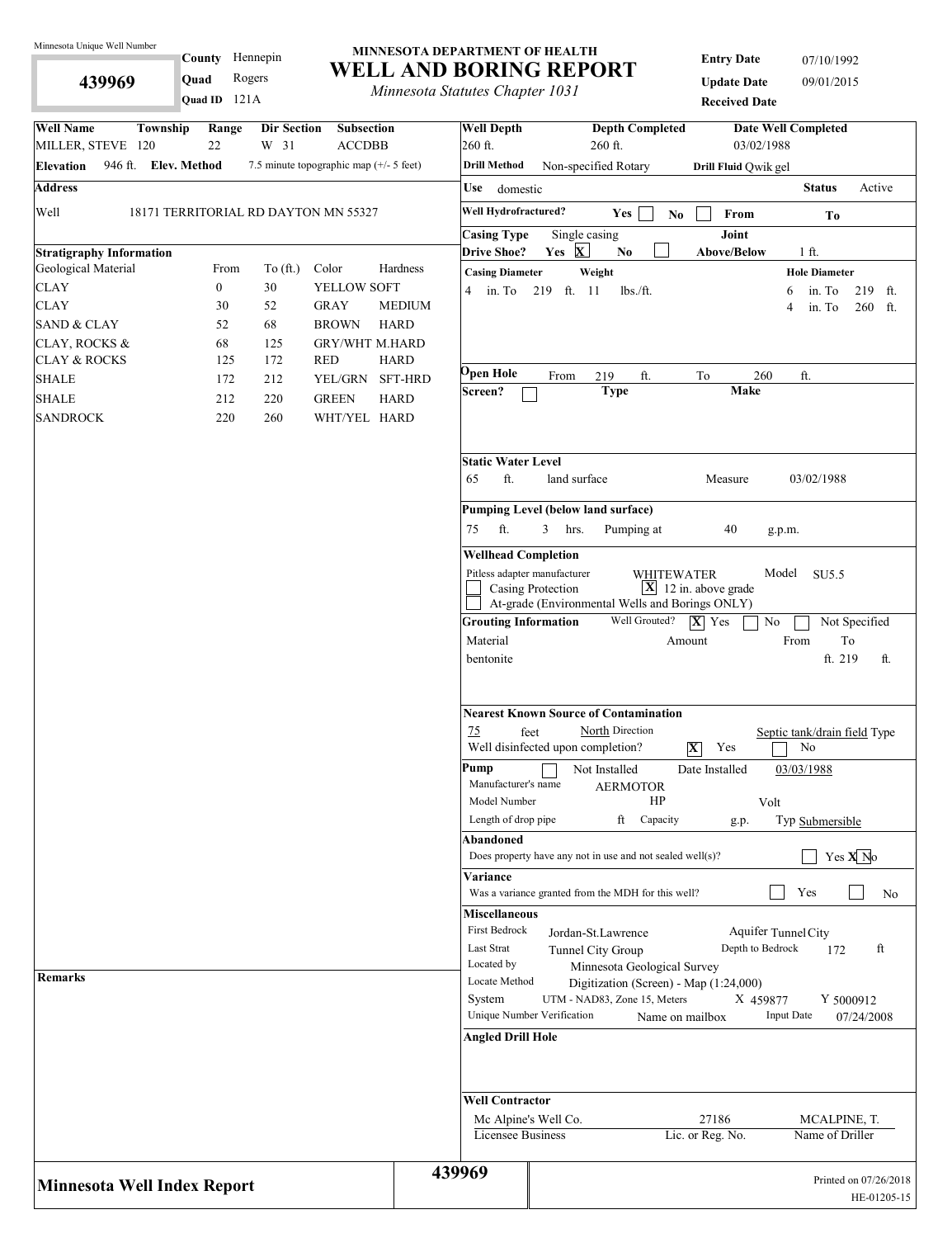**457298** 

Stearns **County** 

**Quad** Rockville

#### **MINNESOTA DEPARTMENT OF HEALTH WELL AND BORING REPORT**

*Minnesota Statutes Chapter 1031*

**Entry Date** 04/29/1991 **Update Date** 02/14/2014 **Received Date**

| Quad ID $140A$                                                                                                         | <i>Internessua Statutes Chapter 1051</i> | <b>Received Date</b>                                                                                                                                         |
|------------------------------------------------------------------------------------------------------------------------|------------------------------------------|--------------------------------------------------------------------------------------------------------------------------------------------------------------|
| <b>Well Name</b><br>Township<br>Range<br>Dir Section<br>Subsection<br>ROTHSTEIN,<br>29<br>W 28<br><b>ADDCCC</b><br>123 | <b>Well Depth</b><br>62 ft.              | <b>Depth Completed</b><br><b>Date Well Completed</b><br>05/15/1989<br>$62$ ft.                                                                               |
| <b>Elev. Method</b><br>1110<br>7.5 minute topographic map (+/- 5 feet)<br><b>Elevation</b>                             | <b>Drill Method</b>                      | Cable Tool<br><b>Drill Fluid</b>                                                                                                                             |
| <b>Address</b>                                                                                                         | Use domestic                             | <b>Status</b><br>Active                                                                                                                                      |
| Well<br>21485 AGATE BEACH RD ST CLOUD MN 56301                                                                         | Well Hydrofractured?                     | Yes<br>From<br>N <sub>0</sub><br>To                                                                                                                          |
| 1020 BROMO AV ST CLOUD MN 56301<br>Contact                                                                             | <b>Casing Type</b><br><b>Drive Shoe?</b> | Joint<br>Threaded<br>Single casing<br>Yes X<br>No<br>1 ft.<br><b>Above/Below</b>                                                                             |
| <b>Stratigraphy Information</b><br>Geological Material<br>Color<br>From<br>To $(\text{ft.})$                           | Hardness<br><b>Casing Diameter</b>       | Weight<br><b>Hole Diameter</b>                                                                                                                               |
| <b>SAND</b><br>$\boldsymbol{0}$<br>$\overline{c}$<br><b>BLACK</b>                                                      | <b>SOFT</b><br>4 in. To 58               | ft.<br>lbs./ft.<br>in. To 62<br>4<br>ft.                                                                                                                     |
| <b>SAND</b><br><b>BROWN</b><br>2<br>50                                                                                 | SOFT                                     |                                                                                                                                                              |
| <b>SAND</b><br>50<br>55<br><b>GRAY</b>                                                                                 | <b>SOFT</b>                              |                                                                                                                                                              |
| SAND, GRAVEL &<br>62<br>55                                                                                             |                                          |                                                                                                                                                              |
|                                                                                                                        | pen Hole                                 | To<br>From<br>ft.<br>ft.                                                                                                                                     |
|                                                                                                                        | Screen?<br>Diameter<br>4 in.             | stainless<br>Make HOWARD SMITH<br><b>Type</b><br>$ \mathbf{X} $<br>Slot/Gauze<br>Set<br>Length<br>20<br>$\overline{4}$<br>ft.<br>ft.<br>58<br>62<br>ft.      |
|                                                                                                                        | <b>Static Water Level</b><br>ft.<br>8    | land surface<br>05/15/1989<br>Measure                                                                                                                        |
|                                                                                                                        | ft.<br>20                                | Pumping Level (below land surface)<br>50<br>hrs.<br>Pumping at<br>g.p.m.                                                                                     |
|                                                                                                                        | <b>Wellhead Completion</b>               |                                                                                                                                                              |
|                                                                                                                        |                                          | Pitless adapter manufacturer<br>Model<br>$\mathbf{X}$ 12 in. above grade<br>Casing Protection                                                                |
|                                                                                                                        |                                          | At-grade (Environmental Wells and Borings ONLY)                                                                                                              |
|                                                                                                                        | 75                                       | <b>Nearest Known Source of Contamination</b><br>Southeas Direction<br>feet<br>Septic tank/drain field Type<br>Well disinfected upon completion?<br>Yes<br>No |
|                                                                                                                        | Pump<br>Manufacturer's name              | $\overline{\mathbf{X}}$<br>Not Installed<br>Date Installed                                                                                                   |
|                                                                                                                        | Model Number                             | HP<br>$\Omega$<br>Volt                                                                                                                                       |
|                                                                                                                        | Length of drop pipe                      | ft<br>Capacity<br>Typ<br>g.p.                                                                                                                                |
|                                                                                                                        | Abandoned                                | Does property have any not in use and not sealed well(s)?<br>Yes<br>No                                                                                       |
|                                                                                                                        | Variance                                 |                                                                                                                                                              |
|                                                                                                                        | <b>Miscellaneous</b>                     | Was a variance granted from the MDH for this well?<br>Yes<br>N <sub>o</sub>                                                                                  |
|                                                                                                                        | First Bedrock                            | Aquifer Quat. Water                                                                                                                                          |
|                                                                                                                        | Last Strat                               | Depth to Bedrock<br>ft<br>sand +larger                                                                                                                       |
|                                                                                                                        | Located by                               | Minnesota Geological Survey                                                                                                                                  |
| <b>Remarks</b>                                                                                                         | Locate Method                            | Digitized - scale 1:24,000 or larger (Digitizing Table)                                                                                                      |
|                                                                                                                        | System                                   | UTM - NAD83, Zone 15, Meters<br>X 396356<br>Y 5032222                                                                                                        |
|                                                                                                                        | <b>Angled Drill Hole</b>                 | Unique Number Verification<br><b>Input Date</b><br>Address verification<br>01/01/1990                                                                        |
|                                                                                                                        |                                          |                                                                                                                                                              |
|                                                                                                                        | <b>Well Contractor</b>                   |                                                                                                                                                              |
|                                                                                                                        | Licensee Business                        | Donabauer Well Co.<br>73061<br>DONABAUER, R.<br>Name of Driller<br>Lic. or Reg. No.                                                                          |
|                                                                                                                        | 457298                                   |                                                                                                                                                              |
| <b>Minnesota Well Index Report</b>                                                                                     |                                          | Printed on 07/26/2018<br>HE-01205-15                                                                                                                         |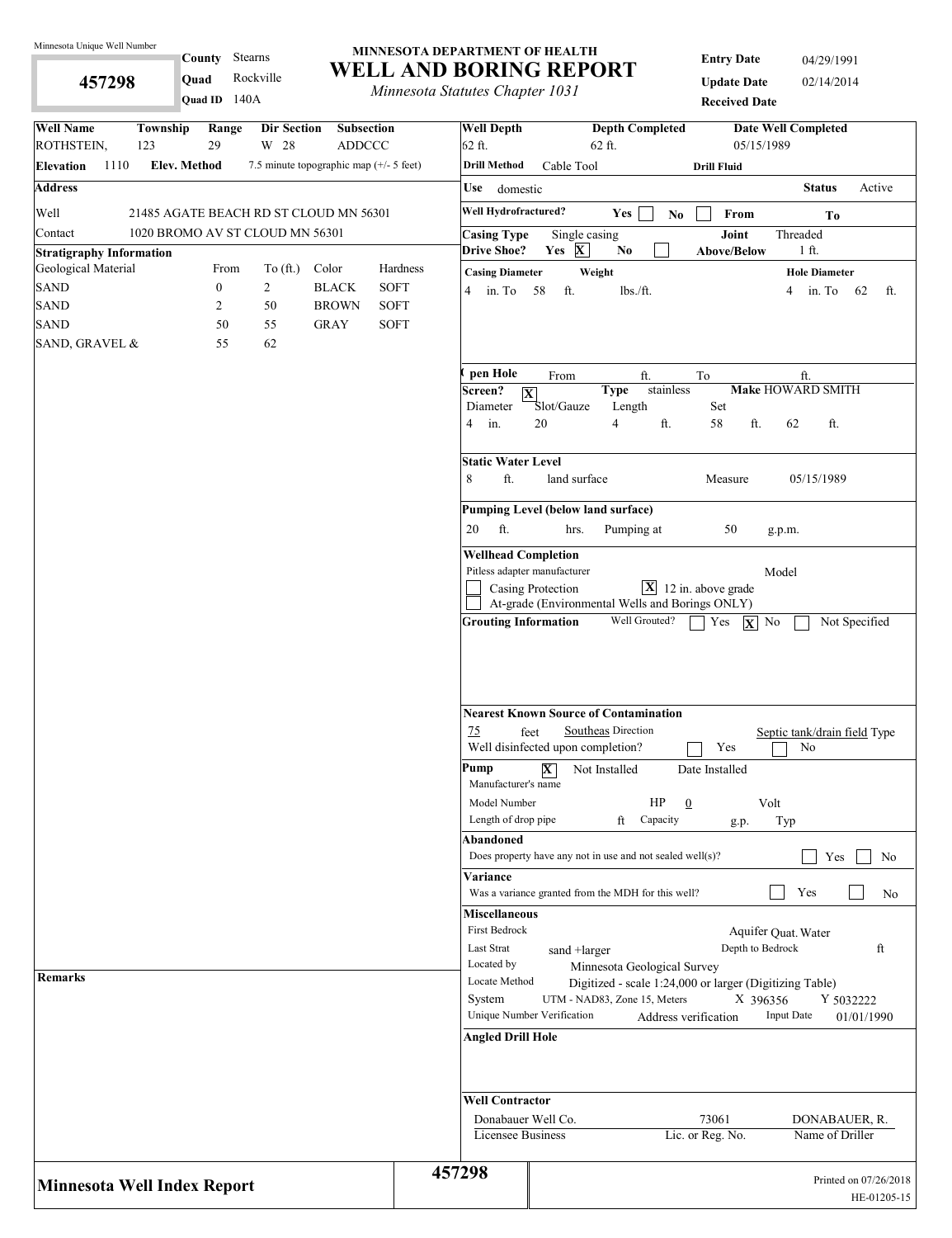**457901** 

#### Anoka **County**  136A **Quad ID Quad** St Francis

#### **MINNESOTA DEPARTMENT OF HEALTH WELL AND BORING REPORT**

*Minnesota Statutes Chapter 1031*

**Entry Date** 09/25/1992 **Update Date** 02/14/2014 **Received Date**

| <b>Well Name</b>                                                                   | Township            | Range            | <b>Dir Section</b> | <b>Subsection</b> |             | <b>Well Depth</b>                          |                                   | <b>Depth Completed</b>                                    |                                         | <b>Date Well Completed</b>   |                       |
|------------------------------------------------------------------------------------|---------------------|------------------|--------------------|-------------------|-------------|--------------------------------------------|-----------------------------------|-----------------------------------------------------------|-----------------------------------------|------------------------------|-----------------------|
| NETTEBERG,                                                                         | 34                  | 24               | W 36               | <b>AAA</b>        |             | 25 ft.                                     |                                   | 25 ft.                                                    | 06/30/1989                              |                              |                       |
| <b>Elevation</b>                                                                   | <b>Elev. Method</b> |                  |                    |                   |             | <b>Drill Method</b>                        | Cable Tool                        |                                                           | <b>Drill Fluid</b>                      |                              |                       |
| <b>Address</b>                                                                     |                     |                  |                    |                   |             | Use test well                              |                                   |                                                           |                                         | <b>Status</b>                | Sealed                |
| C/W                                                                                | MN                  |                  |                    |                   |             | Well Hydrofractured?                       |                                   | Yes<br>No                                                 | From                                    | To                           |                       |
|                                                                                    |                     |                  |                    |                   |             | <b>Casing Type</b>                         | Single casing                     |                                                           | Joint                                   | Threaded                     |                       |
| <b>Stratigraphy Information</b><br>Geological Material                             |                     | From             | To $(\text{ft.})$  | Color             | Hardness    | <b>Drive Shoe?</b>                         | Yes X                             | No.                                                       | <b>Above/Below</b>                      | $2$ ft.                      |                       |
| MED. SAND                                                                          |                     | $\boldsymbol{0}$ | 16                 | <b>BROWN</b>      | <b>SOFT</b> | <b>Casing Diameter</b><br>$4 \quad$ in. To | ft. 11<br>16                      | Weight<br>lbs./ft.                                        |                                         |                              |                       |
| <b>MED. SAND</b>                                                                   |                     | 16               | 25                 | <b>GRAY</b>       | <b>SOFT</b> |                                            |                                   |                                                           |                                         |                              |                       |
|                                                                                    |                     |                  |                    |                   |             |                                            |                                   |                                                           |                                         |                              |                       |
|                                                                                    |                     |                  |                    |                   |             |                                            |                                   |                                                           |                                         |                              |                       |
|                                                                                    |                     |                  |                    |                   |             | pen Hole                                   | From                              | ft.                                                       | To                                      | ft.                          |                       |
|                                                                                    |                     |                  |                    |                   |             | Screen?                                    | $ \mathbf{X} $                    | stainless<br><b>Type</b>                                  |                                         | Make JOHNSON                 |                       |
|                                                                                    |                     |                  |                    |                   |             | Diameter<br>4<br>in.                       | Slot/Gauze<br>10                  | Length<br>9<br>ft.                                        | Set<br>16<br>ft.                        | 25<br>ft.                    |                       |
|                                                                                    |                     |                  |                    |                   |             |                                            |                                   |                                                           |                                         |                              |                       |
|                                                                                    |                     |                  |                    |                   |             | <b>Static Water Level</b>                  |                                   |                                                           |                                         |                              |                       |
|                                                                                    |                     |                  |                    |                   |             | ft.<br>16                                  | land surface                      |                                                           | Measure                                 | 06/30/1989                   |                       |
|                                                                                    |                     |                  |                    |                   |             | Pumping Level (below land surface)         |                                   |                                                           |                                         |                              |                       |
|                                                                                    |                     |                  |                    |                   |             |                                            |                                   |                                                           |                                         |                              |                       |
|                                                                                    |                     |                  |                    |                   |             | <b>Wellhead Completion</b>                 |                                   |                                                           |                                         |                              |                       |
|                                                                                    |                     |                  |                    |                   |             |                                            | Pitless adapter manufacturer      |                                                           |                                         | Model                        |                       |
|                                                                                    |                     |                  |                    |                   |             |                                            | Casing Protection                 | At-grade (Environmental Wells and Borings ONLY)           | $\boxed{\mathbf{X}}$ 12 in. above grade |                              |                       |
|                                                                                    |                     |                  |                    |                   |             | <b>Grouting Information</b>                |                                   | Well Grouted?                                             | Yes                                     | No<br>$ \mathbf{X} $         | Not Specified         |
|                                                                                    |                     |                  |                    |                   |             |                                            |                                   |                                                           |                                         |                              |                       |
|                                                                                    |                     |                  |                    |                   |             |                                            |                                   |                                                           |                                         |                              |                       |
|                                                                                    |                     |                  |                    |                   |             |                                            |                                   |                                                           |                                         |                              |                       |
|                                                                                    |                     |                  |                    |                   |             |                                            |                                   | <b>Nearest Known Source of Contamination</b>              |                                         |                              |                       |
|                                                                                    |                     |                  |                    |                   |             | 500                                        | feet                              | North Direction                                           |                                         | Septic tank/drain field Type |                       |
|                                                                                    |                     |                  |                    |                   |             |                                            | Well disinfected upon completion? |                                                           | Yes                                     | No                           |                       |
|                                                                                    |                     |                  |                    |                   |             | Pump<br>Manufacturer's name                |                                   | Not Installed                                             | Date Installed                          |                              |                       |
|                                                                                    |                     |                  |                    |                   |             | Model Number                               |                                   | HP                                                        |                                         | Volt                         |                       |
|                                                                                    |                     |                  |                    |                   |             | Length of drop pipe                        |                                   | ft<br>Capacity                                            | g.p.                                    | Typ                          |                       |
|                                                                                    |                     |                  |                    |                   |             | Abandoned                                  |                                   |                                                           |                                         |                              |                       |
|                                                                                    |                     |                  |                    |                   |             |                                            |                                   | Does property have any not in use and not sealed well(s)? |                                         |                              | Yes $X$ <sup>No</sup> |
|                                                                                    |                     |                  |                    |                   |             | Variance                                   |                                   | Was a variance granted from the MDH for this well?        |                                         | Yes                          | No                    |
|                                                                                    |                     |                  |                    |                   |             | <b>Miscellaneous</b>                       |                                   |                                                           |                                         |                              |                       |
|                                                                                    |                     |                  |                    |                   |             | First Bedrock                              |                                   |                                                           | Aquifer                                 |                              |                       |
|                                                                                    |                     |                  |                    |                   |             | Last Strat                                 |                                   |                                                           | Depth to Bedrock                        |                              | ft                    |
| <b>Remarks</b>                                                                     |                     |                  |                    |                   |             | Located by<br>Locate Method                |                                   |                                                           |                                         |                              |                       |
| 3 TEST WELLS WERE DRILLED. THIS IA THE LOG FOR #1.                                 |                     |                  |                    |                   |             | System                                     |                                   | UTM - NAD83, Zone 15, Meters                              | X                                       | Y                            |                       |
| 500' SOUTH OF 237TH AVE NW + DEWEY ST. WELL #1.<br>WELL SEALED 05-04-2004 BY 27056 |                     |                  |                    |                   |             |                                            | Unique Number Verification        |                                                           |                                         | <b>Input Date</b>            |                       |
|                                                                                    |                     |                  |                    |                   |             | <b>Angled Drill Hole</b>                   |                                   |                                                           |                                         |                              |                       |
|                                                                                    |                     |                  |                    |                   |             |                                            |                                   |                                                           |                                         |                              |                       |
|                                                                                    |                     |                  |                    |                   |             |                                            |                                   |                                                           |                                         |                              |                       |
|                                                                                    |                     |                  |                    |                   |             | <b>Well Contractor</b>                     |                                   |                                                           |                                         |                              |                       |
|                                                                                    |                     |                  |                    |                   |             | Licensee Business                          | Torgerson, Art & Son              |                                                           | 02203<br>Lic. or Reg. No.               | Name of Driller              | PITTMAN, H.           |
|                                                                                    |                     |                  |                    |                   |             |                                            |                                   |                                                           |                                         |                              |                       |
|                                                                                    |                     |                  |                    |                   |             | 457901                                     |                                   |                                                           |                                         |                              | Printed on 07/26/2018 |
| <b>Minnesota Well Index Report</b>                                                 |                     |                  |                    |                   |             |                                            |                                   |                                                           |                                         |                              | HE-01205-15           |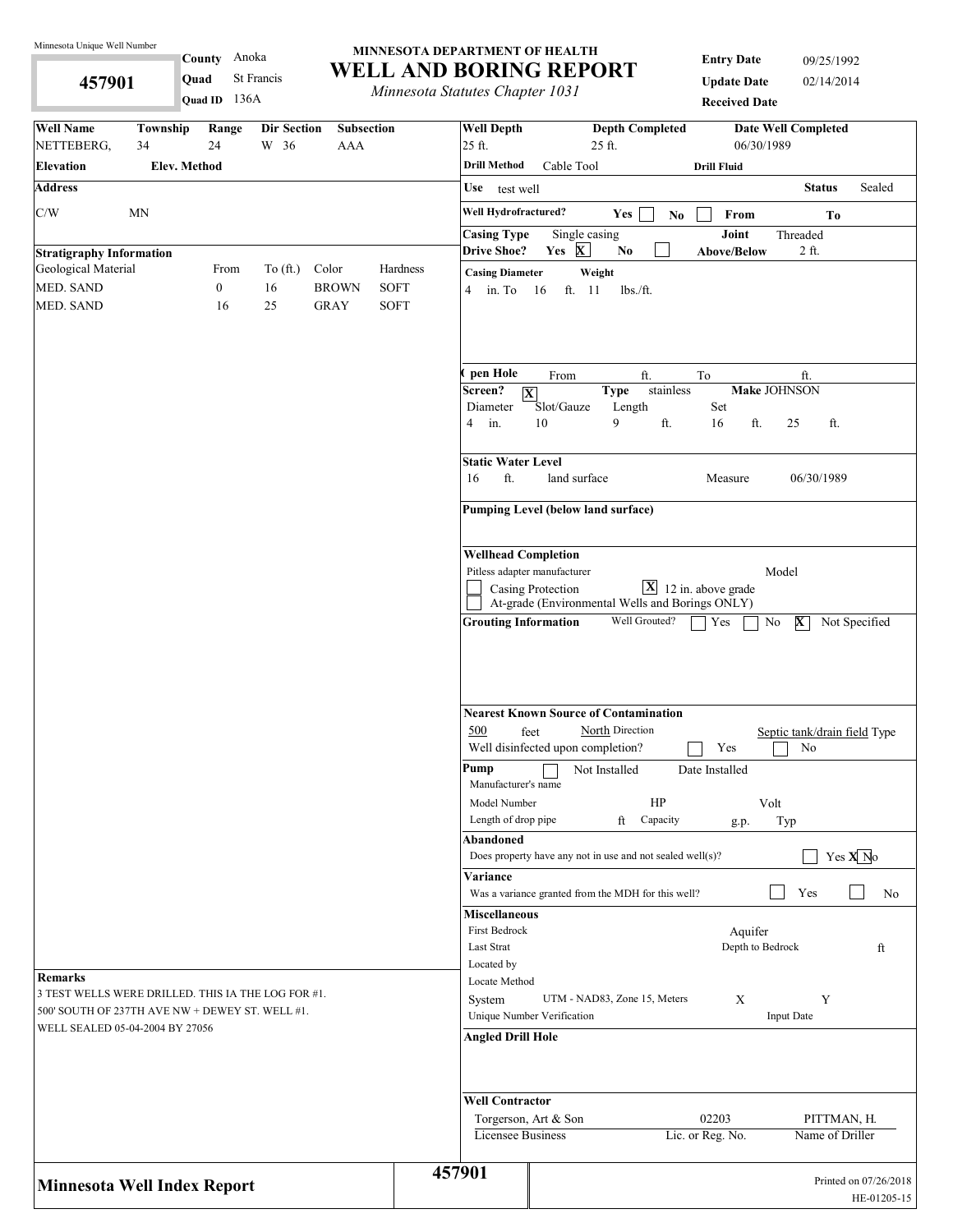**458521** 

Sherburne **County** 

**Quad** Becker

#### **MINNESOTA DEPARTMENT OF HEALTH WELL AND BORING REPORT**

*Minnesota Statutes Chapter 1031*

**Entry Date** 05/21/1991 **Update Date** 02/14/2014 **Received Date**

| Quad ID 138A                                                                                                                  | <i>Internessua Statutes Chapter 1051</i> |                                             | <b>Received Date</b>                                                                                                                                     |
|-------------------------------------------------------------------------------------------------------------------------------|------------------------------------------|---------------------------------------------|----------------------------------------------------------------------------------------------------------------------------------------------------------|
| <b>Well Name</b><br>Township<br>Range<br>Dir Section<br>Subsection<br>ABRAHAMSON, 33<br>28<br>W <sub>3</sub><br><b>BAADAD</b> |                                          | <b>Well Depth</b><br>43 ft.                 | <b>Depth Completed</b><br><b>Date Well Completed</b><br>11/08/1989<br>42 ft.                                                                             |
| 951 ft. Elev. Method<br>7.5 minute topographic map (+/- 5 feet)<br><b>Elevation</b>                                           |                                          | <b>Drill Method</b>                         | Non-specified Rotary<br>Drill Fluid Revert                                                                                                               |
| <b>Address</b>                                                                                                                |                                          | Use domestic                                | <b>Status</b><br>Active                                                                                                                                  |
| C/W<br>16817 GARDEN GROVE RD BECKER MN                                                                                        |                                          | Well Hydrofractured?                        | Yes<br>$\mathbf{No}$<br>From<br>Тo                                                                                                                       |
|                                                                                                                               |                                          | <b>Casing Type</b>                          | Joint<br>Single casing<br>Glued                                                                                                                          |
| <b>Stratigraphy Information</b><br>Geological Material<br>To $(ft.)$<br>Color<br>From                                         | Hardness                                 | <b>Drive Shoe?</b>                          | Yes<br>N <sub>0</sub><br>2 ft.<br><b>Above/Below</b>                                                                                                     |
| <b>SAND</b><br>$\boldsymbol{0}$<br><b>BROWN</b><br>11                                                                         |                                          | <b>Casing Diameter</b><br>4 in To 38        | Weight<br>ft.<br>lbs./ft.                                                                                                                                |
| <b>CLAY</b><br>14<br><b>BROWN</b><br>11                                                                                       |                                          |                                             |                                                                                                                                                          |
| <b>SMEARY CLAY</b><br>14<br>30<br><b>GRAY</b>                                                                                 |                                          |                                             |                                                                                                                                                          |
| 42<br><b>GRAY</b><br><b>COARSE SAND &amp;</b><br>30                                                                           |                                          |                                             |                                                                                                                                                          |
| 43<br><b>BROWN</b><br><b>CLAY</b><br>42                                                                                       |                                          |                                             |                                                                                                                                                          |
|                                                                                                                               |                                          | pen Hole<br>Screen?                         | From<br>ft.<br>To<br>ft.<br><b>Make JOHNSON</b><br>other<br><b>Type</b><br>$ \overline{\mathbf{X}} $                                                     |
|                                                                                                                               |                                          | Diameter<br>in.<br>4                        | Slot/Gauze<br>Length<br>Set<br>20<br>4<br>ft.<br>38<br>ft.<br>42<br>ft.                                                                                  |
|                                                                                                                               |                                          | <b>Static Water Level</b><br>ft.<br>22      | land surface<br>11/08/1989<br>Measure                                                                                                                    |
|                                                                                                                               |                                          |                                             | <b>Pumping Level (below land surface)</b>                                                                                                                |
|                                                                                                                               |                                          | ft.<br>40                                   | Pumping at<br>30<br>$\mathbf{1}$<br>hrs.<br>g.p.m.                                                                                                       |
|                                                                                                                               |                                          | <b>Wellhead Completion</b>                  |                                                                                                                                                          |
|                                                                                                                               |                                          | Pitless adapter manufacturer                | Model                                                                                                                                                    |
|                                                                                                                               |                                          |                                             | $\mathbf{X}$<br>12 in. above grade<br>Casing Protection                                                                                                  |
|                                                                                                                               |                                          |                                             | At-grade (Environmental Wells and Borings ONLY)                                                                                                          |
|                                                                                                                               |                                          | <b>Grouting Information</b>                 | Well Grouted?<br>$ \mathbf{X} $ Yes<br>No<br>Not Specified                                                                                               |
|                                                                                                                               |                                          | Material                                    | From<br>To<br>Amount<br>ft. 30<br>$\tau$                                                                                                                 |
|                                                                                                                               |                                          | neat cement                                 | ft.                                                                                                                                                      |
|                                                                                                                               |                                          |                                             | <b>Nearest Known Source of Contamination</b><br>feet<br>Direction<br>Type<br>Well disinfected upon completion?<br>$ \overline{\textbf{X}} $<br>Yes<br>No |
|                                                                                                                               |                                          | Pump<br>Manufacturer's name<br>Model Number | Not Installed<br>Date Installed<br>11/30/1989<br><b>AERMOTOR</b><br>HP<br>Volt<br>230<br>0.5<br>A12B50                                                   |
|                                                                                                                               |                                          | Length of drop pipe                         | ft<br>Capacity<br>Typ Submersible<br>309<br>12<br>g.p.                                                                                                   |
|                                                                                                                               |                                          | <b>Abandoned</b>                            |                                                                                                                                                          |
|                                                                                                                               |                                          |                                             | Does property have any not in use and not sealed well $(s)$ ?<br>Yes<br>No                                                                               |
|                                                                                                                               |                                          | Variance                                    | Yes<br>Was a variance granted from the MDH for this well?<br>No                                                                                          |
|                                                                                                                               |                                          | <b>Miscellaneous</b>                        |                                                                                                                                                          |
|                                                                                                                               |                                          | First Bedrock                               | Aquifer Quat. buried                                                                                                                                     |
|                                                                                                                               |                                          | Last Strat                                  | Depth to Bedrock<br>ft<br>clay-brown                                                                                                                     |
| <b>Remarks</b>                                                                                                                |                                          | Located by                                  | Minnesota Geological Survey                                                                                                                              |
|                                                                                                                               |                                          | Locate Method                               | GPS SA Off (averaged)                                                                                                                                    |
|                                                                                                                               |                                          | System                                      | UTM - NAD83, Zone 15, Meters<br>X 436668<br>Y 5026055<br>Unique Number Verification<br><b>Input Date</b><br>Address verification<br>02/10/2011           |
|                                                                                                                               |                                          | <b>Angled Drill Hole</b>                    |                                                                                                                                                          |
|                                                                                                                               |                                          |                                             |                                                                                                                                                          |
|                                                                                                                               |                                          | <b>Well Contractor</b>                      |                                                                                                                                                          |
|                                                                                                                               |                                          | Traut M.J. Well Co.                         | 71536<br><b>BRUCE &amp; ROBBI</b>                                                                                                                        |
|                                                                                                                               |                                          | Licensee Business                           | Lic. or Reg. No.<br>Name of Driller                                                                                                                      |
| <b>Minnesota Well Index Report</b>                                                                                            | 458521                                   |                                             | Printed on 07/26/2018<br>HE-01205-15                                                                                                                     |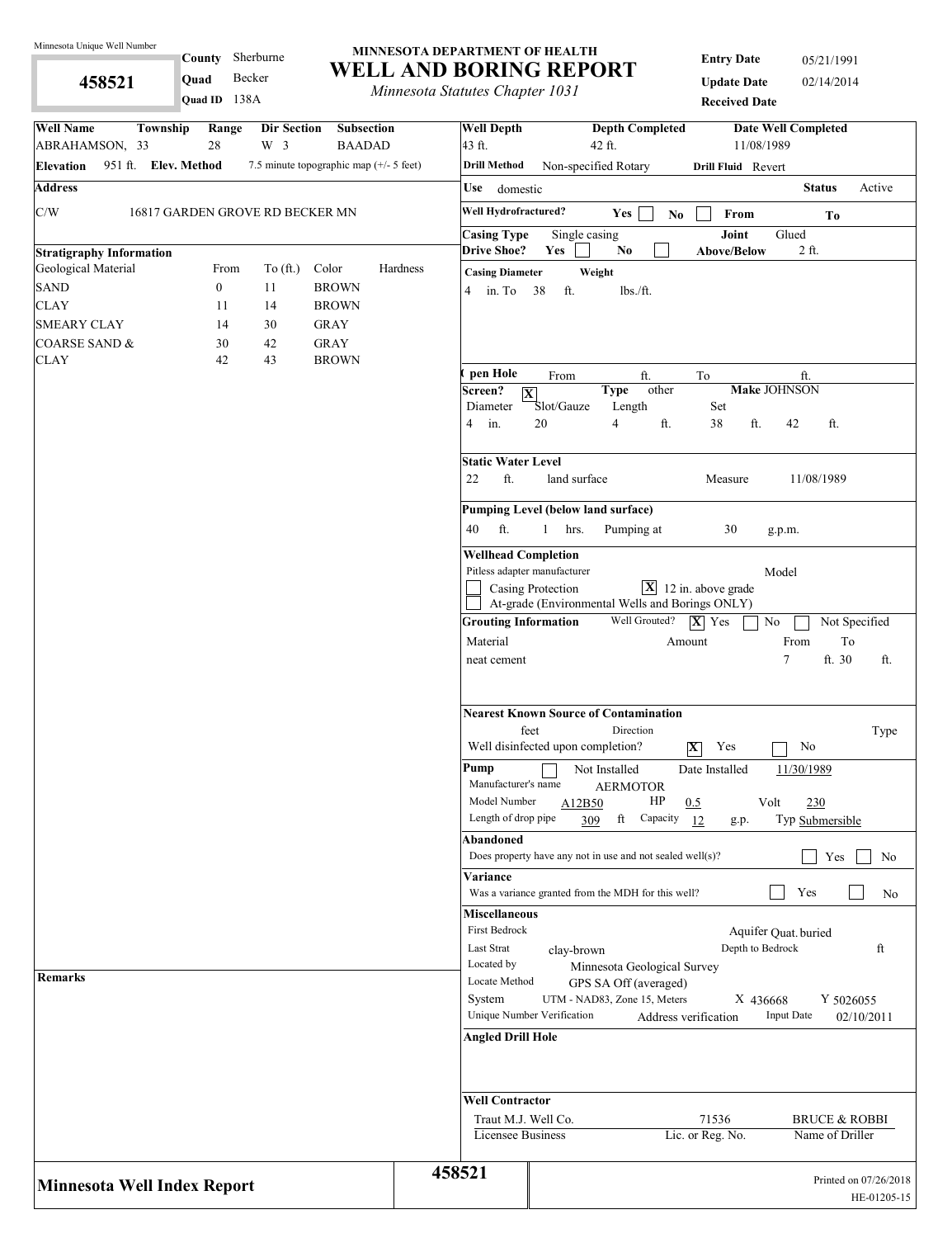**458823** 

County Pope

144A **Quad ID Quad** Lake Simon

#### **MINNESOTA DEPARTMENT OF HEALTH WELL AND BORING REPORT**

*Minnesota Statutes Chapter 1031*

**Entry Date** 01/03/1992 **Update Date** 03/10/2014 **Received Date**

| <b>Well Name</b><br>Township<br>Range<br>Dir Section<br><b>Subsection</b><br>37<br>$W_1$<br><b>LIEBL FARMS</b><br>123<br><b>ACAABA</b> |          | <b>Well Depth</b><br>53 ft.                  |                                                               | <b>Depth Completed</b><br>53 ft. |                         |                                           | <b>Date Well Completed</b><br>05/23/1991                |                       |             |
|----------------------------------------------------------------------------------------------------------------------------------------|----------|----------------------------------------------|---------------------------------------------------------------|----------------------------------|-------------------------|-------------------------------------------|---------------------------------------------------------|-----------------------|-------------|
| 1340<br><b>Elev. Method</b><br>7.5 minute topographic map (+/- 5 feet)<br><b>Elevation</b>                                             |          | <b>Drill Method</b>                          | Cable Tool                                                    |                                  |                         | <b>Drill Fluid</b>                        |                                                         |                       |             |
| <b>Address</b>                                                                                                                         |          | <b>Use</b><br>irrigation                     |                                                               |                                  |                         |                                           |                                                         | <b>Status</b>         | Active      |
| Contact<br>P.O. BOX 29 WILLMAR MN 56201                                                                                                |          | Well Hydrofractured?                         |                                                               | Yes                              | No.                     | $\ensuremath{\textnormal{\textbf{From}}}$ |                                                         | Тo                    |             |
|                                                                                                                                        |          | <b>Casing Type</b>                           | Single casing                                                 |                                  |                         | Joint                                     | Welded                                                  |                       |             |
| <b>Stratigraphy Information</b>                                                                                                        |          | <b>Drive Shoe?</b>                           | Yes                                                           | N <sub>0</sub>                   | $\overline{\mathbf{X}}$ | <b>Above/Below</b>                        |                                                         |                       |             |
| Geological Material<br>To (ft.) Color<br>From                                                                                          | Hardness | <b>Casing Diameter</b>                       |                                                               | Weight                           |                         |                                           |                                                         | <b>Hole Diameter</b>  |             |
| <b>TOPSOIL</b><br>$\boldsymbol{0}$<br>$\mathbf{1}$                                                                                     |          | $12$ in. To                                  | 35<br>ft.                                                     | $lbs$ ./ft.                      |                         |                                           | $12$ in. To                                             | 53                    | ft.         |
| 53<br><b>MEDIUM COARSE</b><br>1                                                                                                        |          |                                              |                                                               |                                  |                         |                                           | 17. in. To                                              |                       | ft.         |
|                                                                                                                                        |          | pen Hole<br>Screen?<br>$ \mathbf{X} $        | From                                                          | ft.<br><b>Type</b>               | plastic                 | To                                        | ft.<br>Make CERTA-LOK                                   |                       |             |
|                                                                                                                                        |          | Diameter<br>12 in.                           | Slot/Gauze<br>85                                              | Length<br>18                     | ft.                     | Set<br>35                                 | ft.<br>53                                               | ft.                   |             |
|                                                                                                                                        |          | <b>Static Water Level</b><br>ft.<br>28       | land surface                                                  |                                  |                         | Measure                                   |                                                         | 05/23/1991            |             |
|                                                                                                                                        |          |                                              |                                                               |                                  |                         |                                           |                                                         |                       |             |
|                                                                                                                                        |          |                                              | Pumping Level (below land surface)                            |                                  |                         |                                           |                                                         |                       |             |
|                                                                                                                                        |          | ft.<br>37                                    | 12 hrs.                                                       | Pumping at                       |                         | 400                                       | g.p.m.                                                  |                       |             |
|                                                                                                                                        |          | <b>Wellhead Completion</b>                   | Pitless adapter manufacturer                                  |                                  |                         |                                           | Model                                                   |                       |             |
|                                                                                                                                        |          |                                              | Casing Protection                                             |                                  |                         | 12 in. above grade                        |                                                         |                       |             |
|                                                                                                                                        |          |                                              | At-grade (Environmental Wells and Borings ONLY)               |                                  |                         |                                           |                                                         |                       |             |
|                                                                                                                                        |          | <b>Grouting Information</b><br>Material      |                                                               | Well Grouted?                    | Amount                  | $ \mathbf{X} $ Yes                        | $\rm No$<br>From                                        | Not Specified<br>To   |             |
|                                                                                                                                        |          | cuttings                                     |                                                               |                                  |                         |                                           | $\mathbf{0}$                                            | ft. 30                | ft.         |
|                                                                                                                                        |          | bentonite                                    |                                                               |                                  |                         |                                           | $\mathbf{0}$                                            | ft. 30                | ft.         |
|                                                                                                                                        |          | pearock                                      |                                                               |                                  |                         |                                           | 30                                                      | ft. 53                | ft.         |
|                                                                                                                                        |          |                                              | <b>Nearest Known Source of Contamination</b><br>feet          | Direction                        |                         |                                           |                                                         |                       | Type        |
|                                                                                                                                        |          |                                              | Well disinfected upon completion?                             |                                  |                         | $ \mathbf{X} $<br>Yes                     | No                                                      |                       |             |
|                                                                                                                                        |          | Pump<br>Manufacturer's name                  | $\mathbf X$                                                   | Not Installed                    |                         | Date Installed                            |                                                         |                       |             |
|                                                                                                                                        |          | Model Number                                 |                                                               |                                  | HP                      |                                           | Volt                                                    |                       |             |
|                                                                                                                                        |          | Length of drop pipe                          |                                                               | ft                               | Capacity                | g.p.                                      | Typ                                                     |                       |             |
|                                                                                                                                        |          | <b>Abandoned</b>                             | Does property have any not in use and not sealed well $(s)$ ? |                                  |                         |                                           |                                                         | Yes $X$ <sup>No</sup> |             |
|                                                                                                                                        |          | Variance                                     | Was a variance granted from the MDH for this well?            |                                  |                         |                                           | Yes                                                     |                       | No          |
|                                                                                                                                        |          | <b>Miscellaneous</b><br><b>First Bedrock</b> |                                                               |                                  |                         |                                           |                                                         |                       |             |
|                                                                                                                                        |          | Last Strat                                   | sand +larger                                                  |                                  |                         |                                           | Aquifer Quat. Water<br>Depth to Bedrock                 |                       | ft          |
|                                                                                                                                        |          | Located by                                   |                                                               | Minnesota Geological Survey      |                         |                                           |                                                         |                       |             |
| <b>Remarks</b>                                                                                                                         |          | Locate Method                                |                                                               | UTM - NAD83, Zone 15, Meters     |                         |                                           | Digitized - scale 1:24,000 or larger (Digitizing Table) |                       |             |
|                                                                                                                                        |          | System                                       | Unique Number Verification                                    |                                  | Other, note in          |                                           | X 323358<br><b>Input Date</b>                           | Y 5040467             | 02/25/2000  |
|                                                                                                                                        |          | <b>Angled Drill Hole</b>                     |                                                               |                                  |                         |                                           |                                                         |                       |             |
|                                                                                                                                        |          | <b>Well Contractor</b>                       |                                                               |                                  |                         |                                           |                                                         |                       |             |
|                                                                                                                                        |          | Blue Water Well Co.                          |                                                               |                                  |                         | 73413                                     |                                                         | ALFORD, M.            |             |
|                                                                                                                                        |          | Licensee Business                            |                                                               |                                  |                         | Lic. or Reg. No.                          |                                                         | Name of Driller       |             |
| <b>Minnesota Well Index Report</b>                                                                                                     | 458823   |                                              |                                                               |                                  |                         |                                           |                                                         | Printed on 07/26/2018 | HE-01205-15 |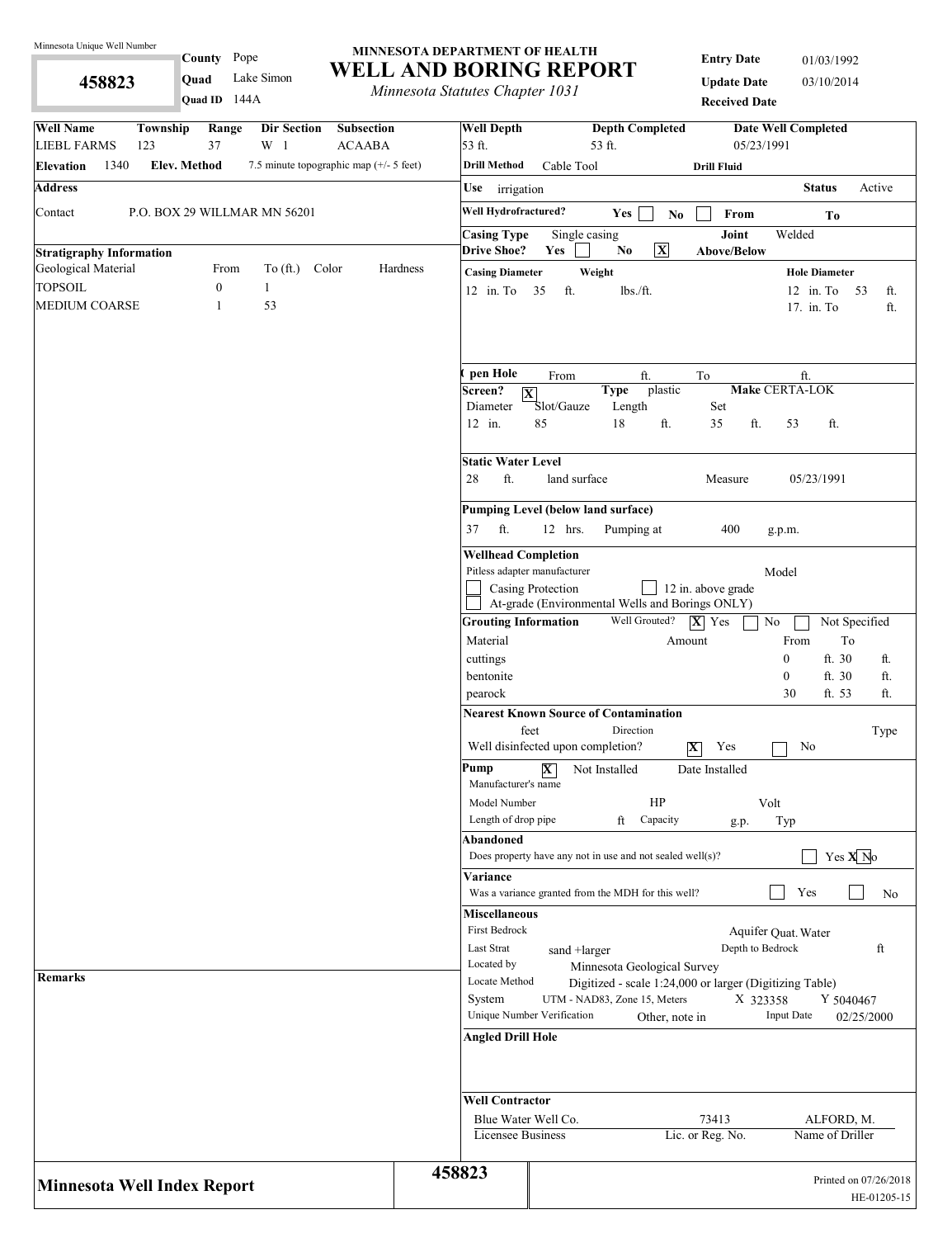**County** Stearns **Quad**

**460815 Quad ID**

#### **MINNESOTA DEPARTMENT OF HEALTH WELL AND BORING REPORT**

*Minnesota Statutes Chapter 1031*

**Entry Date** 09/18/1992 **Update Date** 02/14/2014 **Received Date**

| <b>Well Name</b><br>Township          | Range                            | <b>Dir Section</b> | Subsection                   |                            | <b>Well Depth</b>                     | <b>Depth Completed</b>                                           |                                   | <b>Date Well Completed</b> |                                      |
|---------------------------------------|----------------------------------|--------------------|------------------------------|----------------------------|---------------------------------------|------------------------------------------------------------------|-----------------------------------|----------------------------|--------------------------------------|
| EICHERS, DIANE 123                    | 29                               | W 17               | ACC                          |                            | 32 ft.                                | 32 ft.                                                           | 07/01/1991                        |                            |                                      |
| Elev. Method<br><b>Elevation</b>      |                                  |                    |                              |                            | <b>Drill Method</b>                   | Cable Tool                                                       | <b>Drill Fluid</b>                |                            |                                      |
| <b>Address</b>                        |                                  |                    |                              |                            | Use domestic                          |                                                                  |                                   | <b>Status</b>              | Active                               |
| Contact<br>BOX 121 ROCKVILLE MN 56369 |                                  |                    |                              |                            | Well Hydrofractured?                  | Yes                                                              | From<br>No                        | Тo                         |                                      |
|                                       |                                  |                    |                              |                            | <b>Casing Type</b>                    | Single casing                                                    | Joint                             | Threaded                   |                                      |
| <b>Stratigraphy Information</b>       |                                  |                    |                              |                            | <b>Drive Shoe?</b>                    | Yes X<br>$\mathbf{No}$                                           | Above/Below                       | 1 ft.                      |                                      |
| Geological Material                   | From                             | To $(\text{ft.})$  | Color                        | Hardness                   | <b>Casing Diameter</b>                | Weight                                                           |                                   | <b>Hole Diameter</b>       |                                      |
| <b>TOPSOIL</b><br><b>SAND</b>         | $\boldsymbol{0}$<br>$\mathbf{1}$ | $\mathbf{1}$<br>14 | <b>BLACK</b><br><b>BROWN</b> | <b>SOFT</b><br><b>SOFT</b> | $4 \quad \text{in. To}$               | 28<br>ft. 11<br>$lbs$ ./ft.                                      |                                   | in. To 32<br>4             | ft.                                  |
| <b>SANDY CLAY</b>                     | 14                               | 18                 | <b>GRAY</b>                  | <b>SOFT</b>                |                                       |                                                                  |                                   |                            |                                      |
| <b>SAND</b>                           | 18                               | 28                 | <b>BROWN</b>                 | <b>SOFT</b>                |                                       |                                                                  |                                   |                            |                                      |
| <b>GRAVEL &amp; WATER</b>             | 28                               | 32                 |                              |                            |                                       |                                                                  |                                   |                            |                                      |
|                                       |                                  |                    |                              |                            | pen Hole                              | ft.<br>From                                                      | To                                | ft.                        |                                      |
|                                       |                                  |                    |                              |                            | Screen?<br>Diameter                   | <b>Type</b><br>$ \mathbf{X} $<br>Slot/Gauze<br>Length            | stainless<br>Set                  | Make JOHNSON               |                                      |
|                                       |                                  |                    |                              |                            | in.<br>4                              | 10<br>$\overline{4}$                                             | $28\,$<br>ft.<br>ft.              | 32<br>ft.                  |                                      |
|                                       |                                  |                    |                              |                            | <b>Static Water Level</b>             |                                                                  |                                   |                            |                                      |
|                                       |                                  |                    |                              |                            | ft.<br>20                             | land surface                                                     | Measure                           | 07/01/1991                 |                                      |
|                                       |                                  |                    |                              |                            |                                       | Pumping Level (below land surface)                               |                                   |                            |                                      |
|                                       |                                  |                    |                              |                            | 28<br>ft.                             | $\mathbf{1}$<br>hrs.<br>Pumping at                               | 5                                 | g.p.m.                     |                                      |
|                                       |                                  |                    |                              |                            | <b>Wellhead Completion</b>            |                                                                  |                                   |                            |                                      |
|                                       |                                  |                    |                              |                            |                                       | Pitless adapter manufacturer<br><b>MAAS</b><br>Casing Protection | $\overline{X}$ 12 in. above grade | Model                      |                                      |
|                                       |                                  |                    |                              |                            |                                       | At-grade (Environmental Wells and Borings ONLY)                  |                                   |                            |                                      |
|                                       |                                  |                    |                              |                            |                                       |                                                                  |                                   |                            |                                      |
|                                       |                                  |                    |                              |                            |                                       | <b>Nearest Known Source of Contamination</b><br>Direction        |                                   |                            |                                      |
|                                       |                                  |                    |                              |                            |                                       | feet<br>Well disinfected upon completion?                        | $ \mathbf{X} $<br>Yes             | No                         | Type                                 |
|                                       |                                  |                    |                              |                            | Pump<br>Manufacturer's name           | Not Installed                                                    | Date Installed                    | 07/18/1991                 |                                      |
|                                       |                                  |                    |                              |                            | Model Number                          | <b>TAIT</b><br>HP<br>5DL310C-                                    | 0.5<br>Volt                       | 230                        |                                      |
|                                       |                                  |                    |                              |                            | Length of drop pipe                   | ft Capacity<br>18                                                | 8<br>g.p.                         | Typ Submersible            |                                      |
|                                       |                                  |                    |                              |                            | Abandoned                             |                                                                  |                                   |                            |                                      |
|                                       |                                  |                    |                              |                            |                                       | Does property have any not in use and not sealed well(s)?        |                                   |                            | Yes $X$ <sup>N</sup> o               |
|                                       |                                  |                    |                              |                            | Variance                              |                                                                  |                                   |                            |                                      |
|                                       |                                  |                    |                              |                            |                                       | Was a variance granted from the MDH for this well?               |                                   | Yes                        | No                                   |
|                                       |                                  |                    |                              |                            | <b>Miscellaneous</b><br>First Bedrock |                                                                  |                                   |                            |                                      |
|                                       |                                  |                    |                              |                            | Last Strat                            |                                                                  | Aquifer<br>Depth to Bedrock       |                            | ft                                   |
|                                       |                                  |                    |                              |                            | Located by                            |                                                                  |                                   |                            |                                      |
| Remarks                               |                                  |                    |                              |                            | Locate Method                         |                                                                  |                                   |                            |                                      |
| S. OF ROCKVILLE AND S. OF HWY. 23.    |                                  |                    |                              |                            | System                                | UTM - NAD83, Zone 15, Meters                                     | X                                 | Y                          |                                      |
|                                       |                                  |                    |                              |                            |                                       | Unique Number Verification                                       |                                   | <b>Input Date</b>          |                                      |
|                                       |                                  |                    |                              |                            | <b>Angled Drill Hole</b>              |                                                                  |                                   |                            |                                      |
|                                       |                                  |                    |                              |                            | <b>Well Contractor</b>                |                                                                  |                                   |                            |                                      |
|                                       |                                  |                    |                              |                            | Donabauer Well Co.                    |                                                                  | 73061                             | DONABAUER, GA              |                                      |
|                                       |                                  |                    |                              |                            | <b>Licensee Business</b>              |                                                                  | Lic. or Reg. No.                  | Name of Driller            |                                      |
|                                       |                                  |                    |                              |                            |                                       |                                                                  |                                   |                            |                                      |
| <b>Minnesota Well Index Report</b>    |                                  |                    |                              |                            | 460815                                |                                                                  |                                   |                            | Printed on 07/26/2018<br>HE-01205-15 |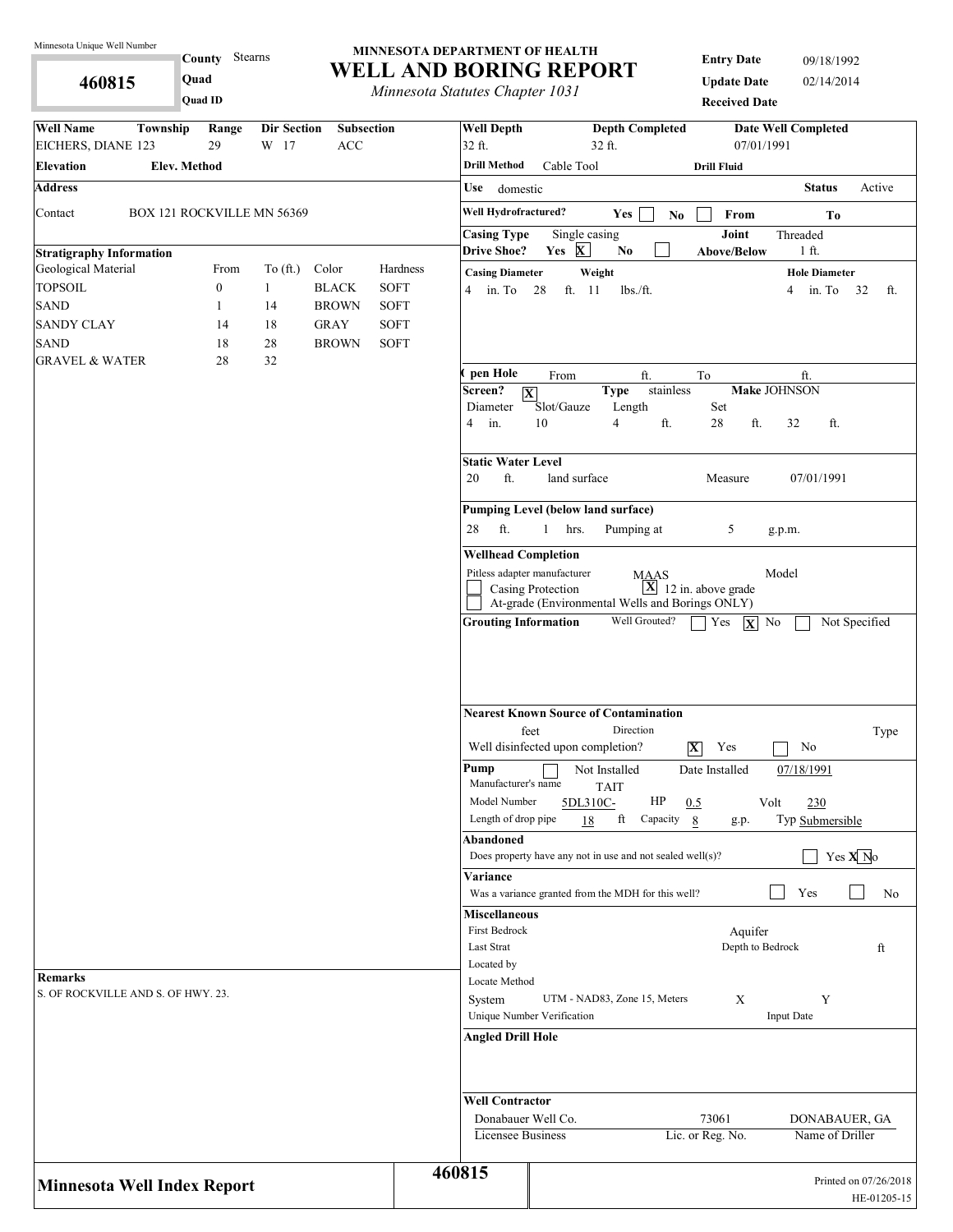**475695** 

County Hennepin

**Quad** Rogers

#### **MINNESOTA DEPARTMENT OF HEALTH WELL AND BORING REPORT**

*Minnesota Statutes Chapter 1031*

**Entry Date** 05/02/1995 **Update Date** 02/16/2015 **Received Date**

| Quad ID 121A                                                                        | <i>Internessua Statutes Chapter 1051</i> | <b>Received Date</b>                                                                                 |
|-------------------------------------------------------------------------------------|------------------------------------------|------------------------------------------------------------------------------------------------------|
| <b>Well Name</b><br>Township<br>Range<br>Dir Section                                | <b>Well Depth</b><br>Subsection          | <b>Depth Completed</b><br><b>Date Well Completed</b>                                                 |
| $MW-5$<br>120<br>23<br>W 23                                                         | <b>ABCCCA</b><br>16 ft.                  | 06/18/1991<br>15 ft.                                                                                 |
| 969 ft. Elev. Method<br>7.5 minute topographic map (+/- 5 feet)<br><b>Elevation</b> | <b>Drill Method</b>                      | Power Auger<br><b>Drill Fluid</b>                                                                    |
| <b>Address</b>                                                                      | Use monitor well                         | <b>Status</b><br>Sealed                                                                              |
| Well<br>13028 MAIN ST E ROGERS MN 55374                                             | Well Hydrofractured?                     | Yes<br>From<br>No.<br>To                                                                             |
|                                                                                     | <b>Casing Type</b>                       | Joint<br>Single casing                                                                               |
| <b>Stratigraphy Information</b>                                                     | <b>Drive Shoe?</b>                       | Yes<br>No.<br><b>Above/Below</b>                                                                     |
| Geological Material<br>Color<br>From<br>To $(\text{ft.})$                           | Hardness<br><b>Casing Diameter</b>       | Weight<br><b>Hole Diameter</b>                                                                       |
| SOIL, CLAY<br>$\boldsymbol{0}$<br>4                                                 | <b>BLK/BRN</b><br>2 in. To $5$           | ft.<br>$lbs$ ./ft.<br>8.2 in To<br>- 16<br>ft.                                                       |
| <b>CLAY</b><br>4<br>6                                                               | <b>BROWN</b>                             |                                                                                                      |
| <b>SANDY CLAY</b><br>9<br>6                                                         | <b>BROWN</b>                             |                                                                                                      |
| <b>SATURATED SANDY</b><br>9<br>14                                                   | <b>BROWN</b>                             |                                                                                                      |
| <b>SATURATED SANDY</b><br>14<br>16                                                  | <b>BROWN</b><br>pen Hole                 | From<br>ft.<br>To<br>ft.                                                                             |
|                                                                                     | Screen?                                  | stainless<br>Make COOK<br><b>Type</b><br>$ \overline{\mathbf{X}} $                                   |
|                                                                                     | Diameter                                 | Set<br>Slot/Gauze<br>Length                                                                          |
|                                                                                     | $2$ in.                                  | 10<br>ft.<br>5<br>ft.<br>10<br>15<br>ft.                                                             |
|                                                                                     | Static Water Level                       |                                                                                                      |
|                                                                                     | ft.<br>7.8                               | land surface<br>Measure<br>06/18/1991                                                                |
|                                                                                     |                                          | Pumping Level (below land surface)                                                                   |
|                                                                                     | <b>Wellhead Completion</b>               |                                                                                                      |
|                                                                                     |                                          | Pitless adapter manufacturer<br>Model                                                                |
|                                                                                     |                                          | Casing Protection<br>12 in. above grade                                                              |
|                                                                                     |                                          | At-grade (Environmental Wells and Borings ONLY)<br>Well Grouted?                                     |
|                                                                                     | <b>Grouting Information</b>              | $ \mathbf{X} $ Yes<br>$\rm No$<br>Not Specified                                                      |
|                                                                                     | Material<br>neat cement                  | To<br>From<br>Amount<br>ft.<br>ft.                                                                   |
|                                                                                     |                                          |                                                                                                      |
|                                                                                     |                                          | <b>Nearest Known Source of Contamination</b><br>Direction<br>feet<br>Volatile organic compounds Type |
|                                                                                     |                                          | $ \mathbf{X} $<br>Well disinfected upon completion?<br>Yes<br>No                                     |
|                                                                                     | Pump<br>Manufacturer's name              | $\overline{\mathbf{X}}$<br>Not Installed<br>Date Installed                                           |
|                                                                                     | Model Number                             | HP<br>Volt                                                                                           |
|                                                                                     | Length of drop pipe                      | ft<br>Capacity<br>Typ<br>g.p.                                                                        |
|                                                                                     | Abandoned                                |                                                                                                      |
|                                                                                     |                                          | Yes $X$ <sup>No</sup><br>Does property have any not in use and not sealed well(s)?                   |
|                                                                                     | Variance                                 |                                                                                                      |
|                                                                                     |                                          | Yes<br>Was a variance granted from the MDH for this well?<br>No                                      |
|                                                                                     | <b>Miscellaneous</b>                     |                                                                                                      |
|                                                                                     | First Bedrock<br>Last Strat              | Aquifer Quat. Water<br>Depth to Bedrock                                                              |
|                                                                                     | Located by                               | ft<br>clay+sand-brown<br>Minnesota Geological Survey                                                 |
| Remarks                                                                             | Locate Method                            | Digitization (Screen) - Map (1:24,000)                                                               |
| $MW-5$                                                                              | System                                   | UTM - NAD83, Zone 15, Meters<br>X 456626<br>Y 5004484                                                |
| WELL SEALED 12-06-1996 BY 34050                                                     |                                          | Unique Number Verification<br><b>Input Date</b><br>Site Plan<br>07/17/2012                           |
|                                                                                     | <b>Angled Drill Hole</b>                 |                                                                                                      |
|                                                                                     | <b>Well Contractor</b>                   |                                                                                                      |
|                                                                                     | Thein Well Co.                           | 34050<br>THEIN, M.                                                                                   |
|                                                                                     | Licensee Business                        | Name of Driller<br>Lic. or Reg. No.                                                                  |
|                                                                                     | 475695                                   | Printed on 07/26/2018                                                                                |
| <b>Minnesota Well Index Report</b>                                                  |                                          | HE-01205-15                                                                                          |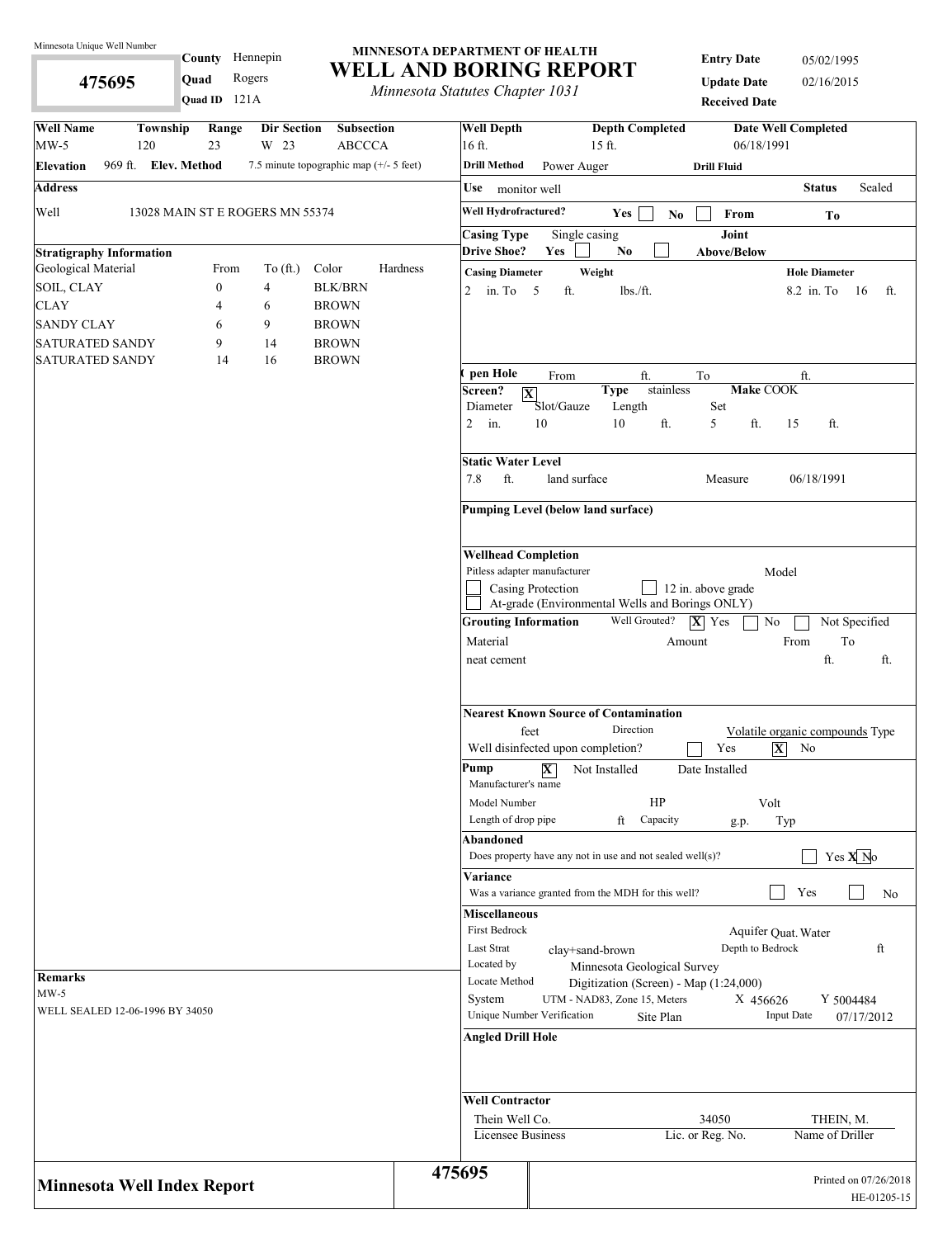**475696** 

County Hennepin

**Quad** Rogers

#### **MINNESOTA DEPARTMENT OF HEALTH WELL AND BORING REPORT**

*Minnesota Statutes Chapter 1031*

**Entry Date** 05/02/1995 **Update Date** 02/16/2015

| . <i>.</i><br>Quad ID 121A                                                                                                   | Minnesota Statutes Chapter 1031 | <b>Received Date</b>                                                                                 |
|------------------------------------------------------------------------------------------------------------------------------|---------------------------------|------------------------------------------------------------------------------------------------------|
| <b>Well Name</b><br>Range<br>Township<br>Subsection<br>Dir Section                                                           | <b>Well Depth</b>               | <b>Depth Completed</b><br><b>Date Well Completed</b>                                                 |
| 120<br>23<br>W 23<br><b>ABCCBD</b>                                                                                           | 15 ft.                          | 06/17/1991<br>15 ft.                                                                                 |
| 962 ft. Elev. Method<br>7.5 minute topographic map $(+/- 5$ feet)<br><b>Elevation</b>                                        | Drill Method                    | Power Auger<br><b>Drill Fluid</b>                                                                    |
| <b>Address</b>                                                                                                               | Use                             | Sealed<br><b>Status</b><br>monitor well                                                              |
| Well<br>13028 MAIN ST E ROGERS MN 55374                                                                                      | Well Hydrofractured?            | Yes<br>From<br>N <sub>0</sub><br>To                                                                  |
| P.O. BOX 6247 KANSAS CITY KS 66106<br>Contact                                                                                | <b>Casing Type</b>              | Joint<br>Single casing                                                                               |
| <b>Stratigraphy Information</b>                                                                                              | <b>Drive Shoe?</b><br>Hardness  | Yes<br>N <sub>0</sub><br><b>Above/Below</b>                                                          |
| Geological Material<br>Color<br>From<br>To $(\text{ft.})$<br>$\boldsymbol{0}$<br><b>BLK/BRN</b><br><b>BLACK SOIL TO</b><br>3 | <b>Casing Diameter</b>          | Weight<br><b>Hole Diameter</b>                                                                       |
| SAT. SAND FINE/MED.<br>8<br><b>BROWN</b><br>3                                                                                | $\overline{2}$<br>in. To $5$    | ft.<br>lbs./ft.<br>8.2 in To 15<br>ft.                                                               |
| 8<br>15<br><b>FINE/MED SAT SAND</b><br><b>BROWN</b>                                                                          |                                 |                                                                                                      |
|                                                                                                                              |                                 |                                                                                                      |
|                                                                                                                              | pen Hole                        | ft.<br>From<br>ft.<br>To                                                                             |
|                                                                                                                              | Screen?<br>Diameter             | <b>Make COOK</b><br><b>Type</b><br>stainless<br>$ \mathbf{X} $<br>Slot/Gauze<br>Length<br>Set        |
|                                                                                                                              | $\overline{2}$<br>in.           | 10<br>10<br>ft.<br>5<br>ft.<br>ft.<br>15                                                             |
|                                                                                                                              | <b>Static Water Level</b>       |                                                                                                      |
|                                                                                                                              | 8<br>ft.                        | land surface<br>06/17/1991<br>Measure                                                                |
|                                                                                                                              |                                 | <b>Pumping Level (below land surface)</b>                                                            |
|                                                                                                                              | <b>Wellhead Completion</b>      |                                                                                                      |
|                                                                                                                              |                                 | Pitless adapter manufacturer<br>Model                                                                |
|                                                                                                                              |                                 | Casing Protection<br>12 in. above grade<br>At-grade (Environmental Wells and Borings ONLY)           |
|                                                                                                                              | <b>Grouting Information</b>     | Well Grouted?<br>$ \mathbf{X} $ Yes<br>Not Specified<br>No                                           |
|                                                                                                                              | Material                        | To<br>From<br>Amount                                                                                 |
|                                                                                                                              | neat cement                     | ft. 4<br>ft.                                                                                         |
|                                                                                                                              |                                 | <b>Nearest Known Source of Contamination</b><br>Direction<br>feet<br>Volatile organic compounds Type |
|                                                                                                                              |                                 | Well disinfected upon completion?<br>Yes<br>$\overline{\mathbf{X}}$<br>No                            |
|                                                                                                                              | Pump<br>Manufacturer's name     | $\mathbf{X}$<br>Not Installed<br>Date Installed                                                      |
|                                                                                                                              | Model Number                    | HP<br>Volt                                                                                           |
|                                                                                                                              | Length of drop pipe             | ft<br>Capacity<br>Typ<br>g.p.                                                                        |
|                                                                                                                              | Abandoned                       | Yes $X$ No<br>Does property have any not in use and not sealed well(s)?                              |
|                                                                                                                              | Variance                        |                                                                                                      |
|                                                                                                                              |                                 | Yes<br>Was a variance granted from the MDH for this well?<br>No                                      |
|                                                                                                                              | <b>Miscellaneous</b>            |                                                                                                      |
|                                                                                                                              | First Bedrock                   | Aquifer Quat. Water                                                                                  |
|                                                                                                                              | Last Strat<br>Located by        | Depth to Bedrock<br>ft<br>sand-brown                                                                 |
| <b>Remarks</b>                                                                                                               | Locate Method                   | Minnesota Geological Survey<br>Digitization (Screen) - Map (1:24,000)                                |
| WELL SEALED 12-06-1996 BY 34050                                                                                              | System                          | UTM - NAD83, Zone 15, Meters<br>Y 5004522<br>X 456618                                                |
|                                                                                                                              |                                 | Unique Number Verification<br><b>Input Date</b><br>Site Plan<br>07/18/2012                           |
|                                                                                                                              | <b>Angled Drill Hole</b>        |                                                                                                      |
|                                                                                                                              | <b>Well Contractor</b>          |                                                                                                      |
|                                                                                                                              | Thein Well Co.                  | 34050<br>THEIN, M.                                                                                   |
|                                                                                                                              | <b>Licensee Business</b>        | Lic. or Reg. No.<br>Name of Driller                                                                  |
| <b>Minnesota Well Index Report</b>                                                                                           | 475696                          | Printed on 07/26/2018                                                                                |
|                                                                                                                              |                                 | HE-01205-15                                                                                          |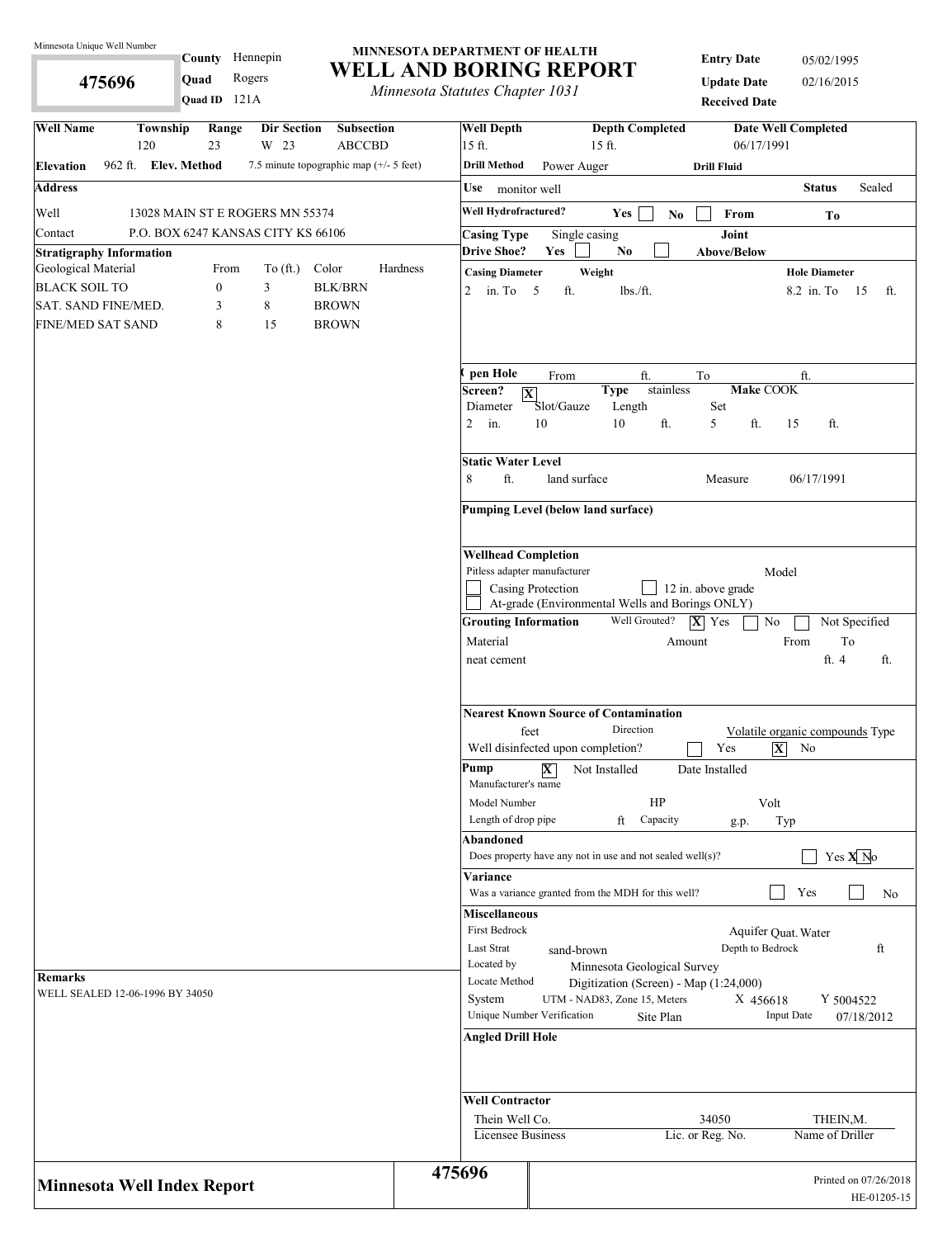**485741** 

121A **Quad ID**

#### **MINNESOTA DEPARTMENT OF HEALTH WELL AND BORING REPORT** County Hennepin **Quad** Rogers

*Minnesota Statutes Chapter 1031*

| <b>Entry Date</b>    | 12/31/1993 |
|----------------------|------------|
| <b>Update Date</b>   | 02/14/2014 |
| <b>Received Date</b> | 08/17/1992 |

| <b>Well Name</b><br>Township<br><b>SUNDMAN</b><br>120 | Range<br>22                          | <b>Dir Section</b><br>W 31 | <b>Subsection</b><br><b>BDDADA</b>      |               | <b>Well Depth</b><br>87 ft.                 | <b>Depth Completed</b><br>87 ft.                                               | <b>Date Well Completed</b><br>07/02/1992 |
|-------------------------------------------------------|--------------------------------------|----------------------------|-----------------------------------------|---------------|---------------------------------------------|--------------------------------------------------------------------------------|------------------------------------------|
| 945 ft. Elev. Method<br><b>Elevation</b>              |                                      |                            | 7.5 minute topographic map (+/- 5 feet) |               | <b>Drill Method</b>                         | Non-specified Rotary                                                           | <b>Drill Fluid Bentonite</b>             |
| <b>Address</b>                                        |                                      |                            |                                         |               | Use industrial                              |                                                                                | <b>Status</b><br>Active                  |
| Well                                                  | 18271 TERRITORIAL RD DAYTON MN 55327 |                            |                                         |               | Well Hydrofractured?                        | Yes<br>$\mathbf{N}\mathbf{o}$                                                  | From<br>To                               |
|                                                       |                                      |                            |                                         |               | <b>Casing Type</b>                          | Single casing                                                                  | Joint<br>Threaded                        |
| <b>Stratigraphy Information</b>                       |                                      |                            |                                         |               | <b>Drive Shoe?</b>                          | Yes $X$<br>$\mathbf{N}\mathbf{o}$                                              | <b>Above/Below</b>                       |
| Geological Material                                   | From                                 | To $(ft.)$                 | Color                                   | Hardness      | <b>Casing Diameter</b>                      | Weight                                                                         |                                          |
| <b>CLAY</b>                                           | $\boldsymbol{0}$                     | 12                         | <b>BROWN</b>                            | <b>MEDIUM</b> | $4 \quad$ in. To                            | 83<br>ft. 11<br>$lbs$ ./ft.                                                    |                                          |
| CLAY & GRAVEL                                         | 12                                   | 18                         | <b>BROWN</b>                            | <b>MEDIUM</b> |                                             |                                                                                |                                          |
| <b>CLAY &amp; GRAVEL</b>                              | 18                                   | 35                         | <b>GRAY</b>                             | <b>MEDIUM</b> |                                             |                                                                                |                                          |
| <b>GRAVEL</b>                                         | 35                                   | 42                         | <b>GRAY</b>                             | <b>SOFT</b>   |                                             |                                                                                |                                          |
| CLAY                                                  | 42                                   | 54                         | <b>GRAY</b>                             | <b>HARD</b>   |                                             |                                                                                |                                          |
| CLAY & GRAVEL                                         | 54                                   | 72                         | <b>GRAY</b>                             | <b>HARD</b>   | Open Hole                                   | From<br>ft.<br>To                                                              | ft.                                      |
| <b>GRAVEL</b>                                         | 72                                   | $80\,$                     | <b>DARK</b>                             | <b>MEDIUM</b> | Screen?<br>$ \mathbf{X} $                   | stainless<br><b>Type</b>                                                       | Make COOK                                |
| <b>GRAVEL</b>                                         | 80                                   | 87                         | <b>GRAY</b>                             | <b>SOFT</b>   | Diameter<br>$4$ in.                         | Slot/Gauze<br>Length<br>Set<br>12<br>ft.<br>83<br>4                            | ft.<br>87<br>ft.                         |
|                                                       |                                      |                            |                                         |               | <b>Static Water Level</b><br>ft.<br>65      | land surface                                                                   | 06/11/1992<br>Measure                    |
|                                                       |                                      |                            |                                         |               |                                             |                                                                                |                                          |
|                                                       |                                      |                            |                                         |               |                                             | Pumping Level (below land surface)                                             |                                          |
|                                                       |                                      |                            |                                         |               | ft.<br>75                                   | $\mathbf{3}$<br>hrs.<br>Pumping at                                             | 25<br>g.p.m.                             |
|                                                       |                                      |                            |                                         |               | <b>Wellhead Completion</b>                  |                                                                                |                                          |
|                                                       |                                      |                            |                                         |               | Pitless adapter manufacturer                |                                                                                | Model                                    |
|                                                       |                                      |                            |                                         |               |                                             | Casing Protection<br>12 in. above grade                                        |                                          |
|                                                       |                                      |                            |                                         |               |                                             | At-grade (Environmental Wells and Borings ONLY)<br>Well Grouted?               |                                          |
|                                                       |                                      |                            |                                         |               | <b>Grouting Information</b>                 | $ \mathbf{X} $ Yes                                                             | No<br>Not Specified                      |
|                                                       |                                      |                            |                                         |               | Material                                    | Amount                                                                         | From<br>To<br>ft.                        |
|                                                       |                                      |                            |                                         |               | bentonite                                   |                                                                                | ft.                                      |
|                                                       |                                      |                            |                                         |               | feet                                        | <b>Nearest Known Source of Contamination</b><br>Direction                      | Type                                     |
|                                                       |                                      |                            |                                         |               |                                             | Well disinfected upon completion?                                              | Yes<br>No                                |
|                                                       |                                      |                            |                                         |               | Pump<br>Manufacturer's name<br>Model Number | Not Installed<br>Date Installed<br><b>AERMOTOR</b><br>HP<br>S.D. 12-75<br>0.75 | 07/02/1992<br>Volt<br>230                |
|                                                       |                                      |                            |                                         |               | Length of drop pipe                         | ft<br>Capacity<br>77<br>12                                                     | Typ Submersible<br>g.p.                  |
|                                                       |                                      |                            |                                         |               | Abandoned                                   |                                                                                |                                          |
|                                                       |                                      |                            |                                         |               |                                             | Does property have any not in use and not sealed well $(s)$ ?                  | Yes $X$ <sup>No</sup>                    |
|                                                       |                                      |                            |                                         |               | Variance                                    | Was a variance granted from the MDH for this well?                             | Yes<br>No                                |
|                                                       |                                      |                            |                                         |               | <b>Miscellaneous</b><br>First Bedrock       |                                                                                | Aquifer Quat. buried                     |
|                                                       |                                      |                            |                                         |               | Last Strat                                  | gravel (+larger)-gray                                                          | Depth to Bedrock<br>ft                   |
|                                                       |                                      |                            |                                         |               | Located by                                  | Minnesota Geological Survey                                                    |                                          |
| <b>Remarks</b>                                        |                                      |                            |                                         |               | Locate Method                               | Digitization (Screen) - Map (1:24,000)                                         |                                          |
|                                                       |                                      |                            |                                         |               | System                                      | UTM - NAD83, Zone 15, Meters                                                   | X 459776<br>Y 5000965                    |
|                                                       |                                      |                            |                                         |               |                                             | Unique Number Verification<br>Address verification                             | <b>Input Date</b><br>08/20/2008          |
|                                                       |                                      |                            |                                         |               | <b>Angled Drill Hole</b>                    |                                                                                |                                          |
|                                                       |                                      |                            |                                         |               | <b>Well Contractor</b>                      |                                                                                |                                          |
|                                                       |                                      |                            |                                         |               | Hadden Well Co.                             | 02164                                                                          | HADDEN, M.                               |
|                                                       |                                      |                            |                                         |               | Licensee Business                           | Lic. or Reg. No.                                                               | Name of Driller                          |
| <b>Minnesota Well Index Report</b>                    |                                      |                            |                                         | 485741        |                                             |                                                                                | Printed on 07/26/2018<br>HE-01205-15     |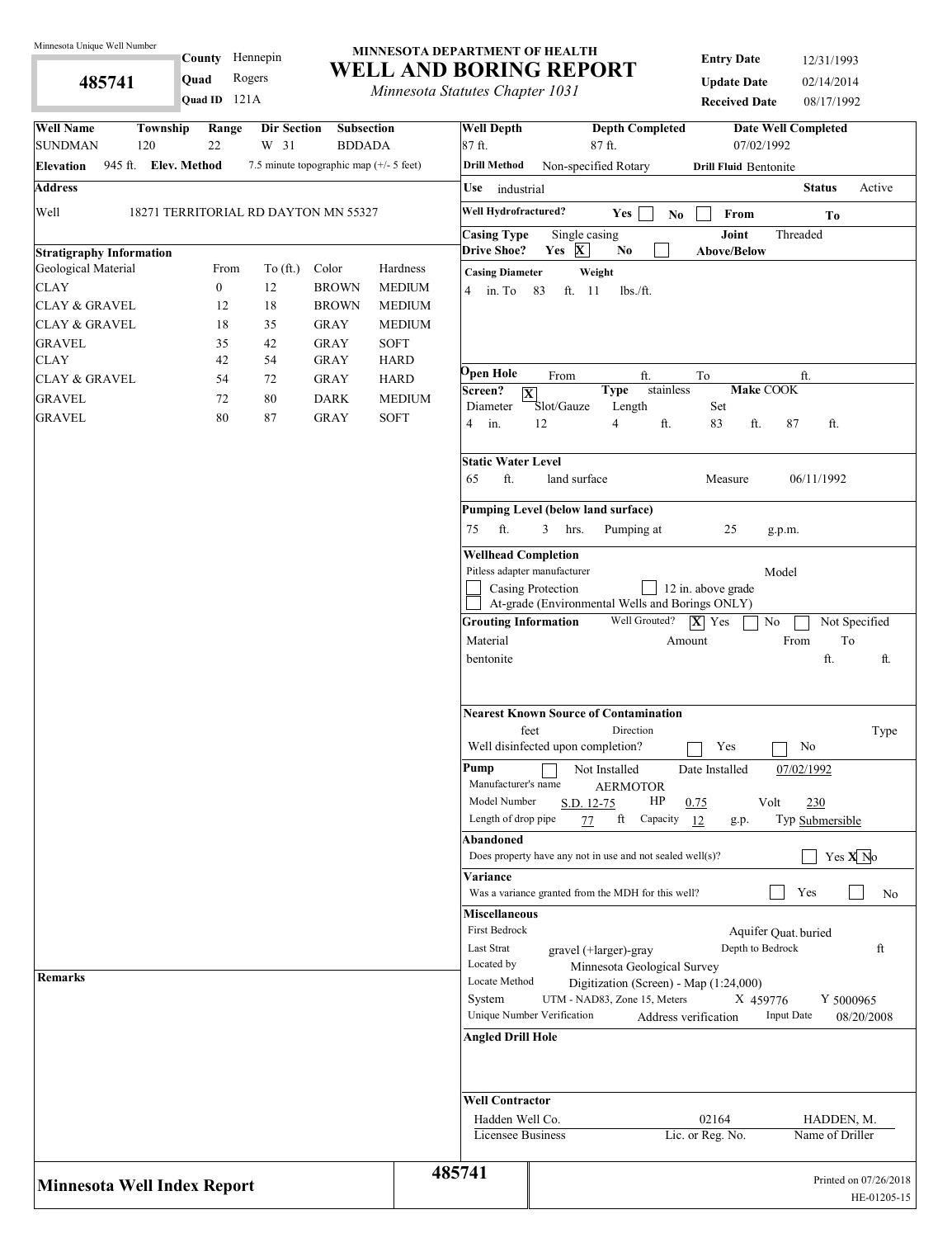**492563** 

County Hennepin

**Quad** Rogers

#### **MINNESOTA DEPARTMENT OF HEALTH WELL AND BORING REPORT**

*Minnesota Statutes Chapter 1031*

**Entry Date** 05/02/1995 **Update Date** 02/16/2015

| Quad ID 121A                                                                              | <i>Minnesoud Suttitues Chapter 1051</i> |                                          |                                                              |                                                           | <b>Received Date</b>                    |                                 |                       |
|-------------------------------------------------------------------------------------------|-----------------------------------------|------------------------------------------|--------------------------------------------------------------|-----------------------------------------------------------|-----------------------------------------|---------------------------------|-----------------------|
| <b>Well Name</b><br>Township<br>Range<br>Dir Section<br><b>Subsection</b>                 |                                         | <b>Well Depth</b>                        |                                                              | <b>Depth Completed</b>                                    |                                         | <b>Date Well Completed</b>      |                       |
| $MW-6$<br>23<br>W 23<br>120<br><b>ABCCBB</b>                                              |                                         | 21 ft.                                   |                                                              | 19 ft.                                                    | 06/19/1991                              |                                 |                       |
| 960 ft. Elev. Method<br>7.5 minute topographic map (+/- 5 feet)<br><b>Elevation</b>       |                                         | <b>Drill Method</b>                      | Power Auger                                                  |                                                           | <b>Drill Fluid</b>                      |                                 |                       |
| <b>Address</b>                                                                            |                                         | Use<br>monitor well                      |                                                              |                                                           |                                         | <b>Status</b>                   | Sealed                |
| Well<br>13028 MAIN ST ROGERS MN 55374                                                     |                                         | Well Hydrofractured?                     |                                                              | Yes<br>$\mathbf{No}$                                      | From                                    | To                              |                       |
|                                                                                           |                                         | <b>Casing Type</b>                       |                                                              |                                                           | Joint                                   |                                 |                       |
| <b>Stratigraphy Information</b>                                                           |                                         | <b>Drive Shoe?</b>                       | Yes                                                          | N <sub>0</sub>                                            | Above/Below                             |                                 |                       |
| Geological Material<br>From<br>To $(\text{ft.})$<br>Color                                 | Hardness                                | <b>Casing Diameter</b>                   | Weight                                                       |                                                           |                                         | <b>Hole Diameter</b>            |                       |
| TOP SOIL TO BR. CLAY<br>$\overline{0}$<br>4                                               |                                         | in. To $9$                               | ft.                                                          | lbs./ft.                                                  |                                         | 8.2 in. To 21                   | ft.                   |
| BR. CLAY TO BR.<br>6<br><b>BROWN</b><br>4<br>9<br>WET SANDY BR. CLAY<br><b>BROWN</b><br>6 |                                         |                                          |                                                              |                                                           |                                         |                                 |                       |
| WET SANDY BR. CLAY<br>9<br>14<br><b>BROWN</b>                                             |                                         |                                          |                                                              |                                                           |                                         |                                 |                       |
| MOIST SANDY BR.<br>14<br>16<br><b>BROWN</b>                                               |                                         |                                          |                                                              |                                                           |                                         |                                 |                       |
| 21<br>16<br><b>BROWN</b><br>WET SANDY BR. CLAY                                            |                                         | <b>Open Hole</b>                         | From                                                         | ft.                                                       | To                                      | ft.                             |                       |
|                                                                                           |                                         | Screen?<br>$ \mathbf{X} $                |                                                              | stainless<br><b>Type</b>                                  | <b>Make COOK</b>                        |                                 |                       |
|                                                                                           |                                         | Diameter                                 | Slot/Gauze                                                   | Length                                                    | Set                                     |                                 |                       |
|                                                                                           |                                         | $2$ in.                                  | 10                                                           | 10<br>ft.                                                 | 9<br>ft.                                | 19<br>ft.                       |                       |
|                                                                                           |                                         | <b>Static Water Level</b>                |                                                              |                                                           |                                         |                                 |                       |
|                                                                                           |                                         | 9.9<br>ft.                               | land surface                                                 |                                                           | Measure                                 | 06/19/1991                      |                       |
|                                                                                           |                                         |                                          | Pumping Level (below land surface)                           |                                                           |                                         |                                 |                       |
|                                                                                           |                                         | <b>Wellhead Completion</b>               |                                                              |                                                           |                                         |                                 |                       |
|                                                                                           |                                         | Pitless adapter manufacturer             |                                                              |                                                           |                                         | Model                           |                       |
|                                                                                           |                                         |                                          | Casing Protection                                            |                                                           | $\boxed{\mathbf{X}}$ 12 in. above grade |                                 |                       |
|                                                                                           |                                         |                                          |                                                              | At-grade (Environmental Wells and Borings ONLY)           |                                         |                                 |                       |
|                                                                                           |                                         | <b>Grouting Information</b>              |                                                              | Well Grouted?                                             | $ \mathbf{X} $ Yes                      | No                              | Not Specified         |
|                                                                                           |                                         | Material                                 |                                                              |                                                           | Amount                                  | From<br>ft. 8                   | To                    |
|                                                                                           |                                         |                                          | feet                                                         | <b>Nearest Known Source of Contamination</b><br>Direction |                                         | Volatile organic compounds Type |                       |
|                                                                                           |                                         | Pump                                     | Well disinfected upon completion?<br>$\overline{\mathbf{X}}$ | Not Installed                                             | Yes<br>Date Installed                   | $ \mathbf{X} $<br>No            |                       |
|                                                                                           |                                         | Manufacturer's name                      |                                                              |                                                           |                                         |                                 |                       |
|                                                                                           |                                         | Model Number                             |                                                              | HP                                                        |                                         | Volt                            |                       |
|                                                                                           |                                         | Length of drop pipe                      |                                                              | ft<br>Capacity                                            | g.p.                                    | Typ                             |                       |
|                                                                                           |                                         | Abandoned                                |                                                              | Does property have any not in use and not sealed well(s)? |                                         |                                 | Yes $\overline{X}$ No |
|                                                                                           |                                         |                                          |                                                              |                                                           |                                         |                                 |                       |
|                                                                                           |                                         | Variance                                 |                                                              | Was a variance granted from the MDH for this well?        |                                         | Yes                             | No                    |
|                                                                                           |                                         | <b>Miscellaneous</b>                     |                                                              |                                                           |                                         |                                 |                       |
|                                                                                           |                                         | First Bedrock                            |                                                              |                                                           |                                         | Aquifer Quat. Water             |                       |
|                                                                                           |                                         | Last Strat                               | clay+sand-brown                                              |                                                           | Depth to Bedrock                        |                                 | ft                    |
|                                                                                           |                                         | Located by                               |                                                              | Minnesota Geological Survey                               |                                         |                                 |                       |
| Remarks                                                                                   |                                         | Locate Method                            |                                                              | Digitization (Screen) - Map (1:24,000)                    |                                         |                                 |                       |
| $MW-6$                                                                                    |                                         | System                                   |                                                              | UTM - NAD83, Zone 15, Meters                              | X 456612                                |                                 | Y 5004529             |
| WELL SEALED 12-06-1996 BY 34050                                                           |                                         |                                          | Unique Number Verification                                   | Site Plan                                                 |                                         | <b>Input Date</b>               | 07/18/2012            |
|                                                                                           |                                         | <b>Angled Drill Hole</b>                 |                                                              |                                                           |                                         |                                 |                       |
|                                                                                           |                                         |                                          |                                                              |                                                           |                                         |                                 |                       |
|                                                                                           |                                         | <b>Well Contractor</b><br>Thein Well Co. |                                                              |                                                           | 34050                                   | HERRBOLDT, N.                   |                       |
|                                                                                           |                                         | Licensee Business                        |                                                              |                                                           | Lic. or Reg. No.                        | Name of Driller                 |                       |
|                                                                                           | 492563                                  |                                          |                                                              |                                                           |                                         |                                 | Printed on 07/26/2018 |
| <b>Minnesota Well Index Report</b>                                                        |                                         |                                          |                                                              |                                                           |                                         |                                 | HE-01205-15           |
|                                                                                           |                                         |                                          |                                                              |                                                           |                                         |                                 |                       |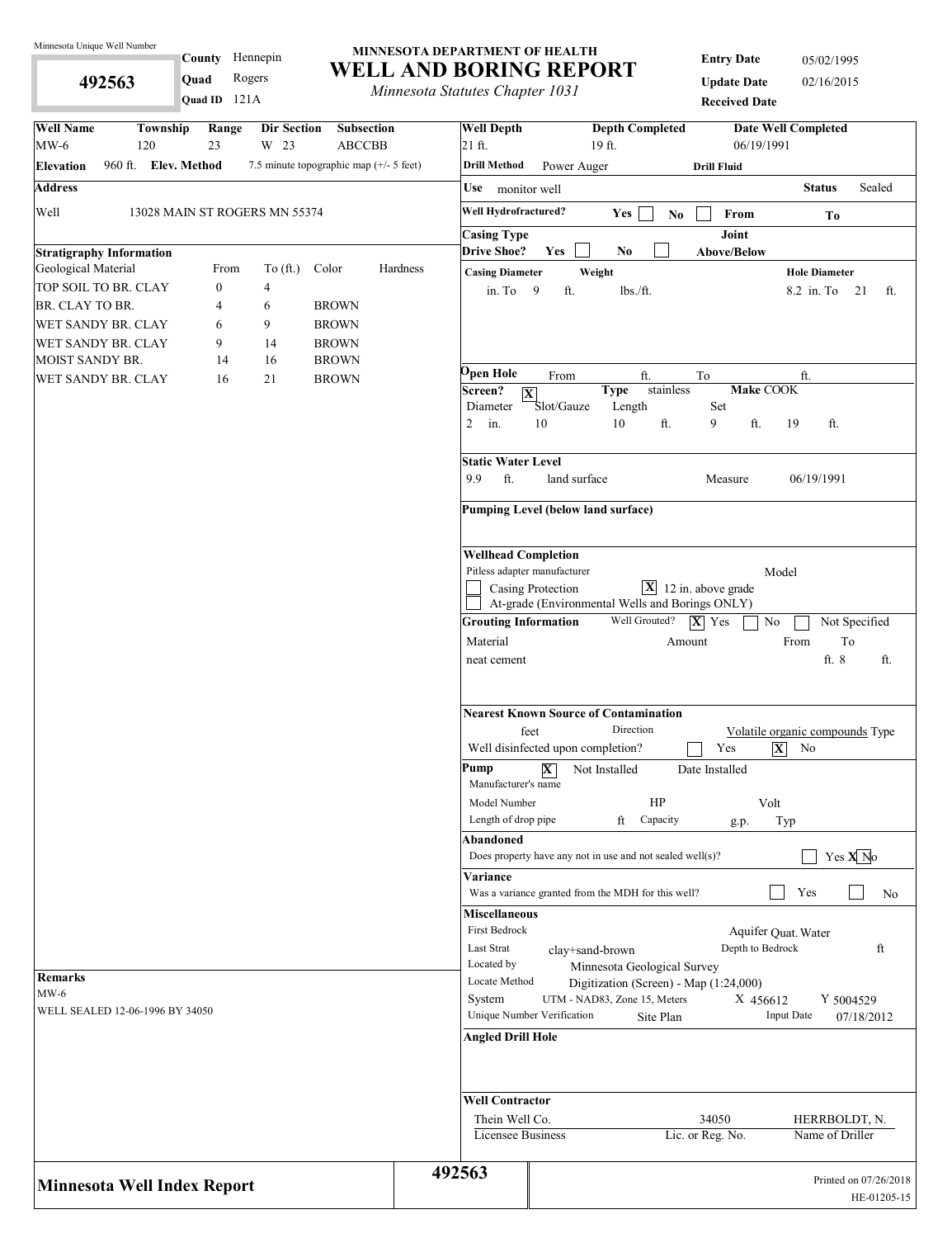**492564** 

#### **MINNESOTA DEPARTMENT OF HEALTH WELL AND BORING REPORT** County Hennepin **Quad** Rogers

*Minnesota Statutes Chapter 1031*

**Entry Date** 05/02/1995 **Update Date** 02/16/2015 **Received Date**

| Quad ID 121A                                                                        |                      | <i>Internessua Statutes Chapter 1051</i> |                            |                                                                       | <b>Received Date</b>                    |                                 |                       |
|-------------------------------------------------------------------------------------|----------------------|------------------------------------------|----------------------------|-----------------------------------------------------------------------|-----------------------------------------|---------------------------------|-----------------------|
| <b>Well Name</b><br>Township<br>Range<br>Dir Section<br>$MW-7$<br>120<br>23<br>W 23 | Subsection<br>ABCCBC | <b>Well Depth</b><br>16 ft.              |                            | <b>Depth Completed</b><br>16 ft.                                      | 06/18/1991                              | <b>Date Well Completed</b>      |                       |
| 964 ft. Elev. Method<br>7.5 minute topographic map (+/- 5 feet)<br><b>Elevation</b> |                      | <b>Drill Method</b>                      | Power Auger                |                                                                       | <b>Drill Fluid</b>                      |                                 |                       |
| <b>Address</b>                                                                      |                      | Use monitor well                         |                            |                                                                       |                                         | <b>Status</b>                   | Sealed                |
| Well<br>13028 MAIN ST ROGERS MN 55374                                               |                      | Well Hydrofractured?                     |                            | Yes                                                                   |                                         |                                 |                       |
| <b>GOLDEN VALLEY</b><br>Contact                                                     |                      | <b>Casing Type</b>                       | Single casing              | N <sub>0</sub>                                                        | From<br>Joint                           | To                              |                       |
| <b>Stratigraphy Information</b>                                                     |                      | <b>Drive Shoe?</b>                       | Yes                        | No.                                                                   | <b>Above/Below</b>                      |                                 |                       |
| Geological Material<br>To $(ft.)$<br>Color<br>From                                  | Hardness             | <b>Casing Diameter</b>                   |                            | Weight                                                                |                                         | <b>Hole Diameter</b>            |                       |
| <b>SANDY CLAY</b><br><b>BROWN</b><br>$\boldsymbol{0}$<br>$\overline{4}$             |                      | 2 in. To $6$                             | ft.                        | lbs./ft.                                                              |                                         | 8.2 in To                       | - 16<br>ft.           |
| <b>SILTY CLAY</b><br>$\overline{4}$<br>9<br><b>BROWN</b>                            |                      |                                          |                            |                                                                       |                                         |                                 |                       |
| <b>FINE SAT SAND</b><br><b>BROWN</b><br>9<br>14                                     |                      |                                          |                            |                                                                       |                                         |                                 |                       |
| <b>BROWN</b><br>FINE SAT SAND W/SILT<br>14<br>16                                    |                      |                                          |                            |                                                                       |                                         |                                 |                       |
|                                                                                     |                      | pen Hole                                 | From                       | ft.                                                                   | To                                      | ft.                             |                       |
|                                                                                     |                      | Screen?<br>$ \overline{\mathbf{X}} $     |                            | stainless<br><b>Type</b>                                              | Make COOK                               |                                 |                       |
|                                                                                     |                      | Diameter                                 | Slot/Gauze                 | Length<br>10<br>ft.                                                   | Set<br>ft.                              |                                 |                       |
|                                                                                     |                      | $2$ in.                                  | 10                         |                                                                       | 6                                       | ft.<br>16                       |                       |
|                                                                                     |                      | <b>Static Water Level</b>                |                            |                                                                       |                                         |                                 |                       |
|                                                                                     |                      | ft.<br>8.7                               | land surface               |                                                                       | Measure                                 | 06/18/1991                      |                       |
|                                                                                     |                      | Pumping Level (below land surface)       |                            |                                                                       |                                         |                                 |                       |
|                                                                                     |                      | <b>Wellhead Completion</b>               |                            |                                                                       |                                         |                                 |                       |
|                                                                                     |                      | Pitless adapter manufacturer             |                            |                                                                       |                                         | Model                           |                       |
|                                                                                     |                      |                                          | Casing Protection          | At-grade (Environmental Wells and Borings ONLY)                       | $\boxed{\mathbf{X}}$ 12 in. above grade |                                 |                       |
|                                                                                     |                      | <b>Grouting Information</b>              |                            | Well Grouted?                                                         | $ \mathbf{X} $ Yes<br>No                |                                 | Not Specified         |
|                                                                                     |                      | Material                                 |                            |                                                                       | Amount                                  | To<br>From                      |                       |
|                                                                                     |                      | neat cement                              |                            |                                                                       |                                         | ft. 5                           | ft.                   |
|                                                                                     |                      | feet                                     |                            | <b>Nearest Known Source of Contamination</b><br>Direction             |                                         | Volatile organic compounds Type |                       |
|                                                                                     |                      | Well disinfected upon completion?        |                            |                                                                       | Yes                                     | $ \mathbf{X} $<br>No            |                       |
|                                                                                     |                      | Pump<br>Manufacturer's name              | $\overline{\mathbf{X}}$    | Not Installed                                                         | Date Installed                          |                                 |                       |
|                                                                                     |                      | Model Number                             |                            | HP                                                                    | Volt                                    |                                 |                       |
|                                                                                     |                      | Length of drop pipe                      |                            | ft<br>Capacity                                                        | g.p.                                    | Typ                             |                       |
|                                                                                     |                      | Abandoned                                |                            | Does property have any not in use and not sealed well(s)?             |                                         |                                 | Yes $X$ <sup>No</sup> |
|                                                                                     |                      | Variance                                 |                            |                                                                       |                                         |                                 |                       |
|                                                                                     |                      |                                          |                            | Was a variance granted from the MDH for this well?                    |                                         | Yes                             | No                    |
|                                                                                     |                      | <b>Miscellaneous</b>                     |                            |                                                                       |                                         |                                 |                       |
|                                                                                     |                      | First Bedrock                            |                            |                                                                       |                                         | Aquifer Quat. Water             |                       |
|                                                                                     |                      | <b>Last Strat</b>                        | sand+silt-brown            |                                                                       | Depth to Bedrock                        |                                 | ft                    |
| <b>Remarks</b>                                                                      |                      | Located by<br>Locate Method              |                            | Minnesota Geological Survey<br>Digitization (Screen) - Map (1:24,000) |                                         |                                 |                       |
| $MW-7$                                                                              |                      | System                                   |                            | UTM - NAD83, Zone 15, Meters                                          | X 456611                                | Y 5004504                       |                       |
| WELL SEALED 12-06-1996 BY 34050                                                     |                      |                                          | Unique Number Verification | Site Plan                                                             |                                         | <b>Input Date</b>               | 07/18/2012            |
|                                                                                     |                      | <b>Angled Drill Hole</b>                 |                            |                                                                       |                                         |                                 |                       |
|                                                                                     |                      | <b>Well Contractor</b>                   |                            |                                                                       |                                         |                                 |                       |
|                                                                                     |                      | Thein Well Co.                           |                            |                                                                       | 34050                                   | HERRBOLDT, N.                   |                       |
|                                                                                     |                      | Licensee Business                        |                            |                                                                       | Lic. or Reg. No.                        | Name of Driller                 |                       |
|                                                                                     |                      |                                          |                            |                                                                       |                                         |                                 |                       |
| <b>Minnesota Well Index Report</b>                                                  |                      | 492564                                   |                            |                                                                       |                                         |                                 | Printed on 07/26/2018 |
|                                                                                     |                      |                                          |                            |                                                                       |                                         |                                 | HE-01205-15           |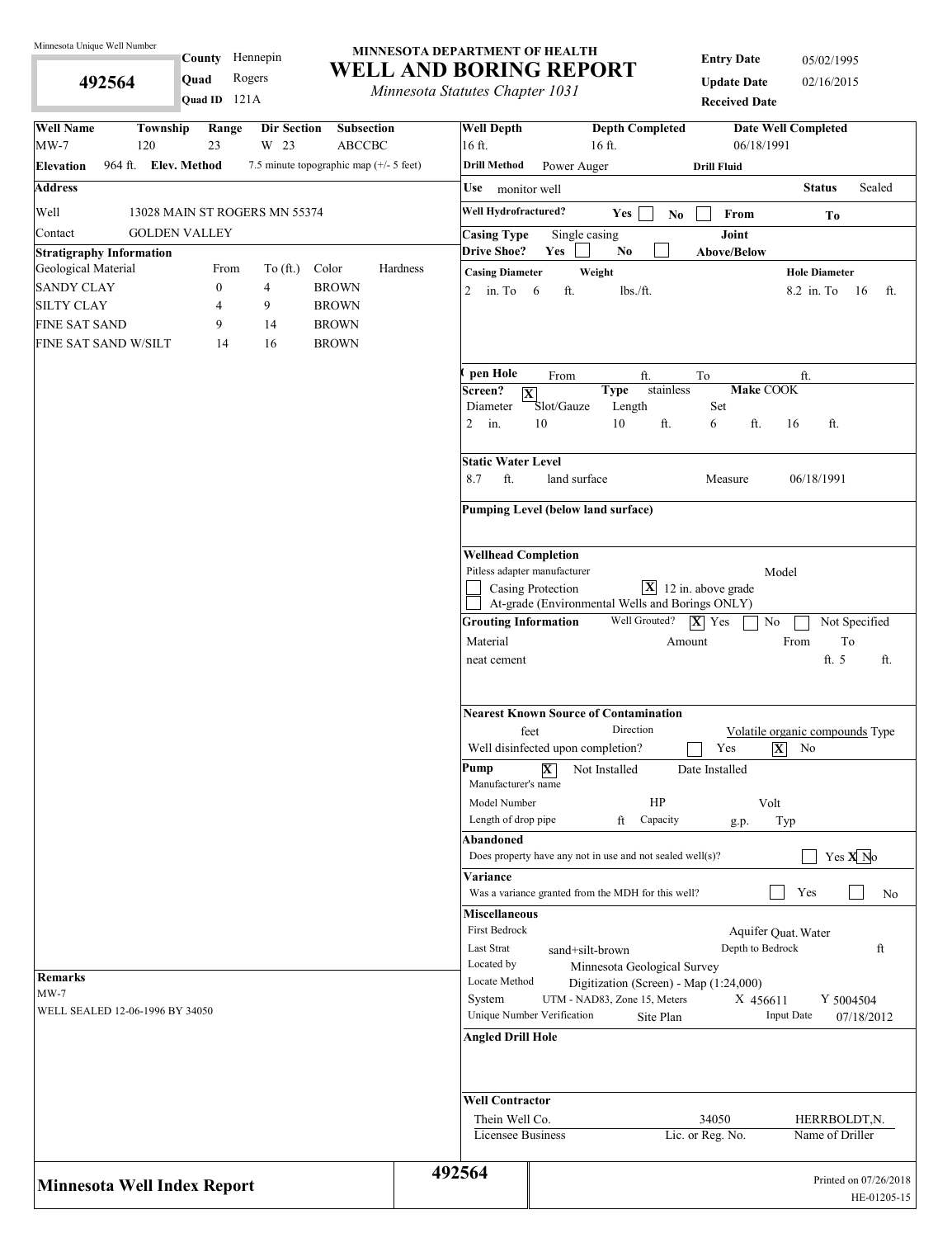**495977** 

County Hennepin

**Quad** Rogers

#### **MINNESOTA DEPARTMENT OF HEALTH WELL AND BORING REPORT**

*Minnesota Statutes Chapter 1031*

**Entry Date** 07/17/2012 **Update Date** 02/16/2015 **Received Date**

| Quad ID $121A$                                                                                   | municsona siannes chapier 1051                                    | <b>Received Date</b>                                                                                                                          |
|--------------------------------------------------------------------------------------------------|-------------------------------------------------------------------|-----------------------------------------------------------------------------------------------------------------------------------------------|
| <b>Well Name</b><br><b>Township</b><br>Range<br>Dir Section<br><b>MNDOT</b><br>23<br>W 23<br>120 | <b>Well Depth</b><br><b>Subsection</b><br><b>ABCCCB</b><br>16 ft. | <b>Depth Completed</b><br><b>Date Well Completed</b><br>12/15/1991<br>$15.6$ ft.                                                              |
| 968 ft. Elev. Method<br><b>Elevation</b>                                                         | <b>Drill Method</b><br>7.5 minute topographic map (+/- 5 feet)    | Power Auger<br><b>Drill Fluid</b>                                                                                                             |
| <b>Address</b>                                                                                   | Use monitor well                                                  | <b>Status</b><br>Active                                                                                                                       |
|                                                                                                  | Well Hydrofractured?                                              |                                                                                                                                               |
| C/W<br>13028 MAIN ST ROGERS MN 55374                                                             |                                                                   | Yes<br>$\mathbf{N}\mathbf{o}$<br>From<br>To                                                                                                   |
|                                                                                                  | <b>Casing Type</b>                                                | Joint<br>Single casing                                                                                                                        |
| <b>Stratigraphy Information</b><br>Geological Material<br>To $(ft.)$<br>From                     | <b>Drive Shoe?</b><br>Color<br>Hardness                           | Yes<br>N <sub>0</sub><br>Above/Below                                                                                                          |
| <b>CLAY</b><br>$\overline{c}$<br>$\boldsymbol{0}$                                                | <b>Casing Diameter</b><br><b>BLACK</b>                            | Weight<br><b>Hole Diameter</b>                                                                                                                |
| <b>CLAY/SILTY</b><br>2<br>4                                                                      | 2 in. To $5.6$<br>DK. BRN                                         | ft.<br>lbs./ft.<br>8.2 in. To 15.6 ft.                                                                                                        |
| <b>SILTY CLAY</b><br>4<br>6                                                                      | <b>GRN/BRN</b>                                                    |                                                                                                                                               |
| <b>CLAY</b><br>8<br>6                                                                            | LT. BRN                                                           |                                                                                                                                               |
| <b>SILTY CLAY</b><br>8<br>10                                                                     | <b>BROWN</b>                                                      |                                                                                                                                               |
| SILTY CLAY W/SAND<br>10<br>16                                                                    | Open Hole<br><b>BROWN</b>                                         | From<br>ft.<br>To<br>ft.                                                                                                                      |
|                                                                                                  | Screen?                                                           | stainless<br>Make COOK<br><b>Type</b><br>$ \mathbf{X} $                                                                                       |
|                                                                                                  | Diameter                                                          | Slot/Gauze<br>Length<br>Set                                                                                                                   |
|                                                                                                  | $2$ in.                                                           | 10<br>10<br>ft.<br>5.6<br>ft.<br>15.6<br>ft.                                                                                                  |
|                                                                                                  |                                                                   |                                                                                                                                               |
|                                                                                                  | <b>Static Water Level</b><br>ft.<br>7                             | land surface<br>12/15/1991<br>Measure                                                                                                         |
|                                                                                                  |                                                                   | Pumping Level (below land surface)                                                                                                            |
|                                                                                                  | ft.                                                               | Pumping at<br>hrs.<br>g.p.m.                                                                                                                  |
|                                                                                                  |                                                                   |                                                                                                                                               |
|                                                                                                  |                                                                   | <b>Wellhead Completion</b>                                                                                                                    |
|                                                                                                  |                                                                   | Pitless adapter manufacturer<br>Model<br>Casing Protection<br>12 in. above grade                                                              |
|                                                                                                  |                                                                   | At-grade (Environmental Wells and Borings ONLY)                                                                                               |
|                                                                                                  |                                                                   | Well Grouted?<br><b>Grouting Information</b><br>$ \mathbf{X} $ Yes<br>$\rm No$<br>Not Specified                                               |
|                                                                                                  | Material                                                          | To<br>From<br>Amount                                                                                                                          |
|                                                                                                  | neat cement                                                       | ft. 3.6<br>ft.                                                                                                                                |
|                                                                                                  |                                                                   |                                                                                                                                               |
|                                                                                                  |                                                                   | <b>Nearest Known Source of Contamination</b><br>feet<br>Direction<br>Type<br>Well disinfected upon completion?<br>Yes<br>$ \mathbf{X} $<br>No |
|                                                                                                  | Pump<br>Manufacturer's name                                       | $\overline{\mathbf{X}}$<br>Not Installed<br>Date Installed                                                                                    |
|                                                                                                  | Model Number                                                      | HP<br>Volt                                                                                                                                    |
|                                                                                                  | Length of drop pipe                                               | ft<br>Capacity<br>Typ<br>g.p.                                                                                                                 |
|                                                                                                  | Abandoned                                                         |                                                                                                                                               |
|                                                                                                  |                                                                   | Yes $\overline{X}$ No<br>Does property have any not in use and not sealed well(s)?                                                            |
|                                                                                                  | Variance                                                          |                                                                                                                                               |
|                                                                                                  |                                                                   | Was a variance granted from the MDH for this well?<br>Yes<br>No                                                                               |
|                                                                                                  | <b>Miscellaneous</b>                                              |                                                                                                                                               |
|                                                                                                  | First Bedrock<br>Last Strat                                       | Aquifer Quat. Water<br>Depth to Bedrock<br>ft                                                                                                 |
|                                                                                                  | Located by                                                        | cly/snd/slt-no peb.-brn<br>Minnesota Geological Survey                                                                                        |
| <b>Remarks</b>                                                                                   | Locate Method                                                     | Digitization (Screen) - Map (1:24,000)                                                                                                        |
|                                                                                                  | System                                                            | UTM - NAD83, Zone 15, Meters<br>X 456611<br>Y 5004484                                                                                         |
|                                                                                                  |                                                                   | Unique Number Verification<br><b>Input Date</b><br>Site Plan<br>07/18/2012                                                                    |
|                                                                                                  | <b>Angled Drill Hole</b>                                          |                                                                                                                                               |
|                                                                                                  |                                                                   |                                                                                                                                               |
|                                                                                                  | <b>Well Contractor</b>                                            |                                                                                                                                               |
|                                                                                                  | Thein Well Co.                                                    | 34050<br>THEIN, M.                                                                                                                            |
|                                                                                                  |                                                                   | Name of Driller<br>Licensee Business<br>Lic. or Reg. No.                                                                                      |
| <b>Minnesota Well Index Report</b>                                                               | 495977                                                            | Printed on 07/26/2018                                                                                                                         |
|                                                                                                  |                                                                   | HE-01205-15                                                                                                                                   |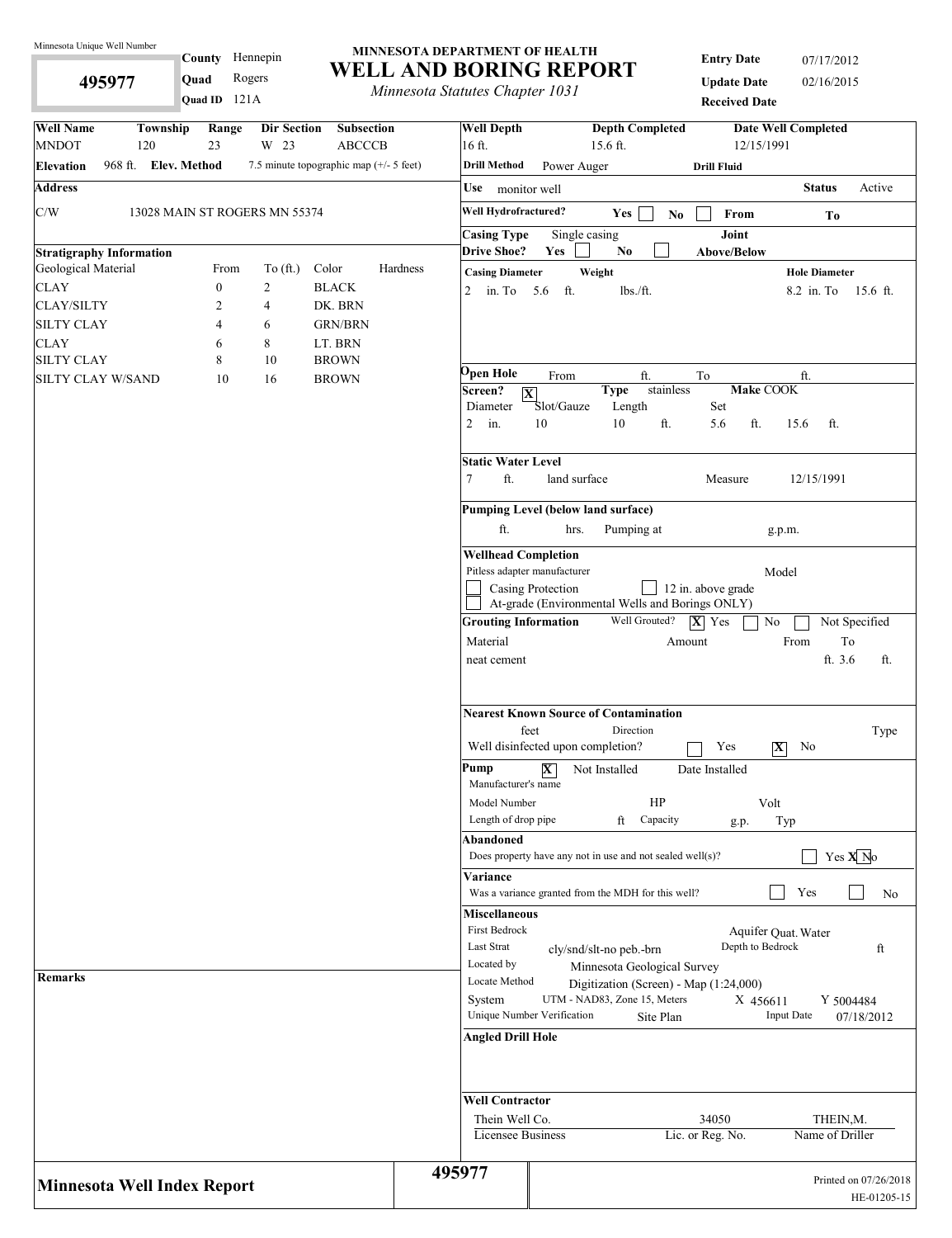**495978** 

County Hennepin

**Quad** Rogers

#### **MINNESOTA DEPARTMENT OF HEALTH WELL AND BORING REPORT**

*Minnesota Statutes Chapter 1031*

**Entry Date** 07/17/2012 **Update Date** 02/16/2015 **Received Data** 

|                                    |                         | Quad ID 121A                |                     |                                                                  |                    | <i>Internessue Statutes Chapter 1051</i>   |                                           |                                                           | <b>Received Date</b> |                            |                       |
|------------------------------------|-------------------------|-----------------------------|---------------------|------------------------------------------------------------------|--------------------|--------------------------------------------|-------------------------------------------|-----------------------------------------------------------|----------------------|----------------------------|-----------------------|
| <b>Well Name</b><br><b>MNDOT</b>   | Township<br>120         | Range<br>23                 | Dir Section<br>W 23 | Subsection<br><b>BADDDA</b>                                      |                    | <b>Well Depth</b><br>16 ft.                |                                           | <b>Depth Completed</b><br>16 ft.                          | 12/15/1991           | <b>Date Well Completed</b> |                       |
| <b>Elevation</b>                   | 966 ft. Elev. Method    |                             |                     | 7.5 minute topographic map (+/- 5 feet)                          |                    | <b>Drill Method</b>                        | Power Auger                               |                                                           | <b>Drill Fluid</b>   |                            |                       |
| <b>Address</b>                     |                         |                             |                     |                                                                  |                    | Use monitor well                           |                                           |                                                           |                      | <b>Status</b>              | Active                |
| C/W                                | 13028 MAIN ST ROGERS MN |                             |                     |                                                                  |                    | Well Hydrofractured?                       |                                           | Yes                                                       |                      |                            |                       |
|                                    |                         |                             |                     |                                                                  |                    | <b>Casing Type</b>                         | Single casing                             | N <sub>0</sub>                                            | From<br>Joint        | To                         |                       |
| <b>Stratigraphy Information</b>    |                         |                             |                     |                                                                  |                    | <b>Drive Shoe?</b>                         | Yes                                       | No                                                        | Above/Below          |                            |                       |
| Geological Material                |                         | From                        | To $(\text{ft.})$   | Color                                                            | Hardness           | <b>Casing Diameter</b>                     |                                           | Weight                                                    |                      | <b>Hole Diameter</b>       |                       |
| <b>CLAY</b>                        |                         | $\boldsymbol{0}$            | $\overline{c}$      | <b>BLACK</b>                                                     |                    | 2 in. To $6$                               | ft.                                       | lbs./ft.                                                  |                      | 8.2 in. To                 | - 16<br>ft.           |
| <b>CLAY</b>                        |                         | 2                           | 4                   | LT. BRN                                                          |                    |                                            |                                           |                                                           |                      |                            |                       |
| <b>CLAY</b><br><b>SILTY CLAY</b>   |                         | 4                           | 6                   | DK. BRN                                                          |                    |                                            |                                           |                                                           |                      |                            |                       |
|                                    |                         | 6                           | 16                  | <b>GRAY</b>                                                      |                    |                                            |                                           |                                                           |                      |                            |                       |
|                                    |                         |                             |                     |                                                                  |                    | pen Hole                                   | From                                      | ft.                                                       | To                   | ft.                        |                       |
|                                    |                         |                             |                     |                                                                  |                    | Screen?<br>$ \mathbf{X} $<br>Diameter      | Slot/Gauze                                | stainless<br><b>Type</b><br>Length                        | Make COOK<br>Set     |                            |                       |
|                                    |                         |                             |                     |                                                                  |                    | $\overline{2}$<br>in.                      | 10                                        | 10<br>ft.                                                 | ft.<br>6             | ft.<br>16                  |                       |
|                                    |                         |                             |                     |                                                                  |                    | <b>Static Water Level</b><br>$\tau$<br>ft. | land surface                              |                                                           | Measure              | 12/15/1991                 |                       |
|                                    |                         |                             |                     |                                                                  |                    |                                            |                                           |                                                           |                      |                            |                       |
|                                    |                         |                             |                     |                                                                  |                    | Pumping Level (below land surface)         |                                           |                                                           |                      |                            |                       |
|                                    |                         |                             |                     |                                                                  |                    | <b>Wellhead Completion</b>                 |                                           |                                                           |                      |                            |                       |
|                                    |                         |                             |                     |                                                                  |                    | Pitless adapter manufacturer               |                                           |                                                           |                      | Model                      |                       |
|                                    |                         |                             |                     |                                                                  |                    |                                            | Casing Protection                         |                                                           | 12 in. above grade   |                            |                       |
|                                    |                         | <b>Grouting Information</b> |                     | At-grade (Environmental Wells and Borings ONLY)<br>Well Grouted? | $ \mathbf{X} $ Yes | $\rm No$                                   | Not Specified                             |                                                           |                      |                            |                       |
|                                    |                         |                             |                     |                                                                  |                    | Material                                   |                                           |                                                           |                      | From                       | To                    |
|                                    |                         |                             |                     |                                                                  |                    | neat cement                                |                                           |                                                           | Amount               | ft. 4                      | ft.                   |
|                                    |                         |                             |                     |                                                                  |                    |                                            |                                           |                                                           |                      |                            |                       |
|                                    |                         |                             |                     |                                                                  |                    |                                            |                                           | <b>Nearest Known Source of Contamination</b>              |                      |                            |                       |
|                                    |                         |                             |                     |                                                                  |                    |                                            | feet<br>Well disinfected upon completion? | Direction                                                 | Yes                  | $ \mathbf{X} $<br>No       | Type                  |
|                                    |                         |                             |                     |                                                                  |                    | Pump<br>Manufacturer's name                | $\overline{\mathbf{X}}$                   | Not Installed                                             | Date Installed       |                            |                       |
|                                    |                         |                             |                     |                                                                  |                    | Model Number                               |                                           | HP                                                        |                      | Volt                       |                       |
|                                    |                         |                             |                     |                                                                  |                    | Length of drop pipe                        |                                           | ft<br>Capacity                                            | g.p.                 | Typ                        |                       |
|                                    |                         |                             |                     |                                                                  |                    | Abandoned                                  |                                           | Does property have any not in use and not sealed well(s)? |                      |                            | Yes $X$ <sup>No</sup> |
|                                    |                         |                             |                     |                                                                  |                    | Variance                                   |                                           |                                                           |                      |                            |                       |
|                                    |                         |                             |                     |                                                                  |                    |                                            |                                           | Was a variance granted from the MDH for this well?        |                      | Yes                        | No                    |
|                                    |                         |                             |                     |                                                                  |                    | <b>Miscellaneous</b><br>First Bedrock      |                                           |                                                           |                      |                            |                       |
|                                    |                         |                             |                     |                                                                  |                    | Last Strat                                 |                                           |                                                           | Depth to Bedrock     | Aquifer Quat. Water        | ft                    |
|                                    |                         |                             |                     |                                                                  |                    | Located by                                 | silt+clay-gray                            | Minnesota Geological Survey                               |                      |                            |                       |
| Remarks                            |                         |                             |                     |                                                                  |                    | Locate Method                              |                                           | Digitization (Screen) - Map (1:24,000)                    |                      |                            |                       |
|                                    |                         |                             |                     |                                                                  |                    | System                                     |                                           | UTM - NAD83, Zone 15, Meters                              | X 456577             |                            | Y 5004483             |
|                                    |                         |                             |                     |                                                                  |                    |                                            | Unique Number Verification                | Site Plan                                                 |                      | <b>Input Date</b>          | 07/18/2012            |
|                                    |                         |                             |                     |                                                                  |                    | <b>Angled Drill Hole</b>                   |                                           |                                                           |                      |                            |                       |
|                                    |                         |                             |                     |                                                                  |                    | <b>Well Contractor</b>                     |                                           |                                                           |                      |                            |                       |
|                                    |                         |                             |                     |                                                                  |                    | Thein Well Co.                             |                                           |                                                           | 34050                |                            | THEIN, M.             |
|                                    |                         |                             |                     |                                                                  |                    | Licensee Business                          |                                           |                                                           | Lic. or Reg. No.     | Name of Driller            |                       |
|                                    |                         |                             |                     |                                                                  |                    | 495978                                     |                                           |                                                           |                      |                            | Printed on 07/26/2018 |
| <b>Minnesota Well Index Report</b> |                         |                             |                     |                                                                  |                    |                                            |                                           |                                                           |                      |                            | HE-01205-15           |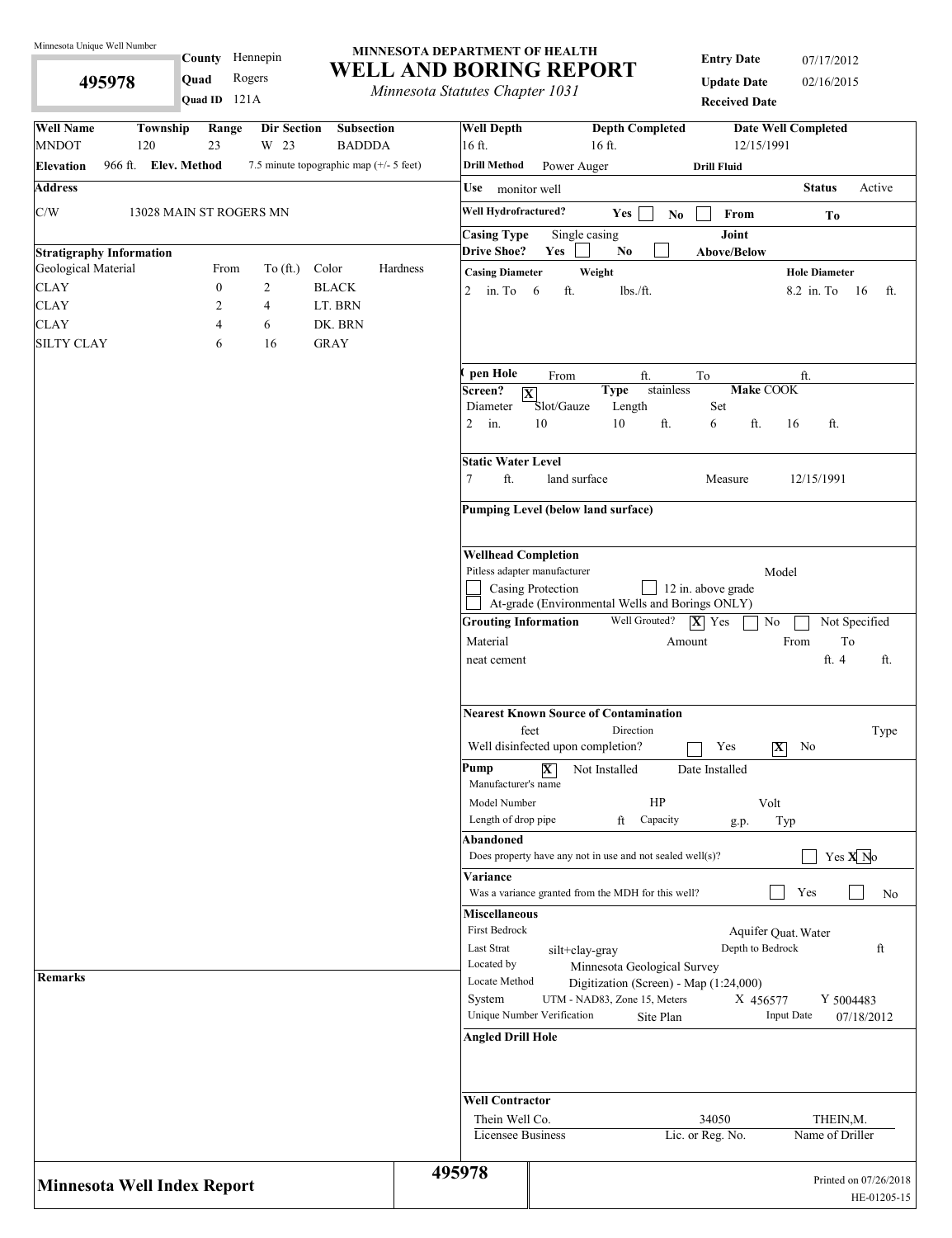**500346** 

**County** Hennepin **Quad**

**Quad ID**

**MINNESOTA DEPARTMENT OF HEALTH WELL AND BORING REPORT**

*Minnesota Statutes Chapter 1031*

**Entry Date** 07/13/1992 **Update Date** 02/14/2014 **Received Date** 01/08/1990

| <b>Well Name</b>                   | Township                 | Range<br>23      | <b>Dir Section</b><br>W 25 | <b>Subsection</b><br><b>BAD</b>                                                                                                                             |                                                                                                                                                                                                                                                       | <b>Well Depth</b><br>247 ft.                                             | <b>Depth Completed</b><br><b>Date Well Completed</b><br>10/24/1989                                     |
|------------------------------------|--------------------------|------------------|----------------------------|-------------------------------------------------------------------------------------------------------------------------------------------------------------|-------------------------------------------------------------------------------------------------------------------------------------------------------------------------------------------------------------------------------------------------------|--------------------------------------------------------------------------|--------------------------------------------------------------------------------------------------------|
| <b>BLOCK, EBERT</b>                | 120                      |                  |                            |                                                                                                                                                             |                                                                                                                                                                                                                                                       | <b>Drill Method</b>                                                      | 247 ft.                                                                                                |
| <b>Elevation</b>                   | <b>Elev. Method</b>      |                  |                            |                                                                                                                                                             |                                                                                                                                                                                                                                                       |                                                                          | Non-specified Rotary<br><b>Drill Fluid Bentonite</b>                                                   |
| <b>Address</b>                     |                          |                  |                            |                                                                                                                                                             |                                                                                                                                                                                                                                                       | Use<br>domestic                                                          | <b>Status</b><br>Active                                                                                |
| C/W                                | 20005 HWY 52 S ROGERS MN |                  |                            |                                                                                                                                                             |                                                                                                                                                                                                                                                       | Well Hydrofractured?                                                     | Yes<br>$\mathbf{N}\mathbf{o}$<br>From<br>To                                                            |
|                                    |                          |                  |                            |                                                                                                                                                             |                                                                                                                                                                                                                                                       | <b>Casing Type</b>                                                       | Joint<br>Single casing<br>Threaded                                                                     |
| <b>Stratigraphy Information</b>    |                          |                  |                            |                                                                                                                                                             |                                                                                                                                                                                                                                                       | <b>Drive Shoe?</b>                                                       | Yes $X$<br>1 ft.<br>N <sub>0</sub><br><b>Above/Below</b>                                               |
| Geological Material                |                          | From             | To $(ft.)$                 | Color                                                                                                                                                       | Hardness                                                                                                                                                                                                                                              | <b>Casing Diameter</b>                                                   | Weight<br><b>Hole Diameter</b>                                                                         |
| <b>CLAY</b>                        |                          | $\boldsymbol{0}$ | 32                         | YELLOW SOFT                                                                                                                                                 |                                                                                                                                                                                                                                                       | $4 \quad$ in. To                                                         | 6.2 in. To<br>177 ft. 4<br>lbs./ft.<br>177 ft.                                                         |
| <b>CLAY</b>                        |                          | 32               | 96                         | <b>BLUE</b>                                                                                                                                                 | <b>MEDIUM</b>                                                                                                                                                                                                                                         |                                                                          | 3<br>in. To<br>247 ft.                                                                                 |
| <b>SAND-GRAVEL</b>                 |                          | 96               | 106                        | <b>BROWN</b>                                                                                                                                                | <b>SFT-MED</b>                                                                                                                                                                                                                                        |                                                                          |                                                                                                        |
| <b>CLAY</b><br><b>CLAY</b>         |                          | 106<br>122       | 122<br>139                 | <b>BLUE</b><br><b>BROWN</b>                                                                                                                                 | <b>MEDIUM</b><br><b>SOFT</b>                                                                                                                                                                                                                          |                                                                          |                                                                                                        |
| <b>CLAY/GRAVEL</b>                 |                          | 139              | 172                        | <b>BROWN</b>                                                                                                                                                | <b>HARD</b>                                                                                                                                                                                                                                           | Open Hole                                                                | ft.<br>From<br>177<br>ft.<br>To<br>247                                                                 |
| <b>SAND ROCK/SHALE</b>             |                          | 172              | 247                        | TAN/BLU HARD                                                                                                                                                |                                                                                                                                                                                                                                                       | Screen?                                                                  | <b>Type</b><br>Make                                                                                    |
|                                    |                          |                  |                            |                                                                                                                                                             |                                                                                                                                                                                                                                                       | <b>Static Water Level</b>                                                |                                                                                                        |
|                                    |                          |                  |                            |                                                                                                                                                             |                                                                                                                                                                                                                                                       | ft.<br>90                                                                | 10/24/1989<br>land surface<br>Measure                                                                  |
|                                    |                          |                  |                            |                                                                                                                                                             |                                                                                                                                                                                                                                                       |                                                                          | <b>Pumping Level (below land surface)</b>                                                              |
|                                    |                          |                  |                            |                                                                                                                                                             |                                                                                                                                                                                                                                                       | 110 ft.                                                                  | 3.5 hrs.<br>Pumping at<br>45<br>g.p.m.                                                                 |
|                                    |                          |                  |                            |                                                                                                                                                             |                                                                                                                                                                                                                                                       | <b>Wellhead Completion</b>                                               |                                                                                                        |
|                                    |                          |                  |                            | Pitless adapter manufacturer<br>Model<br>OC<br><b>MONITOR</b><br>12 in. above grade<br>Casing Protection<br>At-grade (Environmental Wells and Borings ONLY) |                                                                                                                                                                                                                                                       |                                                                          |                                                                                                        |
|                                    |                          |                  |                            |                                                                                                                                                             |                                                                                                                                                                                                                                                       | <b>Grouting Information</b><br>Material<br>bentonite                     | Well Grouted?<br>$ \mathbf{X} $ Yes<br>No<br>Not Specified<br>To<br>From<br>Amount<br>ft. 177<br>ft.   |
|                                    |                          |                  |                            | 50<br>Pump<br>Manufacturer's name                                                                                                                           | <b>Nearest Known Source of Contamination</b><br>South Direction<br>feet<br>Septic tank/drain field Type<br>Well disinfected upon completion?<br>Yes<br>No<br>$\overline{\mathbf{X}}$<br>Not Installed<br>Date Installed<br>12/08/1989<br><b>MYERS</b> |                                                                          |                                                                                                        |
|                                    |                          |                  |                            |                                                                                                                                                             |                                                                                                                                                                                                                                                       | Model Number<br>Length of drop pipe                                      | HP<br>$\overline{2}$<br>Volt<br>208<br>J2025<br>ft<br>Capacity<br>Typ Submersible<br>140<br>25<br>g.p. |
|                                    |                          |                  |                            |                                                                                                                                                             |                                                                                                                                                                                                                                                       | Abandoned                                                                | Yes $\overline{X}$ No<br>Does property have any not in use and not sealed well $(s)$ ?                 |
|                                    |                          |                  |                            |                                                                                                                                                             |                                                                                                                                                                                                                                                       | <b>Variance</b>                                                          | Yes<br>Was a variance granted from the MDH for this well?<br>No                                        |
|                                    |                          |                  |                            |                                                                                                                                                             |                                                                                                                                                                                                                                                       | <b>Miscellaneous</b><br>First Bedrock<br><b>Last Strat</b><br>Located by | Aquifer<br>Depth to Bedrock<br>ft                                                                      |
| Remarks                            |                          |                  |                            |                                                                                                                                                             |                                                                                                                                                                                                                                                       | Locate Method<br>System                                                  | UTM - NAD83, Zone 15, Meters<br>X<br>Y<br>Unique Number Verification<br><b>Input Date</b>              |
|                                    |                          |                  |                            |                                                                                                                                                             |                                                                                                                                                                                                                                                       | Angled Drill Hole                                                        |                                                                                                        |
|                                    |                          |                  |                            |                                                                                                                                                             |                                                                                                                                                                                                                                                       | <b>Well Contractor</b>                                                   |                                                                                                        |
|                                    |                          |                  |                            |                                                                                                                                                             |                                                                                                                                                                                                                                                       | Ruppert & Son<br>Licensee Business                                       | 27086<br>RUPPERT, G.<br>Lic. or Reg. No.<br>Name of Driller                                            |
| <b>Minnesota Well Index Report</b> |                          |                  |                            |                                                                                                                                                             |                                                                                                                                                                                                                                                       | 500346                                                                   | Printed on 07/26/2018<br>HE-01205-15                                                                   |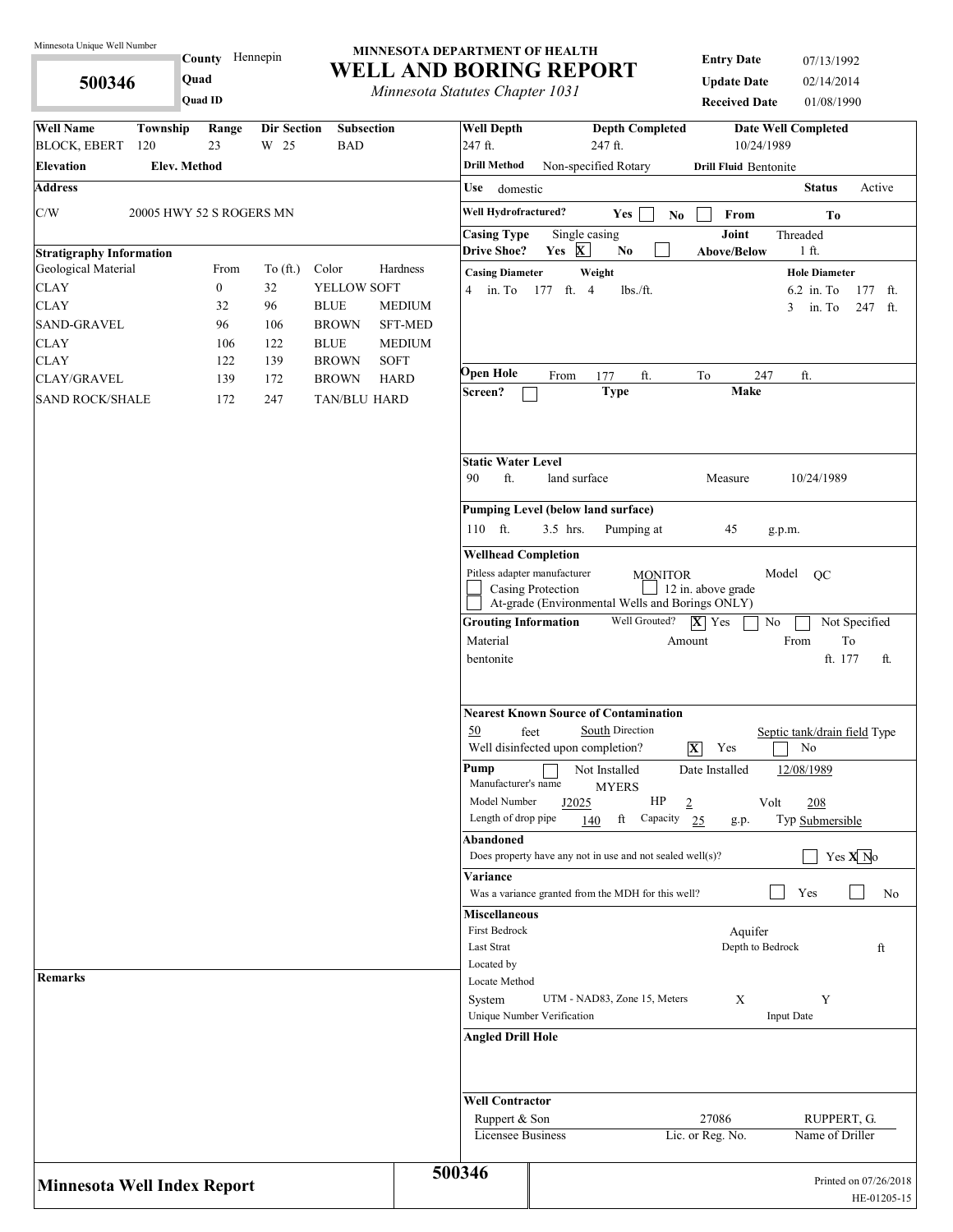**505628** 

#### County Hennepin 121A **Quad ID Quad** Rogers

#### **MINNESOTA DEPARTMENT OF HEALTH WELL AND BORING REPORT**

*Minnesota Statutes Chapter 1031*

| <b>Entry Date</b>    | 07/13/1992 |
|----------------------|------------|
| <b>Update Date</b>   | 03/21/2017 |
| <b>Received Date</b> | 12/19/1989 |

| <b>Well Name</b>                                           |  | Township                    | Range<br>23              | <b>Dir Section</b>        | <b>Subsection</b>    |          | <b>Well Depth</b><br>245 ft.                                                                                                                                                                                                                                                | <b>Depth Completed</b><br><b>Date Well Completed</b><br>11/07/1989                                                                                                                                                                                                                                             |  |  |  |  |  |
|------------------------------------------------------------|--|-----------------------------|--------------------------|---------------------------|----------------------|----------|-----------------------------------------------------------------------------------------------------------------------------------------------------------------------------------------------------------------------------------------------------------------------------|----------------------------------------------------------------------------------------------------------------------------------------------------------------------------------------------------------------------------------------------------------------------------------------------------------------|--|--|--|--|--|
|                                                            |  | 120<br>963 ft. Elev. Method |                          | W 25                      | <b>DDACAB</b>        |          | <b>Drill Method</b>                                                                                                                                                                                                                                                         | 245 ft.                                                                                                                                                                                                                                                                                                        |  |  |  |  |  |
| Elevation                                                  |  |                             |                          |                           | LiDAR 1m DEM (MNDNR) |          |                                                                                                                                                                                                                                                                             | Non-specified Rotary<br><b>Drill Fluid Bentonite</b>                                                                                                                                                                                                                                                           |  |  |  |  |  |
| <b>Address</b>                                             |  |                             |                          |                           |                      |          | Use<br>commercial                                                                                                                                                                                                                                                           | <b>Status</b><br>Active                                                                                                                                                                                                                                                                                        |  |  |  |  |  |
| Well                                                       |  |                             |                          | 19180 LINDEN DR ROGERS MN |                      |          | Well Hydrofractured?                                                                                                                                                                                                                                                        | Yes<br>From<br>N <sub>0</sub><br>T <sub>0</sub>                                                                                                                                                                                                                                                                |  |  |  |  |  |
|                                                            |  |                             |                          |                           |                      |          | <b>Casing Type</b>                                                                                                                                                                                                                                                          | Joint<br>Single casing<br>Threaded                                                                                                                                                                                                                                                                             |  |  |  |  |  |
| <b>Stratigraphy Information</b>                            |  |                             |                          |                           | Color                | Hardness | <b>Drive Shoe?</b>                                                                                                                                                                                                                                                          | Yes X<br>N <sub>0</sub><br><b>Above/Below</b><br>1 ft.                                                                                                                                                                                                                                                         |  |  |  |  |  |
| Geological Material<br><b>CLAY</b>                         |  |                             | From<br>$\boldsymbol{0}$ | To (ft.)<br>5             | DK. BRN              |          | <b>Casing Diameter</b>                                                                                                                                                                                                                                                      | Weight                                                                                                                                                                                                                                                                                                         |  |  |  |  |  |
| <b>CLAY</b>                                                |  |                             | 5                        | 11                        | LT. BRN              |          | 4<br>in. To                                                                                                                                                                                                                                                                 | 200 ft. 10.7 lbs./ft.                                                                                                                                                                                                                                                                                          |  |  |  |  |  |
| <b>CLAY</b>                                                |  |                             | 11                       | 60                        | <b>GRAY</b>          |          |                                                                                                                                                                                                                                                                             |                                                                                                                                                                                                                                                                                                                |  |  |  |  |  |
| <b>GRAVEL</b>                                              |  |                             | 60                       | 96                        | <b>BROWN</b>         |          |                                                                                                                                                                                                                                                                             |                                                                                                                                                                                                                                                                                                                |  |  |  |  |  |
| CLAY                                                       |  |                             | 96                       | 116                       | <b>GRAY</b>          |          |                                                                                                                                                                                                                                                                             |                                                                                                                                                                                                                                                                                                                |  |  |  |  |  |
| CLAY & GRAVEL MIX                                          |  |                             | 116                      | 121                       | <b>GRAY</b>          |          | Open Hole                                                                                                                                                                                                                                                                   | ft.<br>245<br>ft.<br>200<br>To<br>From                                                                                                                                                                                                                                                                         |  |  |  |  |  |
| <b>FINE SAND</b>                                           |  |                             | 121                      | 129                       | <b>BROWN</b>         |          | Screen?                                                                                                                                                                                                                                                                     | <b>Make</b><br><b>Type</b>                                                                                                                                                                                                                                                                                     |  |  |  |  |  |
| <b>SOFT CLAY</b>                                           |  |                             | 129                      | 175                       | <b>GRAY</b>          |          |                                                                                                                                                                                                                                                                             |                                                                                                                                                                                                                                                                                                                |  |  |  |  |  |
| <b>SOFT CLAY</b>                                           |  |                             | 175                      | 183                       | <b>GRAY</b>          |          |                                                                                                                                                                                                                                                                             |                                                                                                                                                                                                                                                                                                                |  |  |  |  |  |
| CLAY                                                       |  |                             | 183                      | 192                       | <b>RED</b>           |          | <b>Static Water Level</b>                                                                                                                                                                                                                                                   |                                                                                                                                                                                                                                                                                                                |  |  |  |  |  |
| <b>ST. LAWRENCE</b>                                        |  |                             | 192                      | 194                       | <b>RED</b>           |          | ft.<br>81                                                                                                                                                                                                                                                                   | land surface<br>11/02/1989<br>Measure                                                                                                                                                                                                                                                                          |  |  |  |  |  |
| <b>FRANCONIA</b>                                           |  |                             | 194                      | 200                       | <b>RED</b>           |          |                                                                                                                                                                                                                                                                             |                                                                                                                                                                                                                                                                                                                |  |  |  |  |  |
| FRANCONIA                                                  |  |                             | 200                      | 210                       | <b>BLUE</b>          |          |                                                                                                                                                                                                                                                                             | <b>Pumping Level (below land surface)</b>                                                                                                                                                                                                                                                                      |  |  |  |  |  |
| FRANCONIA                                                  |  |                             | 210                      | 213                       | <b>TAN</b>           |          | 100 ft.                                                                                                                                                                                                                                                                     | 35<br>Pumping at<br>4<br>hrs.<br>g.p.m.                                                                                                                                                                                                                                                                        |  |  |  |  |  |
| FRANCONIA - GOLD                                           |  |                             | 213                      | 218                       | <b>YELLOW</b>        |          | <b>Wellhead Completion</b>                                                                                                                                                                                                                                                  |                                                                                                                                                                                                                                                                                                                |  |  |  |  |  |
| <b>FRANCONIA</b>                                           |  |                             | 218                      | 245                       | <b>YELLOW</b>        |          |                                                                                                                                                                                                                                                                             | Pitless adapter manufacturer<br>Model<br><b>BAKER</b><br><b>SNAPPY</b><br>$\boxed{\mathbf{X}}$ 12 in. above grade<br>Casing Protection<br>At-grade (Environmental Wells and Borings ONLY)                                                                                                                      |  |  |  |  |  |
|                                                            |  |                             |                          |                           |                      |          | <b>Grouting Information</b><br>Material<br>bentonite                                                                                                                                                                                                                        | Well Grouted?<br>$ \overline{\mathbf{X}} $ Yes<br>No<br>Not Specified<br>From<br>To<br>Amount<br>ft. 200<br>ft.                                                                                                                                                                                                |  |  |  |  |  |
|                                                            |  |                             |                          |                           |                      |          | 110<br>Pump<br>Manufacturer's name<br>Model Number                                                                                                                                                                                                                          | <b>Nearest Known Source of Contamination</b><br>Southwes Direction<br>feet<br>Septic tank/drain field Type<br>Well disinfected upon completion?<br>$\overline{\mathbf{X}}$<br>Yes<br>No<br>Not Installed<br>Date Installed<br>12/06/1989<br><b>GRUNDFOS</b><br>HP<br>230<br>16S10-10<br>$\overline{1}$<br>Volt |  |  |  |  |  |
|                                                            |  |                             |                          |                           |                      |          | Length of drop pipe                                                                                                                                                                                                                                                         | Capacity<br>ft<br>Typ Submersible<br>105<br>g.p.                                                                                                                                                                                                                                                               |  |  |  |  |  |
|                                                            |  |                             |                          |                           |                      |          | Abandoned                                                                                                                                                                                                                                                                   |                                                                                                                                                                                                                                                                                                                |  |  |  |  |  |
|                                                            |  |                             |                          |                           |                      |          |                                                                                                                                                                                                                                                                             | Yes $X$ No<br>Does property have any not in use and not sealed well(s)?                                                                                                                                                                                                                                        |  |  |  |  |  |
|                                                            |  |                             |                          |                           |                      |          | Variance                                                                                                                                                                                                                                                                    |                                                                                                                                                                                                                                                                                                                |  |  |  |  |  |
|                                                            |  |                             |                          |                           |                      |          | Yes<br>Was a variance granted from the MDH for this well?<br>No<br><b>Miscellaneous</b><br>First Bedrock<br>Aquifer St.Lawrence-<br>St. Lawrence Formation<br>Last Strat<br>Depth to Bedrock<br>ft<br>192<br>Tunnel City Group<br>Located by<br>Minnesota Geological Survey |                                                                                                                                                                                                                                                                                                                |  |  |  |  |  |
| <b>Remarks</b><br>LINDEN TERRACE ADDITION, BLOCK 1, LOT 3. |  |                             |                          |                           |                      |          | Locate Method<br>GPS SA Off (averaged)<br>UTM - NAD83, Zone 15, Meters<br>System<br>Y 5001911<br>X 458880<br>Unique Number Verification<br><b>Input Date</b><br>Address verification<br>11/17/2014<br><b>Angled Drill Hole</b>                                              |                                                                                                                                                                                                                                                                                                                |  |  |  |  |  |
|                                                            |  |                             |                          |                           |                      |          | <b>Well Contractor</b><br>Renner E.H. Well<br>Licensee Business                                                                                                                                                                                                             | 71015<br>DAVIDSON, D.<br>Lic. or Reg. No.<br>Name of Driller                                                                                                                                                                                                                                                   |  |  |  |  |  |
| <b>Minnesota Well Index Report</b>                         |  |                             |                          |                           |                      |          | 505628                                                                                                                                                                                                                                                                      | Printed on 07/26/2018<br>HE-01205-15                                                                                                                                                                                                                                                                           |  |  |  |  |  |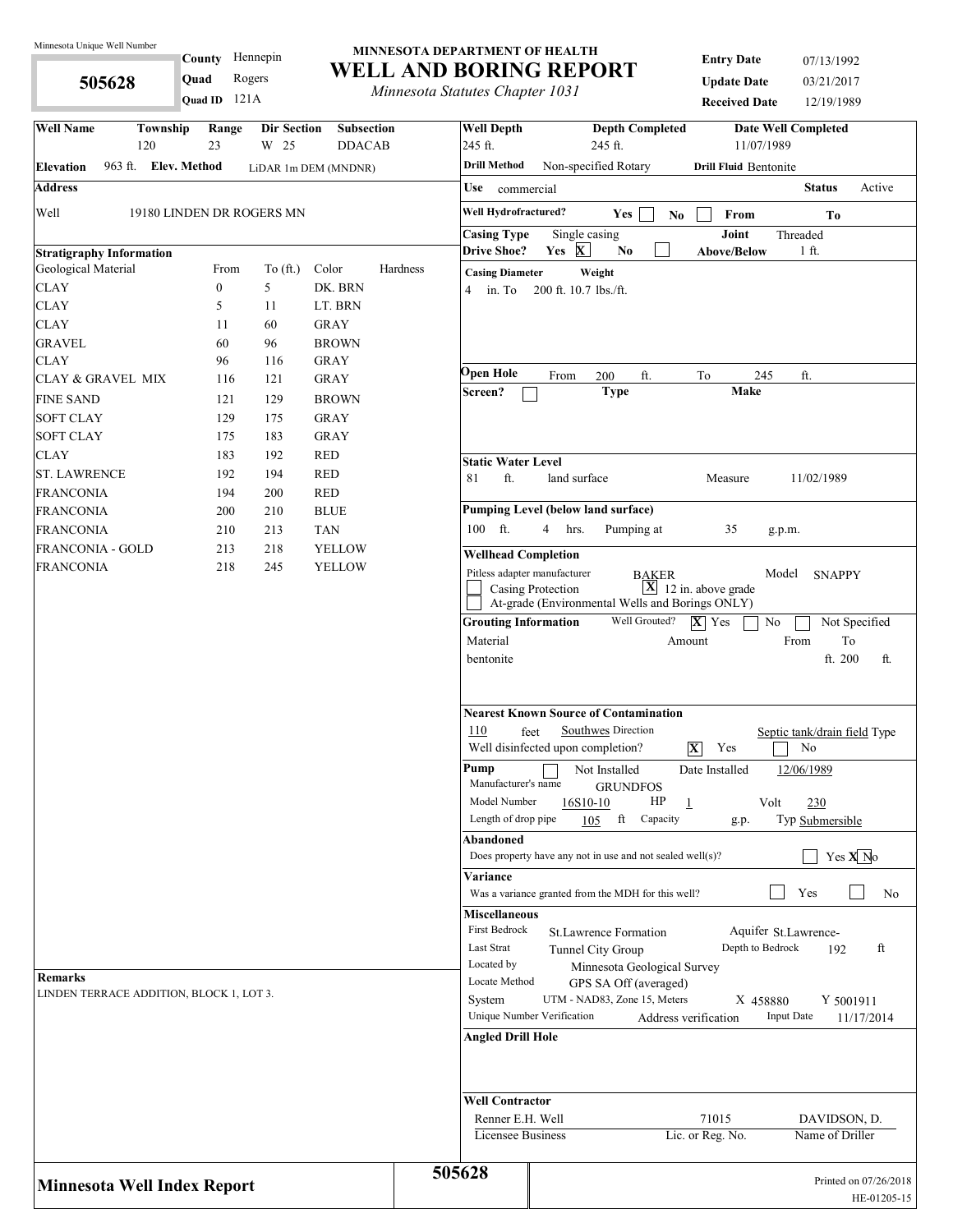**524226** 

County Hennepin

**Quad** Anoka

#### **MINNESOTA DEPARTMENT OF HEALTH WELL AND BORING REPORT**

*Minnesota Statutes Chapter 1031*

**Entry Date** 12/23/1993 **Update Date** 10/01/2015 **Received Date**

| Quad ID 120B                                                                                                                 | <i>Internessue Statutes Chapter 1051</i> |                                          |                                                                                                         | <b>Received Date</b>                    |                                    |                       |  |  |  |
|------------------------------------------------------------------------------------------------------------------------------|------------------------------------------|------------------------------------------|---------------------------------------------------------------------------------------------------------|-----------------------------------------|------------------------------------|-----------------------|--|--|--|
| <b>Well Name</b><br>Township<br>Range<br>Dir Section<br><b>Subsection</b><br>22<br>W 5<br><b>CDCCBD</b><br>UNKE, GLEN<br>119 | 87 ft.                                   | <b>Well Depth</b>                        | <b>Depth Completed</b><br>87 ft.                                                                        | 04/12/1993                              | <b>Date Well Completed</b>         |                       |  |  |  |
| 952 ft. Elev. Method<br>7.5 minute topographic map (+/- 5 feet)<br>Elevation                                                 |                                          | <b>Drill Method</b>                      | Non-specified Rotary                                                                                    | Drill Fluid Qwik gel                    |                                    |                       |  |  |  |
| <b>Address</b>                                                                                                               |                                          | Use domestic                             |                                                                                                         |                                         | <b>Status</b>                      | Sealed                |  |  |  |
| Well<br>17050 101ST AV N MAPLE GROVE MN 55311                                                                                |                                          | Well Hydrofractured?                     | Yes                                                                                                     | $\mathbf{No}$<br>From                   | To                                 |                       |  |  |  |
| <b>Stratigraphy Information</b>                                                                                              |                                          | <b>Casing Type</b><br><b>Drive Shoe?</b> | Single casing<br>Yes $X$<br>N <sub>0</sub>                                                              | Joint<br><b>Above/Below</b>             | Solvent Welded                     |                       |  |  |  |
| Geological Material<br>To $(\text{ft.})$<br>Color<br>From                                                                    | Hardness                                 | <b>Casing Diameter</b>                   | Weight                                                                                                  |                                         | <b>Hole Diameter</b>               |                       |  |  |  |
| <b>CLAY</b><br>$\boldsymbol{0}$<br>25<br><b>YELLOW</b>                                                                       | <b>MEDIUM</b>                            | $4 \quad \text{in. To}$<br>82            | ft.<br>lbs./ft.                                                                                         |                                         | 8<br>in. To                        | 30<br>ft.             |  |  |  |
| <b>CLAY</b><br>$72\,$<br>25<br><b>BLUE</b>                                                                                   | <b>MEDIUM</b>                            |                                          |                                                                                                         |                                         | 6.5 in. To                         | 82<br>ft.             |  |  |  |
| <b>SAND</b><br>87<br>YEL/BRN SOFT<br>72                                                                                      |                                          |                                          |                                                                                                         |                                         |                                    |                       |  |  |  |
|                                                                                                                              |                                          | pen Hole                                 | From<br>ft.                                                                                             | To                                      | ft.                                |                       |  |  |  |
|                                                                                                                              |                                          | Screen?<br>$ \mathbf{X} $                | <b>Type</b>                                                                                             | stainless                               | <b>Make JOHNSON</b>                |                       |  |  |  |
|                                                                                                                              | $\overline{2}$                           | Diameter<br>12<br>in.                    | Slot/Gauze<br>Length<br>5<br>ft.                                                                        | Set<br>ft.<br>82                        | 87<br>ft.                          |                       |  |  |  |
|                                                                                                                              | 45                                       | <b>Static Water Level</b><br>ft.         | land surface                                                                                            | Measure                                 | 04/12/1993                         |                       |  |  |  |
|                                                                                                                              |                                          |                                          | <b>Pumping Level (below land surface)</b>                                                               |                                         |                                    |                       |  |  |  |
|                                                                                                                              | 69                                       | ft.<br>3                                 | Pumping at<br>hrs.                                                                                      | 30                                      | g.p.m.                             |                       |  |  |  |
|                                                                                                                              |                                          | <b>Wellhead Completion</b>               |                                                                                                         |                                         |                                    |                       |  |  |  |
|                                                                                                                              |                                          | Pitless adapter manufacturer             |                                                                                                         | <b>WHITEWATER</b>                       | Model SU5.50                       |                       |  |  |  |
|                                                                                                                              |                                          | $ \mathbf{X} $ Casing Protection         | At-grade (Environmental Wells and Borings ONLY)                                                         | $\boxed{\mathbf{X}}$ 12 in. above grade |                                    |                       |  |  |  |
|                                                                                                                              |                                          | <b>Grouting Information</b>              | Well Grouted?                                                                                           | $ \mathbf{X} $ Yes<br>$\rm No$          | Not Specified                      |                       |  |  |  |
|                                                                                                                              |                                          | Material                                 |                                                                                                         | Amount                                  | From<br>To                         |                       |  |  |  |
|                                                                                                                              |                                          | bentonite<br>neat cement                 |                                                                                                         | 3<br>Sacks<br>3<br>Sacks                | ft. 82<br>30<br>ft. 30             | ft.<br>ft.            |  |  |  |
|                                                                                                                              |                                          |                                          |                                                                                                         |                                         |                                    |                       |  |  |  |
|                                                                                                                              | 60                                       | feet                                     | <b>Nearest Known Source of Contamination</b><br>Northeas Direction<br>Well disinfected upon completion? | $\overline{\mathbf{X}}$<br>Yes          | Septic tank/drain field Type<br>No |                       |  |  |  |
|                                                                                                                              | Pump                                     | Manufacturer's name                      | Not Installed<br><b>AERMOTER</b>                                                                        | Date Installed                          | 04/13/1993                         |                       |  |  |  |
|                                                                                                                              |                                          | Model Number                             | HP<br>SD1250                                                                                            | Volt<br>0.5                             | 115                                |                       |  |  |  |
|                                                                                                                              |                                          | Length of drop pipe                      | ft<br>Capacity<br>69                                                                                    | 12<br>g.p.                              | Typ Submersible                    |                       |  |  |  |
|                                                                                                                              |                                          | Abandoned                                | Does property have any not in use and not sealed well $(s)$ ?                                           |                                         | Yes $X$ No                         |                       |  |  |  |
|                                                                                                                              |                                          | <b>Variance</b>                          |                                                                                                         |                                         |                                    |                       |  |  |  |
|                                                                                                                              |                                          |                                          | Was a variance granted from the MDH for this well?                                                      |                                         | Yes                                | No                    |  |  |  |
|                                                                                                                              |                                          | <b>Miscellaneous</b><br>First Bedrock    |                                                                                                         |                                         | Aquifer Quat. buried               |                       |  |  |  |
|                                                                                                                              |                                          | Last Strat                               | sand                                                                                                    | Depth to Bedrock                        |                                    | ft                    |  |  |  |
|                                                                                                                              |                                          | Located by                               | Minnesota Geological Survey                                                                             |                                         |                                    |                       |  |  |  |
| <b>Remarks</b>                                                                                                               |                                          | Locate Method                            | Digitization (Screen) - Map (1:24,000)                                                                  |                                         |                                    |                       |  |  |  |
| SEALED 11-03-2009 BY 2255; PREVIOUS USE: DO                                                                                  |                                          | System                                   | UTM - NAD83, Zone 15, Meters                                                                            | X 460924                                | Y 4998489                          |                       |  |  |  |
|                                                                                                                              |                                          | Unique Number Verification               |                                                                                                         | Address verification                    | <b>Input Date</b>                  | 07/07/2008            |  |  |  |
|                                                                                                                              |                                          | Angled Drill Hole                        |                                                                                                         |                                         |                                    |                       |  |  |  |
|                                                                                                                              |                                          | <b>Well Contractor</b>                   |                                                                                                         |                                         |                                    |                       |  |  |  |
|                                                                                                                              |                                          | Mc Alpine's Well Co.                     |                                                                                                         | 27186                                   | MCALPINE, T.                       |                       |  |  |  |
|                                                                                                                              |                                          | Licensee Business                        |                                                                                                         | Lic. or Reg. No.                        | Name of Driller                    |                       |  |  |  |
| <b>Minnesota Well Index Report</b>                                                                                           | 524226                                   |                                          |                                                                                                         |                                         |                                    | Printed on 07/26/2018 |  |  |  |
|                                                                                                                              |                                          |                                          |                                                                                                         |                                         |                                    | HE-01205-15           |  |  |  |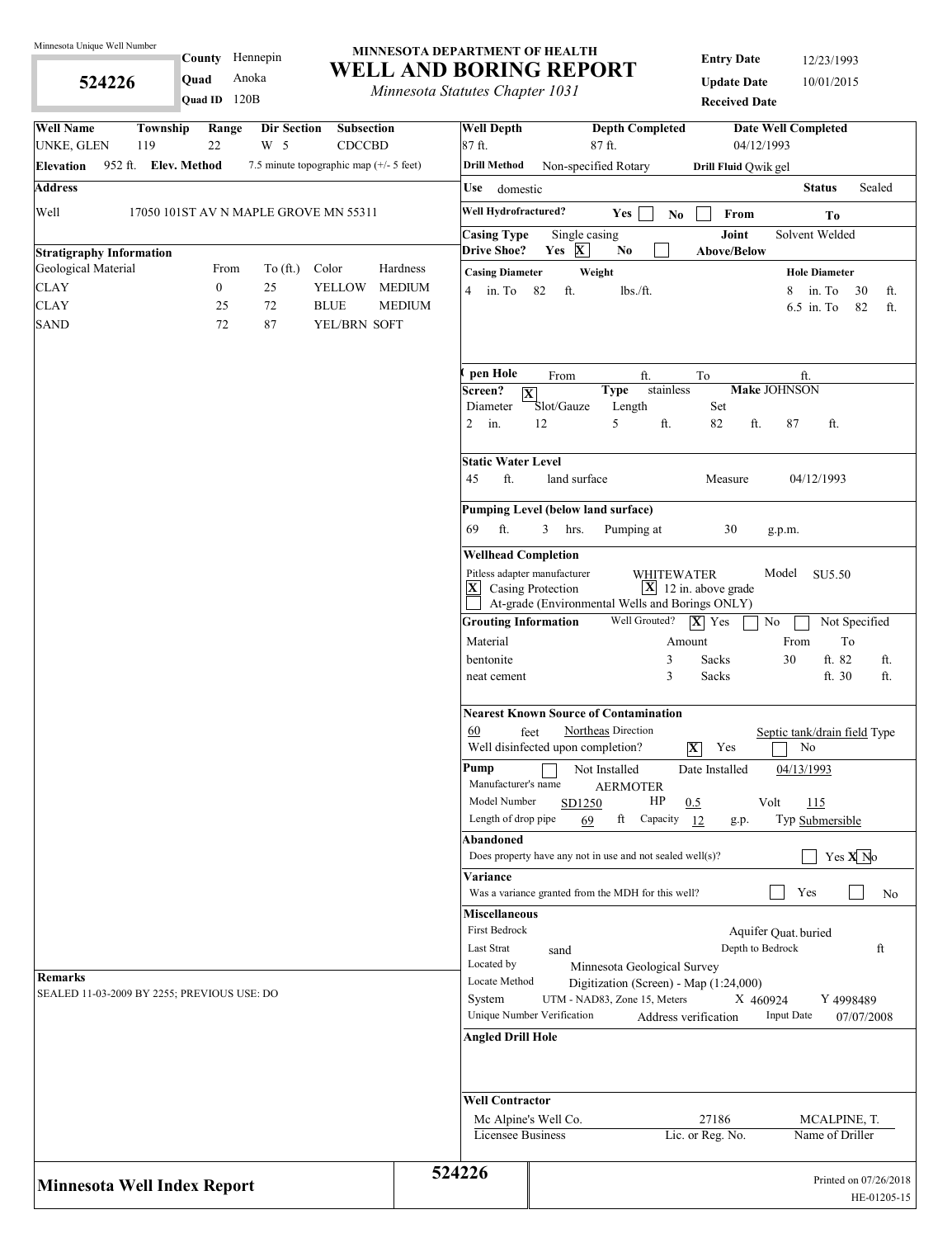**547632** 

County Hennepin

**Quad** Rogers

#### **MINNESOTA DEPARTMENT OF HEALTH WELL AND BORING REPORT**

*Minnesota Statutes Chapter 1031*

**Entry Date** 12/17/1996 **Update Date** 02/14/2014 **Received Date**

|                                    |  |                              | Quad ID 121A           |                                                 |                                         |                                | minicson saudics chapter 1051      |            |                                                                        | <b>Received Date</b>           |                            |                                      |
|------------------------------------|--|------------------------------|------------------------|-------------------------------------------------|-----------------------------------------|--------------------------------|------------------------------------|------------|------------------------------------------------------------------------|--------------------------------|----------------------------|--------------------------------------|
| <b>Well Name</b><br>WALTON,        |  | Township<br>120              | Range<br>22            | Dir Section<br>W 32                             | <b>Subsection</b><br><b>BCCBBC</b>      |                                | <b>Well Depth</b><br>82 ft.        |            | <b>Depth Completed</b><br>82 ft.                                       | 10/27/1994                     | <b>Date Well Completed</b> |                                      |
| <b>Elevation</b>                   |  | 945 ft. Elev. Method         |                        |                                                 | 7.5 minute topographic map (+/- 5 feet) |                                | <b>Drill Method</b>                |            | Non-specified Rotary                                                   | <b>Drill Fluid Bentonite</b>   |                            |                                      |
| <b>Address</b>                     |  |                              |                        |                                                 |                                         |                                | Use<br>domestic                    |            |                                                                        |                                | <b>Status</b>              | Active                               |
| Well                               |  |                              |                        | 17401 113TH AV N DAYTON MN 55327                |                                         |                                | Well Hydrofractured?               |            | Yes<br>No                                                              | From                           | T <sub>0</sub>             |                                      |
|                                    |  |                              |                        |                                                 |                                         |                                | <b>Casing Type</b>                 |            | Single casing                                                          | Joint                          |                            |                                      |
| <b>Stratigraphy Information</b>    |  |                              |                        |                                                 |                                         |                                | <b>Drive Shoe?</b>                 | Yes        | $\boxed{\mathbf{X}}$<br>$\mathbf{N}\mathbf{o}$                         | Above/Below                    |                            |                                      |
| Geological Material                |  |                              | From                   | To $(\text{ft.})$                               | Color                                   | Hardness                       | <b>Casing Diameter</b>             |            | Weight                                                                 |                                | <b>Hole Diameter</b>       |                                      |
| <b>CLAY</b><br><b>CLAY</b>         |  |                              | $\boldsymbol{0}$<br>23 | 23<br>69                                        | <b>YELLOW</b><br><b>BLUE</b>            | <b>MEDIUM</b><br><b>MEDIUM</b> | $4 \quad \text{in. To}$            | ft.<br>72  | lbs./ft.                                                               |                                | in. To<br>7                | 82<br>ft.                            |
| <b>SAND COARSE</b>                 |  |                              | 69                     | 82                                              | <b>BROWN</b>                            |                                |                                    |            |                                                                        |                                |                            |                                      |
|                                    |  |                              |                        |                                                 |                                         |                                |                                    |            |                                                                        |                                |                            |                                      |
|                                    |  |                              |                        |                                                 |                                         |                                | pen Hole                           | From       | ft.                                                                    | To                             | ft.                        |                                      |
|                                    |  |                              |                        |                                                 |                                         |                                | Screen?<br>$\overline{\mathbf{X}}$ |            | plastic<br><b>Type</b>                                                 |                                | <b>Make CRESTLINE</b>      |                                      |
|                                    |  |                              |                        |                                                 |                                         |                                | Diameter                           | Slot/Gauze | Length                                                                 | Set                            |                            |                                      |
|                                    |  |                              |                        |                                                 |                                         |                                | in.<br>4                           | 18         | 10<br>ft.                                                              | 72<br>ft.                      | 82<br>ft.                  |                                      |
|                                    |  |                              |                        |                                                 |                                         |                                | <b>Static Water Level</b>          |            |                                                                        |                                |                            |                                      |
|                                    |  |                              | ft.<br>58              |                                                 | land surface                            | Measure                        | 10/26/1994                         |            |                                                                        |                                |                            |                                      |
|                                    |  |                              |                        |                                                 |                                         |                                |                                    |            | <b>Pumping Level (below land surface)</b>                              |                                |                            |                                      |
|                                    |  |                              |                        |                                                 |                                         |                                | ft.<br>82                          | 3<br>hrs.  | Pumping at                                                             | 30                             | g.p.m.                     |                                      |
|                                    |  | <b>Wellhead Completion</b>   |                        |                                                 |                                         |                                |                                    |            |                                                                        |                                |                            |                                      |
|                                    |  | Pitless adapter manufacturer | Casing Protection      | <b>MAASS</b>                                    | $\boxed{\mathbf{X}}$ 12 in. above grade | Model                          |                                    |            |                                                                        |                                |                            |                                      |
|                                    |  |                              |                        | At-grade (Environmental Wells and Borings ONLY) |                                         |                                |                                    |            |                                                                        |                                |                            |                                      |
|                                    |  |                              |                        |                                                 |                                         |                                | <b>Grouting Information</b>        |            | Well Grouted?                                                          | $ \mathbf{X} $ Yes             | No                         | Not Specified                        |
|                                    |  |                              |                        |                                                 |                                         |                                | Material                           |            |                                                                        | Amount                         | From                       | To                                   |
|                                    |  |                              |                        |                                                 |                                         |                                | cuttings                           |            |                                                                        |                                | 41                         | ft. 72<br>ft.                        |
|                                    |  |                              |                        |                                                 |                                         |                                | bentonite                          |            |                                                                        |                                |                            | ft. 40<br>ft.                        |
|                                    |  |                              |                        |                                                 |                                         |                                |                                    |            | <b>Nearest Known Source of Contamination</b>                           |                                |                            |                                      |
|                                    |  |                              |                        |                                                 |                                         |                                | 50                                 | feet       | Southwes Direction                                                     |                                |                            | Sewer Type                           |
|                                    |  |                              |                        |                                                 |                                         |                                |                                    |            | Well disinfected upon completion?                                      | $\overline{\mathbf{X}}$<br>Yes | No                         |                                      |
|                                    |  |                              |                        |                                                 |                                         |                                | Pump<br>Manufacturer's name        |            | Not Installed                                                          | Date Installed                 | 10/27/1994                 |                                      |
|                                    |  |                              |                        |                                                 |                                         |                                | Model Number                       |            | <b>STA-RITE</b><br>HP<br>10P4C0ST                                      | 0.5                            | Volt<br>230                |                                      |
|                                    |  |                              |                        |                                                 |                                         |                                | Length of drop pipe                |            | ft<br>Capacity<br>70                                                   | 10<br>g.p.                     | Typ Submersible            |                                      |
|                                    |  |                              |                        |                                                 |                                         |                                | Abandoned                          |            |                                                                        |                                |                            |                                      |
|                                    |  |                              |                        |                                                 |                                         |                                |                                    |            | Does property have any not in use and not sealed well $(s)$ ?          |                                |                            | Yes $X$ <sup>No</sup>                |
|                                    |  |                              |                        |                                                 |                                         |                                | Variance                           |            | Was a variance granted from the MDH for this well?                     |                                | Yes                        | No                                   |
|                                    |  |                              |                        |                                                 |                                         |                                | <b>Miscellaneous</b>               |            |                                                                        |                                |                            |                                      |
|                                    |  |                              |                        |                                                 |                                         |                                | First Bedrock                      |            |                                                                        |                                | Aquifer Quat. buried       |                                      |
|                                    |  |                              |                        |                                                 |                                         |                                | Last Strat                         |            | sand-brown                                                             | Depth to Bedrock               |                            | ft                                   |
| <b>Remarks</b>                     |  |                              |                        |                                                 |                                         |                                | Located by<br>Locate Method        |            | Minnesota Geological Survey                                            |                                |                            |                                      |
|                                    |  |                              |                        |                                                 |                                         |                                | System                             |            | Digitization (Screen) - Map (1:24,000)<br>UTM - NAD83, Zone 15, Meters | X 460572                       |                            | Y 5000990                            |
|                                    |  |                              |                        |                                                 |                                         |                                | Unique Number Verification         |            |                                                                        | Address verification           | <b>Input Date</b>          | 07/24/2008                           |
|                                    |  |                              |                        |                                                 |                                         |                                | <b>Angled Drill Hole</b>           |            |                                                                        |                                |                            |                                      |
|                                    |  |                              |                        |                                                 |                                         |                                | <b>Well Contractor</b>             |            |                                                                        |                                |                            |                                      |
|                                    |  |                              |                        |                                                 |                                         |                                | Ruppert & Son                      |            |                                                                        | 27086                          |                            | RUPPERT, C.                          |
|                                    |  |                              |                        |                                                 |                                         |                                | <b>Licensee Business</b>           |            |                                                                        | Lic. or Reg. No.               | Name of Driller            |                                      |
|                                    |  |                              |                        |                                                 |                                         |                                | 547632                             |            |                                                                        |                                |                            |                                      |
| <b>Minnesota Well Index Report</b> |  |                              |                        |                                                 |                                         |                                |                                    |            |                                                                        |                                |                            | Printed on 07/26/2018<br>HE-01205-15 |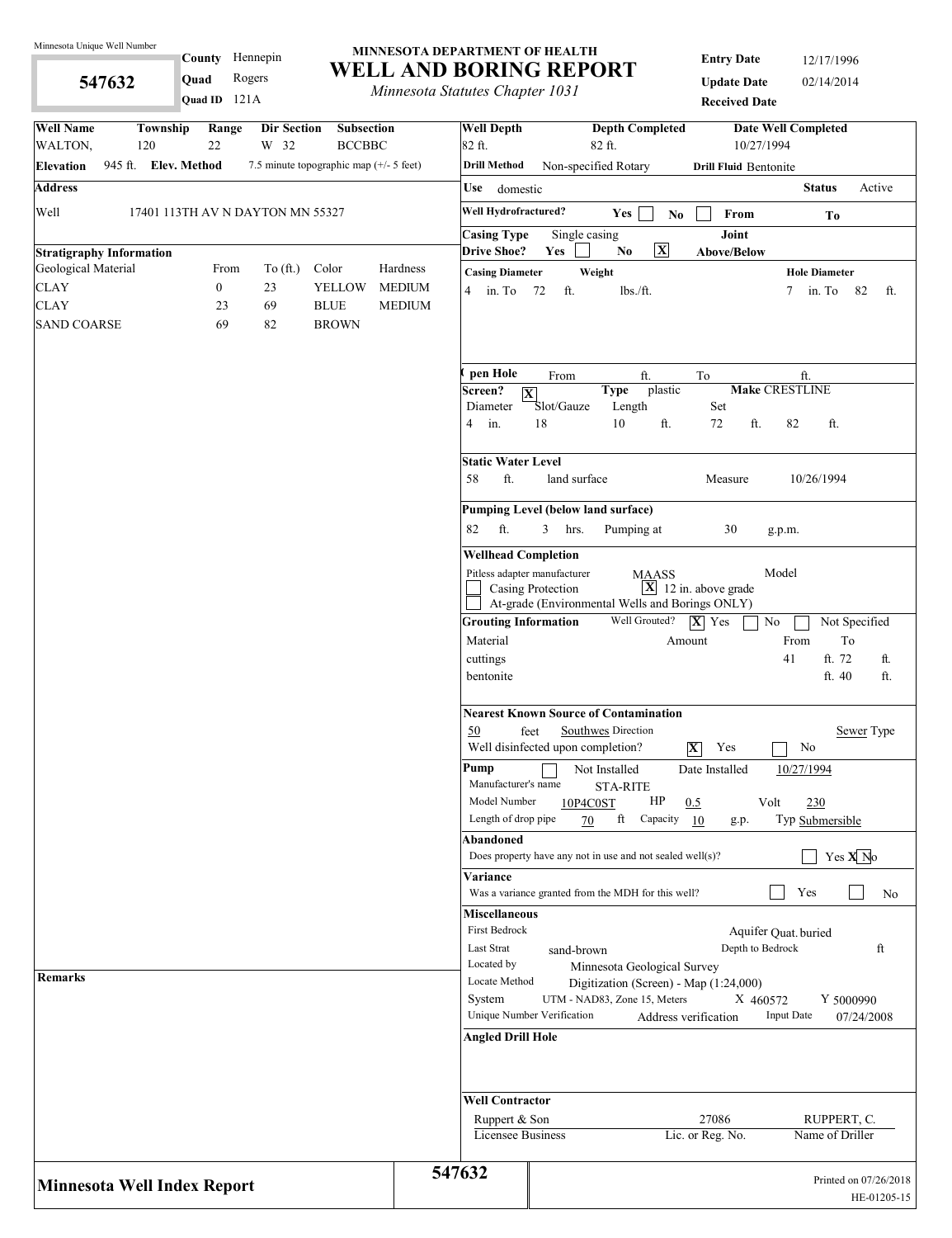**556724** 

County Hennepin

**Quad ID** 120B **Quad** Anoka

#### **MINNESOTA DEPARTMENT OF HEALTH WELL AND BORING REPORT**

*Minnesota Statutes Chapter 1031*

**Entry Date** 12/09/1996 **Update Date** 10/01/2015 **Received Date** 12/01/1995

| <b>Well Name</b><br>Township<br>Range<br>Dir Section<br><b>Subsection</b><br>ROEDER, IRENE 119<br>W 8<br>22<br><b>BABDBA</b> | 82 ft.         | <b>Well Depth</b>                                                                             | <b>Depth Completed</b><br>82 ft.                                       | 02/10/1995                      | <b>Date Well Completed</b>           |  |  |  |  |  |
|------------------------------------------------------------------------------------------------------------------------------|----------------|-----------------------------------------------------------------------------------------------|------------------------------------------------------------------------|---------------------------------|--------------------------------------|--|--|--|--|--|
| 943 ft. Elev. Method<br>7.5 minute topographic map (+/- 5 feet)<br><b>Elevation</b>                                          |                | <b>Drill Method</b>                                                                           | Non-specified Rotary                                                   | <b>Drill Fluid Bentonite</b>    |                                      |  |  |  |  |  |
| <b>Address</b>                                                                                                               | Use            | domestic                                                                                      |                                                                        |                                 | <b>Status</b><br>Active              |  |  |  |  |  |
| Well<br>16975 101ST AV N MAPLE GROVE MN 55311                                                                                |                | Well Hydrofractured?                                                                          | <b>Yes</b><br>N <sub>0</sub>                                           | From                            | To                                   |  |  |  |  |  |
|                                                                                                                              |                | <b>Casing Type</b>                                                                            | Single casing                                                          | Joint                           |                                      |  |  |  |  |  |
| <b>Stratigraphy Information</b>                                                                                              |                | <b>Drive Shoe?</b>                                                                            | Yes<br>N <sub>0</sub>                                                  | <b>Above/Below</b>              |                                      |  |  |  |  |  |
| Geological Material<br>From<br>To $(ft.)$<br>Color                                                                           | Hardness       | <b>Casing Diameter</b>                                                                        | Weight                                                                 |                                 | <b>Hole Diameter</b>                 |  |  |  |  |  |
| <b>CLAY</b><br>$\boldsymbol{0}$<br>15<br>YELLOW SOFT                                                                         | 4              | in. To<br>72                                                                                  | ft.<br>lbs./ft.                                                        |                                 | in. To<br>82<br>7<br>ft.             |  |  |  |  |  |
| 67<br><b>CLAY</b><br>15<br><b>BLUE</b>                                                                                       | <b>HARD</b>    |                                                                                               |                                                                        |                                 |                                      |  |  |  |  |  |
| <b>SAND</b><br><b>BROWN</b><br>67<br>82                                                                                      | <b>SOFT</b>    |                                                                                               |                                                                        |                                 |                                      |  |  |  |  |  |
|                                                                                                                              |                | pen Hole                                                                                      | ft.<br>From                                                            | To                              | ft.                                  |  |  |  |  |  |
|                                                                                                                              |                | Screen?<br>$\overline{\mathbf{X}}$<br>Diameter                                                | <b>Type</b><br>plastic<br>Length<br>Slot/Gauze                         | Set                             | <b>Make CRESTLINE</b>                |  |  |  |  |  |
|                                                                                                                              | $\overline{4}$ | 18<br>in.                                                                                     | 10<br>ft.                                                              | 72<br>ft.                       | 82<br>ft.                            |  |  |  |  |  |
|                                                                                                                              |                | <b>Static Water Level</b>                                                                     |                                                                        |                                 |                                      |  |  |  |  |  |
|                                                                                                                              |                | ft.<br>55<br>02/09/1995<br>land surface<br>Measure                                            |                                                                        |                                 |                                      |  |  |  |  |  |
|                                                                                                                              |                | Pumping Level (below land surface)                                                            |                                                                        |                                 |                                      |  |  |  |  |  |
|                                                                                                                              | 75             | ft.<br>3                                                                                      | hrs.<br>Pumping at                                                     | 15                              | g.p.m.                               |  |  |  |  |  |
|                                                                                                                              |                | <b>Wellhead Completion</b>                                                                    |                                                                        |                                 |                                      |  |  |  |  |  |
|                                                                                                                              |                | Pitless adapter manufacturer                                                                  | <b>MAASS</b>                                                           |                                 | Model                                |  |  |  |  |  |
|                                                                                                                              |                | Casing Protection                                                                             | At-grade (Environmental Wells and Borings ONLY)                        | $\mathbf{X}$ 12 in. above grade |                                      |  |  |  |  |  |
|                                                                                                                              |                | <b>Grouting Information</b>                                                                   | Well Grouted?                                                          | $ \mathbf{X} $ Yes              | No<br>Not Specified                  |  |  |  |  |  |
|                                                                                                                              |                | Material                                                                                      |                                                                        | Amount                          | From<br>To                           |  |  |  |  |  |
|                                                                                                                              |                | cuttings                                                                                      |                                                                        |                                 | ft. 72<br>45<br>ft.                  |  |  |  |  |  |
|                                                                                                                              |                | bentonite                                                                                     |                                                                        |                                 | ft.<br>ft. 45                        |  |  |  |  |  |
|                                                                                                                              |                |                                                                                               | <b>Nearest Known Source of Contamination</b>                           |                                 |                                      |  |  |  |  |  |
|                                                                                                                              | 75             | feet                                                                                          | <b>West Direction</b><br>Well disinfected upon completion?             | $ \mathbf{X} $<br>Yes           | Sewer Type<br>No                     |  |  |  |  |  |
|                                                                                                                              |                | Pump<br>Date Installed<br>02/10/1995<br>Not Installed<br>Manufacturer's name<br><b>MEYERS</b> |                                                                        |                                 |                                      |  |  |  |  |  |
|                                                                                                                              |                | Model Number<br>Length of drop pipe                                                           | HP<br>JS11P<br>ft                                                      | 0.5                             | 230<br>Volt                          |  |  |  |  |  |
|                                                                                                                              |                | Abandoned                                                                                     | 70<br>Capacity                                                         | 12<br>g.p.                      | Typ Submersible                      |  |  |  |  |  |
|                                                                                                                              |                |                                                                                               | Does property have any not in use and not sealed well(s)?              |                                 | Yes $X$ <sup>No</sup>                |  |  |  |  |  |
|                                                                                                                              |                | Variance                                                                                      | Was a variance granted from the MDH for this well?                     |                                 | Yes<br>No                            |  |  |  |  |  |
|                                                                                                                              |                | <b>Miscellaneous</b>                                                                          |                                                                        |                                 |                                      |  |  |  |  |  |
|                                                                                                                              |                | First Bedrock                                                                                 |                                                                        |                                 | Aquifer Quat. buried                 |  |  |  |  |  |
|                                                                                                                              |                | Last Strat                                                                                    | sand-brown                                                             | Depth to Bedrock                | ft                                   |  |  |  |  |  |
| <b>Remarks</b>                                                                                                               |                | Located by<br>Locate Method                                                                   | Minnesota Geological Survey                                            |                                 |                                      |  |  |  |  |  |
| SEALING REPORT H-52745 FOR OLD WELL.                                                                                         |                | System                                                                                        | Digitization (Screen) - Map (1:24,000)<br>UTM - NAD83, Zone 15, Meters | X 461021                        | Y 4998301                            |  |  |  |  |  |
|                                                                                                                              |                | Unique Number Verification                                                                    |                                                                        | Address verification            | <b>Input Date</b><br>07/07/2008      |  |  |  |  |  |
|                                                                                                                              |                | <b>Angled Drill Hole</b>                                                                      |                                                                        |                                 |                                      |  |  |  |  |  |
|                                                                                                                              |                |                                                                                               |                                                                        |                                 |                                      |  |  |  |  |  |
|                                                                                                                              |                | <b>Well Contractor</b>                                                                        |                                                                        |                                 |                                      |  |  |  |  |  |
|                                                                                                                              |                | Ruppert & Son<br>Licensee Business                                                            |                                                                        | 27086<br>Lic. or Reg. No.       | RUPPERT, J.<br>Name of Driller       |  |  |  |  |  |
|                                                                                                                              |                |                                                                                               |                                                                        |                                 |                                      |  |  |  |  |  |
| <b>Minnesota Well Index Report</b>                                                                                           | 556724         |                                                                                               |                                                                        |                                 | Printed on 07/26/2018<br>HE-01205-15 |  |  |  |  |  |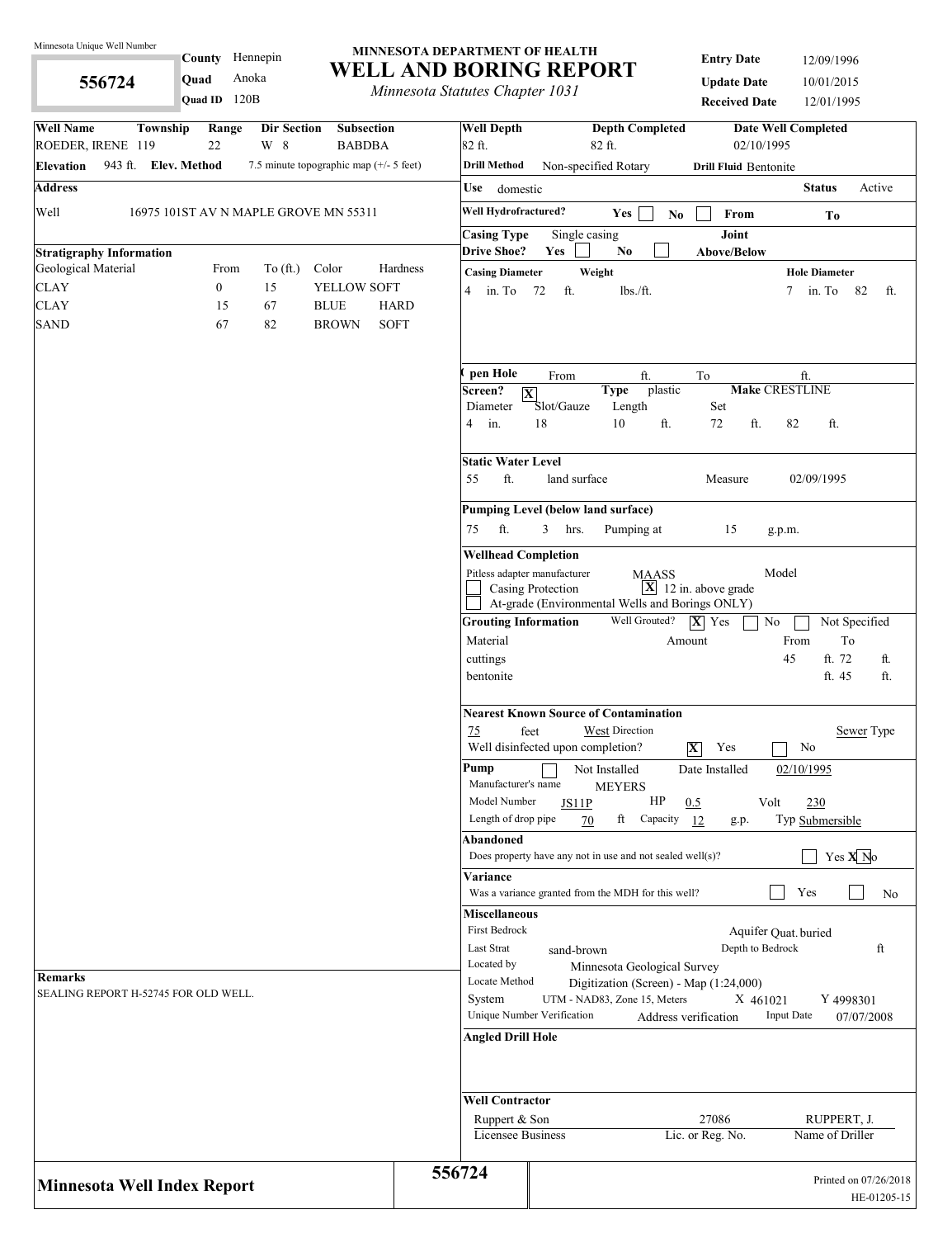**559029** 

### County Hennepin 121A **Quad ID Quad** Rogers

#### **MINNESOTA DEPARTMENT OF HEALTH WELL AND BORING REPORT**

*Minnesota Statutes Chapter 1031*

**Entry Date** 12/17/1996 **Update Date** 02/18/2015 **Received Date** 05/10/1995

| <b>Well Name</b><br>Township<br>Range<br><b>Dir Section</b><br>Subsection<br>PETERSON,<br>120<br>23<br>W 36<br><b>DCDCCA</b> | <b>Well Depth</b><br>85 ft.                 | <b>Depth Completed</b><br><b>Date Well Completed</b><br>03/29/1995<br>85 ft.                                                                                                         |
|------------------------------------------------------------------------------------------------------------------------------|---------------------------------------------|--------------------------------------------------------------------------------------------------------------------------------------------------------------------------------------|
| 915 ft. Elev. Method<br><b>Elevation</b><br>LiDAR 1m DEM (MNDNR)                                                             | <b>Drill Method</b>                         | Non-specified Rotary<br>Drill Fluid Qwik gel                                                                                                                                         |
| <b>Address</b>                                                                                                               | Use domestic                                | <b>Status</b><br>Active                                                                                                                                                              |
| C/W<br>10901 BROCKTON LA ROGERS MN                                                                                           | Well Hydrofractured?                        | Yes<br>No<br>From<br>To                                                                                                                                                              |
|                                                                                                                              | <b>Casing Type</b>                          | Joint<br>Single casing<br>Solvent Welded                                                                                                                                             |
| <b>Stratigraphy Information</b><br>Geological Material<br>To $(\text{ft.})$<br>Color<br>From                                 | <b>Drive Shoe?</b><br>Hardness              | Yes $X$<br>N <sub>0</sub><br><b>Above/Below</b>                                                                                                                                      |
| <b>SAND &amp; GRAVEL</b><br>5<br><b>GRY/BLK SOFT</b><br>$\boldsymbol{0}$                                                     | <b>Casing Diameter</b><br>in. To 80<br>4    | Weight<br><b>Hole Diameter</b><br>ft.<br>lbs./ft.<br>$6.5$ in. To<br>-80<br>ft.                                                                                                      |
| <b>SAND</b><br>5<br>13<br><b>BLACK</b>                                                                                       | <b>SOFT</b>                                 |                                                                                                                                                                                      |
| <b>CLAY</b><br>53<br><b>GRAY</b><br>13                                                                                       | <b>MEDIUM</b>                               |                                                                                                                                                                                      |
| <b>SAND</b><br>53<br>85<br><b>BRN/YEL SOFT</b>                                                                               |                                             |                                                                                                                                                                                      |
|                                                                                                                              | pen Hole                                    |                                                                                                                                                                                      |
|                                                                                                                              | Screen?                                     | From<br>ft.<br>To<br>ft.<br>stainless<br>Make JOHNSON<br><b>Type</b><br>$ \mathbf{X} $                                                                                               |
|                                                                                                                              | Diameter                                    | Slot/Gauze<br>Length<br>Set                                                                                                                                                          |
|                                                                                                                              | $\overline{2}$<br>in.                       | 10<br>5<br>ft.<br>ft.<br>80<br>85<br>ft.                                                                                                                                             |
|                                                                                                                              | <b>Static Water Level</b>                   |                                                                                                                                                                                      |
|                                                                                                                              | ft.<br>20                                   | land surface<br>Measure<br>03/29/1995                                                                                                                                                |
|                                                                                                                              |                                             | <b>Pumping Level (below land surface)</b>                                                                                                                                            |
|                                                                                                                              | ft.<br>60                                   | Pumping at<br>30<br>3<br>hrs.<br>g.p.m.                                                                                                                                              |
|                                                                                                                              | <b>Wellhead Completion</b>                  |                                                                                                                                                                                      |
|                                                                                                                              |                                             | Pitless adapter manufacturer<br>Model<br><b>MONITOR</b><br>4AO5.5                                                                                                                    |
|                                                                                                                              | $ \mathbf{X} $                              | $\mathbf{X}$ 12 in. above grade<br>Casing Protection                                                                                                                                 |
|                                                                                                                              |                                             | At-grade (Environmental Wells and Borings ONLY)                                                                                                                                      |
|                                                                                                                              | <b>Grouting Information</b><br>Material     | Well Grouted?<br>$ \mathbf{X} $ Yes<br>No<br>Not Specified<br>From<br>To<br>Amount                                                                                                   |
|                                                                                                                              | cuttings                                    | 30<br>ft. 80<br>ft.                                                                                                                                                                  |
|                                                                                                                              | bentonite                                   | 2<br>Sacks<br>ft. 30<br>ft.                                                                                                                                                          |
|                                                                                                                              | 50                                          | <b>Nearest Known Source of Contamination</b><br>South Direction<br>feet<br>Septic tank/drain field Type<br>Well disinfected upon completion?<br>$\overline{\mathbf{X}}$<br>Yes<br>No |
|                                                                                                                              | Pump<br>Manufacturer's name<br>Model Number | Not Installed<br>Date Installed<br>03/30/1995<br><b>AERMOTER</b><br>HP<br>0.5<br>12T50<br>Volt<br>230                                                                                |
|                                                                                                                              | Length of drop pipe                         | ft<br>Capacity<br>Typ Submersible<br>12<br>60<br>g.p.                                                                                                                                |
|                                                                                                                              | Abandoned                                   |                                                                                                                                                                                      |
|                                                                                                                              |                                             | Yes $X$ <sup>No</sup><br>Does property have any not in use and not sealed well(s)?                                                                                                   |
|                                                                                                                              | Variance                                    | Yes                                                                                                                                                                                  |
|                                                                                                                              | <b>Miscellaneous</b>                        | Was a variance granted from the MDH for this well?<br>No                                                                                                                             |
|                                                                                                                              | First Bedrock                               | Aquifer Quat. buried                                                                                                                                                                 |
|                                                                                                                              | Last Strat                                  | Depth to Bedrock<br>ft<br>sand                                                                                                                                                       |
| <b>Remarks</b>                                                                                                               | Located by                                  | Minnesota Geological Survey                                                                                                                                                          |
|                                                                                                                              | Locate Method                               | GPS SA Off (averaged)<br>UTM - NAD83, Zone 15, Meters                                                                                                                                |
|                                                                                                                              | System                                      | X 458416<br>Y 5000091<br>Unique Number Verification<br><b>Input Date</b><br>Address verification<br>01/23/2015                                                                       |
|                                                                                                                              | <b>Angled Drill Hole</b>                    |                                                                                                                                                                                      |
|                                                                                                                              |                                             |                                                                                                                                                                                      |
|                                                                                                                              | <b>Well Contractor</b>                      |                                                                                                                                                                                      |
|                                                                                                                              |                                             | 27186<br>Mc Alpine's Well Co.<br>MCALPINE, S.                                                                                                                                        |
|                                                                                                                              | Licensee Business                           | Lic. or Reg. No.<br>Name of Driller                                                                                                                                                  |
| <b>Minnesota Well Index Report</b>                                                                                           | 559029                                      | Printed on 07/26/2018<br>HE-01205-15                                                                                                                                                 |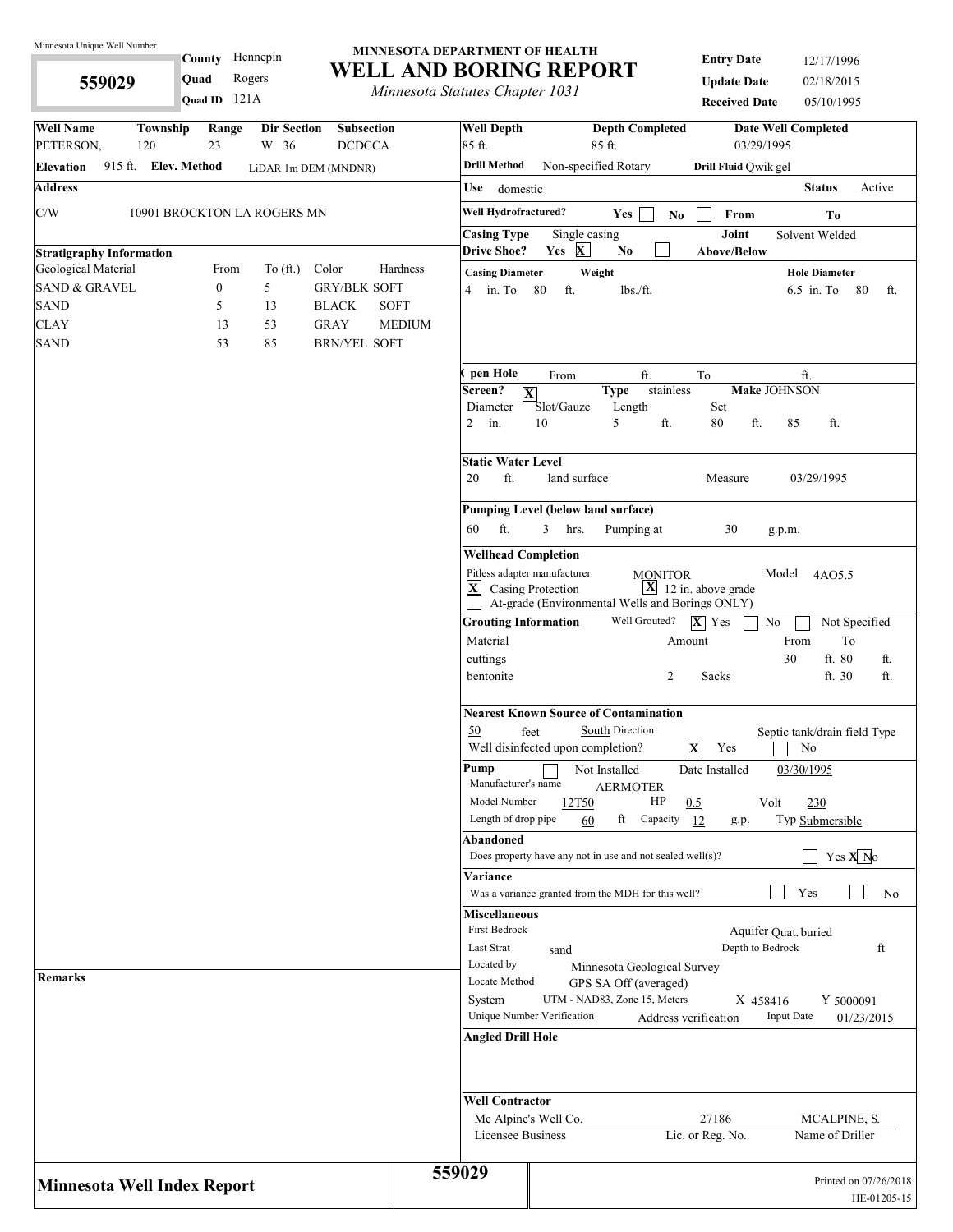**568739** 

County Hennepin

**Quad** Rogers

#### **MINNESOTA DEPARTMENT OF HEALTH WELL AND BORING REPORT**

*Minnesota Statutes Chapter 1031*

**Entry Date** 07/16/2012 **Update Date** 02/16/2015 **Received Data** 

| Quad ID 121A                                                                                                              | minicson saudics chapter 1051                       | <b>Received Date</b>                                                                                                                                             |
|---------------------------------------------------------------------------------------------------------------------------|-----------------------------------------------------|------------------------------------------------------------------------------------------------------------------------------------------------------------------|
| <b>Well Name</b><br>Township<br>Range<br><b>Dir Section</b><br>Subsection<br>$MW-1$<br>23<br>W 14<br>120<br><b>DCCACA</b> | <b>Well Depth</b><br>15 ft.                         | <b>Depth Completed</b><br><b>Date Well Completed</b><br>08/31/1995<br>$15$ ft.                                                                                   |
| 958 ft. Elev. Method<br>7.5 minute topographic map (+/- 5 feet)<br><b>Elevation</b>                                       | <b>Drill Method</b>                                 | Auger (non-specified)<br><b>Drill Fluid</b>                                                                                                                      |
| <b>Address</b>                                                                                                            | Use monitor well                                    | <b>Status</b><br>Active                                                                                                                                          |
| Well<br>13400 ROGERS DR ROGERS MN 55374                                                                                   | Well Hydrofractured?                                | Yes<br>From<br>$\mathbf{No}$<br>To                                                                                                                               |
| 3100 WEST END AV NASHVILLE IN 37202<br>Contact<br><b>Stratigraphy Information</b>                                         | <b>Casing Type</b><br><b>Drive Shoe?</b>            | Joint<br>Threaded<br>Single casing<br>$\overline{\mathbf{X}}$<br>Yes<br>N <sub>0</sub><br><b>Above/Below</b>                                                     |
| Geological Material<br>Color<br>From<br>To $(\text{ft.})$                                                                 | Hardness<br><b>Casing Diameter</b>                  | Weight<br><b>Hole Diameter</b>                                                                                                                                   |
| $\boldsymbol{0}$<br>5<br><b>GRY/BRN</b><br>SILTY CLAY, DK.<br><b>BROWN</b><br>CLAYEY SILT, STIFF<br>5<br>15               | 2 in. To $5$                                        | ft.<br>lbs./ft.<br>8<br>in. To<br>15<br>ft.                                                                                                                      |
|                                                                                                                           | pen Hole<br>Screen?                                 | From<br>ft.<br>To<br>ft.<br><b>Make JOHNSON</b><br>plastic<br><b>Type</b>                                                                                        |
|                                                                                                                           | Diameter<br>$2$ in.                                 | $ \mathbf{X} $<br>Slot/Gauze<br>Length<br>Set<br>10<br>ft.<br>ft.<br>10<br>5<br>15<br>ft.                                                                        |
|                                                                                                                           | <b>Static Water Level</b><br>ft.<br>4               | land surface<br>Measure<br>null                                                                                                                                  |
|                                                                                                                           |                                                     | Pumping Level (below land surface)                                                                                                                               |
|                                                                                                                           | <b>Wellhead Completion</b>                          | Pitless adapter manufacturer<br>Model<br>$\mathbf{X}$<br>$\mathbf{X}$ Casing Protection<br>12 in. above grade<br>At-grade (Environmental Wells and Borings ONLY) |
|                                                                                                                           | <b>Grouting Information</b><br>Material<br>concrete | Well Grouted?<br>$ \mathbf{X} $ Yes<br>No<br>Not Specified<br>To<br>From<br>Amount<br>ft. 4<br>3<br>Sacks<br>ft.                                                 |
|                                                                                                                           |                                                     | <b>Nearest Known Source of Contamination</b>                                                                                                                     |
|                                                                                                                           |                                                     | feet<br>Direction<br>Type<br>Well disinfected upon completion?<br>$ \overline{\textbf{X}} $<br>Yes<br>No                                                         |
|                                                                                                                           | Pump<br>Manufacturer's name<br>Model Number         | X<br>Not Installed<br>Date Installed<br>HP<br>Volt                                                                                                               |
|                                                                                                                           | Length of drop pipe                                 | ft<br>Capacity<br>Typ<br>g.p.                                                                                                                                    |
|                                                                                                                           | Abandoned                                           | Yes $X$ <sup>No</sup><br>Does property have any not in use and not sealed well $(s)$ ?                                                                           |
|                                                                                                                           | Variance                                            | $\mathbf{x}$<br>Yes<br>Was a variance granted from the MDH for this well?<br>No                                                                                  |
|                                                                                                                           | <b>Miscellaneous</b><br>First Bedrock               |                                                                                                                                                                  |
|                                                                                                                           | Last Strat<br>Located by                            | Aquifer Quat. Water<br>Depth to Bedrock<br>ft<br>silt+clay-brown                                                                                                 |
| <b>Remarks</b>                                                                                                            | Locate Method<br>System                             | Minnesota Geological Survey<br>Digitization (Screen) - Map (1:24,000)<br>UTM - NAD83, Zone 15, Meters<br>Y 5004987<br>X 456720<br>Unique Number Verification     |
|                                                                                                                           | <b>Angled Drill Hole</b>                            | <b>Input Date</b><br>Site Plan<br>07/16/2012                                                                                                                     |
|                                                                                                                           | <b>Well Contractor</b>                              | M0150<br>STS Consultants, Ltd.<br>ZEHNDER, D.                                                                                                                    |
|                                                                                                                           | Licensee Business                                   | Lic. or Reg. No.<br>Name of Driller                                                                                                                              |
| <b>Minnesota Well Index Report</b>                                                                                        | 568739                                              | Printed on 07/26/2018<br>HE-01205-15                                                                                                                             |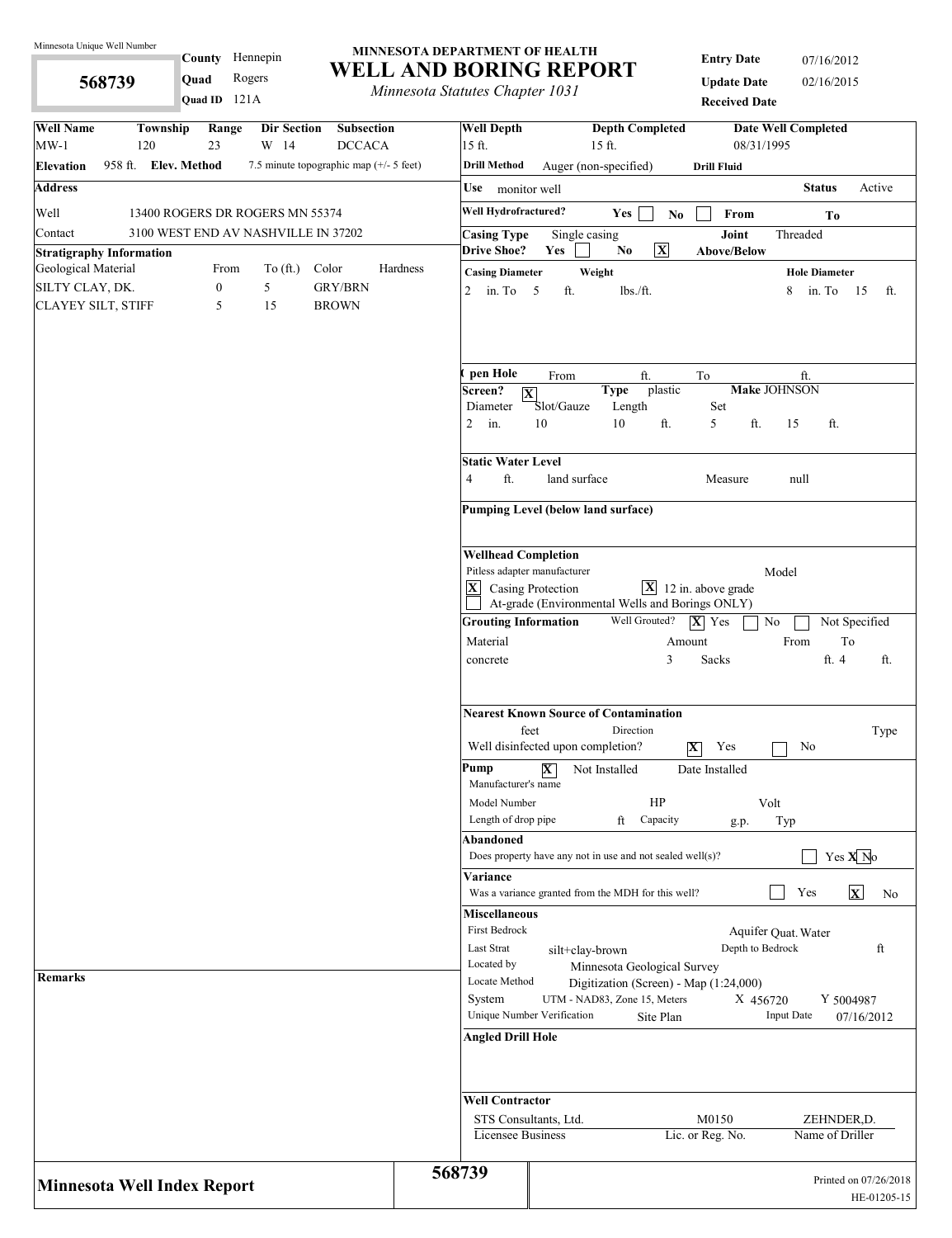**568740** 

County Hennepin

**Quad** Rogers

#### **MINNESOTA DEPARTMENT OF HEALTH WELL AND BORING REPORT**

*Minnesota Statutes Chapter 1031*

**Entry Date** 07/16/2012 **Update Date** 02/16/2015

| Quad ID 121A                                                                                                       |          | municsona siannes chapier 1051                                                            |                         |                                                                        | <b>Received Date</b>                    |                         |                             |                            |                       |                                      |  |
|--------------------------------------------------------------------------------------------------------------------|----------|-------------------------------------------------------------------------------------------|-------------------------|------------------------------------------------------------------------|-----------------------------------------|-------------------------|-----------------------------|----------------------------|-----------------------|--------------------------------------|--|
| <b>Well Name</b><br>Township<br>Range<br>Dir Section<br>Subsection<br>$MW-2$<br>120<br>23<br>W 14<br><b>DCCADC</b> |          | <b>Well Depth</b><br>15 ft.                                                               |                         | 15 ft.                                                                 | <b>Depth Completed</b>                  |                         | 08/31/1995                  | <b>Date Well Completed</b> |                       |                                      |  |
| 962 ft. Elev. Method<br>7.5 minute topographic map (+/- 5 feet)<br><b>Elevation</b>                                |          | <b>Drill Method</b>                                                                       |                         | Auger (non-specified)                                                  |                                         | <b>Drill Fluid</b>      |                             |                            |                       |                                      |  |
| <b>Address</b>                                                                                                     |          | Use monitor well                                                                          |                         |                                                                        |                                         |                         |                             | <b>Status</b>              |                       | Active                               |  |
|                                                                                                                    |          | Well Hydrofractured?                                                                      |                         |                                                                        |                                         |                         |                             |                            |                       |                                      |  |
| Well<br>13400 ROGERS DR ROGERS MN 55374                                                                            |          |                                                                                           |                         | Yes                                                                    | $\mathbf{N}\mathbf{o}$                  |                         | From                        |                            | To                    |                                      |  |
| 3100 WEST END AV NASHVILLE IN 37202<br>Contact<br><b>Stratigraphy Information</b>                                  |          | <b>Casing Type</b><br><b>Drive Shoe?</b>                                                  | Yes                     | Single casing<br>No.                                                   | $\overline{\mathbf{X}}$                 |                         | Joint<br><b>Above/Below</b> | Threaded                   |                       |                                      |  |
| Geological Material<br>Color<br>From<br>To $(\text{ft.})$                                                          | Hardness | <b>Casing Diameter</b>                                                                    |                         | Weight                                                                 |                                         |                         |                             | <b>Hole Diameter</b>       |                       |                                      |  |
| <b>TOPSOIL</b><br>$\boldsymbol{0}$<br>5<br><b>BLACK</b>                                                            |          | 2 in. To $5$                                                                              | ft.                     | lbs./ft.                                                               |                                         |                         |                             | 8                          | in. To 15             | ft.                                  |  |
| SILTY CLAY, STIFF-V.<br><b>BROWN</b><br>5<br>15                                                                    |          |                                                                                           |                         |                                                                        |                                         |                         |                             |                            |                       |                                      |  |
|                                                                                                                    |          | pen Hole                                                                                  | From                    |                                                                        | ft.                                     | To                      |                             | ft.                        |                       |                                      |  |
|                                                                                                                    |          | Screen?<br>$\boxed{\mathbf{X}}$                                                           |                         | <b>Type</b>                                                            |                                         |                         |                             | Make JOHNSON               |                       |                                      |  |
|                                                                                                                    |          | <b>Static Water Level</b><br>ft.<br>$\overline{4}$                                        | land surface            |                                                                        |                                         |                         | Measure                     | 09/05/1995                 |                       |                                      |  |
|                                                                                                                    |          |                                                                                           |                         |                                                                        |                                         |                         |                             |                            |                       |                                      |  |
|                                                                                                                    |          | Pumping Level (below land surface)                                                        |                         |                                                                        |                                         |                         |                             |                            |                       |                                      |  |
|                                                                                                                    |          | <b>Wellhead Completion</b>                                                                |                         |                                                                        |                                         |                         |                             |                            |                       |                                      |  |
|                                                                                                                    |          | Pitless adapter manufacturer                                                              |                         |                                                                        |                                         |                         |                             | Model                      |                       |                                      |  |
|                                                                                                                    |          | $ \mathbf{X} $<br>Casing Protection                                                       |                         | At-grade (Environmental Wells and Borings ONLY)                        | $\boxed{\mathbf{X}}$ 12 in. above grade |                         |                             |                            |                       |                                      |  |
|                                                                                                                    |          | <b>Grouting Information</b>                                                               |                         |                                                                        | Well Grouted?                           | $ \mathbf{X} $ Yes      |                             | No                         | Not Specified         |                                      |  |
|                                                                                                                    |          | <b>Nearest Known Source of Contamination</b><br>feet<br>Well disinfected upon completion? |                         | Direction                                                              |                                         | $\overline{\mathbf{X}}$ | Yes                         | No                         |                       | Type                                 |  |
|                                                                                                                    |          | Pump<br>Manufacturer's name                                                               | $\overline{\mathbf{X}}$ | Not Installed                                                          | HP                                      | Date Installed          |                             |                            |                       |                                      |  |
|                                                                                                                    |          | Model Number<br>Length of drop pipe                                                       |                         | ft                                                                     | Capacity                                |                         | g.p.                        | Volt<br>Typ                |                       |                                      |  |
|                                                                                                                    |          | Abandoned                                                                                 |                         |                                                                        |                                         |                         |                             |                            |                       |                                      |  |
|                                                                                                                    |          | Does property have any not in use and not sealed well(s)?                                 |                         |                                                                        |                                         |                         |                             |                            | Yes $X$ <sup>No</sup> |                                      |  |
|                                                                                                                    |          | Variance<br>Was a variance granted from the MDH for this well?                            |                         |                                                                        |                                         |                         |                             | Yes                        | $\mathbf{x}$          | No                                   |  |
|                                                                                                                    |          | <b>Miscellaneous</b>                                                                      |                         |                                                                        |                                         |                         |                             |                            |                       |                                      |  |
|                                                                                                                    |          | First Bedrock                                                                             |                         |                                                                        |                                         |                         |                             | Aquifer Quat. Water        |                       |                                      |  |
|                                                                                                                    |          | Last Strat                                                                                |                         | silt+clay-brown                                                        |                                         |                         | Depth to Bedrock            |                            |                       | ft                                   |  |
| Remarks                                                                                                            |          | Located by<br>Locate Method                                                               |                         | Minnesota Geological Survey                                            |                                         |                         |                             |                            |                       |                                      |  |
|                                                                                                                    |          | System                                                                                    |                         | Digitization (Screen) - Map (1:24,000)<br>UTM - NAD83, Zone 15, Meters |                                         |                         | X 456751                    |                            | Y 5004966             |                                      |  |
|                                                                                                                    |          | Unique Number Verification                                                                |                         |                                                                        | Site Plan                               |                         |                             | <b>Input Date</b>          |                       | 07/16/2012                           |  |
|                                                                                                                    |          | <b>Angled Drill Hole</b>                                                                  |                         |                                                                        |                                         |                         |                             |                            |                       |                                      |  |
|                                                                                                                    |          | <b>Well Contractor</b>                                                                    |                         |                                                                        |                                         |                         |                             |                            |                       |                                      |  |
|                                                                                                                    |          | STS Consultants, Ltd.                                                                     |                         |                                                                        |                                         | M0150                   |                             |                            | ZEHNDER,D.            |                                      |  |
|                                                                                                                    |          | Licensee Business                                                                         |                         |                                                                        |                                         | Lic. or Reg. No.        |                             |                            | Name of Driller       |                                      |  |
| <b>Minnesota Well Index Report</b>                                                                                 | 568740   |                                                                                           |                         |                                                                        |                                         |                         |                             |                            |                       | Printed on 07/26/2018<br>HE-01205-15 |  |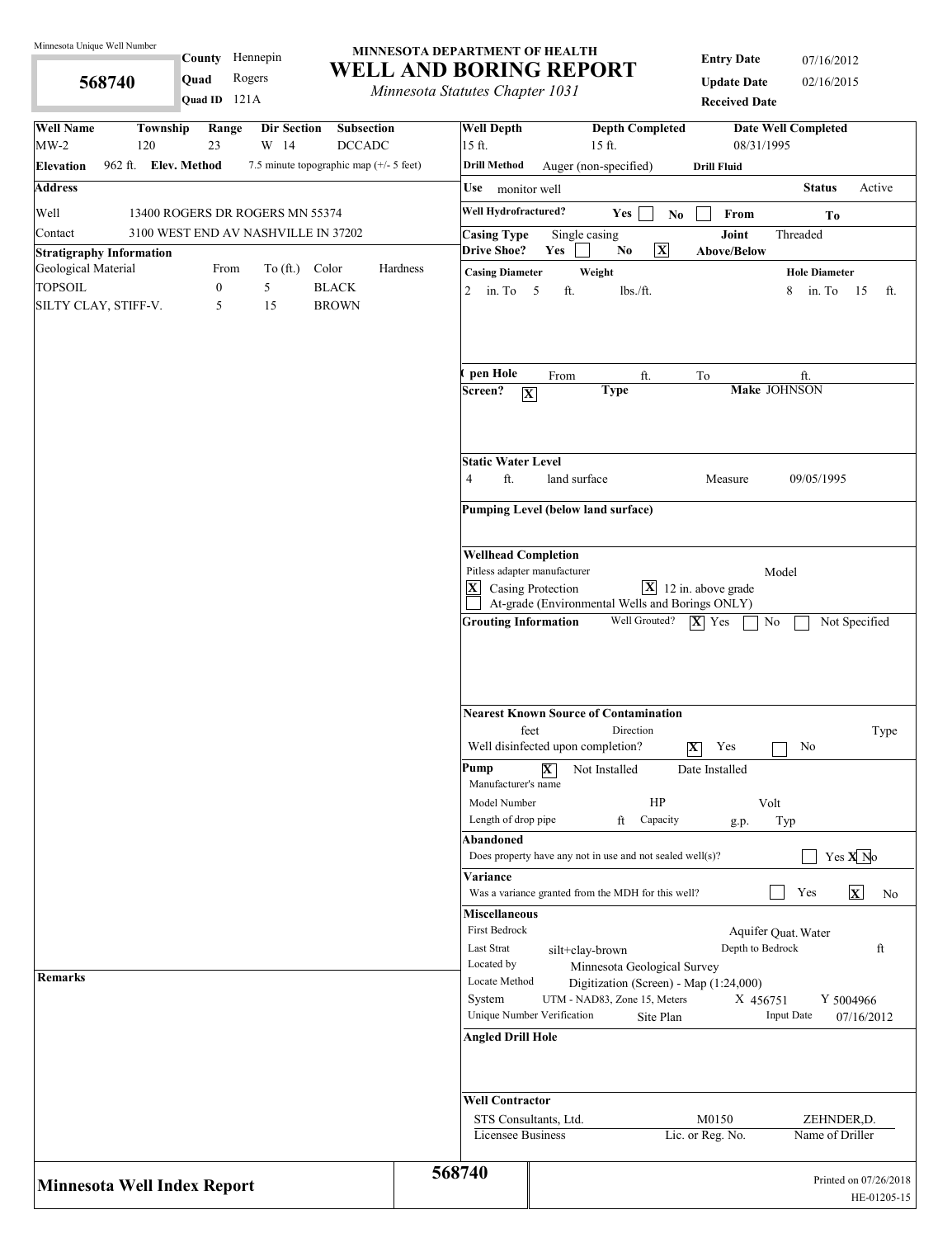**568741** 

# County Hennepin **Quad** Rogers

121A **Quad ID**

#### **MINNESOTA DEPARTMENT OF HEALTH WELL AND BORING REPORT**

*Minnesota Statutes Chapter 1031*

**Entry Date**

**Update Date** 02/16/2015 **Received Date**

| <b>Well Name</b><br>Township<br>Range<br>Dir Section<br><b>Subsection</b><br>$MW-3$<br>23<br>W 14<br>120<br><b>DCCDBA</b> | <b>Well Depth</b><br>15 ft. |                                             |                                                                                   | <b>Depth Completed</b><br>15 ft. |                         |                                                 | <b>Date Well Completed</b><br>09/01/1995 |                               |                                      |
|---------------------------------------------------------------------------------------------------------------------------|-----------------------------|---------------------------------------------|-----------------------------------------------------------------------------------|----------------------------------|-------------------------|-------------------------------------------------|------------------------------------------|-------------------------------|--------------------------------------|
| 960 ft. Elev. Method<br>7.5 minute topographic map $(+/- 5$ feet)<br><b>Elevation</b>                                     | <b>Drill Method</b>         |                                             | Cored                                                                             |                                  |                         | <b>Drill Fluid</b>                              |                                          |                               |                                      |
| <b>Address</b>                                                                                                            |                             | Use monitor well                            |                                                                                   |                                  |                         |                                                 |                                          | <b>Status</b>                 | Active                               |
| Well<br>13400 ROGERS DR ROGERS MN 55374                                                                                   |                             | Well Hydrofractured?                        |                                                                                   | Yes                              |                         | From                                            |                                          |                               |                                      |
| 3100 WEST END AV NASHVILLE IN 37202<br>Contact                                                                            |                             | <b>Casing Type</b>                          | Single casing                                                                     |                                  | $\mathbf{N}\mathbf{o}$  | Joint                                           | Threaded                                 | To                            |                                      |
| <b>Stratigraphy Information</b>                                                                                           | <b>Drive Shoe?</b>          |                                             | Yes                                                                               | No                               | $\overline{\mathbf{X}}$ | <b>Above/Below</b>                              |                                          |                               |                                      |
| Geological Material<br>From<br>To $(\text{ft.})$<br>Color                                                                 | Hardness                    | <b>Casing Diameter</b>                      |                                                                                   | Weight                           |                         |                                                 |                                          | <b>Hole Diameter</b>          |                                      |
| $\mathbf{0}$<br>12<br>SILTY CLAY, STIFF<br><b>BROWN</b>                                                                   |                             | 2 in. To $5$                                | ft.                                                                               | lbs./ft.                         |                         |                                                 | 8                                        | in. To 15                     | ft.                                  |
| 12<br>15<br>SILTY CLAY, STIFF<br><b>BROWN</b>                                                                             |                             |                                             |                                                                                   |                                  |                         |                                                 |                                          |                               |                                      |
| 12<br>FINE SAND, LOOSE<br>12<br><b>BROWN</b>                                                                              |                             |                                             |                                                                                   |                                  |                         |                                                 |                                          |                               |                                      |
|                                                                                                                           | pen Hole                    |                                             | From                                                                              | ft.                              |                         | To                                              |                                          | ft.                           |                                      |
|                                                                                                                           | Screen?                     | $ \overline{\mathbf{X}} $                   |                                                                                   | <b>Type</b>                      | slotted pipe            |                                                 | <b>Make JOHNSON</b>                      |                               |                                      |
|                                                                                                                           | Diameter<br>$2$ in.         |                                             | Slot/Gauze<br>10                                                                  | Length<br>10                     | ft.                     | Set<br>5<br>ft.                                 | 15                                       | ft.                           |                                      |
|                                                                                                                           |                             | <b>Static Water Level</b>                   |                                                                                   |                                  |                         |                                                 |                                          |                               |                                      |
|                                                                                                                           | 5                           | ft.                                         | land surface                                                                      |                                  |                         | Measure                                         |                                          | 09/05/1995                    |                                      |
|                                                                                                                           |                             |                                             | Pumping Level (below land surface)                                                |                                  |                         |                                                 |                                          |                               |                                      |
|                                                                                                                           |                             | <b>Wellhead Completion</b>                  |                                                                                   |                                  |                         |                                                 |                                          |                               |                                      |
|                                                                                                                           | $ \mathbf{X} $              |                                             | Pitless adapter manufacturer                                                      |                                  |                         | $\boxed{\mathbf{X}}$ 12 in. above grade         | Model                                    |                               |                                      |
|                                                                                                                           |                             | Casing Protection                           |                                                                                   |                                  |                         | At-grade (Environmental Wells and Borings ONLY) |                                          |                               |                                      |
|                                                                                                                           |                             | <b>Grouting Information</b>                 |                                                                                   | Well Grouted?                    |                         | $ \mathbf{X} $ Yes                              | No                                       |                               | Not Specified                        |
|                                                                                                                           | Material                    |                                             |                                                                                   |                                  | Amount                  |                                                 | From                                     |                               | $\operatorname{To}$                  |
|                                                                                                                           | concrete                    |                                             |                                                                                   |                                  | 3                       | Sacks                                           |                                          | ft. 4                         | ft.                                  |
|                                                                                                                           |                             | feet                                        | <b>Nearest Known Source of Contamination</b><br>Well disinfected upon completion? | Direction                        | $ \mathbf{X} $          | Yes                                             |                                          | No                            | Type                                 |
|                                                                                                                           | Pump                        | Manufacturer's name<br>Model Number         | $\overline{\mathbf{X}}$                                                           | Not Installed                    | HP                      | Date Installed                                  | Volt                                     |                               |                                      |
|                                                                                                                           |                             | Length of drop pipe                         |                                                                                   | ft                               | Capacity                | g.p.                                            | Typ                                      |                               |                                      |
|                                                                                                                           | <b>Abandoned</b>            |                                             |                                                                                   |                                  |                         |                                                 |                                          |                               |                                      |
|                                                                                                                           | Variance                    |                                             | Does property have any not in use and not sealed well(s)?                         |                                  |                         |                                                 |                                          |                               | Yes $X$ <sup>No</sup>                |
|                                                                                                                           |                             |                                             | Was a variance granted from the MDH for this well?                                |                                  |                         |                                                 |                                          | Yes                           | $\mathbf{x}$<br>No                   |
|                                                                                                                           |                             | <b>Miscellaneous</b><br>First Bedrock       |                                                                                   |                                  |                         |                                                 | Aquifer Quat. Water                      |                               |                                      |
|                                                                                                                           | Last Strat                  |                                             | silt+clay-brown                                                                   |                                  |                         |                                                 | Depth to Bedrock                         |                               | ft                                   |
|                                                                                                                           | Located by                  |                                             |                                                                                   | Minnesota Geological Survey      |                         |                                                 |                                          |                               |                                      |
| <b>Remarks</b>                                                                                                            |                             | Locate Method                               |                                                                                   |                                  |                         | Digitization (Screen) - Map (1:24,000)          |                                          |                               |                                      |
|                                                                                                                           | System                      |                                             | Unique Number Verification                                                        | UTM - NAD83, Zone 15, Meters     | Site Plan               |                                                 | X 456735<br><b>Input Date</b>            |                               | Y 5004920<br>07/16/2012              |
|                                                                                                                           |                             | <b>Angled Drill Hole</b>                    |                                                                                   |                                  |                         |                                                 |                                          |                               |                                      |
|                                                                                                                           |                             |                                             |                                                                                   |                                  |                         |                                                 |                                          |                               |                                      |
|                                                                                                                           |                             | <b>Well Contractor</b><br>Licensee Business | STS Consultants, Ltd.                                                             |                                  |                         | M0150<br>Lic. or Reg. No.                       |                                          | ZEHNDER,D.<br>Name of Driller |                                      |
| <b>Minnesota Well Index Report</b>                                                                                        | 568741                      |                                             |                                                                                   |                                  |                         |                                                 |                                          |                               | Printed on 07/26/2018<br>HE-01205-15 |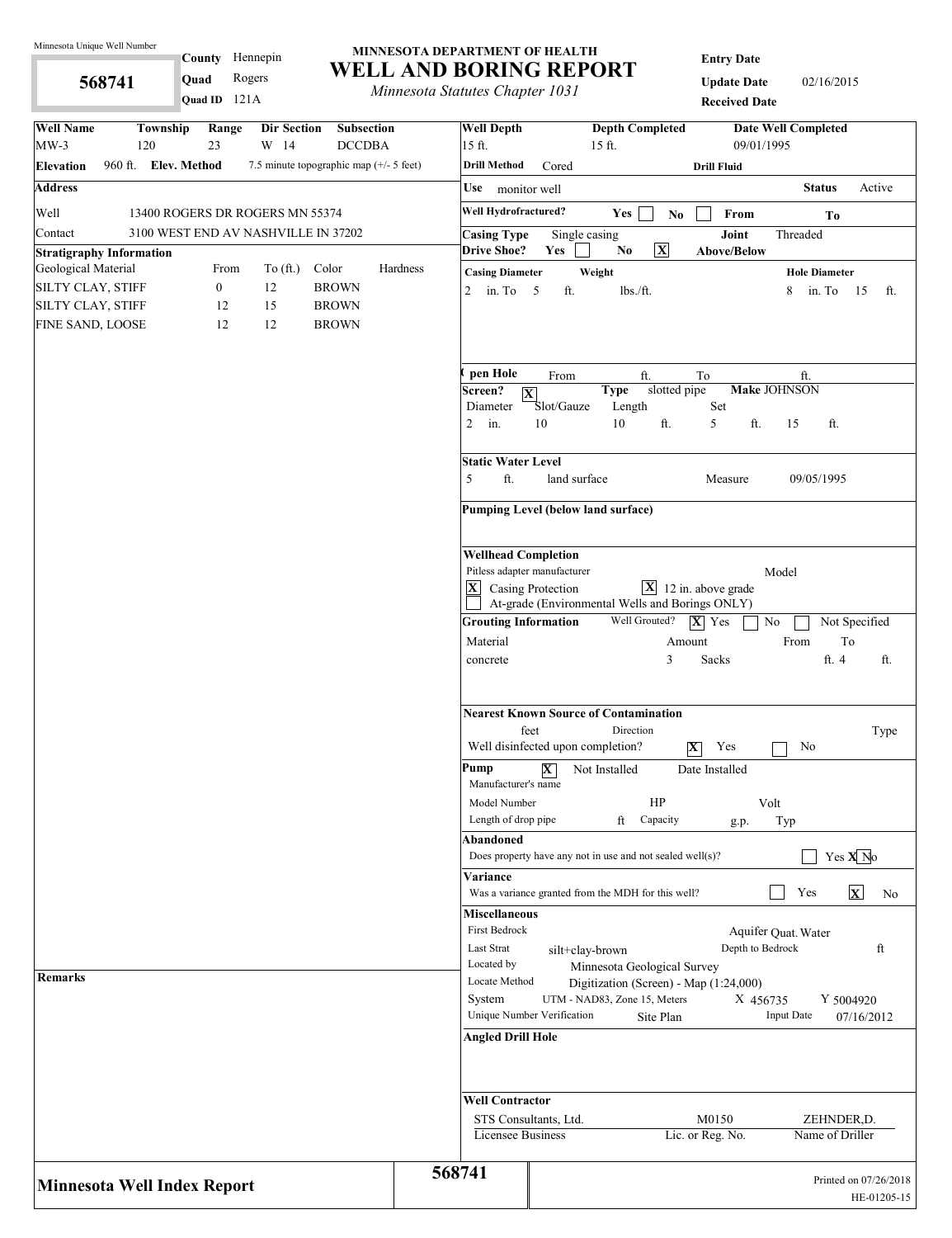**568771** 

County Hennepin

**Quad** Rogers

#### **MINNESOTA DEPARTMENT OF HEALTH WELL AND BORING REPORT**

*Minnesota Statutes Chapter 1031*

**Entry Date**

**Update Date** 02/16/2015 **Received Date**

| Quad ID $121A$                                                                                                     | <i>Internessue Statutes Chapter 1051</i> |                                              |                                                                                   | <b>Received Date</b>        |                                        |                            |                                      |  |  |
|--------------------------------------------------------------------------------------------------------------------|------------------------------------------|----------------------------------------------|-----------------------------------------------------------------------------------|-----------------------------|----------------------------------------|----------------------------|--------------------------------------|--|--|
| <b>Well Name</b><br>Township<br>Range<br>Dir Section<br>Subsection<br>$MW-4$<br>120<br>23<br>W 14<br><b>DCCACD</b> | $16.5$ ft.                               | <b>Well Depth</b>                            | $15.2$ ft.                                                                        | <b>Depth Completed</b>      | 04/23/1996                             | <b>Date Well Completed</b> |                                      |  |  |
| 959 ft. Elev. Method<br>7.5 minute topographic map (+/- 5 feet)<br><b>Elevation</b>                                |                                          | <b>Drill Method</b>                          | Auger (non-specified)                                                             |                             | <b>Drill Fluid</b>                     |                            |                                      |  |  |
| <b>Address</b>                                                                                                     |                                          | Use monitor well                             |                                                                                   |                             |                                        | <b>Status</b>              | Active                               |  |  |
| Well<br>13400 ROGERS DR ROGERS MN 55374                                                                            |                                          | Well Hydrofractured?                         | Yes                                                                               | $\mathbf{N}\mathbf{o}$      | From                                   | To                         |                                      |  |  |
| 3100 WESTEND AV NASHVILLE TN 37202<br>Contact                                                                      |                                          | <b>Casing Type</b><br><b>Drive Shoe?</b>     | Single casing<br>Yes<br>No                                                        |                             | Joint<br><b>Above/Below</b>            | Threaded                   |                                      |  |  |
| <b>Stratigraphy Information</b><br>Geological Material<br>To $(\text{ft.})$<br>Color<br>From                       | Hardness                                 | <b>Casing Diameter</b>                       | Weight                                                                            |                             |                                        | <b>Hole Diameter</b>       |                                      |  |  |
| $\boldsymbol{0}$<br>5<br><b>GRY/BRN</b><br>SILTY CLAY, V. STIFF                                                    | 2                                        | in. To 5.2 ft.                               |                                                                                   | $lbs$ ./ft.                 |                                        |                            | 10 in. To 16.5 ft.                   |  |  |
| SILTY CLAY, FIRM<br><b>GRY/BRN</b><br>5<br>10                                                                      |                                          |                                              |                                                                                   |                             |                                        |                            |                                      |  |  |
| SILTY CLAY, V. STIFF<br><b>GRAY</b><br>10<br>17                                                                    |                                          |                                              |                                                                                   |                             |                                        |                            |                                      |  |  |
|                                                                                                                    |                                          | pen Hole                                     | From                                                                              | ft.                         | To                                     | ft.                        |                                      |  |  |
|                                                                                                                    |                                          | Screen?<br>$ \mathbf{X} $                    | <b>Type</b>                                                                       | plastic                     |                                        | <b>Make JOHNSON</b>        |                                      |  |  |
|                                                                                                                    | $\overline{2}$                           | Diameter<br>in.                              | Slot/Gauze<br>10<br>10                                                            | Length<br>ft.               | Set<br>ft.<br>5.2                      | 15.2<br>ft.                |                                      |  |  |
|                                                                                                                    | 4.4                                      | <b>Static Water Level</b><br>ft.             | land surface                                                                      |                             | Measure                                | 04/23/1996                 |                                      |  |  |
|                                                                                                                    |                                          |                                              | Pumping Level (below land surface)                                                |                             |                                        |                            |                                      |  |  |
|                                                                                                                    |                                          |                                              |                                                                                   |                             |                                        |                            |                                      |  |  |
|                                                                                                                    |                                          | <b>Wellhead Completion</b>                   |                                                                                   |                             |                                        |                            |                                      |  |  |
|                                                                                                                    | $ \mathbf{X} $                           | Casing Protection                            | Pitless adapter manufacturer                                                      |                             | $\mathbf{X}$ 12 in. above grade        | Model                      |                                      |  |  |
|                                                                                                                    |                                          |                                              | At-grade (Environmental Wells and Borings ONLY)                                   |                             |                                        |                            |                                      |  |  |
|                                                                                                                    |                                          | <b>Grouting Information</b>                  |                                                                                   | Well Grouted?               | $ \mathbf{X} $ Yes                     | $\rm No$                   | Not Specified                        |  |  |
|                                                                                                                    |                                          | Material                                     |                                                                                   | Amount                      |                                        | From                       | To                                   |  |  |
|                                                                                                                    |                                          | concrete                                     |                                                                                   | 3                           | Sacks                                  | ft. 4                      | ft.                                  |  |  |
|                                                                                                                    |                                          | feet                                         | <b>Nearest Known Source of Contamination</b><br>Well disinfected upon completion? | Direction                   | Yes                                    | $ \mathbf{X} $<br>No       | Type                                 |  |  |
|                                                                                                                    | Pump                                     | Manufacturer's name                          | $\overline{\mathbf{X}}$<br>Not Installed                                          |                             | Date Installed                         |                            |                                      |  |  |
|                                                                                                                    |                                          | Model Number                                 |                                                                                   | HP                          |                                        | Volt                       |                                      |  |  |
|                                                                                                                    |                                          | Length of drop pipe<br>Abandoned             | ft                                                                                | Capacity                    | g.p.                                   | Typ                        |                                      |  |  |
|                                                                                                                    |                                          |                                              | Does property have any not in use and not sealed well $(s)$ ?                     |                             |                                        |                            | Yes $X$ <sup>No</sup>                |  |  |
|                                                                                                                    |                                          | Variance                                     |                                                                                   |                             |                                        |                            |                                      |  |  |
|                                                                                                                    |                                          |                                              | Was a variance granted from the MDH for this well?                                |                             |                                        | Yes                        | $\mathbf{x}$<br>No                   |  |  |
|                                                                                                                    |                                          | <b>Miscellaneous</b><br><b>First Bedrock</b> |                                                                                   |                             |                                        |                            |                                      |  |  |
|                                                                                                                    |                                          | Last Strat                                   | silt+clay-gray                                                                    |                             | Depth to Bedrock                       | Aquifer Quat. Water        | ft                                   |  |  |
|                                                                                                                    |                                          | Located by                                   |                                                                                   | Minnesota Geological Survey |                                        |                            |                                      |  |  |
| Remarks                                                                                                            |                                          | Locate Method                                |                                                                                   |                             | Digitization (Screen) - Map (1:24,000) |                            |                                      |  |  |
|                                                                                                                    |                                          | System                                       | UTM - NAD83, Zone 15, Meters<br>Unique Number Verification                        | Site Plan                   | X 456724                               | <b>Input Date</b>          | Y 5004965<br>07/16/2012              |  |  |
|                                                                                                                    |                                          | <b>Angled Drill Hole</b>                     |                                                                                   |                             |                                        |                            |                                      |  |  |
|                                                                                                                    |                                          |                                              |                                                                                   |                             |                                        |                            |                                      |  |  |
|                                                                                                                    |                                          | <b>Well Contractor</b>                       |                                                                                   |                             |                                        |                            |                                      |  |  |
|                                                                                                                    |                                          | STS Consultants, Ltd.<br>Licensee Business   |                                                                                   |                             | M0150<br>Lic. or Reg. No.              | Name of Driller            | DAVIS, G.                            |  |  |
| <b>Minnesota Well Index Report</b>                                                                                 | 568771                                   |                                              |                                                                                   |                             |                                        |                            | Printed on 07/26/2018<br>HE-01205-15 |  |  |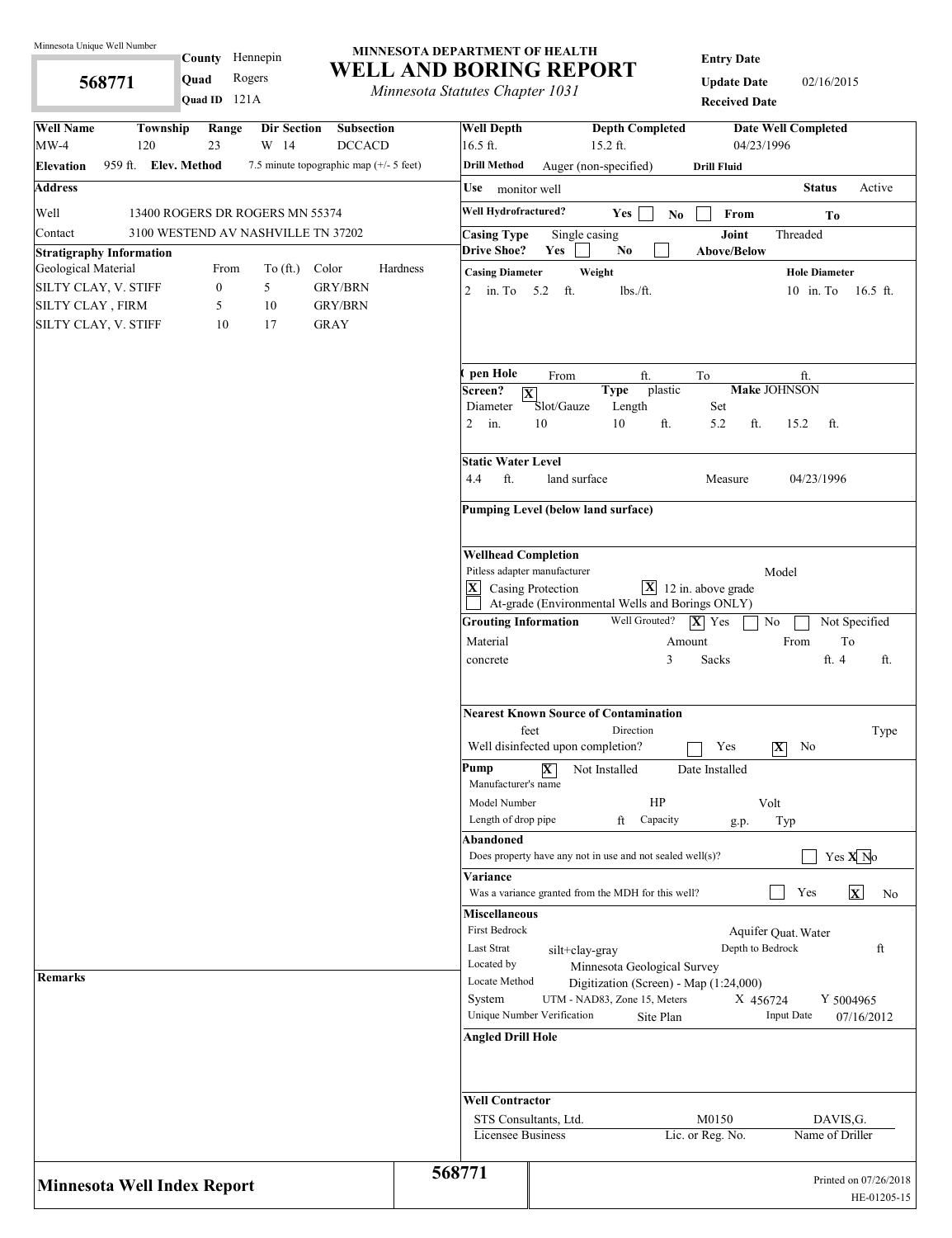**574013** 

# County Hennepin **Quad** Rogers

121A **Quad ID**

#### **MINNESOTA DEPARTMENT OF HEALTH WELL AND BORING REPORT**

*Minnesota Statutes Chapter 1031*

**Entry Date** 12/16/1996 **Update Date** 02/14/2014 **Received Date** 01/22/1996

| <b>Well Name</b>                   | Township<br>120      | Range<br>22      | Dir Section<br>W 31               | <b>Subsection</b><br><b>ADADCC</b>      |                                | <b>Well Depth</b><br>94 ft. | <b>Depth Completed</b><br>94 ft.                                           | 11/20/1995                              | <b>Date Well Completed</b>           |
|------------------------------------|----------------------|------------------|-----------------------------------|-----------------------------------------|--------------------------------|-----------------------------|----------------------------------------------------------------------------|-----------------------------------------|--------------------------------------|
| <b>Elevation</b>                   | 951 ft. Elev. Method |                  |                                   | 7.5 minute topographic map (+/- 5 feet) |                                | <b>Drill Method</b>         | Non-specified Rotary                                                       | <b>Drill Fluid Bentonite</b>            |                                      |
| <b>Address</b>                     |                      |                  |                                   |                                         |                                | Use<br>domestic             |                                                                            |                                         | <b>Status</b><br>Active              |
| Well                               |                      |                  | 17601 113TH AV NE DAYTON MN 55327 |                                         |                                | Well Hydrofractured?        | Yes<br>N <sub>0</sub>                                                      | From                                    | To                                   |
|                                    |                      |                  |                                   |                                         |                                | <b>Casing Type</b>          | Single casing                                                              | Joint                                   |                                      |
| <b>Stratigraphy Information</b>    |                      |                  |                                   |                                         |                                | <b>Drive Shoe?</b>          | $\overline{\mathbf{X}}$<br>Yes<br>N <sub>0</sub>                           | <b>Above/Below</b>                      |                                      |
| Geological Material                |                      | From             | To $(\text{ft.})$                 | Color                                   | Hardness                       | <b>Casing Diameter</b>      | Weight                                                                     |                                         | <b>Hole Diameter</b>                 |
| <b>CLAY</b>                        |                      | $\boldsymbol{0}$ | 10                                | <b>YELLOW</b>                           | <b>MEDIUM</b>                  | $4 \quad$ in. To            | 89<br>ft. 1.9<br>$lbs$ ./ft.                                               |                                         | $6.5$ in. To<br>94<br>ft.            |
| <b>CLAY</b>                        |                      | 10               | 55                                | <b>GRAY</b>                             | <b>MEDIUM</b>                  |                             |                                                                            |                                         |                                      |
| <b>GRAVEL</b><br><b>CLAY</b>       |                      | 55<br>94         | 94<br>94                          | <b>BROWN</b><br><b>BROWN</b>            | <b>MEDIUM</b><br><b>MEDIUM</b> |                             |                                                                            |                                         |                                      |
|                                    |                      |                  |                                   |                                         |                                |                             |                                                                            |                                         |                                      |
|                                    |                      |                  |                                   |                                         |                                | pen Hole                    | ft.<br>From                                                                | To                                      | ft.                                  |
|                                    |                      |                  |                                   |                                         |                                | Screen?<br>Diameter         | stainless<br><b>Type</b><br>$\overline{\mathbf{X}}$<br>Slot/Gauze          | <b>Make JOHNSON</b><br>Set              |                                      |
|                                    |                      |                  |                                   |                                         |                                | $\overline{2}$<br>in.       | Length<br>5<br>18<br>ft.                                                   | 89<br>ft.                               | 94<br>ft.                            |
|                                    |                      |                  |                                   |                                         |                                | Static Water Level          |                                                                            |                                         |                                      |
|                                    |                      |                  |                                   |                                         |                                | ft.<br>65                   | land surface                                                               | Measure                                 | 11/20/1995                           |
|                                    |                      |                  |                                   |                                         |                                |                             | Pumping Level (below land surface)                                         |                                         |                                      |
|                                    |                      |                  |                                   |                                         |                                | 89<br>ft.                   | 2<br>hrs.<br>Pumping at                                                    | 30                                      | g.p.m.                               |
|                                    |                      |                  |                                   |                                         |                                | <b>Wellhead Completion</b>  |                                                                            |                                         |                                      |
|                                    |                      |                  |                                   |                                         |                                |                             | Pitless adapter manufacturer<br><b>MONITOR</b>                             |                                         | Model<br><b>BULLDOG</b>              |
|                                    |                      |                  |                                   |                                         |                                |                             | Casing Protection<br>At-grade (Environmental Wells and Borings ONLY)       | $\boxed{\mathbf{X}}$ 12 in. above grade |                                      |
|                                    |                      |                  |                                   |                                         |                                | <b>Grouting Information</b> | Well Grouted?                                                              | $ \mathbf{X} $ Yes<br>No                | Not Specified                        |
|                                    |                      |                  |                                   |                                         |                                | Material                    |                                                                            | Amount                                  | To<br>From                           |
|                                    |                      |                  |                                   |                                         |                                | high solids bentonite       |                                                                            | 0.17 Cubic yards                        | ft. 30<br>ft.                        |
|                                    |                      |                  |                                   |                                         |                                |                             |                                                                            |                                         |                                      |
|                                    |                      |                  |                                   |                                         |                                | 49                          | <b>Nearest Known Source of Contamination</b><br>Northeas Direction<br>feet |                                         |                                      |
|                                    |                      |                  |                                   |                                         |                                |                             | Well disinfected upon completion?                                          | $ \mathbf{X} $<br>Yes                   | Septic tank/drain field Type<br>No   |
|                                    |                      |                  |                                   |                                         |                                | Pump<br>Manufacturer's name | Not Installed                                                              | Date Installed                          | 11/21/1995                           |
|                                    |                      |                  |                                   |                                         |                                | Model Number                | <b>AERMOTOR</b><br>HP<br>T <sub>12</sub> -50                               | 0.5<br>Volt                             | 230                                  |
|                                    |                      |                  |                                   |                                         |                                | Length of drop pipe         | ft<br>Capacity<br>78                                                       | 12<br>g.p.                              | Typ Submersible                      |
|                                    |                      |                  |                                   |                                         |                                | Abandoned                   |                                                                            |                                         |                                      |
|                                    |                      |                  |                                   |                                         |                                |                             | Does property have any not in use and not sealed well(s)?                  |                                         | Yes $X$ <sup>No</sup>                |
|                                    |                      |                  |                                   |                                         |                                | Variance                    |                                                                            |                                         | $\mathbf{x}$<br>Yes                  |
|                                    |                      |                  |                                   |                                         |                                | <b>Miscellaneous</b>        | Was a variance granted from the MDH for this well?                         |                                         | No                                   |
|                                    |                      |                  |                                   |                                         |                                | First Bedrock               |                                                                            |                                         | Aquifer Quat. buried                 |
|                                    |                      |                  |                                   |                                         |                                | Last Strat                  | clay-brown                                                                 | Depth to Bedrock                        | ft                                   |
|                                    |                      |                  |                                   |                                         |                                | Located by                  | Minnesota Geological Survey                                                |                                         |                                      |
| <b>Remarks</b>                     |                      |                  |                                   |                                         |                                | Locate Method               | Digitization (Screen) - Map (1:24,000)                                     |                                         |                                      |
|                                    |                      |                  |                                   |                                         |                                | System                      | UTM - NAD83, Zone 15, Meters                                               | X 460470                                | Y 5001040                            |
|                                    |                      |                  |                                   |                                         |                                |                             | Unique Number Verification                                                 | Address verification                    | <b>Input Date</b><br>07/24/2008      |
|                                    |                      |                  |                                   |                                         |                                | <b>Angled Drill Hole</b>    |                                                                            |                                         |                                      |
|                                    |                      |                  |                                   |                                         |                                | <b>Well Contractor</b>      |                                                                            |                                         |                                      |
|                                    |                      |                  |                                   |                                         |                                | Mc Alpine Brothers          |                                                                            | 86270                                   | GOODIN, G.                           |
|                                    |                      |                  |                                   |                                         |                                | Licensee Business           |                                                                            | Lic. or Reg. No.                        | Name of Driller                      |
|                                    |                      |                  |                                   |                                         |                                | 574013                      |                                                                            |                                         |                                      |
| <b>Minnesota Well Index Report</b> |                      |                  |                                   |                                         |                                |                             |                                                                            |                                         | Printed on 07/26/2018<br>HE-01205-15 |
|                                    |                      |                  |                                   |                                         |                                |                             |                                                                            |                                         |                                      |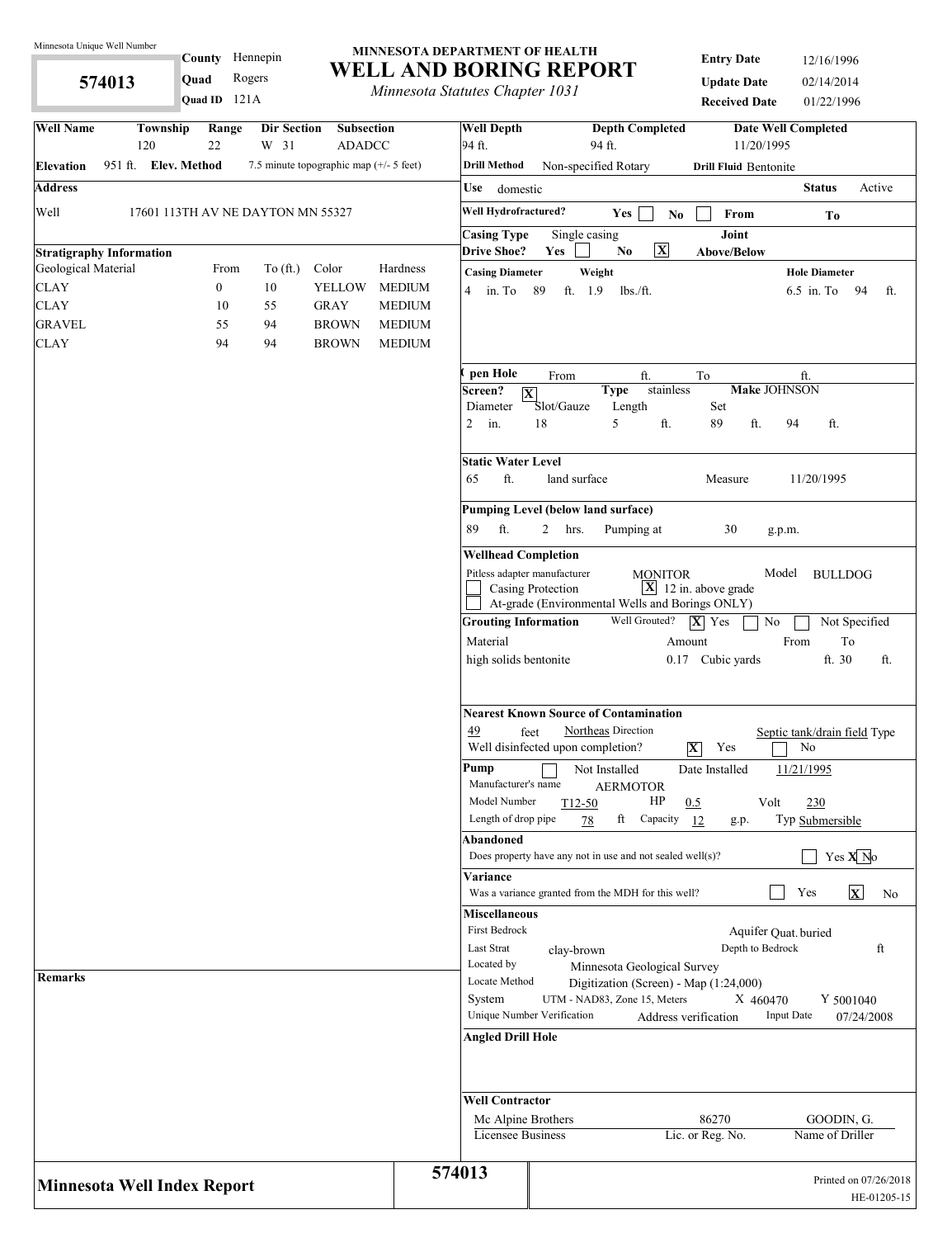**578919** 

# 121A **Quad ID County** Hennepin

#### **MINNESOTA DEPARTMENT OF HEALTH WELL AND BORING REPORT**

**Quad** Rogers **WELL AND BORTNG RET**<br> *Minnesota Statutes Chapter 1031* 

| <b>Entry Date</b>    | 03/18/2002 |
|----------------------|------------|
| <b>Update Date</b>   | 02/16/2015 |
| <b>Received Date</b> | 07/17/1998 |

| <b>Well Name</b><br>Township<br><b>Dir Section</b><br>Range<br><b>Subsection</b><br><b>DDBDAA</b><br>120<br>23<br>W 25 |               | <b>Well Depth</b><br>260 ft.                                       |                          | <b>Depth Completed</b><br>260 ft.                               |                                               | <b>Date Well Completed</b><br>11/26/1998 |                                      |                                      |
|------------------------------------------------------------------------------------------------------------------------|---------------|--------------------------------------------------------------------|--------------------------|-----------------------------------------------------------------|-----------------------------------------------|------------------------------------------|--------------------------------------|--------------------------------------|
| 961 ft. Elev. Method<br><b>Elevation</b><br>LiDAR 1m DEM (MNDNR)                                                       |               | <b>Drill Method</b>                                                | Non-specified Rotary     |                                                                 |                                               | <b>Drill Fluid Bentonite</b>             |                                      |                                      |
| <b>Address</b>                                                                                                         |               | Use<br>industrial                                                  |                          |                                                                 |                                               |                                          | <b>Status</b>                        | Active                               |
| Well<br>19220 LINDEN DR ROGERS MN                                                                                      |               | Well Hydrofractured?                                               |                          |                                                                 |                                               |                                          |                                      |                                      |
|                                                                                                                        |               |                                                                    |                          | <b>Yes</b><br>No                                                | From                                          |                                          | To                                   |                                      |
| <b>Stratigraphy Information</b>                                                                                        |               | <b>Casing Type</b><br><b>Drive Shoe?</b>                           | Single casing<br>Yes $X$ | N <sub>0</sub>                                                  | Joint<br><b>Above/Below</b>                   |                                          | Threaded                             |                                      |
| To $(ft.)$<br>Color<br>Geological Material<br>From                                                                     | Hardness      | <b>Casing Diameter</b>                                             | Weight                   |                                                                 |                                               |                                          | <b>Hole Diameter</b>                 |                                      |
| $\boldsymbol{0}$<br><b>BROWN</b><br><b>CLAY</b><br>60                                                                  | <b>SOFT</b>   | in. To<br>4                                                        | 210 ft. 10.7 lbs./ft.    |                                                                 |                                               | 9                                        | in. To                               | 30<br>ft.                            |
| <b>GRAVEL</b><br>60<br>96<br><b>BROWN</b>                                                                              | <b>SOFT</b>   |                                                                    |                          |                                                                 |                                               |                                          | 6.7 in. To                           | 210<br>ft.                           |
| <b>CLAY</b><br>96<br>200<br><b>GRAY</b>                                                                                | SOFT          |                                                                    |                          |                                                                 |                                               | 4                                        | in. To                               | 260<br>ft.                           |
| <b>TAN</b><br><b>SHALE &amp; SANDSTONE</b><br>200<br>210                                                               | <b>MEDIUM</b> |                                                                    |                          |                                                                 |                                               |                                          |                                      |                                      |
| TAN/GRY MEDIUM<br><b>SHALE &amp; SANDSTONE</b><br>210<br>260                                                           |               | pen Hole                                                           |                          |                                                                 |                                               |                                          |                                      |                                      |
|                                                                                                                        |               | Screen?                                                            | From                     | ft.<br>210<br><b>Type</b>                                       | To                                            | 260<br>Make                              | ft.                                  |                                      |
|                                                                                                                        |               | <b>Static Water Level</b><br>ft.<br>80                             | land surface             |                                                                 | Measure                                       |                                          | 11/26/1998                           |                                      |
|                                                                                                                        |               | <b>Pumping Level (below land surface)</b>                          |                          |                                                                 |                                               |                                          |                                      |                                      |
|                                                                                                                        |               | ft.                                                                | 3<br>hrs.                | Pumping at                                                      | 45                                            | g.p.m.                                   |                                      |                                      |
|                                                                                                                        |               | <b>Wellhead Completion</b>                                         |                          |                                                                 |                                               |                                          |                                      |                                      |
|                                                                                                                        |               | Pitless adapter manufacturer                                       | Casing Protection        | <b>BAKER</b><br>At-grade (Environmental Wells and Borings ONLY) | $\mathbf{X}$ 12 in. above grade               | Model                                    | <b>STANDARD</b>                      |                                      |
|                                                                                                                        |               | <b>Grouting Information</b>                                        |                          | Well Grouted?                                                   | $ \mathbf{X} $ Yes                            | No                                       |                                      | Not Specified                        |
|                                                                                                                        |               | Material                                                           |                          |                                                                 | Amount                                        |                                          | From                                 | To                                   |
|                                                                                                                        |               | well grouted, type unknown                                         |                          | 3                                                               | Sacks                                         | $\boldsymbol{0}$                         | ft. 30                               | ft.                                  |
|                                                                                                                        |               | 50<br>feet<br>Well disinfected upon completion?                    |                          | <b>Nearest Known Source of Contamination</b><br>East Direction  | Yes<br>X                                      |                                          | No                                   | Sewer Type                           |
|                                                                                                                        |               | Pump<br>Manufacturer's name<br>Model Number<br>Length of drop pipe | 16S10-10                 | Not Installed<br><b>GRUNDFOS</b><br>HP<br>ft<br>Capacity        | Date Installed<br>$\mathbf{1}$<br>-16<br>g.p. | Volt                                     | 06/08/1998<br>230<br>Typ Submersible |                                      |
|                                                                                                                        |               | Abandoned                                                          |                          |                                                                 |                                               |                                          |                                      |                                      |
|                                                                                                                        |               |                                                                    |                          | Does property have any not in use and not sealed well(s)?       |                                               |                                          |                                      | Yes $X$ <sup>No</sup>                |
|                                                                                                                        |               | Variance                                                           |                          | Was a variance granted from the MDH for this well?              |                                               |                                          | Yes                                  | $\overline{\mathbf{x}}$<br>No        |
|                                                                                                                        |               | <b>Miscellaneous</b><br>First Bedrock<br>Last Strat<br>Located by  | Tunnel City Group        | St.Lawrence Formation<br>Minnesota Geological Survey            |                                               | Aquifer Tunnel City<br>Depth to Bedrock  | 200                                  | ft                                   |
| <b>Remarks</b>                                                                                                         |               | Locate Method<br>System<br>Unique Number Verification              |                          | GPS SA Off (averaged)<br>UTM - NAD83, Zone 15, Meters           | Address verification                          | X 458801<br><b>Input Date</b>            |                                      | Y 5001924<br>01/23/2015              |
|                                                                                                                        |               | <b>Angled Drill Hole</b>                                           |                          |                                                                 |                                               |                                          |                                      |                                      |
|                                                                                                                        |               | <b>Well Contractor</b><br>Renner E.H. Well                         |                          |                                                                 | 71015                                         |                                          | PRAUGHT, V.                          |                                      |
|                                                                                                                        |               | Licensee Business                                                  |                          |                                                                 | Lic. or Reg. No.                              |                                          | Name of Driller                      |                                      |
| <b>Minnesota Well Index Report</b>                                                                                     | 578919        |                                                                    |                          |                                                                 |                                               |                                          |                                      | Printed on 07/26/2018<br>HE-01205-15 |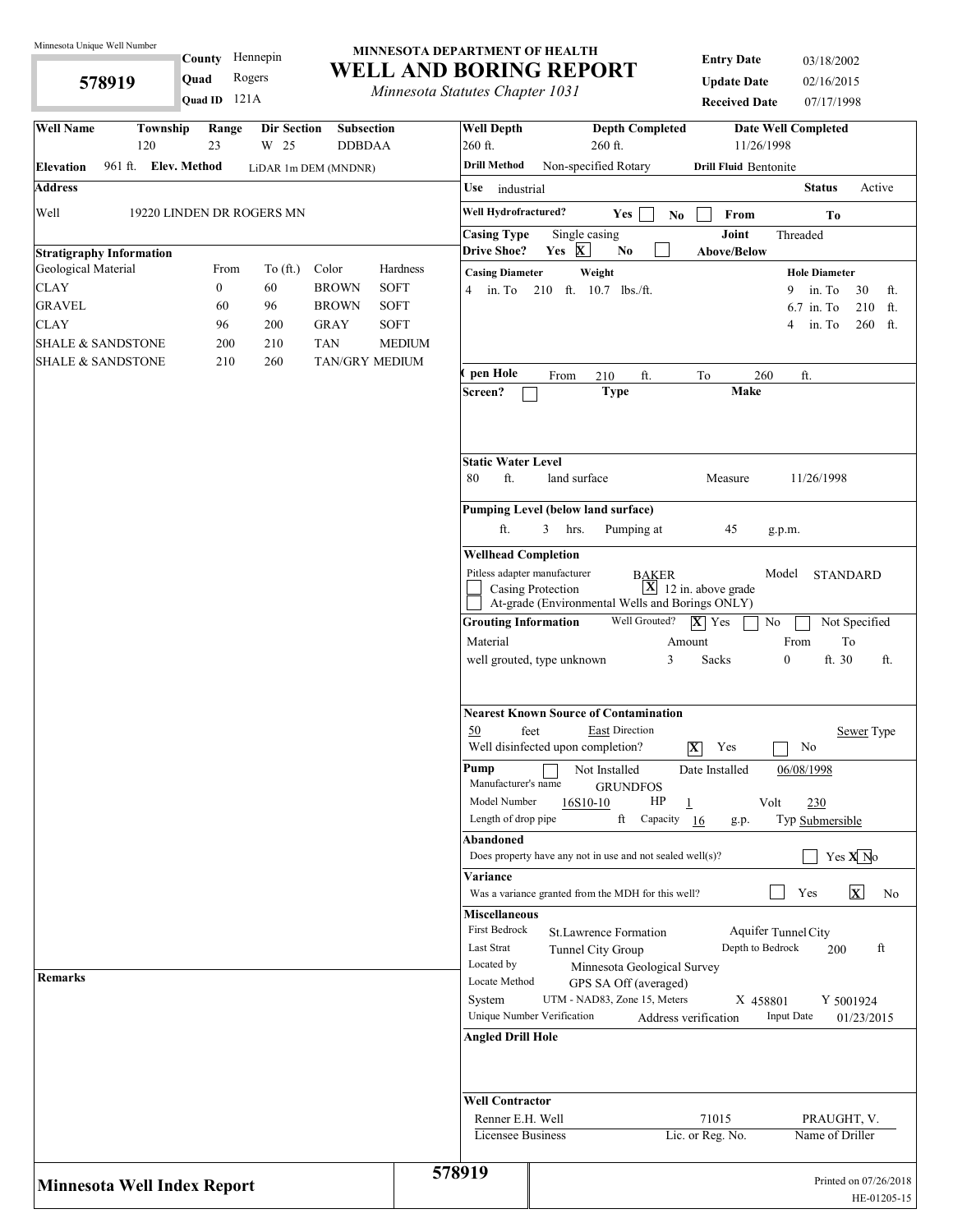**579120** 

**County** Hennepin

#### **MINNESOTA DEPARTMENT OF HEALTH WELL AND BORING REPORT**

**Quad** Rogers **WELL AND BORTNG RET**<br>*Minnesota Statutes Chapter 1031* 

**Entry Date** 08/08/1997 **Update Date** 02/14/2014 **Received Date** 08/25/1997

|                                                        |                      | Quad ID 121A     |                                  |                                         | <i>Internessua Statutes Chapter 1051</i> |                                              |                   |                                                                        | <b>Received Date</b>             | 08/25/1997                         |                                      |
|--------------------------------------------------------|----------------------|------------------|----------------------------------|-----------------------------------------|------------------------------------------|----------------------------------------------|-------------------|------------------------------------------------------------------------|----------------------------------|------------------------------------|--------------------------------------|
| <b>Well Name</b>                                       | Township             | Range            | <b>Dir Section</b>               | Subsection                              |                                          | <b>Well Depth</b>                            |                   | <b>Depth Completed</b>                                                 |                                  | <b>Date Well Completed</b>         |                                      |
| <b>JESKE, BILL</b>                                     | 120                  | 22               | W 31                             | <b>ADABDB</b>                           |                                          | 95 ft.                                       |                   | 95 ft.                                                                 | 10/14/1996                       |                                    |                                      |
| <b>Elevation</b>                                       | 952 ft. Elev. Method |                  |                                  | 7.5 minute topographic map (+/- 5 feet) |                                          | <b>Drill Method</b>                          |                   | Non-specified Rotary                                                   | <b>Drill Fluid Bentonite</b>     |                                    |                                      |
| <b>Address</b>                                         |                      |                  |                                  |                                         |                                          | Use<br>domestic                              |                   |                                                                        |                                  | <b>Status</b>                      | Active                               |
| Well                                                   |                      |                  | 17620 113TH AV N DAYTON MN 55327 |                                         |                                          | Well Hydrofractured?                         |                   | Yes<br>No                                                              | From                             | To                                 |                                      |
|                                                        |                      |                  |                                  |                                         |                                          | <b>Casing Type</b>                           |                   | Single casing<br>$\boxed{\mathbf{X}}$                                  | Joint                            |                                    |                                      |
| <b>Stratigraphy Information</b><br>Geological Material |                      | From             | To $(\text{ft.})$                | Color                                   | Hardness                                 | <b>Drive Shoe?</b><br><b>Casing Diameter</b> | Yes               | $\mathbf{N}\mathbf{o}$<br>Weight                                       | Above/Below                      | <b>Hole Diameter</b>               |                                      |
| CLAY/GRAVEL                                            |                      | $\boldsymbol{0}$ | 32                               | <b>BROWN</b>                            | <b>MEDIUM</b>                            | 4 in. To 85                                  | ft.               | lbs./ft.                                                               |                                  | $6.2$ in. To                       | - 95<br>ft.                          |
| <b>CLAY</b>                                            |                      | 32               | 50                               | <b>BROWN</b>                            | <b>MEDIUM</b>                            |                                              |                   |                                                                        |                                  |                                    |                                      |
| <b>CLAY</b>                                            |                      | 50               | 77                               | <b>GRAY</b>                             | <b>MEDIUM</b>                            |                                              |                   |                                                                        |                                  |                                    |                                      |
| <b>WATER SAND</b>                                      |                      | 77               | 95                               | <b>BROWN</b>                            | <b>SOFT</b>                              |                                              |                   |                                                                        |                                  |                                    |                                      |
|                                                        |                      |                  |                                  |                                         |                                          | pen Hole                                     | From              | ft.                                                                    | To                               | ft.                                |                                      |
|                                                        |                      |                  |                                  |                                         |                                          | Screen?<br>$ \mathbf{X} $                    |                   | plastic<br><b>Type</b>                                                 | <b>Make JAYCO</b>                |                                    |                                      |
|                                                        |                      |                  |                                  |                                         |                                          | Diameter                                     | Slot/Gauze        | Length                                                                 | Set                              |                                    |                                      |
|                                                        |                      |                  |                                  |                                         |                                          | 4<br>in.                                     | 18                | 10<br>ft.                                                              | ft.<br>85                        | ft.<br>95                          |                                      |
|                                                        |                      |                  |                                  |                                         |                                          | <b>Static Water Level</b>                    |                   |                                                                        |                                  |                                    |                                      |
|                                                        |                      |                  |                                  |                                         |                                          | ft.<br>70                                    | land surface      |                                                                        | Measure                          | 08/14/1996                         |                                      |
|                                                        |                      |                  |                                  |                                         |                                          |                                              |                   | <b>Pumping Level (below land surface)</b>                              |                                  |                                    |                                      |
|                                                        |                      |                  |                                  |                                         |                                          | ft.<br>85                                    | 2.5 hrs.          | Pumping at                                                             | 30                               | g.p.m.                             |                                      |
|                                                        |                      |                  |                                  |                                         |                                          | <b>Wellhead Completion</b>                   |                   |                                                                        |                                  |                                    |                                      |
|                                                        |                      |                  |                                  |                                         |                                          | Pitless adapter manufacturer                 | Casing Protection | <b>MAASS</b>                                                           | 12 in. above grade               | Model 4JC1                         |                                      |
|                                                        |                      |                  |                                  |                                         |                                          |                                              |                   | At-grade (Environmental Wells and Borings ONLY)                        |                                  |                                    |                                      |
|                                                        |                      |                  |                                  |                                         |                                          | <b>Grouting Information</b>                  |                   | Well Grouted?                                                          | $ \mathbf{X} $ Yes<br>No         |                                    | Not Specified                        |
|                                                        |                      |                  |                                  |                                         |                                          | Material                                     |                   |                                                                        | Amount                           | From                               | To                                   |
|                                                        |                      |                  |                                  |                                         |                                          | high solids bentonite                        |                   |                                                                        |                                  | ft. 85                             | ft.                                  |
|                                                        |                      |                  |                                  |                                         |                                          | 50<br>Well disinfected upon completion?      | feet              | <b>Nearest Known Source of Contamination</b><br>North Direction        | Yes                              | Septic tank/drain field Type<br>No |                                      |
|                                                        |                      |                  |                                  |                                         |                                          | Pump<br>Manufacturer's name                  |                   | Not Installed                                                          | Date Installed                   | 10/14/1996                         |                                      |
|                                                        |                      |                  |                                  |                                         |                                          | Model Number                                 |                   | HP                                                                     | Volt                             |                                    |                                      |
|                                                        |                      |                  |                                  |                                         |                                          | Length of drop pipe                          |                   | ft<br>Capacity                                                         | g.p.                             | Typ Submersible                    |                                      |
|                                                        |                      |                  |                                  |                                         |                                          | Abandoned                                    |                   |                                                                        |                                  |                                    |                                      |
|                                                        |                      |                  |                                  |                                         |                                          |                                              |                   | Does property have any not in use and not sealed well $(s)$ ?          |                                  |                                    | Yes X No                             |
|                                                        |                      |                  |                                  |                                         |                                          | Variance                                     |                   | Was a variance granted from the MDH for this well?                     |                                  | Yes                                | $\mathbf{x}$<br>No                   |
|                                                        |                      |                  |                                  |                                         |                                          | <b>Miscellaneous</b>                         |                   |                                                                        |                                  |                                    |                                      |
|                                                        |                      |                  |                                  |                                         |                                          | First Bedrock                                |                   |                                                                        | Aquifer Quat. buried             |                                    |                                      |
|                                                        |                      |                  |                                  |                                         |                                          | Last Strat                                   | sand-brown        |                                                                        | Depth to Bedrock                 |                                    | ft                                   |
| <b>Remarks</b>                                         |                      |                  |                                  |                                         |                                          | Located by                                   |                   | Minnesota Geological Survey                                            |                                  |                                    |                                      |
|                                                        |                      |                  |                                  |                                         |                                          | Locate Method                                |                   | Digitization (Screen) - Map (1:24,000)<br>UTM - NAD83, Zone 15, Meters |                                  |                                    |                                      |
|                                                        |                      |                  |                                  |                                         |                                          | System<br>Unique Number Verification         |                   |                                                                        | X 460430<br>Address verification | <b>Input Date</b>                  | Y 5001163<br>07/24/2008              |
|                                                        |                      |                  |                                  |                                         |                                          | <b>Angled Drill Hole</b>                     |                   |                                                                        |                                  |                                    |                                      |
|                                                        |                      |                  |                                  |                                         |                                          | <b>Well Contractor</b>                       |                   |                                                                        |                                  |                                    |                                      |
|                                                        |                      |                  |                                  |                                         |                                          | Ruppert & Son                                |                   |                                                                        | 27086                            | RUPPERT, C.                        |                                      |
|                                                        |                      |                  |                                  |                                         |                                          | Licensee Business                            |                   |                                                                        | Lic. or Reg. No.                 | Name of Driller                    |                                      |
| <b>Minnesota Well Index Report</b>                     |                      |                  |                                  |                                         |                                          | 579120                                       |                   |                                                                        |                                  |                                    | Printed on 07/26/2018<br>HE-01205-15 |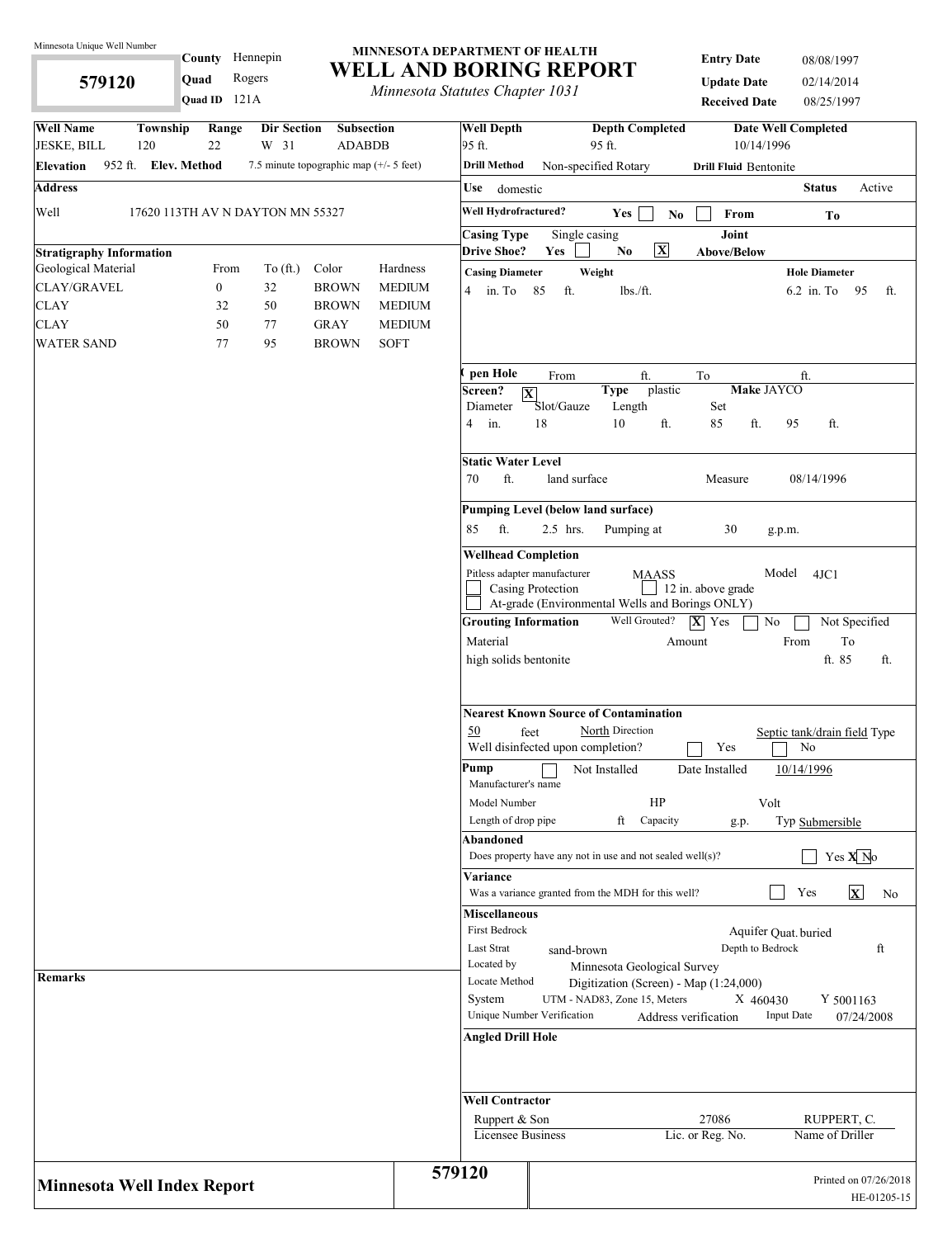**581548** 

# **County** Hennepin **Quad** Rogers **Quad ID**

#### **MINNESOTA DEPARTMENT OF HEALTH WELL AND BORING REPORT**

*Minnesota Statutes Chapter 1031* 

**Entry Date**

**Update Date** 02/14/2014 **Received Date**

| <b>Well Name</b>                                       | <b>Township</b><br>120           | Range<br>22      | <b>Dir Section</b><br>W 31 | <b>Subsection</b><br><b>ADDAAB</b>        |               | <b>Well Depth</b><br>77 ft.                | <b>Depth Completed</b><br><b>Date Well Completed</b><br>06/25/1996<br>77 ft.                                                                                                         |
|--------------------------------------------------------|----------------------------------|------------------|----------------------------|-------------------------------------------|---------------|--------------------------------------------|--------------------------------------------------------------------------------------------------------------------------------------------------------------------------------------|
| Elevation                                              | 948 ft. Elev. Method             |                  |                            | 7.5 minute topographic map $(+/- 5$ feet) |               | <b>Drill Method</b>                        | Non-specified Rotary<br>Drill Fluid Qwik gel                                                                                                                                         |
| <b>Address</b>                                         |                                  |                  |                            |                                           |               | Use domestic                               | <b>Status</b><br>Active                                                                                                                                                              |
| Well                                                   | 17501 113TH AV N DAYTON MN 55327 |                  |                            |                                           |               | Well Hydrofractured?                       | Yes<br>From<br>N <sub>0</sub><br>To                                                                                                                                                  |
|                                                        |                                  |                  |                            |                                           |               | <b>Casing Type</b>                         | Joint<br>Solvent Welded<br>Single casing                                                                                                                                             |
| <b>Stratigraphy Information</b><br>Geological Material |                                  | From             | To $(\text{ft.})$          | Color                                     | Hardness      | <b>Drive Shoe?</b>                         | Yes $X$<br>N <sub>0</sub><br><b>Above/Below</b>                                                                                                                                      |
| <b>CLAY</b>                                            |                                  | $\boldsymbol{0}$ | 22                         | YELLOW SOFT                               |               | <b>Casing Diameter</b><br>$4 \quad$ in. To | Weight<br><b>Hole Diameter</b><br>ft.<br>72<br>lbs./ft.<br>$6.5$ in. To<br>- 72<br>ft.                                                                                               |
| <b>CLAY</b>                                            |                                  | 22               | 53                         | <b>BLUE</b>                               | <b>MEDIUM</b> |                                            |                                                                                                                                                                                      |
| <b>CLAY &amp; GRAVEL</b>                               |                                  | 53               | 61                         | <b>GRAY</b>                               | <b>MEDIUM</b> |                                            |                                                                                                                                                                                      |
| <b>SAND</b>                                            |                                  | 61               | 77                         | <b>GRY/BRN SOFT</b>                       |               |                                            |                                                                                                                                                                                      |
|                                                        |                                  |                  |                            |                                           |               |                                            |                                                                                                                                                                                      |
|                                                        |                                  |                  |                            |                                           |               | pen Hole<br>Screen?                        | From<br>ft.<br>To<br>ft.<br>stainless<br>Make JOHNSON<br><b>Type</b><br>$ \overline{\mathbf{X}} $                                                                                    |
|                                                        |                                  |                  |                            |                                           |               | Diameter                                   | Set<br>Slot/Gauze<br>Length                                                                                                                                                          |
|                                                        |                                  |                  |                            |                                           |               | $\overline{2}$<br>in.                      | 5<br>12<br>ft.<br>ft.<br>72<br>77<br>ft.                                                                                                                                             |
|                                                        |                                  |                  |                            |                                           |               | <b>Static Water Level</b>                  |                                                                                                                                                                                      |
|                                                        |                                  |                  |                            |                                           |               | ft.<br>50                                  | land surface<br>06/25/1996<br>Measure                                                                                                                                                |
|                                                        |                                  |                  |                            |                                           |               |                                            | <b>Pumping Level (below land surface)</b>                                                                                                                                            |
|                                                        |                                  |                  |                            |                                           |               | ft.<br>60                                  | 3<br>Pumping at<br>30<br>hrs.<br>g.p.m.                                                                                                                                              |
|                                                        |                                  |                  |                            |                                           |               |                                            |                                                                                                                                                                                      |
|                                                        |                                  |                  |                            |                                           |               | <b>Wellhead Completion</b>                 |                                                                                                                                                                                      |
|                                                        |                                  |                  |                            |                                           |               | $ \mathbf{x} $                             | Pitless adapter manufacturer<br>Model<br><b>MONITOR</b><br>4AO<br>$\mathbf{X}$ 12 in. above grade<br>Casing Protection<br>At-grade (Environmental Wells and Borings ONLY)            |
|                                                        |                                  |                  |                            |                                           |               | <b>Grouting Information</b>                | Well Grouted?<br>$ \mathbf{X} $ Yes<br>No<br>Not Specified                                                                                                                           |
|                                                        |                                  |                  |                            |                                           |               | Material                                   | From<br>To<br>Amount                                                                                                                                                                 |
|                                                        |                                  |                  |                            |                                           |               | cuttings                                   | 30<br>ft. 72<br>ft.                                                                                                                                                                  |
|                                                        |                                  |                  |                            |                                           |               | high solids bentonite                      | Sacks<br>ft. 30<br>ft.<br>2                                                                                                                                                          |
|                                                        |                                  |                  |                            |                                           |               | 50                                         | <b>Nearest Known Source of Contamination</b><br>South Direction<br>feet<br>Septic tank/drain field Type<br>Well disinfected upon completion?<br>$\overline{\mathbf{X}}$<br>Yes<br>No |
|                                                        |                                  |                  |                            |                                           |               | Pump<br>Manufacturer's name                | Not Installed<br>Date Installed<br>06/26/1996<br><b>AERMOTER</b>                                                                                                                     |
|                                                        |                                  |                  |                            |                                           |               | Model Number<br>Length of drop pipe        | HP<br>S0T100<br>$\overline{1}$<br>Volt<br>230<br>ft<br>Capacity<br>Typ Submersible<br>60<br>20                                                                                       |
|                                                        |                                  |                  |                            |                                           |               | Abandoned                                  | g.p.                                                                                                                                                                                 |
|                                                        |                                  |                  |                            |                                           |               |                                            | Yes $X$ <sup>No</sup><br>Does property have any not in use and not sealed well(s)?                                                                                                   |
|                                                        |                                  |                  |                            |                                           |               | Variance                                   | $\mathbf{x}$<br>Yes<br>Was a variance granted from the MDH for this well?<br>No                                                                                                      |
|                                                        |                                  |                  |                            |                                           |               | <b>Miscellaneous</b>                       |                                                                                                                                                                                      |
|                                                        |                                  |                  |                            |                                           |               | First Bedrock                              | Aquifer Quat. buried                                                                                                                                                                 |
|                                                        |                                  |                  |                            |                                           |               | Last Strat                                 | Depth to Bedrock<br>ft<br>sand                                                                                                                                                       |
|                                                        |                                  |                  |                            |                                           |               | Located by                                 | Minnesota Geological Survey                                                                                                                                                          |
| <b>Remarks</b>                                         |                                  |                  |                            |                                           |               | Locate Method                              | Digitization (Screen) - Map (1:24,000)                                                                                                                                               |
|                                                        |                                  |                  |                            |                                           |               | System                                     | UTM - NAD83, Zone 15, Meters<br>X 460515<br>Y 5000999<br>Unique Number Verification<br><b>Input Date</b><br>Address verification<br>07/24/2008                                       |
|                                                        |                                  |                  |                            |                                           |               | <b>Angled Drill Hole</b>                   |                                                                                                                                                                                      |
|                                                        |                                  |                  |                            |                                           |               |                                            |                                                                                                                                                                                      |
|                                                        |                                  |                  |                            |                                           |               | <b>Well Contractor</b>                     |                                                                                                                                                                                      |
|                                                        |                                  |                  |                            |                                           |               | Licensee Business                          | 27695<br>McAlpine Well Drilling<br>MCALPINE, T.<br>Name of Driller                                                                                                                   |
|                                                        |                                  |                  |                            |                                           |               |                                            | Lic. or Reg. No.                                                                                                                                                                     |
| <b>Minnesota Well Index Report</b>                     |                                  |                  |                            |                                           |               | 581548                                     | Printed on 07/26/2018<br>HE-01205-15                                                                                                                                                 |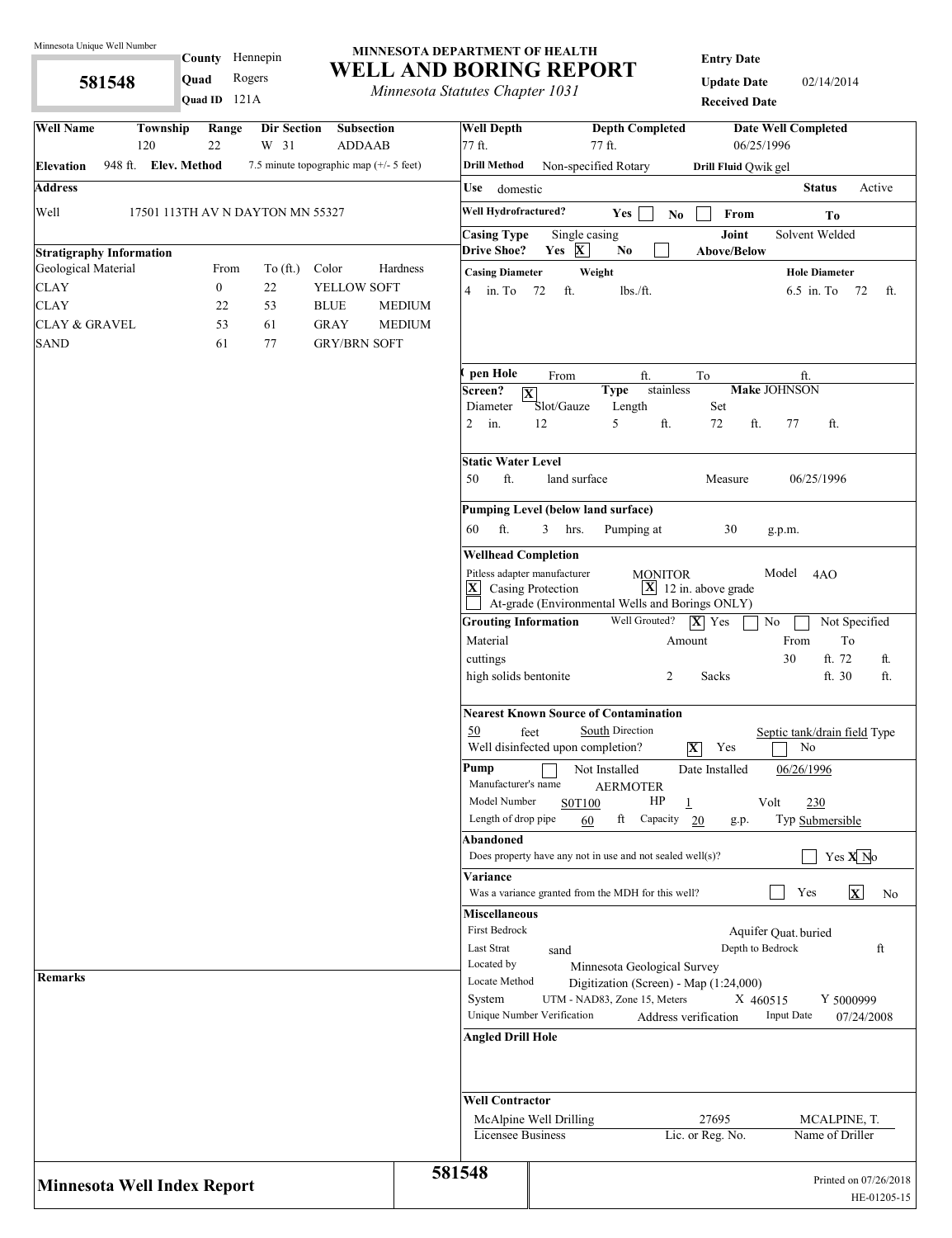**587146** 

121A **Quad ID**

**County** Hennepin

### **MINNESOTA DEPARTMENT OF HEALTH WELL AND BORING REPORT**

**Quad** Rogers **WELL AIND BUKING KEI**<br> *Minnesota Statutes Chapter 1031* 

| <b>Entry Date</b>    | 08/08/1997 |
|----------------------|------------|
| <b>Update Date</b>   | 02/14/2014 |
| <b>Received Date</b> | 05/30/1997 |

| <b>Well Name</b><br><b>HAROLD'S</b>                    | Township<br>120                  | Range<br>22      | Dir Section<br>W 31         | Subsection<br><b>ADBBDB</b>             |               | <b>Well Depth</b><br>91 ft.                                        | 91 ft.                                                                                    | <b>Depth Completed</b>                                                                         | 11/15/1996                              | <b>Date Well Completed</b>                   |
|--------------------------------------------------------|----------------------------------|------------------|-----------------------------|-----------------------------------------|---------------|--------------------------------------------------------------------|-------------------------------------------------------------------------------------------|------------------------------------------------------------------------------------------------|-----------------------------------------|----------------------------------------------|
| <b>Elevation</b>                                       | 949 ft. Elev. Method             |                  |                             | 7.5 minute topographic map (+/- 5 feet) |               | <b>Drill Method</b>                                                | Non-specified Rotary                                                                      |                                                                                                | <b>Drill Fluid Bentonite</b>            |                                              |
| <b>Address</b>                                         |                                  |                  |                             |                                         |               | <b>Use</b>                                                         |                                                                                           |                                                                                                |                                         | <b>Status</b><br>Active                      |
|                                                        |                                  |                  |                             |                                         |               | domestic                                                           |                                                                                           |                                                                                                |                                         |                                              |
| Well                                                   | 17700 113TH AV N DAYTON MN 55327 |                  |                             |                                         |               | Well Hydrofractured?                                               |                                                                                           | Yes<br>No.                                                                                     | From                                    | To                                           |
|                                                        |                                  |                  |                             |                                         |               | <b>Casing Type</b><br><b>Drive Shoe?</b>                           | Single casing<br>Yes                                                                      | $\overline{\mathbf{X}}$<br>No                                                                  | Joint<br><b>Above/Below</b>             |                                              |
| <b>Stratigraphy Information</b><br>Geological Material |                                  | From             | To $(\hat{\mathfrak{m}})$ . | Color                                   | Hardness      | <b>Casing Diameter</b>                                             | Weight                                                                                    |                                                                                                |                                         | <b>Hole Diameter</b>                         |
| <b>CLAY</b>                                            |                                  | $\boldsymbol{0}$ | 22                          | YELLOW                                  | <b>MEDIUM</b> | $4 \quad \text{in. To}$                                            | ft. 1.9<br>86                                                                             | $lbs$ ./ft.                                                                                    |                                         | 6.2 in. To 91<br>ft.                         |
| <b>CLAY</b>                                            |                                  | 22               | 53                          | <b>GRAY</b>                             | MEDIUM        |                                                                    |                                                                                           |                                                                                                |                                         |                                              |
| <b>GRAVEL</b>                                          |                                  | 53               | 91                          | <b>BROWN</b>                            | <b>SOFT</b>   |                                                                    |                                                                                           |                                                                                                |                                         |                                              |
| <b>CLAY</b>                                            |                                  | 91               | 91                          | <b>BROWN</b>                            | <b>MEDIUM</b> |                                                                    |                                                                                           |                                                                                                |                                         |                                              |
|                                                        |                                  |                  |                             |                                         |               | pen Hole<br>Screen?<br>$ \mathbf{X} $<br>Diameter<br>in.           | From<br>Slot/Gauze<br>18                                                                  | ft.<br><b>Type</b><br>stainless<br>Length<br>5<br>ft.                                          | To<br>Set<br>86<br>ft.                  | ft.<br>Make JOHNSON<br>91<br>ft.             |
|                                                        |                                  |                  |                             |                                         |               |                                                                    |                                                                                           |                                                                                                |                                         |                                              |
|                                                        |                                  |                  |                             |                                         |               | <b>Static Water Level</b><br>ft.<br>63                             | land surface                                                                              |                                                                                                | Measure                                 | 11/15/1996                                   |
|                                                        |                                  |                  |                             |                                         |               |                                                                    | Pumping Level (below land surface)                                                        |                                                                                                |                                         |                                              |
|                                                        |                                  |                  |                             |                                         |               | ft.                                                                | $\overline{2}$<br>hrs.                                                                    | Pumping at                                                                                     | 25                                      | g.p.m.                                       |
|                                                        |                                  |                  |                             |                                         |               | <b>Wellhead Completion</b>                                         |                                                                                           |                                                                                                |                                         |                                              |
|                                                        |                                  |                  |                             |                                         |               | Pitless adapter manufacturer                                       | Casing Protection<br>At-grade (Environmental Wells and Borings ONLY)                      | <b>MONITOR</b>                                                                                 | $\boxed{\mathbf{X}}$ 12 in. above grade | Model<br><b>BULLDOG</b>                      |
|                                                        |                                  |                  |                             |                                         |               | <b>Grouting Information</b>                                        |                                                                                           | Well Grouted?                                                                                  | $ \mathbf{X} $ Yes<br>No                | Not Specified                                |
|                                                        |                                  |                  |                             |                                         |               | Material                                                           |                                                                                           | Amount                                                                                         |                                         | To<br>From                                   |
|                                                        |                                  |                  |                             |                                         |               | cuttings                                                           |                                                                                           | 0.17                                                                                           | Cubic yards                             | 30<br>ft. 86<br>ft.<br>ft.<br>ft. 30         |
|                                                        |                                  |                  |                             |                                         |               | 55                                                                 | <b>Nearest Known Source of Contamination</b><br>feet<br>Well disinfected upon completion? | North Direction                                                                                | $ \mathbf{X} $<br>Yes                   | Septic tank/drain field Type<br>No           |
|                                                        |                                  |                  |                             |                                         |               | Pump<br>Manufacturer's name<br>Model Number<br>Length of drop pipe | Not Installed<br>$T12-50$<br>75                                                           | <b>AERMOTOR</b><br>HP<br>ft Capacity 10                                                        | Date Installed<br>0.5<br>Volt<br>g.p.   | 11/21/1996<br>230<br>Typ Submersible         |
|                                                        |                                  |                  |                             |                                         |               | Abandoned                                                          | Does property have any not in use and not sealed well $(s)$ ?                             |                                                                                                |                                         | Yes $X$ <sup>No</sup>                        |
|                                                        |                                  |                  |                             |                                         |               | Variance                                                           | Was a variance granted from the MDH for this well?                                        |                                                                                                |                                         | $\mathbf{x}$<br>Yes<br>No                    |
|                                                        |                                  |                  |                             |                                         |               | <b>Miscellaneous</b><br>First Bedrock<br>Last Strat<br>Located by  | clay-brown                                                                                | Minnesota Geological Survey                                                                    | Depth to Bedrock                        | Aquifer Quat. buried<br>ft                   |
| <b>Remarks</b>                                         |                                  |                  |                             |                                         |               | Locate Method<br>System                                            | Unique Number Verification                                                                | Digitization (Screen) - Map (1:24,000)<br>UTM - NAD83, Zone 15, Meters<br>Address verification | X 460236                                | Y 5001159<br><b>Input Date</b><br>07/24/2008 |
|                                                        |                                  |                  |                             |                                         |               | <b>Angled Drill Hole</b>                                           |                                                                                           |                                                                                                |                                         |                                              |
|                                                        |                                  |                  |                             |                                         |               | <b>Well Contractor</b>                                             |                                                                                           |                                                                                                |                                         |                                              |
|                                                        |                                  |                  |                             |                                         |               | McAlpine Bros., Inc.                                               |                                                                                           |                                                                                                | 27270                                   | GOODIN, G.                                   |
|                                                        |                                  |                  |                             |                                         |               | Licensee Business                                                  |                                                                                           |                                                                                                | Lic. or Reg. No.                        | Name of Driller                              |
| <b>Minnesota Well Index Report</b>                     |                                  |                  |                             |                                         |               | 587146                                                             |                                                                                           |                                                                                                |                                         | Printed on 07/26/2018<br>HE-01205-15         |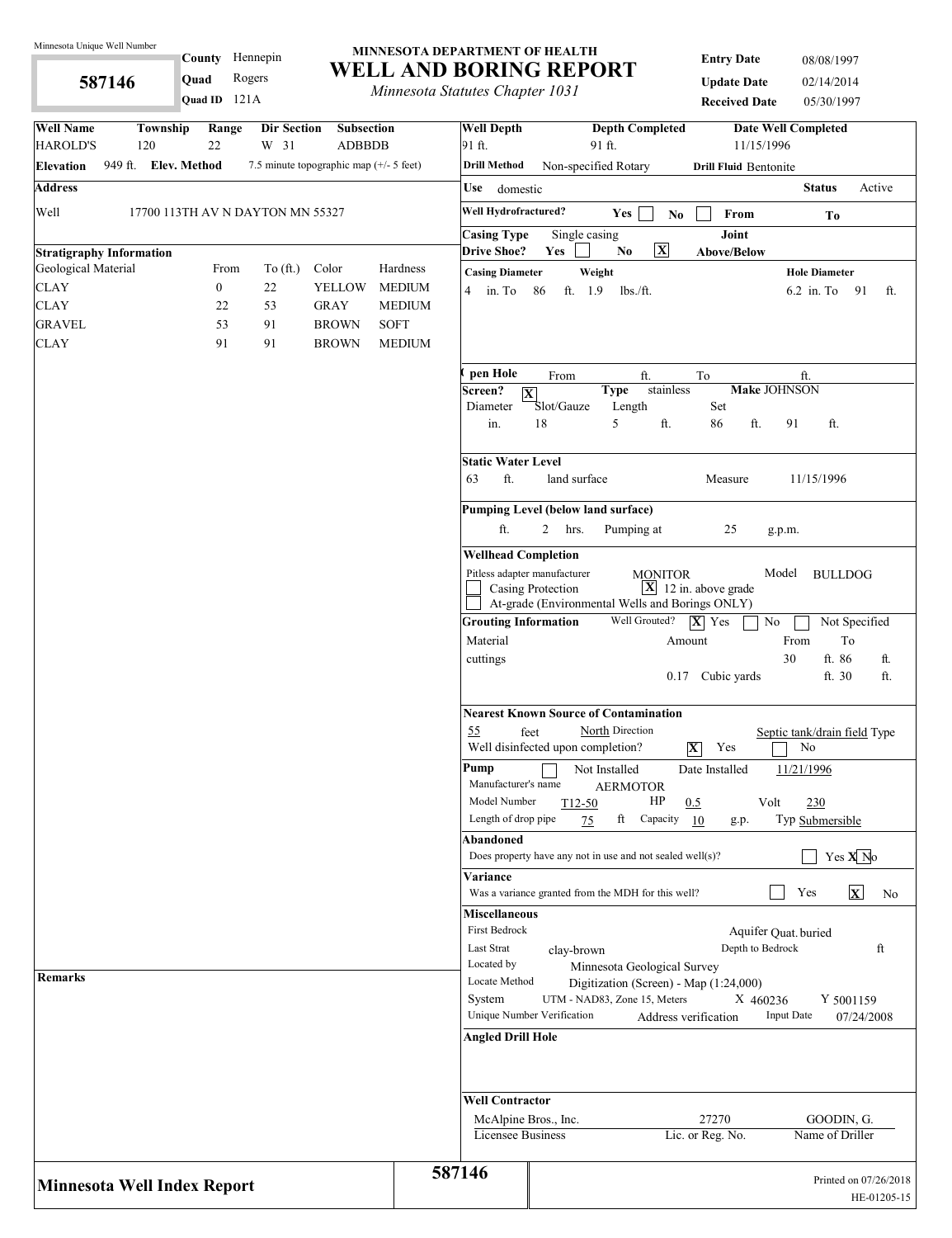**612314** 

# **MINNESOTA DEPARTMENT OF HEALTH County** Hennepin

121A **Quad ID**

**WELL AND BORING REPORT Quad** Rogers **WELL AND BORTNG RET**<br>*Minnesota Statutes Chapter 1031* 

**Entry Date** 08/03/1998 **Update Date** 02/14/2014 **Received Date** 06/19/1998

| <b>Well Name</b><br>Township<br>Dir Section<br>Range<br>22<br>W 32<br>120                  | <b>Subsection</b><br><b>BCBCBC</b> | <b>Well Depth</b><br>97 ft.                |                                           | <b>Depth Completed</b><br>97 ft.                                       | 06/11/1998                                                           | <b>Date Well Completed</b>         |
|--------------------------------------------------------------------------------------------|------------------------------------|--------------------------------------------|-------------------------------------------|------------------------------------------------------------------------|----------------------------------------------------------------------|------------------------------------|
| 947 ft. Elev. Method<br>7.5 minute topographic map $(+/- 5$ feet)<br><b>Elevation</b>      |                                    | <b>Drill Method</b>                        | Non-specified Rotary                      |                                                                        | <b>Drill Fluid Bentonite</b>                                         |                                    |
| <b>Address</b>                                                                             |                                    | Use<br>domestic                            |                                           |                                                                        |                                                                      | <b>Status</b><br>Active            |
|                                                                                            |                                    |                                            |                                           |                                                                        |                                                                      |                                    |
| Well<br>17470 113TH AV N DAYTON MN 55327                                                   |                                    | Well Hydrofractured?                       |                                           | <b>Yes</b><br>N <sub>0</sub>                                           | $\overline{\mathbf{X}}$<br>$\ensuremath{\textnormal{\textbf{From}}}$ | To                                 |
|                                                                                            |                                    | <b>Casing Type</b><br><b>Drive Shoe?</b>   | Single casing<br>Yes                      | $\overline{\mathbf{X}}$<br>N <sub>0</sub>                              | Joint<br><b>Above/Below</b>                                          |                                    |
| <b>Stratigraphy Information</b><br>Geological Material<br>From<br>To $(\hat{ft})$<br>Color | Hardness                           |                                            |                                           |                                                                        |                                                                      | <b>Hole Diameter</b>               |
| <b>CLAY</b><br>$\boldsymbol{0}$<br>14<br>YELLOW                                            | <b>MEDIUM</b>                      | <b>Casing Diameter</b><br>$4 \quad$ in. To | Weight<br>ft. 1.9<br>92                   | $lbs$ ./ft.                                                            |                                                                      | $6.5$ in. To<br>97<br>ft.          |
| <b>CLAY</b><br>52<br>14<br><b>GRAY</b>                                                     | <b>MEDIUM</b>                      |                                            |                                           |                                                                        |                                                                      |                                    |
| <b>GRAVEL</b><br>97<br>52<br><b>BROWN</b>                                                  | <b>SOFT</b>                        |                                            |                                           |                                                                        |                                                                      |                                    |
| <b>CLAY</b><br>97<br>97<br><b>GRAY</b>                                                     | <b>MEDIUM</b>                      |                                            |                                           |                                                                        |                                                                      |                                    |
|                                                                                            |                                    |                                            |                                           |                                                                        |                                                                      |                                    |
|                                                                                            |                                    | pen Hole<br>Screen?                        | From                                      | ft.<br><b>Type</b><br>stainless                                        | To                                                                   | ft.<br><b>Make JOHNSON</b>         |
|                                                                                            |                                    | $\overline{\mathbf{X}}$<br>Diameter        | Slot/Gauze                                | Length                                                                 | Set                                                                  |                                    |
|                                                                                            |                                    | $\overline{2}$<br>in.                      | 12                                        | 5<br>ft.                                                               | 92<br>ft.                                                            | 97<br>ft.                          |
|                                                                                            |                                    | <b>Static Water Level</b>                  |                                           |                                                                        |                                                                      |                                    |
|                                                                                            |                                    | ft.<br>60                                  | land surface                              |                                                                        | Measure                                                              | 06/11/1998                         |
|                                                                                            |                                    |                                            | Pumping Level (below land surface)        |                                                                        |                                                                      |                                    |
|                                                                                            |                                    | ft.<br>92                                  | $\overline{2}$<br>hrs.                    | Pumping at                                                             | 50                                                                   | g.p.m.                             |
|                                                                                            |                                    | <b>Wellhead Completion</b>                 |                                           |                                                                        |                                                                      |                                    |
|                                                                                            |                                    |                                            | Pitless adapter manufacturer              | <b>MONITOR</b>                                                         |                                                                      | Model<br><b>BULLDOG</b>            |
|                                                                                            |                                    |                                            | Casing Protection                         | At-grade (Environmental Wells and Borings ONLY)                        | $\boxed{\mathbf{X}}$ 12 in. above grade                              |                                    |
|                                                                                            |                                    | <b>Grouting Information</b>                |                                           | Well Grouted?                                                          | $ \mathbf{X} $ Yes                                                   | No<br>Not Specified                |
|                                                                                            |                                    | Material                                   |                                           |                                                                        | Amount                                                               | From<br>To                         |
|                                                                                            |                                    | cuttings                                   |                                           |                                                                        |                                                                      | ft. 92<br>30<br>ft.                |
|                                                                                            |                                    | high solids bentonite                      |                                           |                                                                        | 0.17 Cubic yards                                                     | ft.<br>ft. 30                      |
|                                                                                            |                                    |                                            |                                           | <b>Nearest Known Source of Contamination</b>                           |                                                                      |                                    |
|                                                                                            |                                    | 51                                         | feet<br>Well disinfected upon completion? | Northeas Direction                                                     | $ \mathbf{X} $<br>Yes                                                | Septic tank/drain field Type<br>No |
|                                                                                            |                                    | Pump                                       |                                           | Not Installed                                                          | Date Installed                                                       | 06/12/1998                         |
|                                                                                            |                                    | Manufacturer's name<br>Model Number        |                                           | <b>AERMOTOR</b><br>HP                                                  |                                                                      |                                    |
|                                                                                            |                                    | Length of drop pipe                        | $T12-50$<br>80                            | ft<br>Capacity 10                                                      | 0.5<br>Volt<br>g.p.                                                  | 230<br>Typ Submersible             |
|                                                                                            |                                    | Abandoned                                  |                                           |                                                                        |                                                                      |                                    |
|                                                                                            |                                    |                                            |                                           | Does property have any not in use and not sealed well(s)?              |                                                                      | Yes $X$ <sup>No</sup>              |
|                                                                                            |                                    | Variance                                   |                                           |                                                                        |                                                                      |                                    |
|                                                                                            |                                    |                                            |                                           | Was a variance granted from the MDH for this well?                     |                                                                      | $\mathbf{x}$<br>Yes<br>No          |
|                                                                                            |                                    | <b>Miscellaneous</b>                       |                                           |                                                                        |                                                                      |                                    |
|                                                                                            |                                    | First Bedrock                              |                                           |                                                                        |                                                                      | Aquifer Quat. buried               |
|                                                                                            |                                    | Last Strat                                 | clay-gray                                 |                                                                        | Depth to Bedrock                                                     | ft                                 |
| <b>Remarks</b>                                                                             |                                    | Located by<br>Locate Method                |                                           | Minnesota Geological Survey                                            |                                                                      |                                    |
|                                                                                            |                                    | System                                     |                                           | Digitization (Screen) - Map (1:24,000)<br>UTM - NAD83, Zone 15, Meters | X 460559                                                             | Y 5001072                          |
|                                                                                            |                                    |                                            | Unique Number Verification                |                                                                        | Address verification                                                 | <b>Input Date</b><br>07/24/2008    |
|                                                                                            |                                    | <b>Angled Drill Hole</b>                   |                                           |                                                                        |                                                                      |                                    |
|                                                                                            |                                    |                                            |                                           |                                                                        |                                                                      |                                    |
|                                                                                            |                                    | <b>Well Contractor</b>                     |                                           |                                                                        |                                                                      |                                    |
|                                                                                            |                                    | McAlpine Bros., Inc.                       |                                           |                                                                        | 27270                                                                | GOODIN, G.                         |
|                                                                                            |                                    | Licensee Business                          |                                           |                                                                        | Lic. or Reg. No.                                                     | Name of Driller                    |
| <b>Minnesota Well Index Report</b>                                                         |                                    | 612314                                     |                                           |                                                                        |                                                                      | Printed on 07/26/2018              |
|                                                                                            |                                    |                                            |                                           |                                                                        |                                                                      | HE-01205-15                        |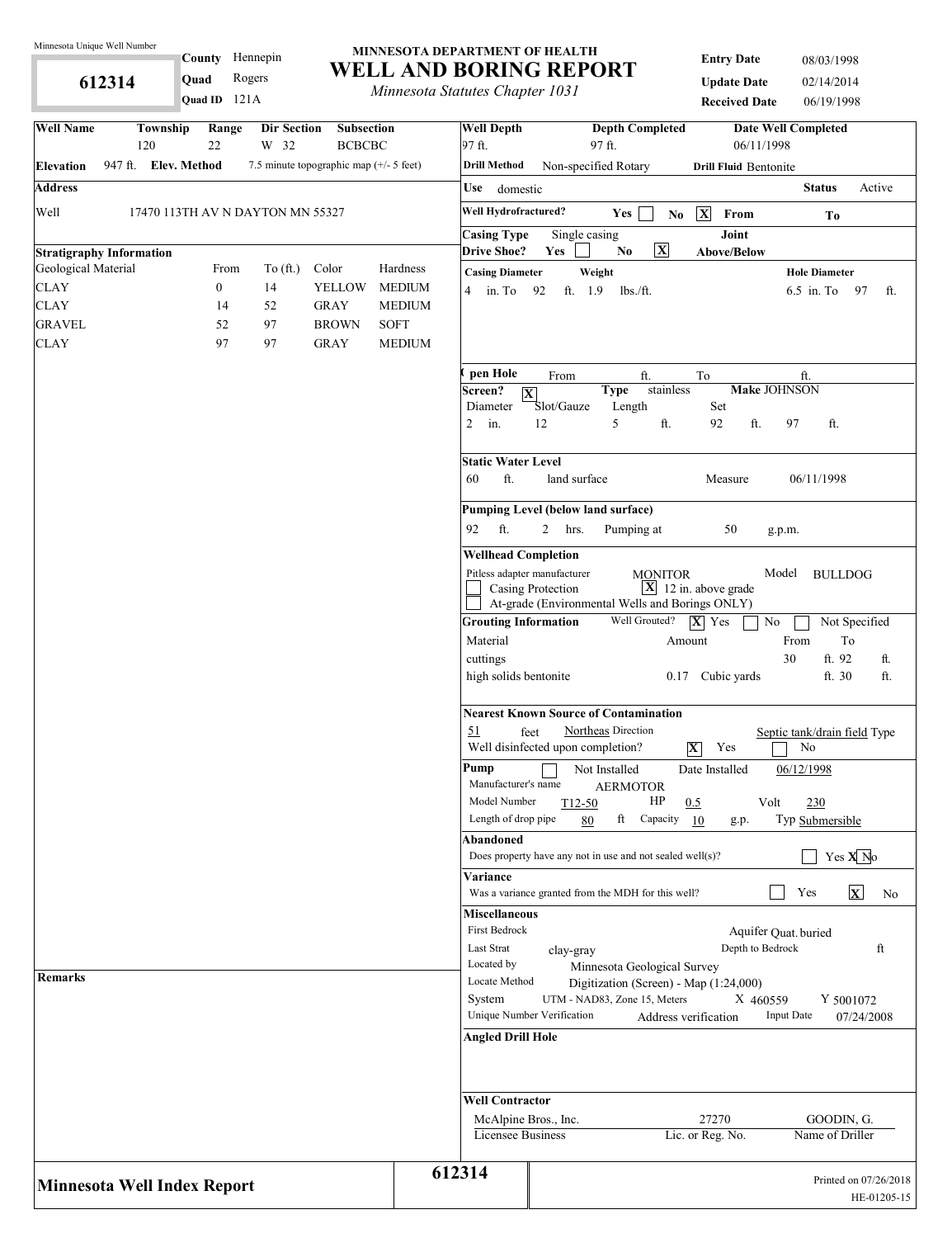**688314** 

**County** Hennepin **Quad**

**Quad ID**

#### **MINNESOTA DEPARTMENT OF HEALTH WELL AND BORING REPORT**

*Minnesota Statutes Chapter 1031*

**Entry Date**

**Update Date** 07/05/2006 **Received Date** 12/31/2003

| <b>Well Name</b><br>Township<br>Range<br><b>Dir Section</b><br><b>Subsection</b><br>22<br>W 26<br>B<br>CITY OF MAPLE 119 | <b>Well Depth</b><br><b>Depth Completed</b><br>26 ft.<br>24 ft.         | <b>Date Well Completed</b><br>04/12/2003                              |
|--------------------------------------------------------------------------------------------------------------------------|-------------------------------------------------------------------------|-----------------------------------------------------------------------|
| Elev. Method<br><b>Elevation</b>                                                                                         | <b>Drill Method</b><br>Cable Tool                                       | <b>Drill Fluid</b>                                                    |
| <b>Address</b>                                                                                                           | Use<br>elevator                                                         | Active<br><b>Status</b>                                               |
| Well<br>12350 MAIN ST N MAPLE GROVE MN 55369                                                                             | Well Hydrofractured?<br>Yes                                             | From<br>No<br>To                                                      |
|                                                                                                                          | <b>Casing Type</b><br>Single casing                                     | Joint<br>Welded                                                       |
| <b>Stratigraphy Information</b>                                                                                          | <b>Drive Shoe?</b><br>Yes X<br>No                                       | Above/Below<br>4 ft.                                                  |
| Geological Material<br>${\bf Color}$<br>Hardness<br>From<br>To $(\text{ft.})$                                            | <b>Casing Diameter</b><br>Weight                                        |                                                                       |
| $\,8\,$<br>$\boldsymbol{0}$<br><b>CLAY &amp; GRAVEL</b><br><b>BROWN</b><br><b>MEDIUM</b>                                 | 16 in. To 24<br>ft. 62.5 lbs./ft.                                       |                                                                       |
| <b>SILTY SAND</b><br>8<br>14<br><b>BROWN</b><br><b>MEDIUM</b>                                                            |                                                                         |                                                                       |
| <b>BROWN</b><br><b>CLAY &amp; ROCKS</b><br>14<br>26<br><b>HARD</b>                                                       |                                                                         |                                                                       |
|                                                                                                                          | pen Hole<br>ft.<br>From                                                 | To<br>ft.                                                             |
|                                                                                                                          | <b>Type</b><br>Screen?                                                  | Make                                                                  |
|                                                                                                                          | <b>Static Water Level</b>                                               |                                                                       |
|                                                                                                                          | Pumping Level (below land surface)                                      |                                                                       |
|                                                                                                                          | ft.<br>Pumping at<br>hrs.                                               | g.p.m.                                                                |
|                                                                                                                          | <b>Wellhead Completion</b>                                              |                                                                       |
|                                                                                                                          | Pitless adapter manufacturer                                            | Model                                                                 |
|                                                                                                                          | Casing Protection                                                       | $\Box$ 12 in. above grade                                             |
|                                                                                                                          | At-grade (Environmental Wells and Borings ONLY)                         |                                                                       |
|                                                                                                                          | Well Grouted?<br><b>Grouting Information</b>                            | $ \mathbf{X} $ Yes<br>No<br>Not Specified                             |
|                                                                                                                          | Material<br>2<br>neat cement                                            | $\operatorname{To}$<br>From<br>Amount<br>ft. 26<br>Sacks<br>24<br>ft. |
|                                                                                                                          | <b>Nearest Known Source of Contamination</b>                            |                                                                       |
|                                                                                                                          | feet<br>Direction<br>Well disinfected upon completion?                  | Type<br>Yes<br>No                                                     |
|                                                                                                                          | Pump<br>$\overline{\textbf{X}}$<br>Not Installed<br>Manufacturer's name | Date Installed                                                        |
|                                                                                                                          | HP<br>Model Number<br>Length of drop pipe<br>ft<br>Capacity             | Volt<br>Typ                                                           |
|                                                                                                                          | Abandoned                                                               | g.p.                                                                  |
|                                                                                                                          | Does property have any not in use and not sealed well(s)?               | Yes<br>No                                                             |
|                                                                                                                          | Variance<br>Was a variance granted from the MDH for this well?          | Yes<br>No                                                             |
|                                                                                                                          | <b>Miscellaneous</b>                                                    |                                                                       |
|                                                                                                                          | First Bedrock                                                           | Aquifer                                                               |
|                                                                                                                          | Last Strat                                                              | Depth to Bedrock<br>ft                                                |
| Remarks                                                                                                                  | Located by                                                              |                                                                       |
|                                                                                                                          | Locate Method<br>UTM - NAD83, Zone 15, Meters<br>System                 | X<br>Y                                                                |
|                                                                                                                          | Unique Number Verification                                              | <b>Input Date</b>                                                     |
|                                                                                                                          | <b>Angled Drill Hole</b>                                                |                                                                       |
|                                                                                                                          | <b>Well Contractor</b>                                                  |                                                                       |
|                                                                                                                          | Midwest Drilling                                                        | L0004<br>STANGRET, J.                                                 |
|                                                                                                                          | <b>Licensee Business</b>                                                | Lic. or Reg. No.<br>Name of Driller                                   |
| <b>Minnesota Well Index Report</b>                                                                                       | 688314                                                                  | Printed on 07/26/2018<br>HE-01205-15                                  |